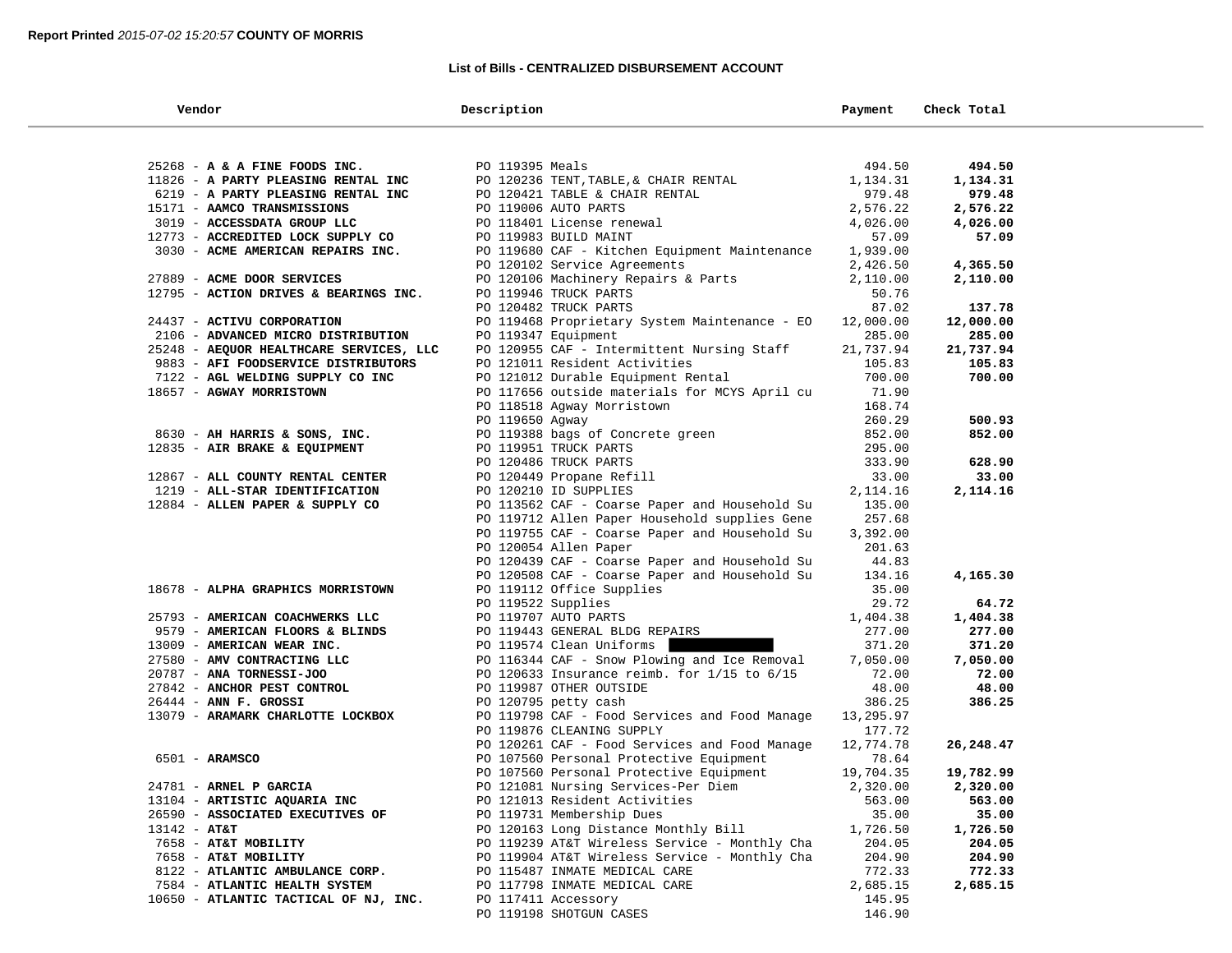|                                                                                                                                                                                                                 | 9,988.48<br>PO 119199 AMMUNITION<br>PO 119382 VEST - Jail<br>PO 119953 USED OIL FILTER REMOVAL<br>PO 120615 CAF - 3899-1985<br>PO 120616 CAF - 3899-1994<br>PO 120617 CAF - 3899-1999<br>PO 120618 CAF - 3899-1999<br>PO 120618 CAF - 3899-199                                          |                    | 11,815.33 |
|-----------------------------------------------------------------------------------------------------------------------------------------------------------------------------------------------------------------|-----------------------------------------------------------------------------------------------------------------------------------------------------------------------------------------------------------------------------------------------------------------------------------------|--------------------|-----------|
| 20400 - ATLAS DISPOSAL OPTIONS INC                                                                                                                                                                              |                                                                                                                                                                                                                                                                                         |                    | 225.00    |
| 3899 - AVTECH INSTITUTE                                                                                                                                                                                         |                                                                                                                                                                                                                                                                                         |                    |           |
|                                                                                                                                                                                                                 |                                                                                                                                                                                                                                                                                         |                    |           |
|                                                                                                                                                                                                                 |                                                                                                                                                                                                                                                                                         |                    |           |
|                                                                                                                                                                                                                 |                                                                                                                                                                                                                                                                                         |                    |           |
|                                                                                                                                                                                                                 |                                                                                                                                                                                                                                                                                         |                    |           |
|                                                                                                                                                                                                                 |                                                                                                                                                                                                                                                                                         |                    |           |
|                                                                                                                                                                                                                 |                                                                                                                                                                                                                                                                                         |                    |           |
|                                                                                                                                                                                                                 |                                                                                                                                                                                                                                                                                         |                    | 10,445.34 |
|                                                                                                                                                                                                                 | 97898 - BAHIE COKLAR<br>27898 - BAHIE COKLAR<br>27989 - BAKER & TAYLOR BOOKS<br>27989 - BAKER & TAYLOR BOOKS<br>27989 - BERGER & TAYLOR BOOKS<br>27989 - BERGER & TAYLOR BOOKS<br>27989 - BERGER & TAYLOR BOOKS<br>27989 - BERGER & TAYLOR                                              |                    | 100.00    |
|                                                                                                                                                                                                                 |                                                                                                                                                                                                                                                                                         |                    | 180.23    |
|                                                                                                                                                                                                                 |                                                                                                                                                                                                                                                                                         |                    | 1,856.00  |
|                                                                                                                                                                                                                 |                                                                                                                                                                                                                                                                                         |                    | 449.61    |
| 6327 - BETH DENMEAD                                                                                                                                                                                             |                                                                                                                                                                                                                                                                                         | 152.35             | 152.35    |
| PO 119954 AUTO PARTS<br>23983 - BEYER CHRYSLER JEEP<br>23983 - BEYER FORD<br>2476 - BINSKY SERVICE LLC<br>2476 - BINSKY SERVICE LLC<br>2476 - PO 119313 CAF - Labor                                             | PO 120409 MILEAGE REIMBURSEMENT<br>PO 119954 AUTO PARTS<br>DO 1100EE GAB DARTS                                                                                                                                                                                                          | 152.35<br>1,132.86 | 1,132.86  |
|                                                                                                                                                                                                                 |                                                                                                                                                                                                                                                                                         | 157.90             | 157.90    |
|                                                                                                                                                                                                                 | PO 119313 CAF - Labor Rates for HVAC Repair &                                                                                                                                                                                                                                           | 1,078.00           |           |
|                                                                                                                                                                                                                 | PO 119769 CAF - Labor Rates for HVAC Repair &                                                                                                                                                                                                                                           | 4,362.71           |           |
|                                                                                                                                                                                                                 | PO 119769 CAF - Labor Rates for HVAC Repair &                                                                                                                                                                                                                                           | 6,080.00           |           |
|                                                                                                                                                                                                                 |                                                                                                                                                                                                                                                                                         |                    |           |
|                                                                                                                                                                                                                 | PO 119823 CAF - Labor Rates for HVAC Repair & 845.21<br>PO 119823 CAF - Labor Rates for HVAC Repair & 1,852.50                                                                                                                                                                          |                    |           |
|                                                                                                                                                                                                                 |                                                                                                                                                                                                                                                                                         |                    |           |
|                                                                                                                                                                                                                 |                                                                                                                                                                                                                                                                                         |                    | 15,037.97 |
|                                                                                                                                                                                                                 | PO 120395 CAF - Labor Rates for HVAC Repair & 760.00<br>PO 120395 CAF - Labor Rates for HVAC Repair & 59.55<br>PO 119631 Laboratory Services 1,587.04<br>1,587.04                                                                                                                       |                    | 1,587.04  |
| 13239 - BOB BARKER COMPANY, INC.                                                                                                                                                                                | 6725 - BIO- REFERENCE LABORATORIES, INC. PO 119631 Laboratory Services<br>13239 - BOB BARKER COMPANY, INC. PO 118316 INMATE MEDICAL SHOES                                                                                                                                               | 25.12              |           |
|                                                                                                                                                                                                                 | PO 119187 Bob Baker MAY 2015 PO # 0511 1,210.99                                                                                                                                                                                                                                         |                    |           |
|                                                                                                                                                                                                                 |                                                                                                                                                                                                                                                                                         |                    | 1,296.85  |
|                                                                                                                                                                                                                 |                                                                                                                                                                                                                                                                                         |                    |           |
|                                                                                                                                                                                                                 |                                                                                                                                                                                                                                                                                         |                    | 359.19    |
|                                                                                                                                                                                                                 |                                                                                                                                                                                                                                                                                         |                    | 746.46    |
|                                                                                                                                                                                                                 |                                                                                                                                                                                                                                                                                         |                    | 21,257.00 |
|                                                                                                                                                                                                                 |                                                                                                                                                                                                                                                                                         |                    | 9,999.00  |
|                                                                                                                                                                                                                 |                                                                                                                                                                                                                                                                                         |                    | 4,999.20  |
|                                                                                                                                                                                                                 |                                                                                                                                                                                                                                                                                         |                    | 30.00     |
|                                                                                                                                                                                                                 |                                                                                                                                                                                                                                                                                         |                    | 3,578.32  |
| 21590 - BUTENSKY SERVICES COMPANY INC. PO 119966 TRUCK PARTS<br>27742 - C. ELSTON & ASSOCIATES, LLC PO 119655 Legal<br>13856 - CABLEVISION PO 119393 Hanover Gara<br>13591 - CABLEVISION PO 121024 CAF - Digita |                                                                                                                                                                                                                                                                                         |                    | 5,774.43  |
|                                                                                                                                                                                                                 |                                                                                                                                                                                                                                                                                         |                    | 816.00    |
|                                                                                                                                                                                                                 | PO 119393 Hanover Garage Optimum/Cable                                                                                                                                                                                                                                                  | 212.96             | 212.96    |
|                                                                                                                                                                                                                 | PO 121024 CAF - Digital Broadcast Cable Servi                                                                                                                                                                                                                                           |                    | 4,650.27  |
|                                                                                                                                                                                                                 | 27847 - <b>CAPITAL HEALTH SYSTEM</b><br>27847 - <b>CAPITAL HEALTH SYSTEM</b><br>200.48<br>27035 - <b>CARPIA CAPE</b><br>27035 - <b>CARLO N DURAN</b><br>27820 - <b>CARLO N DURAN</b><br>27820 - <b>CARLO SPEREZ JR.</b><br>2787 - <b>CARLO SPEREZ JR.</b><br>2787 - <b>CARLO SPEREZ</b> |                    | 200.48    |
|                                                                                                                                                                                                                 |                                                                                                                                                                                                                                                                                         |                    | 8,259.46  |
|                                                                                                                                                                                                                 |                                                                                                                                                                                                                                                                                         |                    | 1,325.00  |
|                                                                                                                                                                                                                 |                                                                                                                                                                                                                                                                                         |                    | 1,181.41  |
|                                                                                                                                                                                                                 |                                                                                                                                                                                                                                                                                         |                    | 44.62     |
|                                                                                                                                                                                                                 |                                                                                                                                                                                                                                                                                         |                    | 36.61     |
|                                                                                                                                                                                                                 |                                                                                                                                                                                                                                                                                         |                    | 2,795.89  |
|                                                                                                                                                                                                                 |                                                                                                                                                                                                                                                                                         |                    |           |
|                                                                                                                                                                                                                 | PO 119270 Misc items for open tickets                                                                                                                                                                                                                                                   | 363.31             | 1,884.25  |
| 13708 - CDW GOVERNMENT LLC                                                                                                                                                                                      | PO 119036 Surface Tablet                                                                                                                                                                                                                                                                | 1,286.39           | 1,286.39  |
| 20487 - CENTURYLINK                                                                                                                                                                                             | PO 119875 May 22, 2015 bill - phone service                                                                                                                                                                                                                                             | 275.43             | 275.43    |
| 20487 - CENTURYLINK                                                                                                                                                                                             | PO 120028 PHONE BILL                                                                                                                                                                                                                                                                    | 43.34              | 43.34     |
| 24625 - CFCS - HOPE HOUSE                                                                                                                                                                                       | PO 120403 CAF - Grant in Aid Funding 2015                                                                                                                                                                                                                                               | 3,977.00           | 3,977.00  |
| 24625 - CFCS - HOPE HOUSE                                                                                                                                                                                       | PO 120673 2015 Funding through the Older Amer                                                                                                                                                                                                                                           | 2,496.00           | 2,496.00  |
| 24625 - CFCS - HOPE HOUSE                                                                                                                                                                                       | PO 120674 2015 Funding through the Older Amer                                                                                                                                                                                                                                           | 2,811.00           | 2,811.00  |
| 24625 - CFCS - HOPE HOUSE                                                                                                                                                                                       | PO 120675 2015 Funding through the Peer Group                                                                                                                                                                                                                                           | 3,782.00           | 3,782.00  |
| 24625 - CFCS - HOPE HOUSE                                                                                                                                                                                       | PO 120676 Grant in Aid Funding 2015                                                                                                                                                                                                                                                     | 2,385.00           | 2,385.00  |
| 24625 - CFCS - HOPE HOUSE                                                                                                                                                                                       | PO 120678 Grant in Aid Funding 2015                                                                                                                                                                                                                                                     | 1,582.00           | 1,582.00  |
| 13777 - CHATHAM TOWNSHIP                                                                                                                                                                                        | PO 120265 CAF - 2015 Municipal Alliance Funds                                                                                                                                                                                                                                           | 10,826.10          |           |
|                                                                                                                                                                                                                 | PO 120264 CAF - 2014 Supplemental Municipal A                                                                                                                                                                                                                                           | 1,316.16           |           |
|                                                                                                                                                                                                                 | PO 120802 CAF - 2015 Municipal Alliance Funds                                                                                                                                                                                                                                           | 1,180.00           | 13,322.26 |
| 13788 - CHERRY WEBER & ASSOC. PC                                                                                                                                                                                | PO 120528 CAF - Inspection Services for Brid                                                                                                                                                                                                                                            | 3,816.00           |           |
|                                                                                                                                                                                                                 |                                                                                                                                                                                                                                                                                         |                    |           |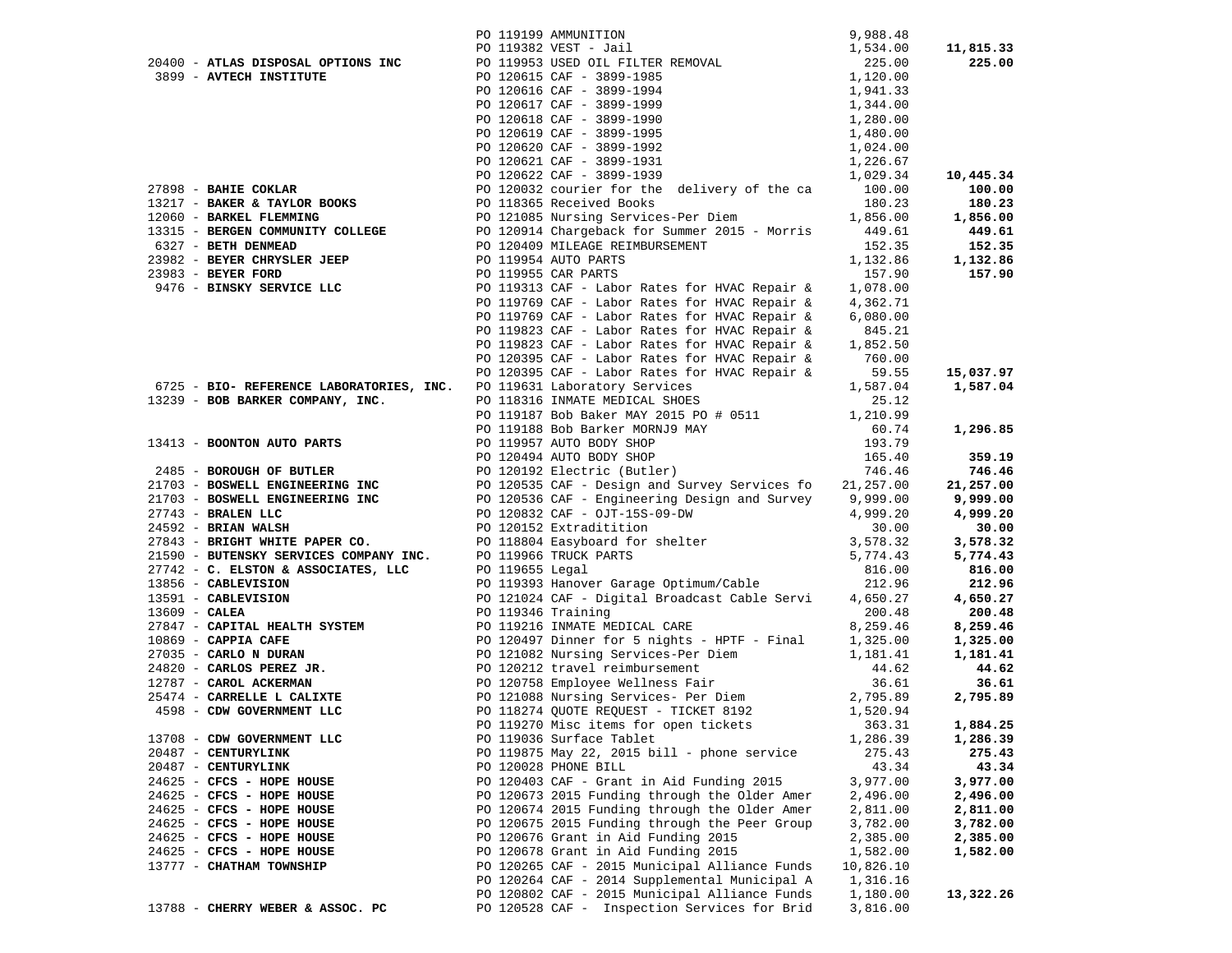|                                                          |                 | PO 120530 CAF - Engineering Design Services f                                                                                                                                                            | 4,624.20           |                |
|----------------------------------------------------------|-----------------|----------------------------------------------------------------------------------------------------------------------------------------------------------------------------------------------------------|--------------------|----------------|
|                                                          |                 | PO 120831 old Ref# CF09000630000                                                                                                                                                                         | 8,578.90           | 17,019.10      |
| 27896 - CHRISTA SMITH                                    |                 | PO 120038 courier for the delivery of the car                                                                                                                                                            | 100.00             | 100.00         |
| 308 - CIVIC RESEARCH INSTITUTE INC                       |                 | PO 119878 SUBSCRIPTION RENEWAL                                                                                                                                                                           | 179.95             | 179.95         |
| 26531 - CLARKE MOSQUITO CONTROL                          |                 | PO 119860 Insecticide                                                                                                                                                                                    | 8,640.00           | 8,640.00       |
| 8454 - CLIFTON ELEVATOR SERVICE CO INC                   |                 | PO 119796 CAF - Elevatior Maintenance & Inspe                                                                                                                                                            | 1,400.00           |                |
|                                                          |                 | PO 119799 CAF - Elevatior Maintenance & Inspe                                                                                                                                                            | 7,989.00           |                |
|                                                          |                 | PO 119991 CAF - Elevatior Maintenance & Inspe                                                                                                                                                            | 2,265.00           |                |
|                                                          |                 | PO 120302 CAF - Elevatior Maintenance & Inspe                                                                                                                                                            | 370.00             | 12,024.00      |
| 27846 - COLORADO STATE UNIVERSITY                        |                 | PO 118569 For: PAVER 7 SOFTWARE -                                                                                                                                                                        | 1,014.00           | 1,014.00       |
| 13917 - COMMUNITY HOPE INC.                              |                 | PO 115384 Shelter Care Program                                                                                                                                                                           | 1,276.00           |                |
|                                                          |                 |                                                                                                                                                                                                          | 1,276.00           |                |
|                                                          |                 | PO 115384 Shelter Care Frogram<br>PO 115385 Shelter Care Program<br>PO 115386 Shelter Care Program<br>PO 115383 Shelter Care Program<br>PO 115389 Shelter Care Program<br>PO 115390 Shelter Care Program | 1,276.00           |                |
|                                                          |                 |                                                                                                                                                                                                          | 1,276.00           |                |
|                                                          |                 |                                                                                                                                                                                                          | 1,276.00           |                |
|                                                          |                 |                                                                                                                                                                                                          | 1,276.00           | 8,932.00       |
| 8043 - CONTRACT PHARMACY SERVICES INC                    |                 | PO 119183 CAF - Pharmaceutical and Related Se 34,600.11                                                                                                                                                  | 1,276.00           |                |
|                                                          |                 | PO 120259 CAF - Pharmaceutical and Related Se                                                                                                                                                            | 30,351.04          | 64,951.15      |
| 26101 - COOPER ELECTRIC SUPPLY CO.                       |                 | PO 119197 ELECTRICAL SUPPLIES                                                                                                                                                                            | 396.55             | 396.55         |
| 26101 - COOPER ELECTRIC SUPPLY CO.                       |                 | PO 119774 CAF - Electrical Supplies                                                                                                                                                                      | 1,237.42           | 1,237.42       |
| 14644 - CORNERSTONE FAMILY PROGRAMS                      |                 | PO 120469 CAF - Operation of Adult Day Care                                                                                                                                                              | 15,748.77          | 15,748.77      |
| 14029 - COUNTY COLLEGE OF MORRIS                         |                 | PO 120414 CCM CELEBRATES SENIORS 2015                                                                                                                                                                    | 600.00             |                |
|                                                          |                 | PO 120850 CAF - 14029-1521                                                                                                                                                                               | 333.00             |                |
|                                                          |                 | PO 121079 CAF - Prinitng Services                                                                                                                                                                        | 15,914.00          | 16,847.00      |
| 14022 - COUNTY COLLEGE OF MORRIS                         |                 | PO 120579 1st Half 7/15 Operating Budget                                                                                                                                                                 | 492,916.59         | 492,916.59     |
| 14027 - COUNTY COLLEGE OF MORRIS                         |                 | PO 121063 Expenditures in connection with maj 202,759.20                                                                                                                                                 |                    | 202,759.20     |
| 14027 - COUNTY COLLEGE OF MORRIS                         |                 | PO 121065 Expenditures in connection with maj                                                                                                                                                            | 29,409.82          | 29,409.82      |
| 14031 - COUNTY CONCRETE CORP.                            | PO 119762 MASON |                                                                                                                                                                                                          | 252.15             | 252.15         |
| 14031 - COUNTY CONCRETE CORP.                            | PO 119979 MASON |                                                                                                                                                                                                          | 1,816.00           | 1,816.00       |
| 13 - COUNTY OF MORRIS                                    |                 | PO 120908 TRANSFER FUNDS FOR DEDICATED MOTOR                                                                                                                                                             | 305,306.92         | 305,306.92     |
| 13 - COUNTY OF MORRIS                                    |                 | PO 120910 TRANSFER FUNDS FOR DEDICATED MOTOR 1,360,000.89 1,360,000.89                                                                                                                                   |                    |                |
| 13 - COUNTY OF MORRIS<br>13 - COUNTY OF MORRIS           |                 | PO 120911 TRANSFER FUNDS FOR DEDICATED MOTOR                                                                                                                                                             | 328,708.62         | 328,708.62     |
| 13 - COUNTY OF MORRIS                                    |                 | PO 120912 TRANSFER FUNDS FOR DEDICATED WEIGHT<br>PO 120913 TRANSFER FUNDS FOR DEDICATED MOTOR 1,023,755.05 1,023,755.05                                                                                  | 102,175.64         | 102,175.64     |
| 13 - COUNTY OF MORRIS                                    |                 | PO 120915 TRANSFER FUNDS FOR DEDICATED MOTOR                                                                                                                                                             | 27,296.88          | 27,296.88      |
| 13 - COUNTY OF MORRIS                                    |                 | PO 121111 2nd Half 6/15 Metered Mail                                                                                                                                                                     | 9,876.30           | 9,876.30       |
| 13 - COUNTY OF MORRIS                                    |                 | PO 121119 2nd Half 6/15 Metered Mail                                                                                                                                                                     | 235.41             | 235.41         |
| 25373 - CREATING WITH CLAY LLC                           |                 | PO 121014 Resident Activities                                                                                                                                                                            | 200.00             | 200.00         |
| 8370 - CUMMINS POWER SYSTEMS LLC                         |                 | PO 118899 GENERATOR REPAIR                                                                                                                                                                               | 3,272.40           | 3,272.40       |
| 14102 - CY DRAKE LOCKSMITHS, INC.                        | PO 119852 KEYS  |                                                                                                                                                                                                          | 37.80              | 37.80          |
| 12683 - D. C. EXPRESS INC                                |                 | PO 120172 courier service for the delivery of                                                                                                                                                            | 267.50             |                |
|                                                          |                 | PO 119837 CAF - Delivery of Voting Machines a                                                                                                                                                            | 52,333.00          | 52,600.50      |
| 12523 - D&B AUTO SUPPLY                                  |                 | PO 119706 AUTO PARTS                                                                                                                                                                                     | 2,428.36           |                |
|                                                          |                 | PO 119992 AUTO PARTS                                                                                                                                                                                     | 913.28             |                |
|                                                          |                 | PO 120487 AUTO PARTS                                                                                                                                                                                     | 1,783.06           | 5,124.70       |
| 11783 - D.R. JOHNSON & ASSOCIATES, LLC                   |                 | PO 120937 CAF - Review of Land Development Ap                                                                                                                                                            | 2,808.54           | 2,808.54       |
| 14123 - DAILY RECORD<br>24337 - DAILY RECORD CIRCULATION |                 | PO 120167 GA- CBA Meeting Date change - Legal                                                                                                                                                            | 45.12<br>68.44     | 45.12<br>68.44 |
|                                                          |                 | PO 120413 PUBLIC NOTICE<br>PO 120448 Legal Notice - Ordinance for 06/10/                                                                                                                                 |                    | 1,070.60       |
| 14123 - DAILY RECORD<br>14123 - DAILY RECORD             |                 | PO 120693 Ordinances for Publication 5/27/15                                                                                                                                                             | 1,070.60<br>302.16 | 302.16         |
| 14123 - DAILY RECORD                                     |                 | PO 120712 Contract Awards -6/10/15 Meeting                                                                                                                                                               | 180.68             | 180.68         |
| 14123 - DAILY RECORD                                     |                 | PO 120733 Capital Budget Amendment 06-10-15                                                                                                                                                              | 404.60             | 404.60         |
| 14123 - DAILY RECORD                                     |                 | PO 120805 ADVERTISEMENT                                                                                                                                                                                  | 356.24             | 356.24         |
| 14123 - DAILY RECORD                                     |                 | PO 120953 ADVERTISEMENT                                                                                                                                                                                  | 372.96             | 372.96         |
| 27177 - DAMACINA L. OKE                                  |                 | PO 121090 Nursing Services-Per Diem                                                                                                                                                                      | 485.75             | 485.75         |
| 11155 - DANILO LAPID                                     |                 | PO 121083 Nursing Services-Per Diem                                                                                                                                                                      | 1,776.00           | 1,776.00       |
| 25386 - DAVID JEAN-LOUIS                                 |                 | PO 121084 Nursing Services-Per Diem                                                                                                                                                                      | 2,067.00           | 2,067.00       |
| 9374 - DAVID MCLAUGHLIN                                  |                 | PO 111590 Medicare B Reimbursement July 2014                                                                                                                                                             | 1,258.80           | 1,258.80       |
| 14181 - DAYTOP VILLAGE OF NJ, INC.                       |                 | PO 120401 CAF - 2015 Chapter 51 CH51-1507 May                                                                                                                                                            | 8,370.00           |                |
|                                                          |                 | PO 120354 CAF - Grant in Aid Funding 2015 GIA                                                                                                                                                            | 9,360.00           | 17,730.00      |
| 14202 - DECOTIIS, FITZPATRICK &                          |                 | PO 120631 Greystone Psychiatric Hospital-lega                                                                                                                                                            | 862.50             | 862.50         |
| $274$ - DEER PARK                                        |                 | PO 119729 water cooler                                                                                                                                                                                   | 43.15              | 43.15          |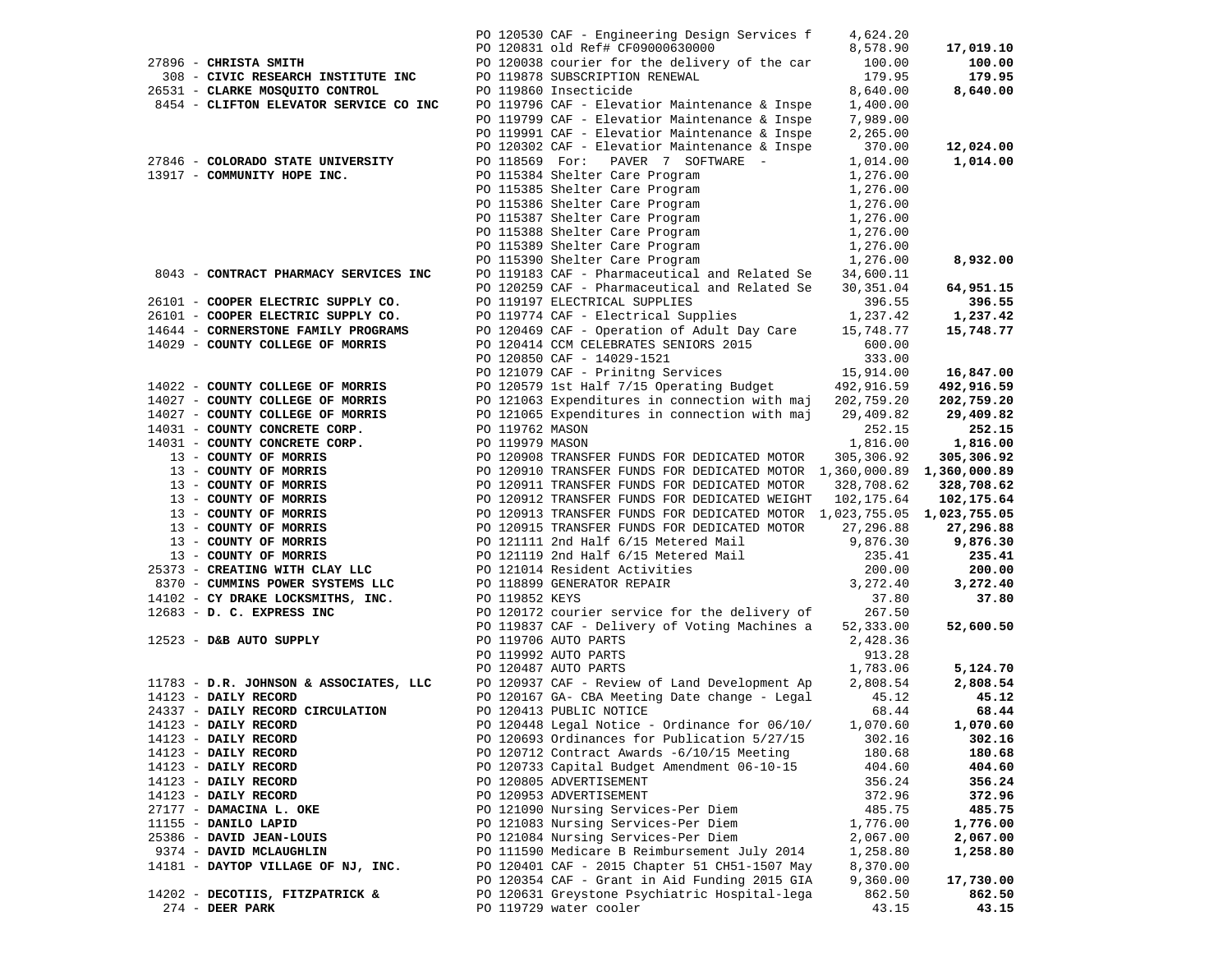|                 |                                         |                     |                                                                                                                                                                                                                                                  |           | 13.25      |
|-----------------|-----------------------------------------|---------------------|--------------------------------------------------------------------------------------------------------------------------------------------------------------------------------------------------------------------------------------------------|-----------|------------|
|                 |                                         |                     | 274 - DEER PARK PO 120177 Water for Boiler Room 13.25<br>274 - DEER PARK PO 120220 Drinking Water - Superintendent of 19.96<br>274 - DEER PARK PO 120220 Drinking Water - Superintendent of 9.96<br>274 - DEER PARK PO 120746 4/22               |           | 9.96       |
|                 |                                         |                     |                                                                                                                                                                                                                                                  |           | 27.58      |
|                 |                                         |                     |                                                                                                                                                                                                                                                  |           | 18.93      |
|                 |                                         |                     |                                                                                                                                                                                                                                                  |           | 9.75       |
|                 |                                         |                     |                                                                                                                                                                                                                                                  |           | 143.19     |
|                 |                                         |                     |                                                                                                                                                                                                                                                  |           | 18.93      |
|                 |                                         |                     |                                                                                                                                                                                                                                                  |           |            |
|                 |                                         |                     |                                                                                                                                                                                                                                                  |           | 26.20      |
|                 |                                         |                     |                                                                                                                                                                                                                                                  |           | 17,748.00  |
|                 |                                         |                     |                                                                                                                                                                                                                                                  |           | 300.00     |
|                 |                                         |                     |                                                                                                                                                                                                                                                  |           |            |
|                 |                                         |                     |                                                                                                                                                                                                                                                  |           | 4,719.75   |
|                 |                                         |                     |                                                                                                                                                                                                                                                  |           | 4,952.00   |
|                 |                                         |                     |                                                                                                                                                                                                                                                  |           | 617.99     |
|                 |                                         |                     |                                                                                                                                                                                                                                                  |           | 2,413.98   |
|                 | 24659 - DOROTHY DIFABIO                 |                     | PO 120629 SANE SART Grant - Travel Expense                                                                                                                                                                                                       | 129.77    | 129.77     |
|                 | 14379 - DOVER BRAKE & CLUTCH CO INC     |                     | PO 119998 TRUCK PARTS                                                                                                                                                                                                                            | 362.35    | 362.35     |
|                 |                                         |                     | 3549 - <b>E-Z WHEELS DRIVING SCHOOL INC</b><br>14438 - <b>E.A. MORSE &amp; CO. INC.</b><br>14438 - <b>E.A. MORSE &amp; CO. INC.</b><br>12467 - <b>EDITHA MARQUEZ</b> PO 120284 REIMBURSEMENT PO 120284 REIMBURSEMENT 60.00                       |           | 2,092.00   |
|                 | $14438$ - E.A. MORSE & CO. INC.         |                     |                                                                                                                                                                                                                                                  |           | 232.08     |
|                 | 12467 - EDITHA MARQUEZ                  |                     |                                                                                                                                                                                                                                                  |           | 601.25     |
|                 | 27906 - EDWIN SANTANA                   |                     |                                                                                                                                                                                                                                                  |           | 60.00      |
|                 |                                         |                     |                                                                                                                                                                                                                                                  |           | 159,365.74 |
|                 |                                         |                     |                                                                                                                                                                                                                                                  |           | 2,072.00   |
|                 |                                         |                     |                                                                                                                                                                                                                                                  |           |            |
|                 |                                         |                     | 336 - ELIZABETH VILLASENOR<br>27135 - ELIZABETH VILLASENOR<br>14505 - ELIZABETHTOWN GAS COMPANY<br>27141 - ELLEN M. NOLL<br>27141 - ELLEN M. NOLL<br>27141 - ELLEN M. NOLL<br>27141 - CLEN M. NOLL<br>27141 - CLEN M. NOLL<br>27141 - CLEN M.    | 78.58     | 78.58      |
|                 |                                         |                     |                                                                                                                                                                                                                                                  | 222.43    | 222.43     |
|                 |                                         |                     |                                                                                                                                                                                                                                                  | 2,261.25  | 2,261.25   |
|                 | 14575 - ESSEX COUNTY COLLEGE            |                     | PO 120909 Chargeback Summer I 2015 - Out of C                                                                                                                                                                                                    | 200.25    | 200.25     |
|                 | 27899 - EVELYN JENKINS                  |                     | PO 120041 courier for the delivery of the car 100.00<br>PO 121091 Nursing Services-Per Diem 1,239.50                                                                                                                                             |           | 100.00     |
|                 | 20265 - EVELYN TOLENTINO                |                     |                                                                                                                                                                                                                                                  |           | 1,239.50   |
|                 | 14604 - EXTEL COMMUNICATIONS            |                     | PO 119758 PC LINES FOR NEW VISITOR MANAGEMENT 795.00                                                                                                                                                                                             |           | 795.00     |
|                 | 14604 - EXTEL COMMUNICATIONS            |                     | PO 120145 CAT5E System Wiring for Security De 390.00                                                                                                                                                                                             |           | 390.00     |
|                 | 10098 - F & E CHECK PROTECTOR SALES CO. |                     |                                                                                                                                                                                                                                                  | 850.00    | 850.00     |
|                 | 5820 - FAIRLEIGH DICKINSON UNIVERSITY   |                     |                                                                                                                                                                                                                                                  | 576.18    | 576.18     |
|                 | 12515 - FASTENAL COMPANY                |                     |                                                                                                                                                                                                                                                  | 123.93    | 123.93     |
|                 | 4585 - FAUNA FOODS CORP.                |                     | PO 120133 CALLE DIRECT MILITIMS TO 120013 Repair of Checksigner<br>PO 120787 CAF - 5820-2018<br>DO 119759 OTHER ADMIN SUPPLIES<br>PO 116278 Dog Food - K9<br>PO 119521 Express Mail<br>PO 117220 clothing                                        | 1,671.60  | 1,671.60   |
| $14668$ - FEDEX |                                         |                     |                                                                                                                                                                                                                                                  | 69.96     | 69.96      |
|                 | 9388 - FF1 PROFESSIONAL SAFETY SERVICES | PO 117220 clothing  |                                                                                                                                                                                                                                                  | 279.73    | 279.73     |
|                 | 9388 - FF1 PROFESSIONAL SAFETY SERVICES |                     | PO 119365 Parts for Fit Test Machine and Rope 613.09                                                                                                                                                                                             |           | 613.09     |
|                 | 9388 - FF1 PROFESSIONAL SAFETY SERVICES |                     | PO 119369 Rocker Lug Connectors for Fire Hydr                                                                                                                                                                                                    | 27.14     | 27.14      |
|                 | 14702 - FIRE FIGHTERS EQUIPMENT CO INC  | PO 119790 Boots     |                                                                                                                                                                                                                                                  | 224.99    | 224.99     |
|                 | 25548 - FIRST PRIORITY VEHICLE INC.     |                     |                                                                                                                                                                                                                                                  | 2,400.00  | 2,400.00   |
|                 | 25548 - FIRST PRIORITY VEHICLE INC.     |                     | PO 118576 State Approved Equipment Purchase f                                                                                                                                                                                                    |           |            |
|                 |                                         |                     | PO 119735 HazMat #3 Repair                                                                                                                                                                                                                       | 380.00    | 380.00     |
|                 | 3051 - LAZ PARKING                      |                     |                                                                                                                                                                                                                                                  |           | 5,952.25   |
|                 | 12151 - FLEMINGTON BUICK CHEVROLET      |                     |                                                                                                                                                                                                                                                  |           |            |
|                 |                                         |                     |                                                                                                                                                                                                                                                  |           |            |
|                 |                                         |                     | PO 119735 Hazinat #3 Kepart<br>PO 120416 CAF - Juror Parking<br>PO 120416 CAF PARTS<br>PO 120000 CAR PARTS<br>PO 120000 CAR PARTS<br>PO 120488 CAR PARTS<br>PO 120488 CAR PARTS<br>PO 12063 CAR PARTS<br>PO 12003 CAR PARTS<br>PO 12003 CAR PART |           | 963.89     |
|                 | 27167 - FLEMINGTON CHRYSLER             |                     |                                                                                                                                                                                                                                                  |           |            |
|                 |                                         | PO 120003 CAR PARTS |                                                                                                                                                                                                                                                  |           | 2,555.43   |
|                 | 25330 - FLEMINGTON DEPT STORE INC       |                     |                                                                                                                                                                                                                                                  |           | 742.50     |
|                 | 13313 - FORTIS INSTITUTE                |                     | PO 120644 CAF - 13313-2021                                                                                                                                                                                                                       | 320.40    |            |
|                 |                                         |                     | PO 120852 CAF - 13313-1772                                                                                                                                                                                                                       | 464.64    |            |
|                 |                                         |                     | PO 120853 CAF - 13313-1725                                                                                                                                                                                                                       | 704.00    |            |
|                 |                                         |                     | PO 120854 CAF - 13313-1551                                                                                                                                                                                                                       | 234.40    |            |
|                 |                                         |                     | PO 120855 CAF - 13313-1551                                                                                                                                                                                                                       | 688.16    | 2,411.60   |
|                 | 14787 - FREEDOM HOUSE INC.              |                     | PO 120388 CAF - 2015 Chapter 51 CH51-1510 May                                                                                                                                                                                                    | 7,569.00  | 7,569.00   |
|                 | 27628 - FRENKEL BENEFITS, LLC           |                     | PO 121066 CAF - Admin & Consulting Services f                                                                                                                                                                                                    | 20,833.32 | 20,833.32  |
|                 | 14852 - GANN LAW BOOKS                  |                     | PO 117451 Law Books                                                                                                                                                                                                                              | 4,549.00  |            |
|                 |                                         |                     | PO 118371 Confirm Order - NJ Rules of Evidenc                                                                                                                                                                                                    | 122.00    | 4,671.00   |
|                 | 14887 - GENERAL PLUMBING SUPPLY INC.    |                     | PO 119777 CAF - Plumbing Supplies                                                                                                                                                                                                                |           |            |
|                 |                                         |                     |                                                                                                                                                                                                                                                  | 668.17    | 668.17     |
|                 | 8269 - GEORGINA GRAY-HORSLEY            |                     | PO 121092 Nursing Services-Per Diem                                                                                                                                                                                                              | 1,631.25  | 1,631.25   |
|                 | 21818 - GET WELL HOUSE CALL P.C         |                     | PO 120035 APS COMPENTENCY ELALUATION                                                                                                                                                                                                             | 400.00    | 400.00     |
|                 | 14916 - GILL ASSOCIATES IDENTIFICATION  |                     | PO 120062 polaroid ymckt 3-0100-1 ribbon and                                                                                                                                                                                                     | 370.25    | 370.25     |
|                 | 14956 - GOODYEAR AUTO SERVICE           | PO 120027 TIRES     |                                                                                                                                                                                                                                                  | 112.81    | 112.81     |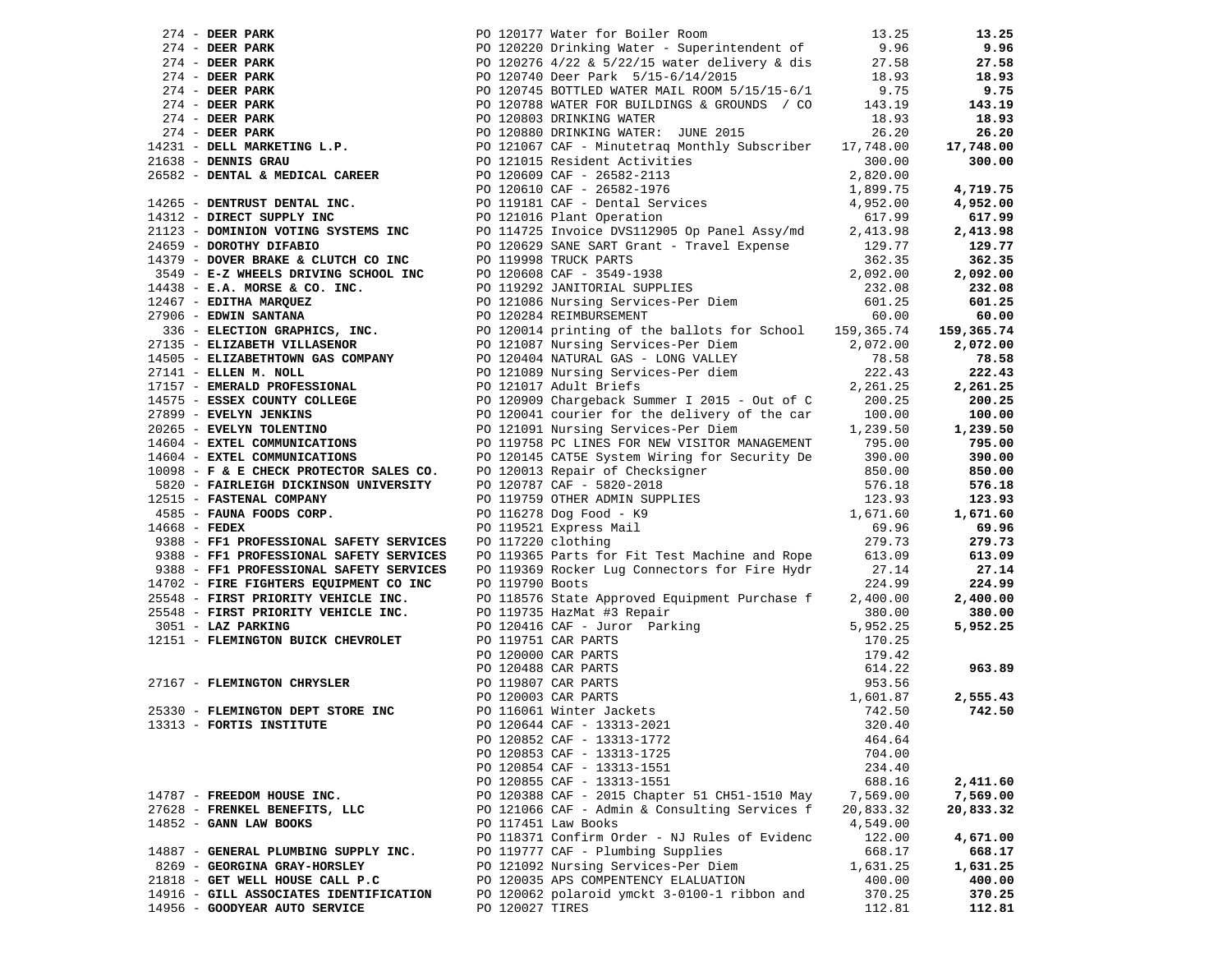|                                                                           |                | 14984 - GRAINGER (2003)<br>20119808 SHOP SUPPLIES 1000 MAC/JANITORIAL 14983 - 153.41<br>20119808 SHOP SUPPLIES (1530 MAC/JANIT (2004)<br>20119785 WO753714/RE: B&G - P2 SHOP/06-03-1<br>20119785 WO753714/RE: B&G - P2 SHOP/06-03-1<br> |          |            |
|---------------------------------------------------------------------------|----------------|-----------------------------------------------------------------------------------------------------------------------------------------------------------------------------------------------------------------------------------------|----------|------------|
|                                                                           |                |                                                                                                                                                                                                                                         |          |            |
|                                                                           |                |                                                                                                                                                                                                                                         |          | 3,344.43   |
|                                                                           |                |                                                                                                                                                                                                                                         |          |            |
|                                                                           |                |                                                                                                                                                                                                                                         |          |            |
|                                                                           |                |                                                                                                                                                                                                                                         |          |            |
|                                                                           |                |                                                                                                                                                                                                                                         |          | 665.37     |
|                                                                           |                |                                                                                                                                                                                                                                         |          | 89.70      |
|                                                                           |                |                                                                                                                                                                                                                                         |          | 44.93      |
|                                                                           |                |                                                                                                                                                                                                                                         |          |            |
|                                                                           |                |                                                                                                                                                                                                                                         |          | 447.95     |
|                                                                           |                |                                                                                                                                                                                                                                         |          | 14.00      |
|                                                                           |                |                                                                                                                                                                                                                                         |          | 520.00     |
|                                                                           |                |                                                                                                                                                                                                                                         |          | 44.00      |
|                                                                           |                |                                                                                                                                                                                                                                         |          | 217.93     |
|                                                                           |                |                                                                                                                                                                                                                                         |          | 906.50     |
|                                                                           |                |                                                                                                                                                                                                                                         |          | 3,258.95   |
|                                                                           |                |                                                                                                                                                                                                                                         |          | 258.00     |
|                                                                           |                |                                                                                                                                                                                                                                         |          | 1,096.85   |
|                                                                           |                |                                                                                                                                                                                                                                         |          | 89.77      |
|                                                                           |                |                                                                                                                                                                                                                                         |          | 31,948.62  |
| 15241 - HORIZON BLUE CROSS BLUE SHIELD                                    |                | PO 120699 Dental coverage for 7/15 4,565.65                                                                                                                                                                                             |          | 4,565.65   |
| 15241 - HORIZON BLUE CROSS BLUE SHIELD                                    |                | PO 120717 July 2015 PBA 151 Medical PPO/Medal 327,226.69                                                                                                                                                                                |          | 327,226.69 |
| 15241 - HORIZON BLUE CROSS BLUE SHIELD                                    |                | PO 120718 July 2015 Horizon PBA 151 Medical H 173,342.89                                                                                                                                                                                |          | 173,342.89 |
| 15241 - HORIZON BLUE CROSS BLUE SHIELD                                    |                | PO 120720 July 2015 Main County and Morris Vi 39,516.54 39,516.54                                                                                                                                                                       |          |            |
| 15241 - HORIZON BLUE CROSS BLUE SHIELD                                    |                |                                                                                                                                                                                                                                         |          |            |
| 15241 - HORIZON BLUE CROSS BLUE SHIELD                                    |                | PO 120721 July 2015 Freeholders Medical HMO 975,892.98 975,892.98<br>PO 120735 July 2015 Horizon Mosquito Medical 20,636.37 20,636.37                                                                                                   |          |            |
|                                                                           |                |                                                                                                                                                                                                                                         |          |            |
|                                                                           |                |                                                                                                                                                                                                                                         |          |            |
|                                                                           |                |                                                                                                                                                                                                                                         |          |            |
|                                                                           |                |                                                                                                                                                                                                                                         |          |            |
|                                                                           |                |                                                                                                                                                                                                                                         |          |            |
|                                                                           |                |                                                                                                                                                                                                                                         |          |            |
|                                                                           |                |                                                                                                                                                                                                                                         |          |            |
|                                                                           |                |                                                                                                                                                                                                                                         |          |            |
|                                                                           |                |                                                                                                                                                                                                                                         |          |            |
|                                                                           |                |                                                                                                                                                                                                                                         |          |            |
|                                                                           |                |                                                                                                                                                                                                                                         |          |            |
|                                                                           |                |                                                                                                                                                                                                                                         |          |            |
|                                                                           |                |                                                                                                                                                                                                                                         |          |            |
|                                                                           |                |                                                                                                                                                                                                                                         |          |            |
|                                                                           |                |                                                                                                                                                                                                                                         |          |            |
|                                                                           |                |                                                                                                                                                                                                                                         |          |            |
|                                                                           |                | 13241 - ROMIZON BLUE CROSS BLUE SHIELD PO 120773 July 2015 Horizon Regulato Redictal 20, 525.37 20, 635.37<br>13241 - HOMIZON BLUE CROSS BLUE SHIELD PO 120773 July 2015 Horizon Regulato Redictal 20, 356.37 20, 635.37<br>1324        |          |            |
|                                                                           |                |                                                                                                                                                                                                                                         |          |            |
|                                                                           |                |                                                                                                                                                                                                                                         |          |            |
|                                                                           |                |                                                                                                                                                                                                                                         |          |            |
|                                                                           |                |                                                                                                                                                                                                                                         |          |            |
|                                                                           |                |                                                                                                                                                                                                                                         |          |            |
| 8131 - JOHNSTONE SUPPLY                                                   |                | PO 114861 ELECTRICAL SWITCH                                                                                                                                                                                                             | 28.97    | 28.97      |
| 2695 - JOHNSTONE SUPPLY                                                   | PO 120571 HVAC |                                                                                                                                                                                                                                         | 639.70   |            |
|                                                                           | PO 120651 HVAC |                                                                                                                                                                                                                                         | 1,340.87 |            |
|                                                                           | PO 120682 HVAC |                                                                                                                                                                                                                                         | 479.15   |            |
|                                                                           | PO 120918 HVAC |                                                                                                                                                                                                                                         | 1,851.15 |            |
|                                                                           | PO 120924 HVAC |                                                                                                                                                                                                                                         | 95.95    | 4,406.82   |
| 11633 - JOSEPH BARILLA                                                    |                | PO 120353 Reimbursement Membership Dues                                                                                                                                                                                                 | 452.00   | 452.00     |
| 21661 - JOURNEYWORKS PUBLISHING INC.                                      |                | PO 119461 Educational hand outs                                                                                                                                                                                                         | 790.00   | 790.00     |
| 8962 - JOY SULLIVAN                                                       |                | PO 120599 travel & expense reimbursement                                                                                                                                                                                                | 115.98   | 115.98     |
| 7432 - JUNE WITTY                                                         |                | PO 120641 SANE SART Grant - Training                                                                                                                                                                                                    | 160.00   | 160.00     |
| 15539 - JUST JIM CLEANING SERVICE                                         |                | PO 120901 AGING CLEANING SERVICE                                                                                                                                                                                                        | 450.00   | 450.00     |
| 27919 - JV MUSIC AND ENTERTAINMENTASSO, LLC PO 121020 Resident Activities |                |                                                                                                                                                                                                                                         | 350.00   | 350.00     |
| 11239 - KAREN WEBSTER                                                     |                | PO 120933 AGING MILEAGE REIMBURSEMENT                                                                                                                                                                                                   | 33.00    | 33.00      |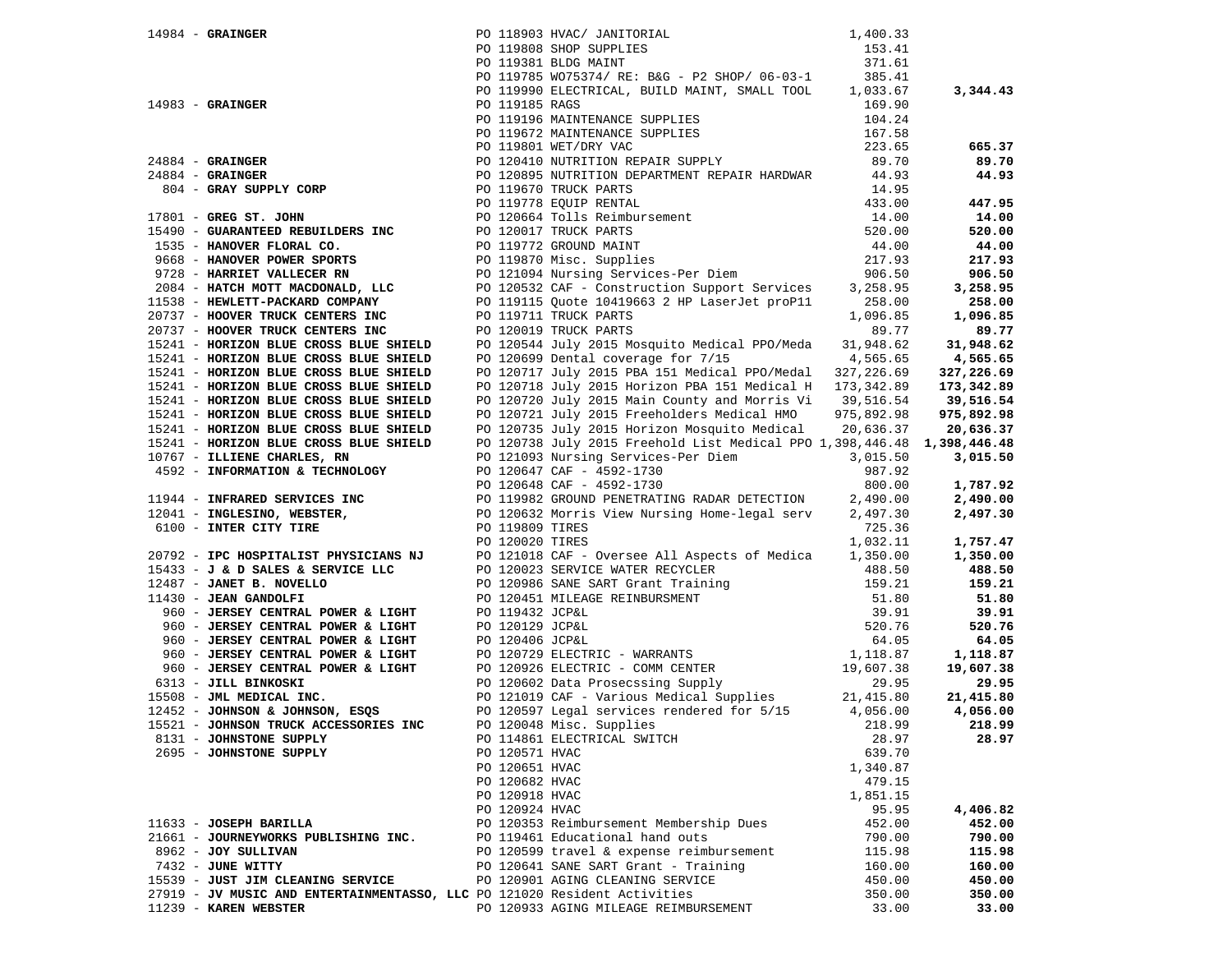| 2663 - KEISHA HIGGS  | PO 120600 Training Travel                                                                                                       |                 |                                                                                                                                                                                                                                                                       | 100.94           | 100.94           |
|----------------------|---------------------------------------------------------------------------------------------------------------------------------|-----------------|-----------------------------------------------------------------------------------------------------------------------------------------------------------------------------------------------------------------------------------------------------------------------|------------------|------------------|
|                      |                                                                                                                                 |                 | 15565 - KELLER & KIRKPATRICK PO 120529 CAF - Group 1 Miloing & Resurfacing 3,810.00<br>PO 120938 CAF - Group 1 Miloing & Resurfacing 3,810.00<br>PO 120938 CAF - Engineering Consultants for V 7,514.00<br>PO 120951 CAF - Superstructu                               |                  |                  |
|                      |                                                                                                                                 |                 |                                                                                                                                                                                                                                                                       |                  | 11,324.00        |
|                      |                                                                                                                                 |                 |                                                                                                                                                                                                                                                                       |                  |                  |
|                      |                                                                                                                                 |                 |                                                                                                                                                                                                                                                                       |                  | 335,710.87       |
|                      | 15634 - KORNER STORE INC                                                                                                        |                 | PO 119756 MEAL RECEIPTS                                                                                                                                                                                                                                               | 20.00            | 20.00            |
|                      | 15657 - KURT'S LOCKSMITH SERVICE, LLC                                                                                           |                 | PO 121021 Locksmith                                                                                                                                                                                                                                                   | 2,044.98         | 2,044.98         |
|                      | 3035 - L-3 COMMUNICATIONS                                                                                                       |                 | PO 118172 PLEASE ORDER - In-Car Video Equipme                                                                                                                                                                                                                         | 3,138.18         | 3,138.18         |
|                      | 7434 - LABORATORY CORPORATION OF                                                                                                |                 | PO 119442 DNA testing from 03/28/15 to 05/02/                                                                                                                                                                                                                         | 516.00           | 516.00           |
|                      | 15800 - LAKE PHYSICIANS & HOSPITAL                                                                                              |                 | PO 120231 MEDICAL SUPPLIES                                                                                                                                                                                                                                            | 74.95            | 74.95            |
|                      | 12726 - LANGUAGE LINE SERVICES                                                                                                  |                 | PO 119284 LANGUAGE TRANSLATION SERVICE                                                                                                                                                                                                                                | 280.50           | 280.50           |
| 27072 - LEIGH CARTER |                                                                                                                                 |                 | PO 120834 travel reimbursement                                                                                                                                                                                                                                        | 116.44           | 116.44           |
|                      |                                                                                                                                 |                 | PO 120045 Misc. Supplies                                                                                                                                                                                                                                              | 110.20           | 110.20           |
|                      |                                                                                                                                 |                 | PO 119420 Monthly On-Line Service Period: Ap                                                                                                                                                                                                                          | 174.00           | 174.00           |
|                      |                                                                                                                                 |                 | PO 118542 Education, School, Training                                                                                                                                                                                                                                 | 15.00            |                  |
|                      |                                                                                                                                 |                 | PO 120052 Lifesavers                                                                                                                                                                                                                                                  | 20.00            | 35.00            |
|                      | 857 - LEVITT'S LLC<br>5855 - LEXIS NEXIS<br>15775 - LIFESAVERS INC<br>15816 - LONGERY 1000<br>15816 - LONGFELLOWS SANDWICH DELI |                 | PO 119967 Refreshments for Election night res                                                                                                                                                                                                                         | 268.40           | 268.40           |
|                      | 15816 - LONGFELLOWS SANDWICH DELI                                                                                               |                 | PO 120470 2015 Food and Refreshments for Advi                                                                                                                                                                                                                         | 1,500.00         | 1,500.00         |
|                      | 15816 - LONGFELLOWS SANDWICH DELI                                                                                               |                 | PO 120474 Food and Refreshments for HSAC Advi                                                                                                                                                                                                                         | 135.00           | 135.00           |
|                      | 8307 - LOREEN RAFISURA                                                                                                          |                 | PO 121096 Nursing Services-Per Diem                                                                                                                                                                                                                                   | 885.41           | 885.41           |
|                      | 8307 - LOREEN RAFISURA<br>21100 - LOUISE R. MACCHIA                                                                             |                 |                                                                                                                                                                                                                                                                       | 2,220.00         | 2,220.00         |
|                      |                                                                                                                                 |                 | PO 121095 Nursing Services-Per Diem<br>PO 120330 Legal Services                                                                                                                                                                                                       |                  | 296.88           |
|                      |                                                                                                                                 |                 |                                                                                                                                                                                                                                                                       |                  | 12,500.00        |
|                      |                                                                                                                                 |                 |                                                                                                                                                                                                                                                                       |                  | 1,498.50         |
|                      |                                                                                                                                 |                 |                                                                                                                                                                                                                                                                       |                  | 2,368.00         |
|                      |                                                                                                                                 |                 |                                                                                                                                                                                                                                                                       |                  | 275.76           |
|                      |                                                                                                                                 |                 |                                                                                                                                                                                                                                                                       |                  | 4,226.06         |
|                      |                                                                                                                                 |                 |                                                                                                                                                                                                                                                                       |                  | 464.00           |
|                      |                                                                                                                                 |                 |                                                                                                                                                                                                                                                                       |                  | 1,184.00         |
|                      |                                                                                                                                 |                 |                                                                                                                                                                                                                                                                       |                  | 1,440.00         |
|                      |                                                                                                                                 |                 | 21100 - LOUISE R. MACCHIA PO 121095 Nursing Services-Per Diem 2,220.00<br>15987 - LUM, DRASCO & POSITAN LLC PO 120330 Legal Services Per Diem 2,200.00<br>15927 - M.C. SOIL CONSERVATION PO 120130 Legal Services Per Diem 1,2,50                                     |                  | 1,192.14         |
|                      |                                                                                                                                 |                 |                                                                                                                                                                                                                                                                       |                  | 150.00           |
|                      |                                                                                                                                 |                 |                                                                                                                                                                                                                                                                       |                  | 1,184.00         |
|                      |                                                                                                                                 |                 |                                                                                                                                                                                                                                                                       |                  | 208.00           |
|                      |                                                                                                                                 |                 |                                                                                                                                                                                                                                                                       |                  | 579.54           |
|                      |                                                                                                                                 |                 |                                                                                                                                                                                                                                                                       |                  | 2,581.46         |
|                      |                                                                                                                                 |                 |                                                                                                                                                                                                                                                                       |                  | 2,200.00         |
|                      |                                                                                                                                 |                 |                                                                                                                                                                                                                                                                       |                  | 2,987.75         |
|                      |                                                                                                                                 |                 |                                                                                                                                                                                                                                                                       |                  | 578.00           |
|                      |                                                                                                                                 |                 | PO 119273 CAF - On-Site Radiology Services<br>PO 119980 BUILD MAINT<br>PO 120064 TRUCK PARTS                                                                                                                                                                          |                  | 102.56           |
|                      |                                                                                                                                 |                 |                                                                                                                                                                                                                                                                       |                  | 929.25           |
|                      |                                                                                                                                 |                 | 19213 - <b>MONTAGE ENTERPRISES INC.</b><br>TRUCK PRICK PRITS<br>16273 - <b>MOORE MEDICAL LLC</b><br>16283 - <b>MORRIS BRICK AND STONE CO.</b><br>1711 - <b>MORRIS COUNTY AFTER CARE CENTER</b><br>209.70<br>1713 - <b>MORRIS COUNTY AFTER CARE CENTER</b><br>2,410.00 |                  | 651.86           |
|                      |                                                                                                                                 |                 |                                                                                                                                                                                                                                                                       |                  | 209.70           |
|                      |                                                                                                                                 |                 |                                                                                                                                                                                                                                                                       |                  |                  |
|                      |                                                                                                                                 |                 |                                                                                                                                                                                                                                                                       | 590.00           |                  |
|                      |                                                                                                                                 |                 |                                                                                                                                                                                                                                                                       | 140.00           | 3,140.00         |
|                      | 19478 - MORRIS COUNTY CHAMBER OF                                                                                                |                 | PO 119865 INMATE MEDICAL CARE<br>PO 119881 INMATE MEDICAL CARE<br>PO 119471 program and lunch June 18,2015<br>PO 119782 GROUNDS MAINT                                                                                                                                 | 60.00            | 60.00            |
|                      | 16288 - MORRIS COUNTY FARMS INC                                                                                                 |                 |                                                                                                                                                                                                                                                                       | 104.00           | 104.00           |
|                      | 12819 - MORRIS COUNTY M.U.A                                                                                                     |                 | PO 119286 FACILITY GARBAGE COMPACTOR TIPPING                                                                                                                                                                                                                          | 2,008.37         | 2,008.37         |
|                      | 12819 - MORRIS COUNTY M.U.A                                                                                                     |                 | PO 120303 FACILITY WASTE PULL FEE 660.00                                                                                                                                                                                                                              |                  | 660.00           |
|                      | 19483 - MORRIS COUNTY MUNICIPAL                                                                                                 |                 | PO 119123 CAF - Solid Waste Collection                                                                                                                                                                                                                                | 6,438.49         | 6,438.49         |
|                      | 19483 - MORRIS COUNTY MUNICIPAL                                                                                                 |                 | PO 119834 CAF - Solid Waste Collection Servic                                                                                                                                                                                                                         | 7,447.92         | 7,447.92         |
|                      | 19483 - MORRIS COUNTY MUNICIPAL                                                                                                 |                 |                                                                                                                                                                                                                                                                       |                  |                  |
|                      | 19483 - MORRIS COUNTY MUNICIPAL                                                                                                 |                 | PO 119858 REFUSE REMOVAL<br>PO 120386 DUMPSTER SERVICE: MAY 2015                                                                                                                                                                                                      | 316.30<br>350.00 | 316.30<br>350.00 |
|                      | 4096 - MORRIS PLAINS SMALL ENGINE INC                                                                                           |                 | PO 119315 SLAP EQUIPMENT PARTS/REPAIR                                                                                                                                                                                                                                 | 82.28            | 82.28            |
|                      | 21894 - MORRISTOWN & ERIE RAILWAY INC                                                                                           |                 | PO 120932 CAF - Management Agreement for the                                                                                                                                                                                                                          | 667.43           | 667.43           |
|                      | 16316 - MORRISTOWN AUTO BODY INC                                                                                                |                 | PO 119810 AUTO PARTS                                                                                                                                                                                                                                                  | 267.80           |                  |
|                      |                                                                                                                                 |                 |                                                                                                                                                                                                                                                                       |                  |                  |
|                      |                                                                                                                                 |                 | PO 120065 AUTO PARTS                                                                                                                                                                                                                                                  | 219.50           |                  |
|                      | 16318 - MORRISTOWN DINER                                                                                                        | PO 119412 Meals | PO 120515 AUTO PARTS                                                                                                                                                                                                                                                  | 329.75           | 817.05<br>736.00 |
|                      | 16321 - MORRISTOWN LUMBER &                                                                                                     |                 | PO 119402 Compact Measuring Wheel                                                                                                                                                                                                                                     | 736.00<br>32.99  |                  |
|                      |                                                                                                                                 |                 |                                                                                                                                                                                                                                                                       |                  |                  |
|                      |                                                                                                                                 |                 | PO 119945 supplies                                                                                                                                                                                                                                                    | 59.98            |                  |
|                      |                                                                                                                                 |                 | PO 119861 Misc. Supplies                                                                                                                                                                                                                                              | 168.51           |                  |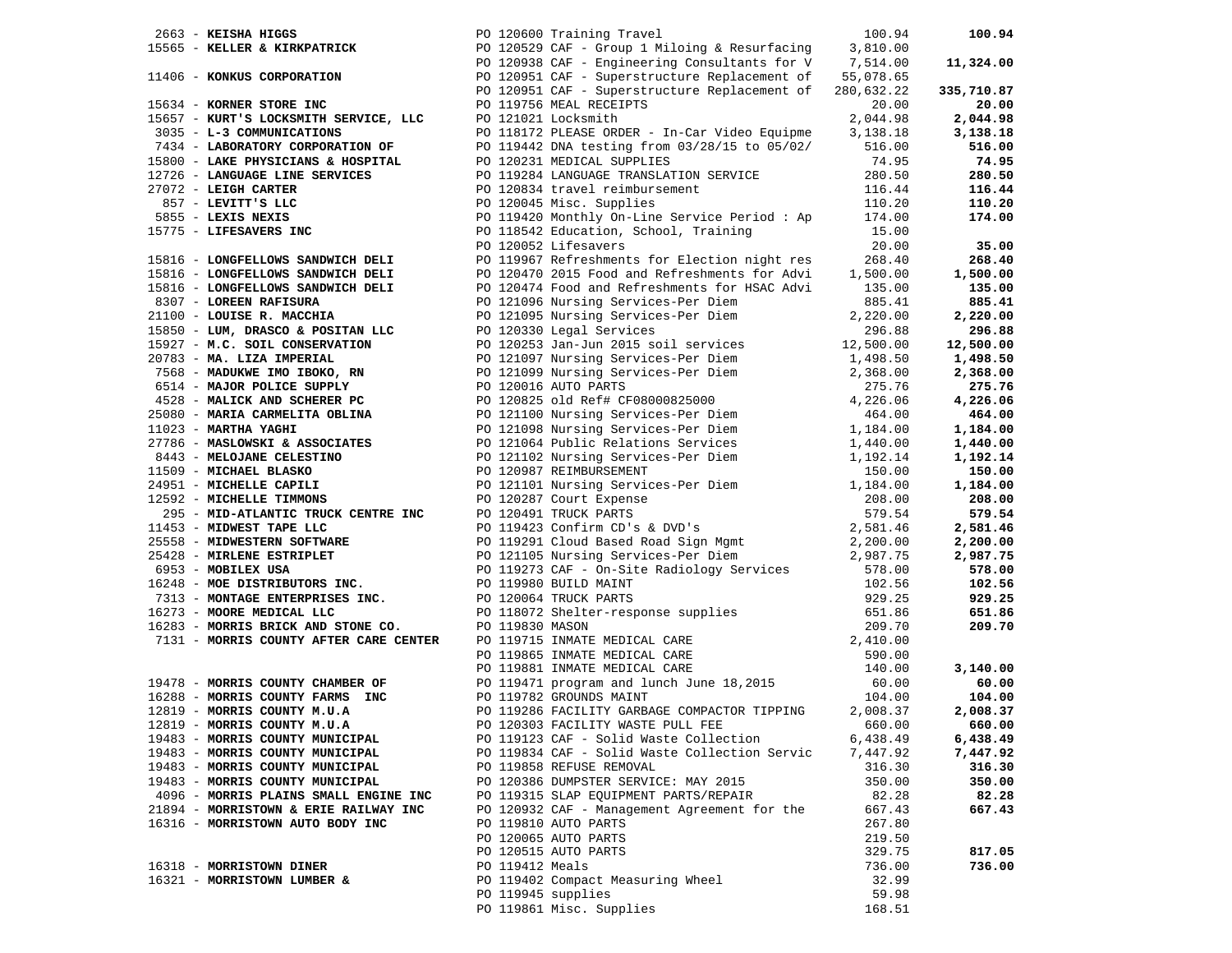|                                                                                                                                                                                                                                  |                 | PO 119981 GROUNDS MAINT, BUILDING MAINT, SMAL 389.30<br>PO 120275 MAINTENANCE SUPPLIES 108.23 |           |           |
|----------------------------------------------------------------------------------------------------------------------------------------------------------------------------------------------------------------------------------|-----------------|-----------------------------------------------------------------------------------------------|-----------|-----------|
|                                                                                                                                                                                                                                  |                 |                                                                                               |           |           |
|                                                                                                                                                                                                                                  |                 |                                                                                               |           |           |
|                                                                                                                                                                                                                                  |                 |                                                                                               |           |           |
| 1951) MORTIFORM METCH, CHEMR (NO 1992) MORTIF (NO 1992) MARTIN 2002) 1953-20<br>1953) MORTIFORM METCH, CHEMR (NO 1972) MORTIFUL AND THE SUCH ASSESS (1973) 1953-20<br>1953) MORTIFORM METCH, CHEMR (NO 1973) MORTIFORM CHEMR (NO |                 |                                                                                               |           |           |
|                                                                                                                                                                                                                                  |                 |                                                                                               |           |           |
|                                                                                                                                                                                                                                  |                 |                                                                                               |           |           |
|                                                                                                                                                                                                                                  |                 |                                                                                               |           |           |
|                                                                                                                                                                                                                                  |                 |                                                                                               |           |           |
|                                                                                                                                                                                                                                  |                 |                                                                                               |           |           |
|                                                                                                                                                                                                                                  |                 |                                                                                               |           |           |
|                                                                                                                                                                                                                                  |                 |                                                                                               |           |           |
|                                                                                                                                                                                                                                  |                 |                                                                                               |           |           |
|                                                                                                                                                                                                                                  |                 |                                                                                               |           |           |
|                                                                                                                                                                                                                                  |                 |                                                                                               |           |           |
|                                                                                                                                                                                                                                  |                 |                                                                                               |           |           |
|                                                                                                                                                                                                                                  |                 |                                                                                               |           |           |
|                                                                                                                                                                                                                                  |                 |                                                                                               |           |           |
|                                                                                                                                                                                                                                  |                 |                                                                                               |           |           |
|                                                                                                                                                                                                                                  |                 |                                                                                               |           |           |
|                                                                                                                                                                                                                                  |                 |                                                                                               |           |           |
|                                                                                                                                                                                                                                  |                 |                                                                                               |           |           |
|                                                                                                                                                                                                                                  |                 |                                                                                               |           |           |
|                                                                                                                                                                                                                                  |                 |                                                                                               |           |           |
|                                                                                                                                                                                                                                  |                 |                                                                                               |           |           |
|                                                                                                                                                                                                                                  |                 |                                                                                               |           |           |
|                                                                                                                                                                                                                                  |                 |                                                                                               |           |           |
|                                                                                                                                                                                                                                  |                 |                                                                                               |           |           |
|                                                                                                                                                                                                                                  |                 |                                                                                               |           |           |
|                                                                                                                                                                                                                                  |                 |                                                                                               |           |           |
|                                                                                                                                                                                                                                  |                 |                                                                                               |           |           |
|                                                                                                                                                                                                                                  |                 |                                                                                               |           |           |
|                                                                                                                                                                                                                                  |                 |                                                                                               |           |           |
|                                                                                                                                                                                                                                  |                 |                                                                                               |           |           |
|                                                                                                                                                                                                                                  |                 |                                                                                               |           |           |
|                                                                                                                                                                                                                                  |                 |                                                                                               |           |           |
|                                                                                                                                                                                                                                  |                 |                                                                                               |           |           |
|                                                                                                                                                                                                                                  |                 |                                                                                               |           |           |
|                                                                                                                                                                                                                                  |                 |                                                                                               |           |           |
|                                                                                                                                                                                                                                  |                 |                                                                                               |           |           |
|                                                                                                                                                                                                                                  |                 |                                                                                               |           |           |
|                                                                                                                                                                                                                                  |                 |                                                                                               |           |           |
|                                                                                                                                                                                                                                  |                 |                                                                                               |           |           |
|                                                                                                                                                                                                                                  |                 |                                                                                               |           |           |
|                                                                                                                                                                                                                                  |                 |                                                                                               |           |           |
|                                                                                                                                                                                                                                  |                 |                                                                                               |           |           |
|                                                                                                                                                                                                                                  |                 |                                                                                               |           |           |
|                                                                                                                                                                                                                                  |                 |                                                                                               |           |           |
|                                                                                                                                                                                                                                  |                 |                                                                                               |           |           |
|                                                                                                                                                                                                                                  |                 |                                                                                               |           |           |
|                                                                                                                                                                                                                                  |                 |                                                                                               |           |           |
|                                                                                                                                                                                                                                  |                 |                                                                                               |           |           |
|                                                                                                                                                                                                                                  |                 |                                                                                               |           |           |
|                                                                                                                                                                                                                                  |                 |                                                                                               |           |           |
| 25021 - ONE SOURCE OF NEW JERSEY LLC                                                                                                                                                                                             |                 | PO 119403 Grease                                                                              | 267.74    | 267.74    |
|                                                                                                                                                                                                                                  |                 |                                                                                               |           |           |
| 25021 - ONE SOURCE OF NEW JERSEY LLC                                                                                                                                                                                             |                 | PO 120067 HARDWARE                                                                            | 277.66    | 277.66    |
| 14076 - OPHELIA V. CRUSE                                                                                                                                                                                                         |                 | PO 120408 MILAGE REIMBURSEMENT                                                                | 52.95     | 52.95     |
| 16847 - OXFORD UNIVERSITY PRESS                                                                                                                                                                                                  |                 | PO 118361 Received Books                                                                      | 888.75    | 888.75    |
| 10287 - PANCIELLO CONSTRUCTION LLC                                                                                                                                                                                               |                 | PO 120942 CAF - Labor Rates Concrete Replacem                                                 | 10,750.00 | 10,750.00 |
| 27882 - PANGARO TRAINING AND                                                                                                                                                                                                     |                 | PO 119518 Training                                                                            | 239.00    | 239.00    |
| 16887 - PAPER MART INC                                                                                                                                                                                                           |                 | PO 120061 paper and open end brown kraft enve                                                 | 1,501.29  | 1,501.29  |
| 11693 - PARETTE SOMJEN ARCHITECTS LLC                                                                                                                                                                                            |                 | PO 120730 ROOF REPLACEMENT - COURTHOUSE                                                       | 500.00    |           |
|                                                                                                                                                                                                                                  |                 | PO 120731 HVAC UPGRAGES A&R BUILDING                                                          | 233.21    | 733.21    |
|                                                                                                                                                                                                                                  |                 | PO 120411 NUTRITION SUPPORT SERVICES                                                          |           |           |
| 25411 - PATRICIA W. GIBBONS                                                                                                                                                                                                      |                 |                                                                                               | 478.67    | 478.67    |
| 525 - PAULS DINER                                                                                                                                                                                                                | PO 119418 Meals |                                                                                               | 276.00    | 276.00    |
| 16966 - PENN-JERSEY PAPER CO.                                                                                                                                                                                                    |                 | PO 120977 Paper Products for Morris View                                                      | 4,035.68  | 4,035.68  |
| 19663 - PERFORMANCE TRAILERS INC.                                                                                                                                                                                                |                 | PO 120522 TRUCK PARTS                                                                         | 159.00    | 159.00    |
| $7632$ - PESI INC.                                                                                                                                                                                                               |                 | PO 119213 TRAINING                                                                            | 224.98    | 224.98    |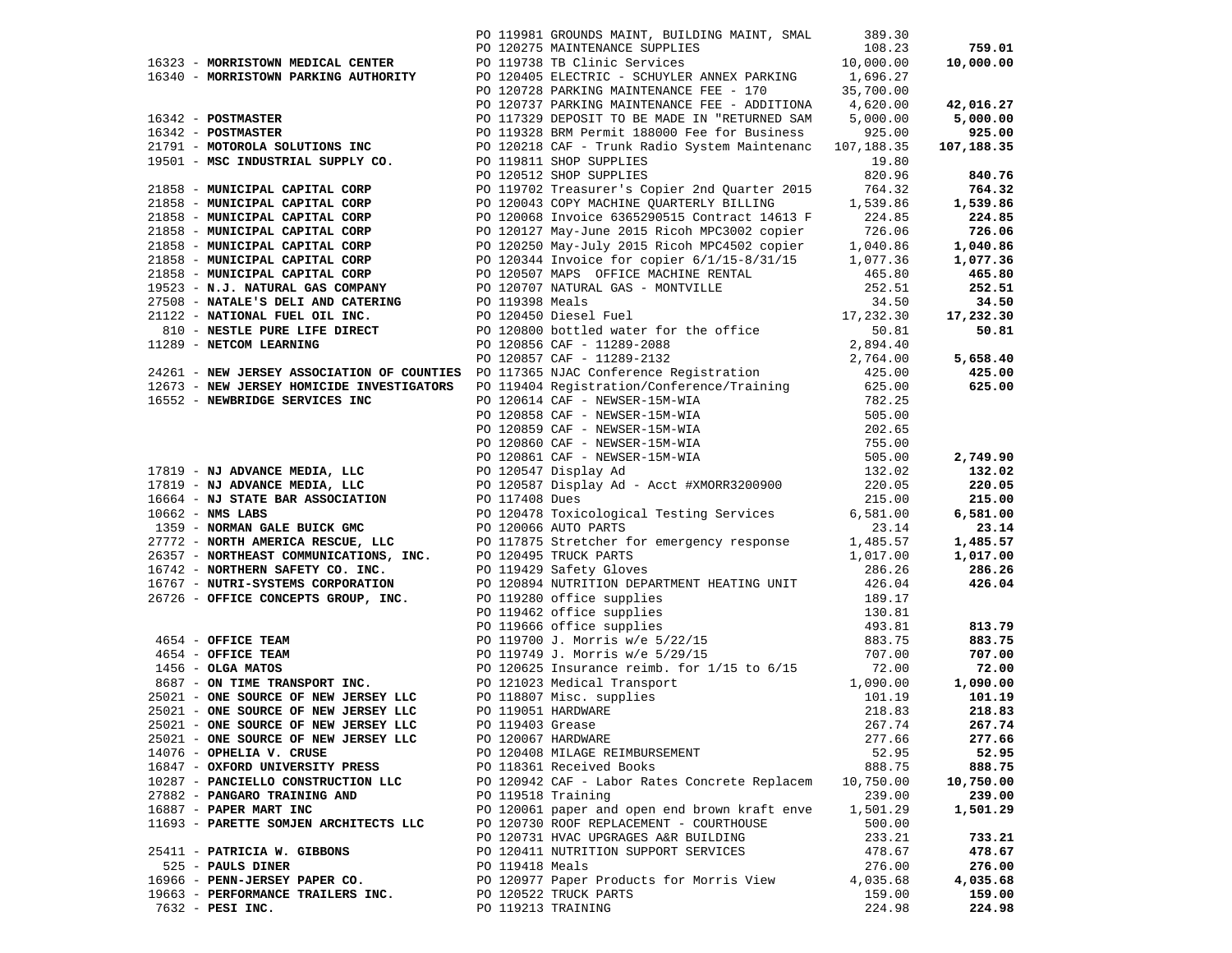|                             |                                       | 17979 <b>PETRIMANYON NOTO 2000-02</b> 13 a ABUNDAI CORRUNAL DEVICE PRESS, 200,000<br>17925 <b>PETROCHESICA II</b> PO 119413 011, 400 1194812011<br>17913 <b>PRIMERIMANYON DEVICE II</b> PO 119413 011, 400 1194812011<br>17913 <b>PRIMERIMANY AUTO S</b> |           |           |
|-----------------------------|---------------------------------------|----------------------------------------------------------------------------------------------------------------------------------------------------------------------------------------------------------------------------------------------------------|-----------|-----------|
|                             |                                       |                                                                                                                                                                                                                                                          |           |           |
|                             |                                       |                                                                                                                                                                                                                                                          |           | 650.00    |
|                             |                                       |                                                                                                                                                                                                                                                          |           | 159.98    |
|                             |                                       |                                                                                                                                                                                                                                                          |           | 319.96    |
|                             |                                       | 17247 - TOWNSHIP OF RANDOLPH<br>2693 - RARTYAN VALLEY DISPOSAL SERVICES PO 118989 Tipping Fees<br>2693 - RARTYAN VALLEY DISPOSAL SERVICES PO 119815 AUTO PARTS<br>26223 - RE-TRON TECHNOLOGIES INC. PO 12059 AUTO PARTS<br>159.98 15<br>                 |           | 3,700.00  |
|                             |                                       |                                                                                                                                                                                                                                                          |           | 5,712.43  |
|                             |                                       |                                                                                                                                                                                                                                                          |           | 1,529.06  |
|                             |                                       |                                                                                                                                                                                                                                                          |           | 13,946.00 |
|                             |                                       |                                                                                                                                                                                                                                                          |           | 30.00     |
|                             |                                       |                                                                                                                                                                                                                                                          |           | 139.00    |
|                             |                                       |                                                                                                                                                                                                                                                          |           | 42,597.15 |
|                             |                                       |                                                                                                                                                                                                                                                          |           | 90.00     |
|                             |                                       |                                                                                                                                                                                                                                                          |           | 360.00    |
|                             |                                       |                                                                                                                                                                                                                                                          |           | 33.59     |
|                             |                                       |                                                                                                                                                                                                                                                          |           | 1,177.34  |
|                             |                                       |                                                                                                                                                                                                                                                          |           | 1,184.00  |
|                             |                                       |                                                                                                                                                                                                                                                          |           |           |
|                             |                                       | PO 120084 AUTO PARTS                                                                                                                                                                                                                                     | 16.15     | 967.81    |
| 27773 - ROUTE 46 CHEVROLET  |                                       | PO 118802 CAF - Advent Liability Service Fees                                                                                                                                                                                                            | 44,530.00 | 44,530.00 |
| 25564 - RUG AND FLOOR STORE |                                       | PO 119936 INSTALL CARPET                                                                                                                                                                                                                                 | 10,650.00 | 10,650.00 |
| 25564 - RUG AND FLOOR STORE |                                       | PO 119989 REPLACE CARPET                                                                                                                                                                                                                                 | 7,124.24  | 7,124.24  |
|                             | 9938 - RUTGERS CENTER FOR CONTINUING  | PO 120605 CAF - 9938-1824                                                                                                                                                                                                                                | 2,676.00  |           |
|                             |                                       | PO 120645 CAF - 9938-1928                                                                                                                                                                                                                                | 2,388.00  |           |
|                             |                                       | PO 120646 CAF - 9938-1836                                                                                                                                                                                                                                | 2,676.00  |           |
|                             |                                       | PO 120862 CAF - 9938-1936                                                                                                                                                                                                                                | 2,361.00  | 10,101.00 |
| 27885 - RUTGERS UNIVERSITY  |                                       | PO 119217 Registration for Raritan River Conf                                                                                                                                                                                                            | 50.00     | 50.00     |
|                             | 27044 - RUTGERS, THE STATE UNIVERSITY | PO 120789 CAF - 27044-2226                                                                                                                                                                                                                               | 3,200.00  | 3,200.00  |
| 8725 - SAMANTHA DENEGRI     |                                       | PO 120155 Travel Expense                                                                                                                                                                                                                                 | 40.38     | 40.38     |
| 24638 - SANDRA MENDOZA      |                                       | PO 120626 Insurance reimb. for $1/15$ to $6/15$                                                                                                                                                                                                          | 72.00     | 72.00     |
| 9969 - SCHAFFER DOOR INC    |                                       | PO 119822 BI-FOLD DOOR MAINTENANCE AND NYLON                                                                                                                                                                                                             | 2,430.00  | 2,430.00  |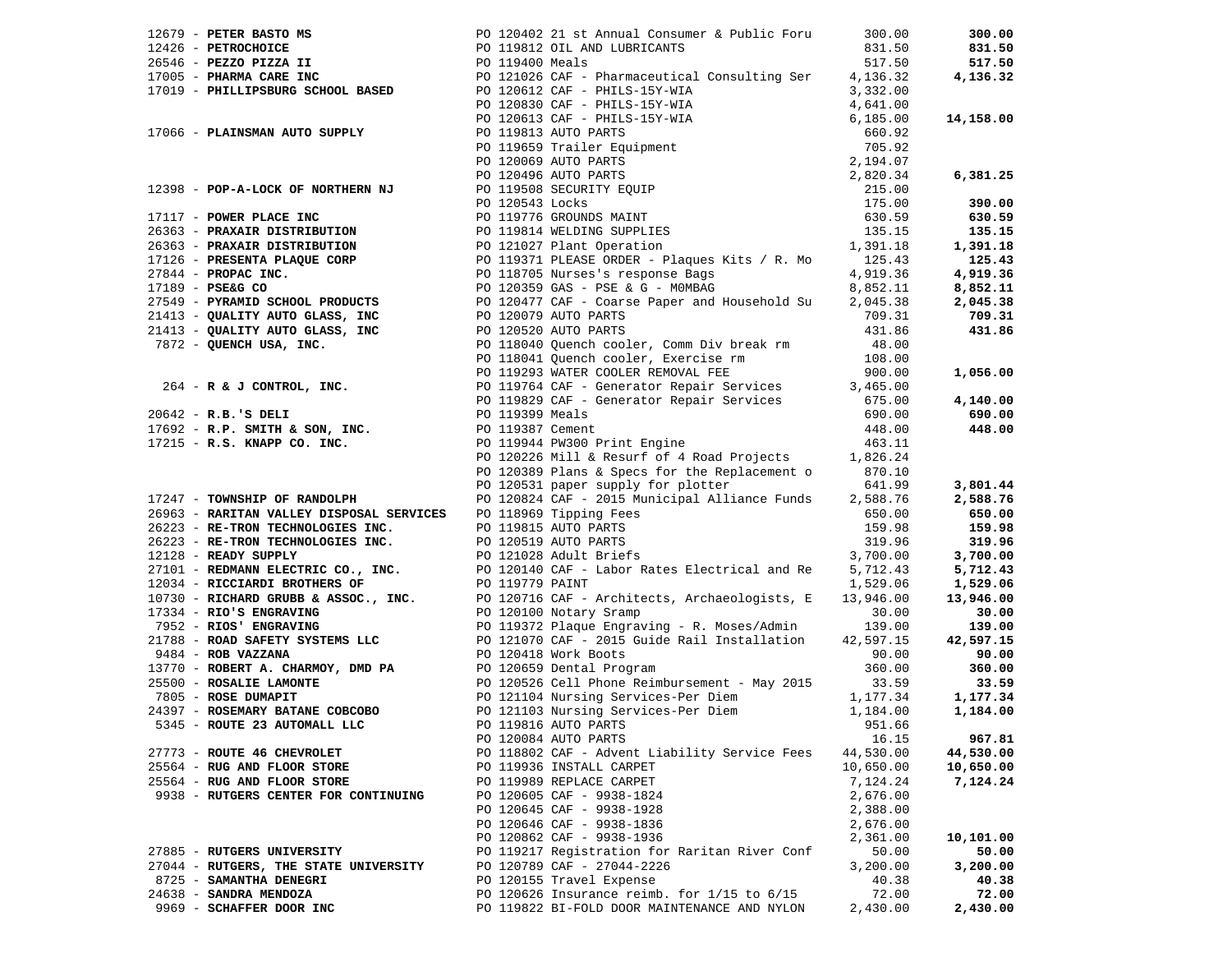| 3032 - SCIENTIFIC WATER CONDITIONING<br>1962 - SCIENTIFY WATER CONDITIONING PO 119765 EQUIP SERVADERENTS - WATERGUARD 2,175.00<br>11662 - SEBERT LOPEZ TRE TRUCK CRYPERS INC PO 1210919 2015 WORK BOOTS<br>2013 - SERVICE TIRE TRUCK CRYPERS INC PO 119058 TRES<br>2019 - S |                 | PO 119766 EQUIP SERV AGREEMENTS - WATERGUARD            | 2,175.00  | 2,175.00   |
|-----------------------------------------------------------------------------------------------------------------------------------------------------------------------------------------------------------------------------------------------------------------------------|-----------------|---------------------------------------------------------|-----------|------------|
|                                                                                                                                                                                                                                                                             |                 |                                                         |           | 59.97      |
|                                                                                                                                                                                                                                                                             |                 |                                                         |           | 136,595.13 |
|                                                                                                                                                                                                                                                                             |                 |                                                         |           | 663.38     |
|                                                                                                                                                                                                                                                                             |                 |                                                         |           | 189.41     |
|                                                                                                                                                                                                                                                                             |                 |                                                         |           | 119.35     |
|                                                                                                                                                                                                                                                                             |                 |                                                         |           | 72.00      |
|                                                                                                                                                                                                                                                                             |                 |                                                         |           | 5.28       |
|                                                                                                                                                                                                                                                                             |                 |                                                         |           | 15.93      |
|                                                                                                                                                                                                                                                                             |                 |                                                         |           | 1,392.00   |
|                                                                                                                                                                                                                                                                             |                 |                                                         |           | 319.20     |
|                                                                                                                                                                                                                                                                             |                 |                                                         |           | 13,724.48  |
|                                                                                                                                                                                                                                                                             |                 |                                                         |           | 637.00     |
|                                                                                                                                                                                                                                                                             |                 |                                                         |           | 1,347.36   |
|                                                                                                                                                                                                                                                                             |                 |                                                         |           | 205.20     |
|                                                                                                                                                                                                                                                                             |                 |                                                         |           | 196.00     |
|                                                                                                                                                                                                                                                                             |                 |                                                         |           | 1,258.37   |
|                                                                                                                                                                                                                                                                             |                 |                                                         |           | 182,298.87 |
|                                                                                                                                                                                                                                                                             |                 |                                                         |           | 87,696.97  |
|                                                                                                                                                                                                                                                                             |                 |                                                         |           | 182,544.19 |
|                                                                                                                                                                                                                                                                             |                 |                                                         |           | 276,873.12 |
|                                                                                                                                                                                                                                                                             |                 |                                                         |           |            |
|                                                                                                                                                                                                                                                                             |                 |                                                         |           | 275.10     |
| 11348 - SOMERSET COUNTY POLICE<br>17755 - SOUTHEAST MORRIS COUNTY<br>17772 - SPEEDWELL ELECTRIC MOTORS<br>17772 - SPEEDWELL ELECTRIC MOTORS<br>234.25<br>234.25<br>234.25<br>234.25<br>234.25<br>234.25                                                                     |                 |                                                         |           | 100.00     |
|                                                                                                                                                                                                                                                                             |                 |                                                         |           | 767.49     |
|                                                                                                                                                                                                                                                                             |                 |                                                         |           |            |
|                                                                                                                                                                                                                                                                             |                 |                                                         |           | 390.25     |
|                                                                                                                                                                                                                                                                             |                 | PO 120352 CAF - 2015 Chapter 51                         | 9,588.00  | 9,588.00   |
| 17798 - ST. CLARE'S HOSPITAL<br>17800 - ST. CLARE'S HOSPITAL                                                                                                                                                                                                                |                 | PO 120387 CAF - Grant in Aid Funding 2015 GIA 12,775.00 |           | 12,775.00  |
| 10878 - ST. FRANCIS RESIDENTIAL COMMUNITY PO 120899 AGING LIVING TREASURES AWARDS 2015                                                                                                                                                                                      |                 |                                                         | 380.71    | 380.71     |
|                                                                                                                                                                                                                                                                             |                 |                                                         |           | 80.21      |
|                                                                                                                                                                                                                                                                             |                 |                                                         |           | 1,245.78   |
|                                                                                                                                                                                                                                                                             |                 |                                                         |           | 97.47      |
|                                                                                                                                                                                                                                                                             |                 |                                                         |           | 145.48     |
|                                                                                                                                                                                                                                                                             |                 |                                                         |           | 766.55     |
|                                                                                                                                                                                                                                                                             |                 |                                                         |           | 36.62      |
|                                                                                                                                                                                                                                                                             |                 |                                                         |           | 904.04     |
|                                                                                                                                                                                                                                                                             |                 |                                                         |           | 223.14     |
|                                                                                                                                                                                                                                                                             |                 |                                                         |           | 196.00     |
|                                                                                                                                                                                                                                                                             |                 |                                                         |           | 23.78      |
|                                                                                                                                                                                                                                                                             |                 |                                                         |           | 207.86     |
|                                                                                                                                                                                                                                                                             |                 |                                                         |           | 538.96     |
|                                                                                                                                                                                                                                                                             |                 |                                                         |           | 182.53     |
|                                                                                                                                                                                                                                                                             |                 |                                                         |           | 74.40      |
|                                                                                                                                                                                                                                                                             |                 |                                                         |           | 760.61     |
|                                                                                                                                                                                                                                                                             |                 |                                                         |           | 249.68     |
|                                                                                                                                                                                                                                                                             |                 |                                                         |           | 363.74     |
|                                                                                                                                                                                                                                                                             |                 |                                                         |           | 145.09     |
|                                                                                                                                                                                                                                                                             |                 |                                                         |           | 110.58     |
| 4611 - STAPLES ADVANTAGE                                                                                                                                                                                                                                                    |                 | PO 120480 OFFICE SUPPLIES<br>114.73                     |           | 114.73     |
| 4611 - STAPLES ADVANTAGE                                                                                                                                                                                                                                                    |                 | PO 120481 OFFICE SUPPLIES                               | 425.10    | 425.10     |
| 4611 - STAPLES ADVANTAGE                                                                                                                                                                                                                                                    |                 | PO 120636 Office Supplies                               | 428.88    | 428.88     |
| 4611 - STAPLES ADVANTAGE                                                                                                                                                                                                                                                    |                 | PO 120797 mis. office supplies                          | 527.61    | 527.61     |
| 4611 - STAPLES ADVANTAGE                                                                                                                                                                                                                                                    |                 | PO 121033 Advertising for Admission's Office            | 185.97    | 185.97     |
|                                                                                                                                                                                                                                                                             |                 | PO 120775 CAF - Agreement STATSHUT-15M-JARC             | 4,467.84  |            |
| 5021 - AEROFUND FINANCIAL INC.                                                                                                                                                                                                                                              | PO 120092 TIRES |                                                         |           | 4,467.84   |
| 24132 - STS TIRE & AUTO CENTERS                                                                                                                                                                                                                                             |                 |                                                         | 1,128.27  | 1,128.27   |
| 17901 - SUBURBAN CONSULTING                                                                                                                                                                                                                                                 |                 | PO 120921 old Ref# CF08000826000                        | 2,305.00  | 2,305.00   |
| 27741 - SUPPLYWORKS                                                                                                                                                                                                                                                         |                 | PO 121034 Machinery Repairs & Parts                     | 341.10    | 341.10     |
| 17934 - SUSSEX COUNTY TECH SCHOOL                                                                                                                                                                                                                                           |                 | PO 120767 CAF - Subgrant #SCVOTE-15Y-WIA                | 11,000.00 |            |
|                                                                                                                                                                                                                                                                             |                 | PO 120772 CAF - Subgrant #SCVOTE-15Y-WIA                | 592.08    |            |
|                                                                                                                                                                                                                                                                             |                 | PO 120776 CAF - Subgrant #SCVOTE-15Y-WIA                | 488.47    |            |
|                                                                                                                                                                                                                                                                             |                 | PO 120777 CAF - Subgrant #SCVOTE-15Y-WIA                | 635.14    |            |
|                                                                                                                                                                                                                                                                             |                 | PO 120778 CAF - Subgrant #SCVOTE-15Y-WIA                | 532.87    |            |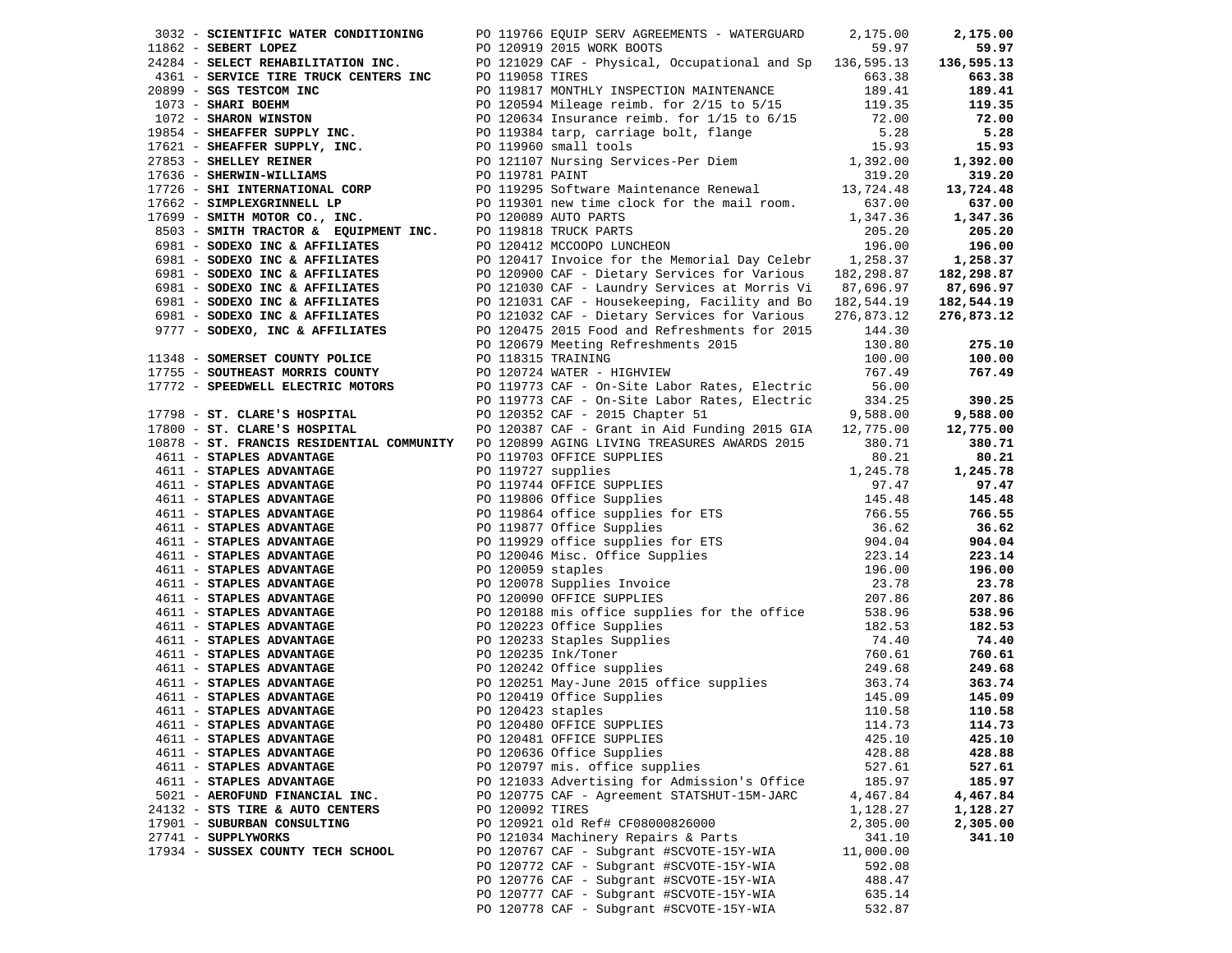|                                                                                                                                                                                                                                        |                   | PO 120779 CAF - Subgrant #SCVOTE-15Y-WIA                                                                                                                                                                                                            | 532.87                                      |                    |
|----------------------------------------------------------------------------------------------------------------------------------------------------------------------------------------------------------------------------------------|-------------------|-----------------------------------------------------------------------------------------------------------------------------------------------------------------------------------------------------------------------------------------------------|---------------------------------------------|--------------------|
|                                                                                                                                                                                                                                        |                   | PO 120780 CAF - Subgrant #SCVOTE-15Y-WIA                                                                                                                                                                                                            | $435.18$<br>$532.87$<br>$355.24$            |                    |
|                                                                                                                                                                                                                                        |                   | PO 120781 CAF - Subgrant #SCVOTE-15Y-WIA<br>PO 120782 CAF - Subgrant #SCVOTE-15Y-WIA                                                                                                                                                                |                                             | 14,749.48          |
| 17934 - SUSSEX COUNTY TECH SCHOOL                                                                                                                                                                                                      |                   |                                                                                                                                                                                                                                                     |                                             |                    |
|                                                                                                                                                                                                                                        |                   | PO 120783 CAF - Subgrant #SCVOTE-15Y-WIA 740.09<br>PO 120785 CAF - Subgrant #SCVOTE-15Y-WIA 1,614.75                                                                                                                                                |                                             |                    |
|                                                                                                                                                                                                                                        |                   |                                                                                                                                                                                                                                                     |                                             |                    |
|                                                                                                                                                                                                                                        |                   | PO 120786 CAF - Subgrant #SCVOTE-15Y-WIA 1,009.22<br>PO 121108 Nursing Services-Per Diem 2,716.54<br>PO 120258 PLAQUE AND ENGRAVING 50.30<br>PO 120939 CAF - Final Design Bi-County Bridge 6,519.77                                                 |                                             | 3,719.30           |
| 25400 - SUZIE COLLIN                                                                                                                                                                                                                   |                   |                                                                                                                                                                                                                                                     |                                             | 2,716.54           |
| 18067 - T J'S SPORTWIDE TROPHY                                                                                                                                                                                                         |                   | PO 120258 PLAQUE AND ENGRAVING<br>PO 120939 CAF - Final Design B:                                                                                                                                                                                   |                                             | 50.30              |
| 16110 - T. Y. LIN INTERNATIONAL                                                                                                                                                                                                        |                   |                                                                                                                                                                                                                                                     |                                             | 6,519.77           |
| 26030 - TABB INC.<br>26030 - TABB INC.                                                                                                                                                                                                 | PO 119726 Medical | PO 119664 Background Checks                                                                                                                                                                                                                         | 163.00<br>236.00                            | 163.00<br>236.00   |
| 5611 - TBS CONTROLS LLC                                                                                                                                                                                                                |                   | PO 119591 CAF - Environmental Control and HVA 1,034.00                                                                                                                                                                                              |                                             | 1,034.00           |
| 5611 - TBS CONTROLS LLC<br>27658 - TECHLINE TECHNOLOGIES, INC.                                                                                                                                                                         |                   | PO 115639 Tactical Emergency Casualty Care Tr                                                                                                                                                                                                       | 17,000.00                                   | 17,000.00          |
| 17990 - TELESEARCH INC                                                                                                                                                                                                                 |                   | PO 119880 temporary staffing                                                                                                                                                                                                                        | 4,501.35                                    |                    |
|                                                                                                                                                                                                                                        |                   | PO 120024 C. Kristiansen w/e 5/31/15 & May 20                                                                                                                                                                                                       | 479.63                                      |                    |
|                                                                                                                                                                                                                                        |                   | PO 120060 temporary staffing                                                                                                                                                                                                                        | 3,710.98                                    | 8,691.96           |
| 26677 - TEODORA O. DELEON                                                                                                                                                                                                              |                   | PO 121109 Nursing Services-Per Diem                                                                                                                                                                                                                 | 897.25                                      | 897.25             |
| 27034 - TERESA OMWENGA                                                                                                                                                                                                                 |                   | PO 121106 Nursing Services-Per Diem<br>PO 119962 Service Award Luncheon 6/4/2015                                                                                                                                                                    | 1,801.16                                    | 1,801.16           |
| 27366 - THE GODFATHER OF MORRISTOWN                                                                                                                                                                                                    |                   |                                                                                                                                                                                                                                                     | 871.00                                      | 871.00             |
| 2447 - THE PORTASOFT COMPANY INC 200120247 TEST KIT 39.85<br>19739 - THE RBA GROUP INC. PO 118057 Traffic Count at Berkshire Valley R 39.00<br>20538 CAF - Engineering Design and Surve 3,120.00<br>20537 CAF - Engineering Design and |                   |                                                                                                                                                                                                                                                     |                                             | 39.85              |
| 19739 - THE RBA GROUP INC.                                                                                                                                                                                                             |                   |                                                                                                                                                                                                                                                     |                                             |                    |
|                                                                                                                                                                                                                                        |                   |                                                                                                                                                                                                                                                     |                                             |                    |
|                                                                                                                                                                                                                                        |                   |                                                                                                                                                                                                                                                     |                                             | 10,418.82          |
| 24933 - THOMAS POLLIO                                                                                                                                                                                                                  |                   |                                                                                                                                                                                                                                                     | 250.38                                      | 250.38             |
| 18437 - THOMSON REUTERS                                                                                                                                                                                                                |                   | PO 120995 PETTY CASH<br>PO 119023 Discount plan charges 4/5 - 5/4<br>PO 119523 Investigative Expense<br>PO 119144 Misc. Supplies<br>PO 119234 Coveralls<br>PO 120097 JANITORIAL SUPPLIES<br>PO 120097 JANITORIAL SUPPLIES<br>PO 120517 JANITORIAL S | 181.00                                      |                    |
|                                                                                                                                                                                                                                        |                   |                                                                                                                                                                                                                                                     | 878.00<br>186.00                            | 1,059.00           |
| 281 - TOMAR INDUSTRIES INC                                                                                                                                                                                                             |                   |                                                                                                                                                                                                                                                     |                                             |                    |
|                                                                                                                                                                                                                                        |                   |                                                                                                                                                                                                                                                     | 259.20<br>196.05                            |                    |
|                                                                                                                                                                                                                                        |                   |                                                                                                                                                                                                                                                     | 78.00                                       | 719.25             |
| 17379 - TOWNSHIP OF ROXBURY                                                                                                                                                                                                            |                   | PO 119996 CAF - 2015 Municipal Alliance Funds 1,586.63                                                                                                                                                                                              |                                             | 1,586.63           |
| 17379 - TOWNSHIP OF ROADON:<br>18105 - TOWNSQUARE DINER RESTAURANT<br>10000 - TRICO FOUTDMENT SERVICES LLC                                                                                                                             | PO 119397 Meals   |                                                                                                                                                                                                                                                     | 437.00                                      | 437.00             |
|                                                                                                                                                                                                                                        |                   | PO 119397 Meals<br>PO 119190 Filters and parts<br>PO 120299 color copies<br>PO 120931 RICOH Copier MPC3502<br>PO 119768 ELECTRICAL<br>PO 118966 Disinfectant for K9                                                                                 | 188.20                                      | 188.20             |
| 24804 - TRITEC OFFICE EQUIPMENT INC                                                                                                                                                                                                    |                   |                                                                                                                                                                                                                                                     |                                             | 133.70             |
| 24804 - TRITEC OFFICE EQUIPMENT INC                                                                                                                                                                                                    |                   |                                                                                                                                                                                                                                                     | 133.70<br>486.36                            | 486.36             |
| 12739 - TURTLE & HUGHES, INC.                                                                                                                                                                                                          |                   |                                                                                                                                                                                                                                                     | $48.60$<br>$322.26$<br>$595.00$<br>$266.86$ | 48.60              |
| 4144 - U-LINE SHIPPING SUPPLY                                                                                                                                                                                                          |                   |                                                                                                                                                                                                                                                     |                                             | 322.26             |
| 24658 - U.S. BANK OPERATIONS CENTER                                                                                                                                                                                                    |                   |                                                                                                                                                                                                                                                     |                                             | 595.00             |
| 217 - US LIFE INSURANCE COMPANY                                                                                                                                                                                                        |                   |                                                                                                                                                                                                                                                     |                                             |                    |
|                                                                                                                                                                                                                                        |                   | PO 120590 ADMINISTRATIVE EXPENSES<br>PO 115353 group life for ETS<br>PO 117567 group life<br>PO 118877 group life insurance for ETS                                                                                                                 | 266.86                                      |                    |
|                                                                                                                                                                                                                                        |                   |                                                                                                                                                                                                                                                     | 266.86                                      | 800.58             |
| 18233 - UNITED PARCEL SERVICE<br>446 - UNITRONIX DATA SYSTEMS INC                                                                                                                                                                      |                   | PO 119427 Confirm Postage for Return of ILL I 839.84<br>PO 120029 Software maintenance for 6/15                                                                                                                                                     | 5,682.60                                    | 839.84             |
| 15732 - UNIVERSAL UNIFORM SALES CO INC                                                                                                                                                                                                 |                   | PO 119200 CAF - Contract Renewal uniforms                                                                                                                                                                                                           | 305.90                                      | 5,682.60<br>305.90 |
| 15732 - UNIVERSAL UNIFORM SALES CO INC                                                                                                                                                                                                 |                   | PO 119287 CAF - Contract Renewal uniforms                                                                                                                                                                                                           | 619.50                                      | 619.50             |
| 15732 - UNIVERSAL UNIFORM SALES CO INC                                                                                                                                                                                                 |                   |                                                                                                                                                                                                                                                     | 420.00                                      | 420.00             |
| 15732 - UNIVERSAL UNIFORM SALES CO INC                                                                                                                                                                                                 |                   | PO 119343 CAF - Contract Renewal<br>PO 119675 CAF - Contract Renewal                                                                                                                                                                                | 712.90                                      | 712.90             |
| 15732 - UNIVERSAL UNIFORM SALES CO INC                                                                                                                                                                                                 |                   | PO 119795 CAF - Contract Renewal Uniforms                                                                                                                                                                                                           | 157.00                                      | 157.00             |
| 20035 - UNIVERSAL UNIFORM SALES CO.INC                                                                                                                                                                                                 |                   | PO 119463 2015 UNIFORMS                                                                                                                                                                                                                             | 149.90                                      | 149.90             |
| 9716 - UNIVERSITY HOSPITAL                                                                                                                                                                                                             |                   | PO 117801 INMATE MEDICAL CARE                                                                                                                                                                                                                       | 1,380.00                                    | 1,380.00           |
| 1855 - VERA BLOSSOM                                                                                                                                                                                                                    |                   | PO 120471 MILEAGE REIMBURSEMENT                                                                                                                                                                                                                     | 62.05                                       | 62.05              |
| $1286 - VERIZON$                                                                                                                                                                                                                       |                   | PO 119825 MORRIS CTY SHERIFF'S OFCS & INST                                                                                                                                                                                                          | 66.49                                       | 66.49              |
| $1286 - VERIZON$                                                                                                                                                                                                                       |                   | PO 120109 June 2015 Centrex Bill                                                                                                                                                                                                                    | 7,112.19                                    | 7,112.19           |
| $1286 - VERIZON$                                                                                                                                                                                                                       |                   | PO 120110 VOIP Service - POTS Lines for 911 C                                                                                                                                                                                                       | 2,668.09                                    | 2,668.09           |
| $1286$ - VERIZON                                                                                                                                                                                                                       |                   | PO 120114 Prosecutor's Office PBX - Monthly S                                                                                                                                                                                                       | 1,588.32                                    | 1,588.32           |
| $1286$ - VERIZON<br>$1286$ - VERIZON                                                                                                                                                                                                   |                   | PO 120115 Verizon Listings Service - Monthly<br>PO 120198 Telephone pobox4833                                                                                                                                                                       | 494.90                                      | 494.90<br>285.75   |
| $10158 - VERIZON$                                                                                                                                                                                                                      |                   | PO 120902 NUTRITION PHONE BILL                                                                                                                                                                                                                      | 285.75<br>807.71                            | 807.71             |
| 21097 - VERIZON BUSINESS                                                                                                                                                                                                               |                   | PO 119255 Telephone Services (NUMS)                                                                                                                                                                                                                 | 464.00                                      | 464.00             |
| 10502 - VERIZON BUSINESS                                                                                                                                                                                                               |                   | PO 120108 Morris County Internet Service Prov                                                                                                                                                                                                       | 5,904.53                                    | 5,904.53           |
| 21097 - VERIZON BUSINESS                                                                                                                                                                                                               |                   | PO 120111 Centrex Voicemail Service - Deirdre                                                                                                                                                                                                       | 88.81                                       | 88.81              |
| 1348 - VERIZON WIRELESS                                                                                                                                                                                                                |                   | PO 119515 Cell Phones                                                                                                                                                                                                                               | 830.28                                      |                    |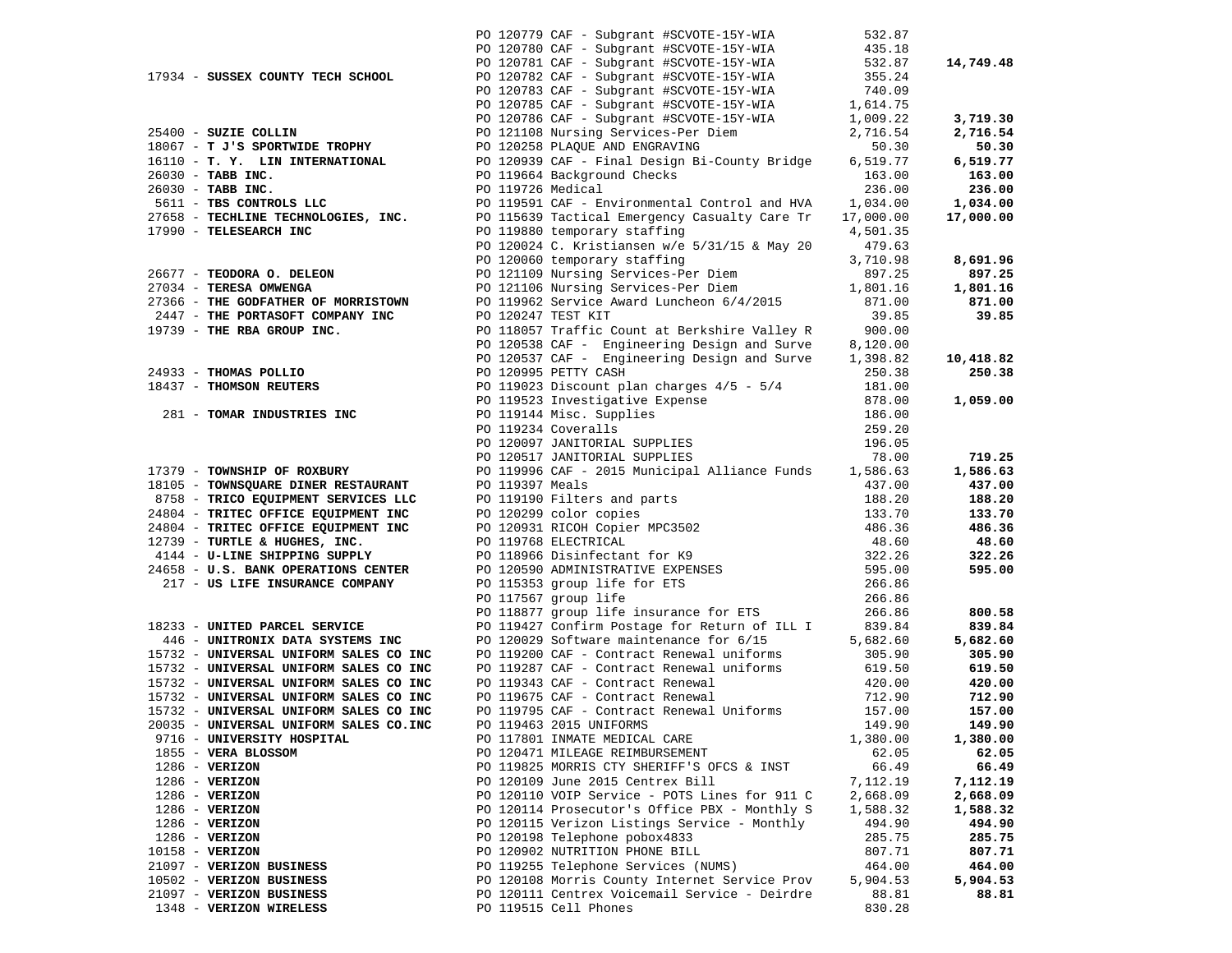|                                                                   | PO 119898 GPS TRACKING SERVICE 90.16<br>PO 120715 Wireless Service 80.04<br>PO 120715 Wireless Service 80.04<br>PO 119430 Stump Grinder 254.05<br>25832 - <b>VOIANCE LANGUAGE SERVICES, LLC</b> PO 119314 WATER METER TEST 350.00<br>25832 -                                 |        |                |
|-------------------------------------------------------------------|------------------------------------------------------------------------------------------------------------------------------------------------------------------------------------------------------------------------------------------------------------------------------|--------|----------------|
|                                                                   |                                                                                                                                                                                                                                                                              |        | 1,000.48       |
|                                                                   |                                                                                                                                                                                                                                                                              |        | 254.05         |
|                                                                   |                                                                                                                                                                                                                                                                              |        | 350.00         |
|                                                                   |                                                                                                                                                                                                                                                                              |        | 790.29         |
|                                                                   |                                                                                                                                                                                                                                                                              |        |                |
|                                                                   | PO 119701 Treasurer's Office Paper, 5/27/15 485.80                                                                                                                                                                                                                           |        |                |
|                                                                   | 18388 - WARREN COUNTY COMMUNITY COLL.<br>18388 - WARREN COUNTY COMMUNITY COLL.<br>2012050 MARREN COUNTY COMMUNITY COLL.<br>2012057 Office Supplies<br>20120570 CAF - 18388-2099<br>2.870.00<br>2.870.00<br>2.870.00<br>2.870.00<br>2.870.00<br>2.8                           |        |                |
|                                                                   |                                                                                                                                                                                                                                                                              |        |                |
|                                                                   |                                                                                                                                                                                                                                                                              |        |                |
|                                                                   |                                                                                                                                                                                                                                                                              |        |                |
|                                                                   |                                                                                                                                                                                                                                                                              |        |                |
|                                                                   |                                                                                                                                                                                                                                                                              |        |                |
|                                                                   | 8481 - WARREN COUNTY DIVISON OF PO 120585 CAF - Needs Based Work Support fund 65,000.00                                                                                                                                                                                      |        | 65,000.00      |
| 18389 - WARREN COUNTY TECHNICAL SCHOOL PO 120643 CAF - 18389-1590 |                                                                                                                                                                                                                                                                              |        |                |
|                                                                   |                                                                                                                                                                                                                                                                              |        |                |
|                                                                   | PO 120643 CAF - 18389-1590 532.80<br>PO 120851 CAF - 18389-1869 532.80<br>PO 120863 CAF - 18389-1823 570.36<br>PO 120863 CAF - 18389-1823                                                                                                                                    | 570.36 | 1,635.96       |
|                                                                   | 2907 - WARREN CTY TREASURER'S OFFICE PO 120947 Old Turnpike Road Bridge No. 16005/29,379.79<br>18402 - WATCHUNG / LONG HILL PO 120751 CAF - 2015 Municipal Alliance Funds 940.00                                                                                             |        | 29,379.79      |
| 18402 - WATCHUNG / LONG HILL                                      |                                                                                                                                                                                                                                                                              |        | 940.00         |
|                                                                   |                                                                                                                                                                                                                                                                              |        |                |
|                                                                   |                                                                                                                                                                                                                                                                              |        |                |
|                                                                   |                                                                                                                                                                                                                                                                              |        |                |
|                                                                   |                                                                                                                                                                                                                                                                              |        |                |
|                                                                   |                                                                                                                                                                                                                                                                              |        |                |
|                                                                   |                                                                                                                                                                                                                                                                              |        |                |
|                                                                   |                                                                                                                                                                                                                                                                              |        |                |
|                                                                   |                                                                                                                                                                                                                                                                              |        |                |
|                                                                   |                                                                                                                                                                                                                                                                              |        |                |
|                                                                   |                                                                                                                                                                                                                                                                              |        |                |
|                                                                   |                                                                                                                                                                                                                                                                              |        |                |
|                                                                   |                                                                                                                                                                                                                                                                              |        |                |
|                                                                   |                                                                                                                                                                                                                                                                              |        |                |
|                                                                   |                                                                                                                                                                                                                                                                              |        |                |
|                                                                   |                                                                                                                                                                                                                                                                              |        |                |
|                                                                   |                                                                                                                                                                                                                                                                              |        |                |
|                                                                   |                                                                                                                                                                                                                                                                              |        |                |
|                                                                   | 18402 <b>- WATCHUNG / LONG HILL</b><br>21268 <b>- WATCHUNG / LONG HILL</b><br>21268 <b>- WATCHUNG 2126 CONG HILL</b><br>21332 <b>- WESPIENT CO., INC.</b><br>21332 <b>- WESPIENT CO., INC.</b><br>21332 <b>- WESPIENT DEVIENT CO., INC.</b><br>2261392 <b>- WESPIENT DEV</b> |        |                |
|                                                                   |                                                                                                                                                                                                                                                                              |        | -------------- |

TOTAL **9,716,784.67** 

|  |  |  |  | Total to be paid from Fund 01 Current Fund    | 5,484,287.24 |
|--|--|--|--|-----------------------------------------------|--------------|
|  |  |  |  | Total to be paid from Fund 02 Grant Fund      | 582,578.39   |
|  |  |  |  | Total to be paid from Fund 04 County Capital  | 486,682.04   |
|  |  |  |  | Total to be paid from Fund 13 Dedicated Trust | 3,163,237.00 |
|  |  |  |  |                                               |              |
|  |  |  |  |                                               | 9,716,784.67 |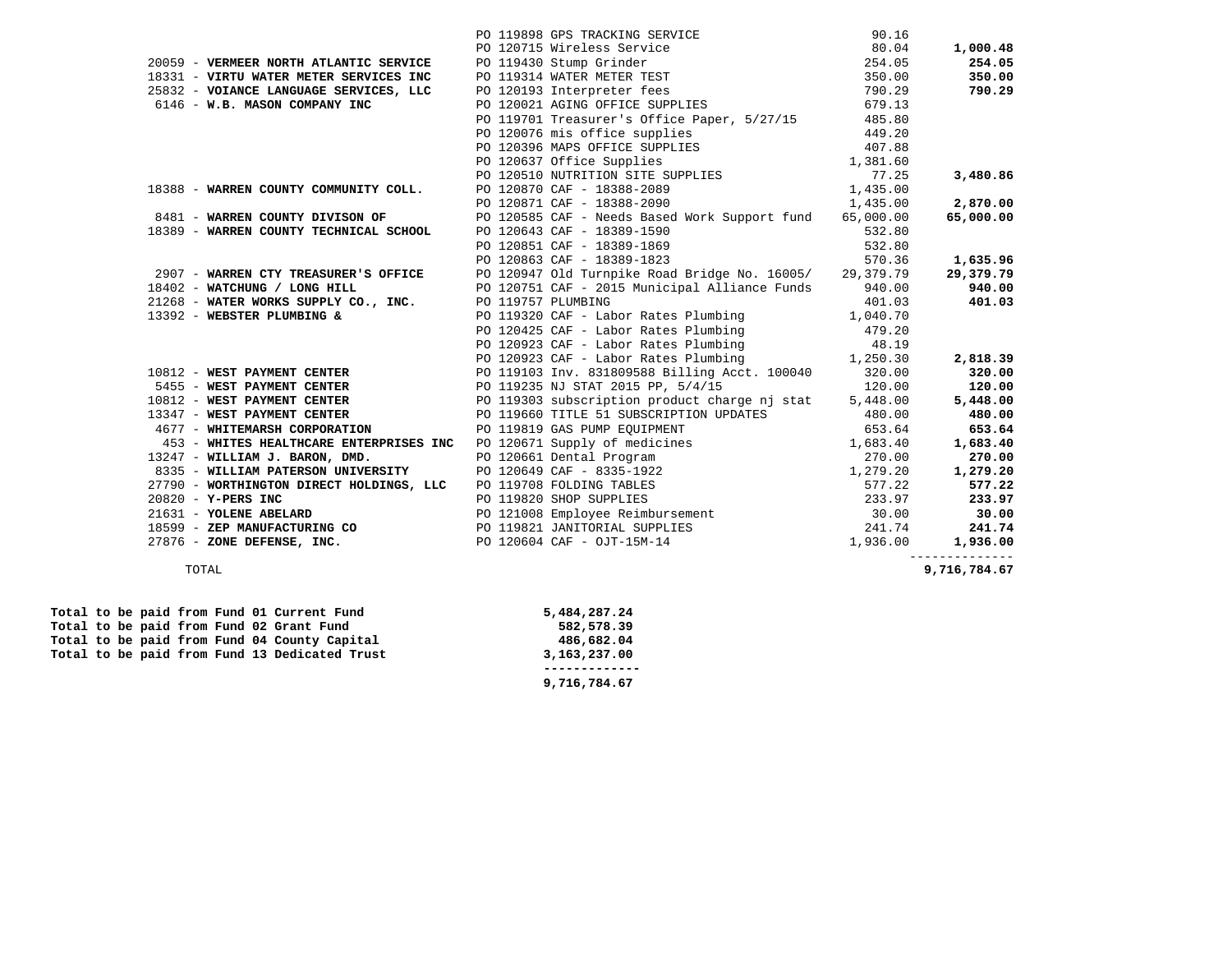# **List of Bills (Department/Account Detail) - CENTRALIZED DISBURSEMENT ACCOUNT**

| Account                            | <b>PO #</b><br>Vendor                             | Description                                                                            | Payment   | Account Total            |
|------------------------------------|---------------------------------------------------|----------------------------------------------------------------------------------------|-----------|--------------------------|
|                                    |                                                   | <b>Current Fund</b>                                                                    |           |                          |
| <b>County Administrator</b>        |                                                   |                                                                                        |           |                          |
|                                    | 121111 COUNTY OF MORRIS                           | 2nd Half 6/15 Metered Mail                                                             | 227.83    |                          |
| 01-201-20-100100-068               | Postage & Metered Mail                            | TOTAL FOR ACCOUNT                                                                      |           | 227.83                   |
|                                    | 121064 MASLOWSKI & ASSOCIATES                     | Public relation services 6/1/15-6/12/15                                                | 1,440.00  |                          |
| 01-201-20-100100-084               | Other Outside Services                            | TOTAL FOR ACCOUNT                                                                      |           | 1,440.00                 |
|                                    | 118802 ROUTE 46 CHEVROLET                         | 2015 CHEVROLET EQUINOX AS PER MCCPC 15C-                                               | 44,530.00 |                          |
| 01-201-20-100100-167               | Transportation Vehicles                           | TOTAL FOR ACCOUNT                                                                      |           | 44,530.00                |
|                                    | 121067 DELL MARKETING L.P.                        | Minutetraq Monthly Subscriber                                                          | 17,748.00 |                          |
| 01-203-20-100100-084               | (2014) Other Outside Services                     | TOTAL FOR ACCOUNT                                                                      |           | 17,748.00                |
|                                    |                                                   |                                                                                        |           | ============             |
|                                    | TOTAL for County Administrator                    |                                                                                        |           | 63,945.83                |
|                                    |                                                   |                                                                                        |           |                          |
| <b>Personnel</b>                   | 120758 CAROL ACKERMAN                             | snacks for employee wellness fair                                                      | 36.61     |                          |
|                                    | 119962 THE GODFATHER OF MORRISTOWN                | Service Award Luncheon 5/4/2015Invoice#2                                               | 871.00    |                          |
| 01-201-20-105100-042               | Employee Service Awards                           | TOTAL FOR ACCOUNT                                                                      |           | 907.61                   |
|                                    |                                                   |                                                                                        |           |                          |
| 01-201-20-105100-068               | 121111 COUNTY OF MORRIS<br>Postage & Metered Mail | 2nd Half 6/15 Metered Mail<br>TOTAL FOR ACCOUNT                                        | 64.71     | 64.71                    |
|                                    |                                                   |                                                                                        |           |                          |
|                                    | 120740 DEER PARK                                  | 05/15/15-06/14/2015 Acct#0436628846                                                    | 18.93     |                          |
| 01-201-20-105100-095               | Other Administrative Supplies                     | TOTAL FOR ACCOUNT                                                                      |           | 18.93                    |
|                                    | TOTAL for Personnel                               |                                                                                        |           | ============<br>991.25   |
|                                    |                                                   |                                                                                        |           |                          |
| <b>Board of Chosen Freeholders</b> |                                                   |                                                                                        |           |                          |
|                                    | 121111 COUNTY OF MORRIS                           | 2nd Half 6/15 Metered Mail                                                             | 33.45     |                          |
|                                    | 121111 COUNTY OF MORRIS                           | 2nd Half 6/15 Metered Mail                                                             | 81.67     |                          |
| 01-201-20-110100-068               | Postage & Metered Mail                            | TOTAL FOR ACCOUNT                                                                      |           | 115.12                   |
|                                    | 120417 SODEXO INC & AFFILIATES                    | Food and Equipment for the Memorial day                                                | 679.76    |                          |
|                                    | 120417 SODEXO INC & AFFILIATES                    | Beverages for the memorial Day Ceremony                                                | 299.32    |                          |
|                                    | 120417 SODEXO INC & AFFILIATES                    | volunteer Reception                                                                    | 248.29    |                          |
|                                    | 120417 SODEXO INC & AFFILIATES                    | Creamers                                                                               | 31.00     |                          |
| 01-201-20-110100-079               | Special Projects                                  | TOTAL FOR ACCOUNT                                                                      |           | 1,258.37                 |
|                                    | TOTAL for Board of Chosen Freeholders             |                                                                                        |           | ============<br>1,373.49 |
|                                    |                                                   |                                                                                        |           |                          |
| <b>Clerk of the Board</b>          |                                                   |                                                                                        | 62.72     |                          |
|                                    | 120693 DAILY RECORD<br>120693 DAILY RECORD        | \$210,000 bond ord. for Equipment Electio<br>\$486,000 bond ord. for Shierff utility v | 61.84     |                          |
|                                    |                                                   |                                                                                        |           |                          |

 120693 DAILY RECORD \$2,272,216 OIT Network Upgrades (p/d 4/2 62.72 120693 DAILY RECORD \$144,000 capital improvement Sheriff per 57.88 120693 DAILY RECORD \$150,000 capital improvement Sheriff sec 57.00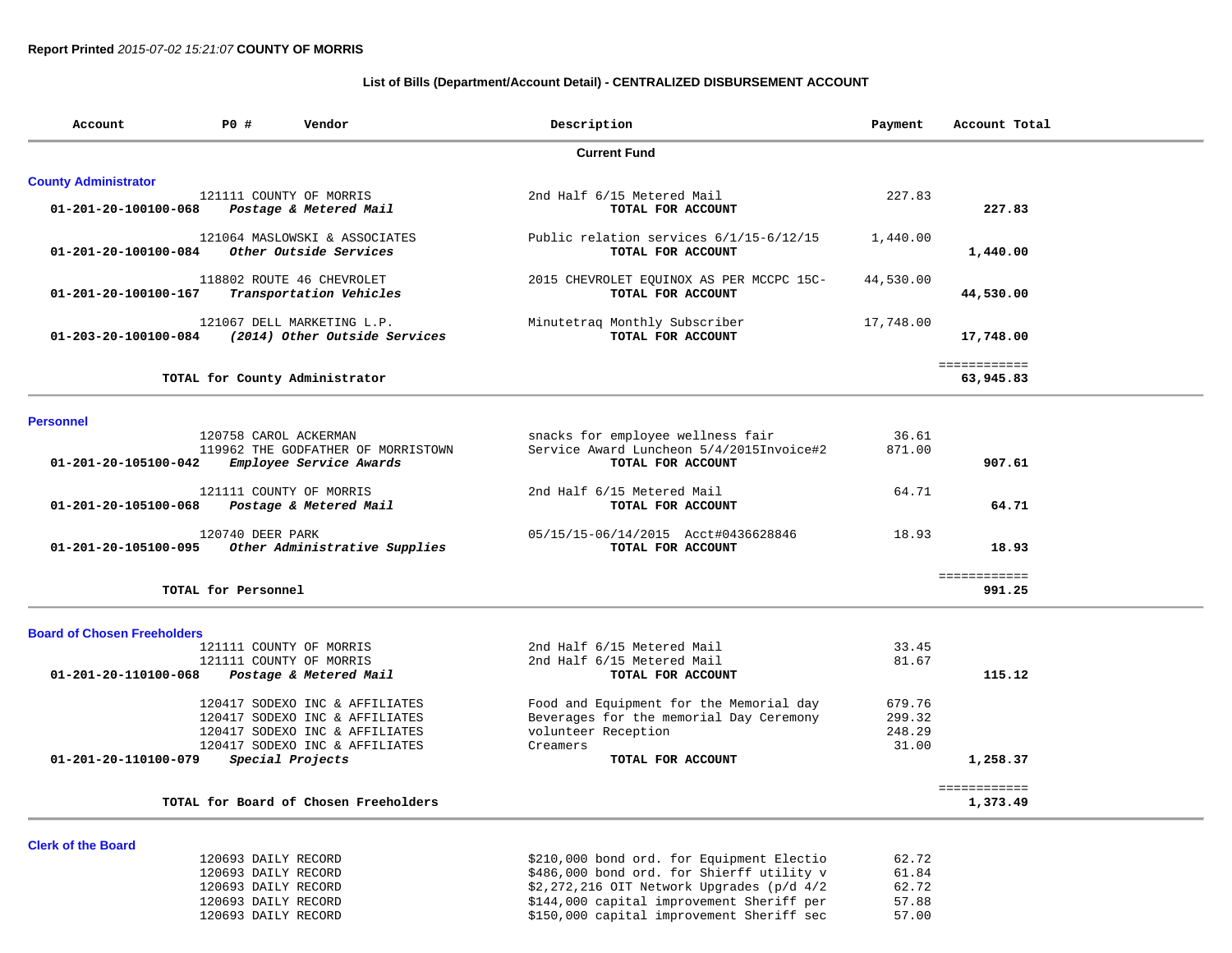| <b>County Clerk</b>                                                                            |                                                                 |          |          |
|------------------------------------------------------------------------------------------------|-----------------------------------------------------------------|----------|----------|
| 119303 WEST PAYMENT CENTER<br>$01 - 201 - 20 - 120100 - 028$<br><b>Books &amp; Periodicals</b> | $account # 1000433730 2015 A-Z PP for the$<br>TOTAL FOR ACCOUNT | 5,448.00 | 5,448.00 |
| 120188 STAPLES ADVANTAGE                                                                       | mis. office supplies for the office                             | 502.18   |          |
| 120188 STAPLES ADVANTAGE                                                                       | mis office supplies for the office                              | 36.78    |          |
| 120076 W.B. MASON COMPANY INC                                                                  | register visit book tape refill cover co                        | 449.20   |          |
| 120797 STAPLES ADVANTAGE                                                                       | mis office supplies for office                                  | 272.92   |          |
| 120797 STAPLES ADVANTAGE                                                                       | trays for desk scissors                                         | 180.69   |          |
| 120797 STAPLES ADVANTAGE                                                                       | wide cartridge #84                                              | 74.00    |          |
| Office Supplies & Stationery<br>01-201-20-120100-058                                           | TOTAL FOR ACCOUNT                                               |          | 1,515.77 |
| 121111 COUNTY OF MORRIS                                                                        | 2nd Half 6/15 Metered Mail                                      | 2,014.28 |          |
| $01 - 201 - 20 - 120100 - 068$<br>Postage & Metered Mail                                       | TOTAL FOR ACCOUNT                                               |          | 2,014.28 |
| 120062 GILL ASSOCIATES IDENTIFICATION                                                          | polaroid ymckt 3-0100-1 p3000/p4000ribbo                        | 370.25   |          |
| 120061 PAPER MART INC                                                                          | open end envelopes 9x12 28#                                     | 542.75   |          |
| 120061 PAPER MART INC                                                                          | paper 8 1/2x11 white 8 1/2x14 & 8 1/2                           | 958.54   |          |
| 01-201-20-120100-069<br>Printing                                                               | TOTAL FOR ACCOUNT                                               |          | 1,871.54 |
| 120800 NESTLE PURE LIFE DIRECT                                                                 | 05/15/15-06/14/15<br>0429033129                                 | 50.81    |          |
| 01-201-20-120100-095<br>Other Administrative Supplies                                          | TOTAL FOR ACCOUNT                                               |          | 50.81    |
| 119301 SIMPLEXGRINNELL LP                                                                      | new time clock for the mail room model 1                        | 637.00   |          |
| 01-201-20-120100-163<br>Office Machines                                                        | TOTAL FOR ACCOUNT                                               |          | 637.00   |

**TOTAL for Clerk of the Board 2,741.02**

| 01-201-20-110105-058<br>Office Supplies & Stationery | TOTAL FOR ACCOUNT                        |        | 23.78    |
|------------------------------------------------------|------------------------------------------|--------|----------|
| 120078 STAPLES ADVANTAGE                             | USB                                      | 23.78  |          |
| 01-201-20-110105-022<br>Advertising                  | TOTAL FOR ACCOUNT                        |        | 2,687.24 |
| 120953 DAILY RECORD                                  | BRIDGE 696 06/24/15                      | 136.20 |          |
| 120953 DAILY RECORD                                  | MAPS SOFTWARE 06/24/15                   | 74.16  |          |
| 120953 DAILY RECORD                                  | ASB-03668474 MILLING & RESURFACING 6/2   | 162.60 |          |
| 120448 DAILY RECORD                                  | \$2,061,00 IMPROVEMENTS TO THE SCHOOL OF | 123.44 |          |
| 120448 DAILY RECORD                                  | THE ACOUISITION OF VEHICLES AND EOUIPMEN | 126.08 |          |
| 120448 DAILY RECORD                                  | PAVING PROJECTS AT VARIOUS LOCATIONS OF  | 64.04  |          |
| 120448 DAILY RECORD                                  | FOR ROAD RESURFACING IN AND BY THE COUNT | 64.48  |          |
| 120448 DAILY RECORD                                  | RELOCATION OF COMMUNICATION EOUIPMENT IN | 63.16  |          |
| 120448 DAILY RECORD                                  | INTERIOR AND EXTERIOR UPGRADES TO THE RU | 63.60  |          |
| 120448 DAILY RECORD                                  | THE PRELIMINARY PLANNING AND ENGINEERING | 65.80  |          |
| 120448 DAILY RECORD                                  | IMPROVEMENTS TO THE MORRIS VIEW LONG TER | 67.12  |          |
| 120448 DAILY RECORD                                  | RENOVATION OF THE PAVILION AT LEE€™S PA  | 64.04  |          |
|                                                      |                                          |        |          |

120100 RIO'S ENGRAVING Notary Stamp 30.00

 **01-201-20-110105-095** *Other Administrative Supplies* **TOTAL FOR ACCOUNT 30.00**

| 120712 DAILY RECORD                        | Bowman Consulting(p/d 6/16)                         | 59.64  |         |
|--------------------------------------------|-----------------------------------------------------|--------|---------|
| 120712 DAILY RECORD                        | Desman $(p/d 6/16)$                                 | 61.40  |         |
| 120712 DAILY RECORD                        | Iliff-Riggiero (p/d 6/16) 59.64                     |        |         |
| 120733 DAILY RECORD                        | Capital Budget Amendment (p/d 6/16)                 | 404.60 |         |
| 120805 DAILY RECORD                        | ASB-03668474 BRIDGE 323 06/18/15 138.40             |        |         |
| 120805 DAILY RECORD                        | ASB-03668474 RECORDS STORAGE 06/19/15 72.84         |        |         |
| 120805 DAILY RECORD                        | ASB-03668474 LIBRARY SECURIT 06/19/15 145.00        |        |         |
| 120448 DAILY RECORD                        | \$12,000 TO PURCHASE REPLACEMENT CONFEREN           | 61.84  |         |
| 120448 DAILY RECORD                        | \$42,000 TO PURCHASE TRANSPORTATION VEHIC           | 60.96  |         |
| 120448 DAILY RECORD                        | \$45,924 FOR SECURITY UPGRADES IN THE MOR           | 60.08  |         |
| 120448 DAILY RECORD                        | \$93,400 FOR THE PURCHASE OF FURNITURE FO           | 60.96  |         |
| 120448 DAILY RECORD                        | \$41,000 TO PURCHASE TWO TRUCKS FOR THE D           | 62.28  |         |
| 120448 DAILY RECORD                        | \$127,000 FOR REPLACEMENT MAPS VEHICLES F           | 62.72  |         |
| 120448 DAILY RECORD                        | RENOVATION OF THE PAVILION AT LEEÂ $\epsilon$ ms pa | 64.04  |         |
| 120448 DAILY RECORD                        | IMPROVEMENTS TO THE MORRIS VIEW LONG TER            | 67.12  |         |
| 120448 DAILY RECORD                        | THE PRELIMINARY PLANNING AND ENGINEERING            | 65.80  |         |
| 120448 DAILY RECORD                        | INTERIOR AND EXTERIOR UPGRADES TO THE RU            | 63.60  |         |
| 120448 DAILY RECORD                        | RELOCATION OF COMMUNICATION EQUIPMENT IN            | 63.16  |         |
| 120448 DAILY RECORD                        | FOR ROAD RESURFACING IN AND BY THE COUNT            | 64.48  |         |
| 120448 DAILY RECORD                        | PAVING PROJECTS AT VARIOUS LOCATIONS OF             | 64.04  |         |
| 120448 DAILY RECORD                        | THE ACQUISITION OF VEHICLES AND EQUIPMEN            | 126.08 |         |
| 120448 DAILY RECORD                        | \$2,061,00 IMPROVEMENTS TO THE SCHOOL OF            | 123.44 |         |
| 120953 DAILY RECORD                        | ASB-03668474 MILLING & RESURFACING 6/2              | 162.60 |         |
| 120953 DAILY RECORD                        | MAPS SOFTWARE 06/24/15                              | 74.16  |         |
| 120953 DAILY RECORD                        | BRIDGE 696 06/24/15                                 | 136.20 |         |
| $01 - 201 - 20 - 110105 - 022$ Advertising | TOTAL FOR ACCOUNT                                   |        | 2,687.2 |
| 120078 STAPLES ADVANTAGE                   | <b>TISR</b>                                         | 23 78  |         |

 ============ 2,741.02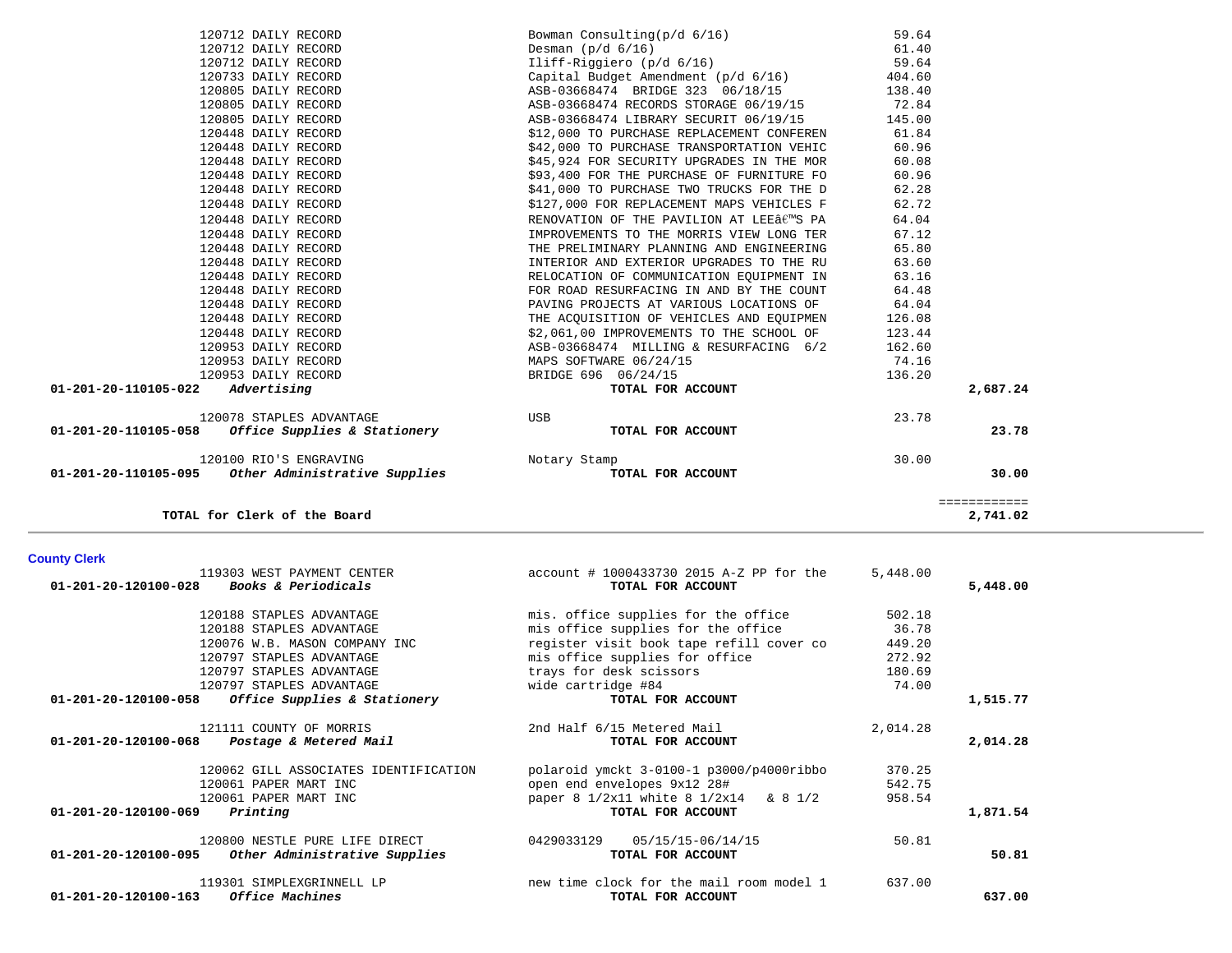| $01 - 201 - 20 - 120100 - 185$      | 119471 MORRIS COUNTY CHAMBER OF<br>Food                                                                                                 | program and lunch with commissioner of N<br>TOTAL FOR ACCOUNT                                                                                                                                                                                 | 60.00                                        | 60.00                     |  |
|-------------------------------------|-----------------------------------------------------------------------------------------------------------------------------------------|-----------------------------------------------------------------------------------------------------------------------------------------------------------------------------------------------------------------------------------------------|----------------------------------------------|---------------------------|--|
|                                     | TOTAL for County Clerk                                                                                                                  |                                                                                                                                                                                                                                               |                                              | ============<br>11,597.40 |  |
| <b>County Board of Elections</b>    | 121111 COUNTY OF MORRIS                                                                                                                 | 2nd Half 6/15 Metered Mail                                                                                                                                                                                                                    | 1,726.43                                     |                           |  |
| 01-201-20-121100-068                | Postage & Metered Mail                                                                                                                  | TOTAL FOR ACCOUNT                                                                                                                                                                                                                             |                                              | 1,726.43                  |  |
|                                     | TOTAL for County Board of Elections                                                                                                     |                                                                                                                                                                                                                                               |                                              | ============<br>1,726.43  |  |
| <b>Superintendent of Elections</b>  |                                                                                                                                         |                                                                                                                                                                                                                                               |                                              |                           |  |
| 01-201-20-121105-030                | 119837 D. C. EXPRESS INC<br>119837 D. C. EXPRESS INC<br>Cartage                                                                         | Primary Election June 2, 2015 Delivery &<br>Primary Election June 2, 2015 Delivery &<br>TOTAL FOR ACCOUNT                                                                                                                                     | 48,373.00<br>3,960.00                        | 52,333.00                 |  |
| 01-201-20-121105-057                | 120068 MUNICIPAL CAPITAL CORP<br>119103 WEST PAYMENT CENTER<br>119103 WEST PAYMENT CENTER<br>National Voter Registration                | Superintendent of Elections Office Ricoh<br>NJ STAT 2015 T19:1-31A \ Billing Acct. 1<br>NJ STAT 2015 T19:32-E \ Billing Acct. 10<br>TOTAL FOR ACCOUNT                                                                                         | 224.85<br>160.00<br>160.00                   | 544.85                    |  |
| $01 - 201 - 20 - 121105 - 068$      | 117329 POSTMASTER<br>119328 POSTMASTER<br>119328 POSTMASTER<br>121111 COUNTY OF MORRIS<br>Postage & Metered Mail                        | DEPOSIT TO BE MADE IN "RETURNED SAMPLE B<br>BRM Permit 188000 Fee for Business Reply<br>BRM Permit 188001 Business Reply Annual<br>2nd Half 6/15 Metered Mail<br>TOTAL FOR ACCOUNT                                                            | 5,000.00<br>225.00<br>700.00<br>14.97        | 5,939.97                  |  |
| 01-201-20-121105-104                | 114725 DOMINION VOTING SYSTEMS INC<br>114725 DOMINION VOTING SYSTEMS INC<br>Electronic Voting Machine                                   | Item #89210001U Op Panel Assy/md D<br>Freight<br>TOTAL FOR ACCOUNT                                                                                                                                                                            | 2,400.00<br>13.98                            | 2,413.98                  |  |
|                                     | TOTAL for Superintendent of Elections                                                                                                   |                                                                                                                                                                                                                                               |                                              | ============<br>61,231.80 |  |
| <b>County Elections (Cty Clerk)</b> |                                                                                                                                         |                                                                                                                                                                                                                                               |                                              |                           |  |
| 01-201-20-121110-030                | 120038 CHRISTA SMITH<br>120041 EVELYN JENKINS<br>120172 D. C. EXPRESS INC<br>120172 D. C. EXPRESS INC<br>120032 BAHIE COKLAR<br>Cartage | courier for the delivery of the cartridg<br>delivery of the cartridges for Madison f<br>summary of current orders for the delive<br>summary of current order for the Primary<br>delivery of the cartridges for Morris Tw<br>TOTAL FOR ACCOUNT | 100.00<br>100.00<br>7.50<br>260.00<br>100.00 | 567.50                    |  |
| 01-201-20-121110-068                | 121111 COUNTY OF MORRIS<br>Postage & Metered Mail                                                                                       | 2nd Half 6/15 Metered Mail<br>TOTAL FOR ACCOUNT                                                                                                                                                                                               | 11.87                                        | 11.87                     |  |
| 01-201-20-121110-076                | 120014 ELECTION GRAPHICS, INC.<br>School Board Elections                                                                                | Ballot Design & Printing and Machine Cer<br>TOTAL FOR ACCOUNT                                                                                                                                                                                 | 4,498.82                                     | 4,498.82                  |  |
| 01-201-20-121110-097                | 120014 ELECTION GRAPHICS, INC.<br>Printing - Ballots                                                                                    | Ballot Design & Printing and Machine Cer<br>TOTAL FOR ACCOUNT                                                                                                                                                                                 | 154,866.92                                   | 154,866.92                |  |
| 01-201-20-121110-185                | 119967 LONGFELLOWS SANDWICH DELI<br>120795 ANN F. GROSSI<br>Food                                                                        | refreshment for the Primary Election Jun<br>petty cash for the refreshement for Elec<br>TOTAL FOR ACCOUNT                                                                                                                                     | 268.40<br>386.25                             | 654.65                    |  |

**TOTAL for County Elections (Cty Clerk) 160,599.76**

 ============ ============<br>160,599.76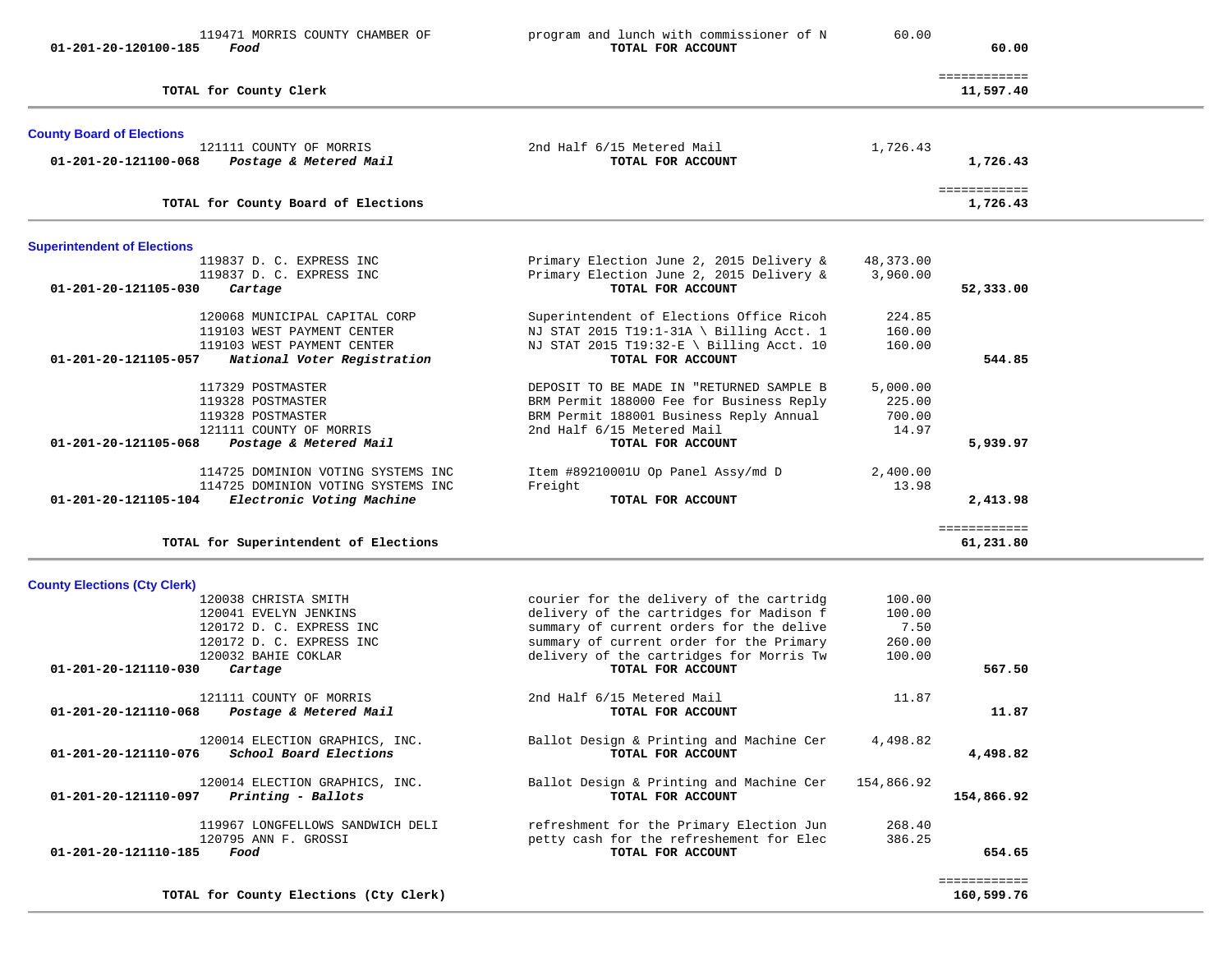| <b>County Treasurer</b>                                                   |                                                 |           |              |  |
|---------------------------------------------------------------------------|-------------------------------------------------|-----------|--------------|--|
| 119700 OFFICE TEAM                                                        | J. Morris w/e 5/22/15                           | 883.75    |              |  |
| 119749 OFFICE TEAM                                                        | J. Morris w/e 5/29/15                           | 707.00    |              |  |
| 01-201-20-130100-016<br>Outside Salaries & Wages                          | TOTAL FOR ACCOUNT                               |           | 1,590.75     |  |
| 119701 W.B. MASON COMPANY INC                                             | Paper, Flgshp Bright 8.5x11, 98BR, 20#          | 485.80    |              |  |
| $01-201-20-130100-058$ Office Supplies & Stationery                       | TOTAL FOR ACCOUNT                               |           | 485.80       |  |
|                                                                           |                                                 |           |              |  |
| 121111 COUNTY OF MORRIS<br>Postage & Metered Mail<br>01-201-20-130100-068 | 2nd Half 6/15 Metered Mail<br>TOTAL FOR ACCOUNT | 234.73    | 234.73       |  |
|                                                                           |                                                 |           |              |  |
| 119235 WEST PAYMENT CENTER                                                | NJ STAT T40A:1-9 2015 PP                        | 40.00     |              |  |
| 119235 WEST PAYMENT CENTER                                                | NJ STAT T40A:10-15 2015 PP                      | 40.00     |              |  |
| 119235 WEST PAYMENT CENTER                                                | NJ STAT T40A:16-T42 2015 PP                     | 40.00     |              |  |
| $01-201-20-130100-070$ Publication & Subscriptions                        | TOTAL FOR ACCOUNT                               |           | 120.00       |  |
|                                                                           |                                                 |           |              |  |
| 120590 U.S. BANK OPERATIONS CENTER                                        | MCIA, COUNTY OF MORRIS GUARANTEED POOLED        | 175.00    |              |  |
| 120590 U.S. BANK OPERATIONS CENTER                                        | MCIA, COUNTY OF MORRIS GUARANTEED POOLED        | 350.00    |              |  |
| 120590 U.S. BANK OPERATIONS CENTER                                        | MCIA, LEASE REVENUE BONDS, (COUNTY OF MOR       | 70.00     |              |  |
| 01-201-20-130100-084 Other Outside Services                               | TOTAL FOR ACCOUNT                               |           | 595.00       |  |
|                                                                           |                                                 |           |              |  |
| 119702 MUNICIPAL CAPITAL CORP                                             | Ricoh MP 5002SP Copier, Treasurer's Offi        | 764.32    |              |  |
| 01-201-20-130100-164 Office Machines - Rental                             | TOTAL FOR ACCOUNT                               |           | 764.32       |  |
|                                                                           |                                                 |           | ============ |  |
| TOTAL for County Treasurer                                                |                                                 |           | 3,790.60     |  |
|                                                                           |                                                 |           |              |  |
| <b>Purchasing Division</b>                                                |                                                 |           |              |  |
| 120024 TELESEARCH INC                                                     | May 2015 Parking                                | 75.00     |              |  |
| 120024 TELESEARCH INC                                                     | C. Kristiansen w/e 5/31/15                      | 404.63    |              |  |
| 01-201-20-130105-016 Outside Salaries and Wages                           | TOTAL FOR ACCOUNT                               |           | 479.63       |  |
|                                                                           |                                                 |           |              |  |
| 121111 COUNTY OF MORRIS                                                   | 2nd Half 6/15 Metered Mail                      | 149.14    |              |  |
| 01-201-20-130105-068 Postage & Metered Mail                               | TOTAL FOR ACCOUNT                               |           | 149.14       |  |
|                                                                           |                                                 | 18.93     |              |  |
| 120803 DEER PARK                                                          | 0434495552 05/15/15-06/14/15                    |           | 18.93        |  |
| 01-201-20-130105-095 Other Administrative Supplies                        | TOTAL FOR ACCOUNT                               |           |              |  |
|                                                                           |                                                 |           | ============ |  |
| TOTAL for Purchasing Division                                             |                                                 |           | 647.70       |  |
|                                                                           |                                                 |           |              |  |
| <b>Office Services</b>                                                    |                                                 |           |              |  |
| 120745 DEER PARK                                                          | 05/15/15-06/14/15 0434565925 - 5 GALLON         | 5.98      |              |  |
| 120745 DEER PARK                                                          | SLEEVES 90Z PLASTIC CUPS (50)                   | 2.78      |              |  |
| 120745 DEER PARK                                                          | WATER COOLER RENTAL FEE                         | 0.99      |              |  |
| 01-201-20-130110-058 Office Supplies & Stationery                         | TOTAL FOR ACCOUNT                               |           | 9.75         |  |
| 121079 COUNTY COLLEGE OF MORRIS                                           | Printing June 2015 as per Contract              | 15,914.00 |              |  |
| $01 - 201 - 20 - 130110 - 069$ Printing                                   | TOTAL FOR ACCOUNT                               |           | 15,914.00    |  |
|                                                                           |                                                 |           |              |  |
|                                                                           |                                                 |           | ============ |  |
| TOTAL for Office Services                                                 |                                                 |           | 15,923.75    |  |

# **Information Technology Div** 121111 COUNTY OF MORRIS 2nd Half 6/15 Metered Mail 3.42  **01-201-20-140100-068** *Postage & Metered Mail* **TOTAL FOR ACCOUNT 3.42** 119295 SHI INTERNATIONAL CORP Veeam Availability Suite Enterprise for 13,724.48<br>B Software Maintenance TOTAL FOR ACCOUNT  **01-201-20-140100-078** *Software Maintenance* **TOTAL FOR ACCOUNT 13,724.48**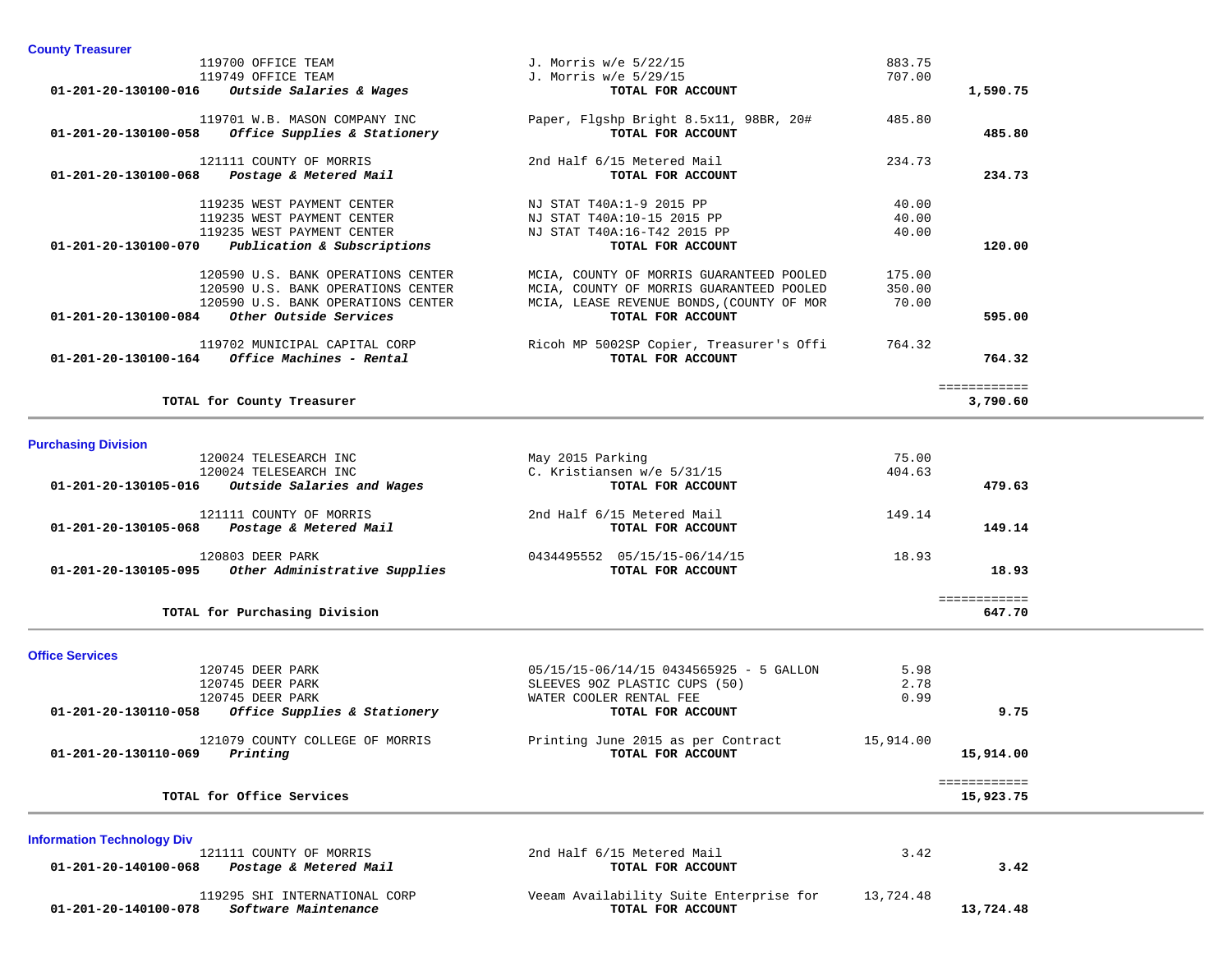| 01-201-20-140100-098                          | 119270 CDW GOVERNMENT LLC<br>Other Operating&Repair Supply                                               | APC BACKUPS 500VA<br>TOTAL FOR ACCOUNT                                                                      | 121.51                 | 121.51                    |  |
|-----------------------------------------------|----------------------------------------------------------------------------------------------------------|-------------------------------------------------------------------------------------------------------------|------------------------|---------------------------|--|
|                                               | TOTAL for Information Technology Div                                                                     |                                                                                                             |                        | ============<br>13,849.41 |  |
| <b>County Board of Taxation</b>               | 121111 COUNTY OF MORRIS                                                                                  | 2nd Half 6/15 Metered Mail<br>TOTAL FOR ACCOUNT                                                             | 199.06                 | 199.06                    |  |
| 01-201-20-150100-068                          | Postage & Metered Mail<br>TOTAL for County Board of Taxation                                             |                                                                                                             |                        | ============<br>199.06    |  |
|                                               |                                                                                                          |                                                                                                             |                        |                           |  |
| <b>County Counsel</b><br>01-201-20-155100-050 | 119023 THOMSON REUTERS<br>Law Books                                                                      | Discount plan charges: $4/5/15 - 5/4/15$<br>TOTAL FOR ACCOUNT                                               | 181.00                 | 181.00                    |  |
| 01-201-20-155100-051                          | 120631 DECOTIIS, FITZPATRICK &<br>120632 INGLESINO, WEBSTER,<br>Legal                                    | Legal services<br>legal services<br>TOTAL FOR ACCOUNT                                                       | 862.50<br>2,497.30     | 3,359.80                  |  |
| 01-201-20-155100-068                          | 121111 COUNTY OF MORRIS<br>Postage & Metered Mail                                                        | 2nd Half 6/15 Metered Mail<br>TOTAL FOR ACCOUNT                                                             | 12.98                  | 12.98                     |  |
| $01 - 201 - 20 - 155100 - 163$                | 120344 MUNICIPAL CAPITAL CORP<br>Office Machines                                                         | Invoice for copier $6/1/15-8/31/15$<br>TOTAL FOR ACCOUNT                                                    | 1,077.36               | 1,077.36                  |  |
|                                               | TOTAL for County Counsel                                                                                 |                                                                                                             |                        | ============<br>4,631.14  |  |
| <b>County Surrogate</b>                       |                                                                                                          |                                                                                                             |                        |                           |  |
| 01-201-20-160100-068                          | 121111 COUNTY OF MORRIS<br>Postage & Metered Mail                                                        | 2nd Half 6/15 Metered Mail<br>TOTAL FOR ACCOUNT                                                             | 391.11                 | 391.11                    |  |
|                                               | TOTAL for County Surrogate                                                                               |                                                                                                             |                        | ============<br>391.11    |  |
| <b>Engineering</b>                            |                                                                                                          |                                                                                                             |                        |                           |  |
| 01-201-20-165100-058                          | 119666 OFFICE CONCEPTS GROUP, INC.<br>119280 OFFICE CONCEPTS GROUP, INC.<br>Office Supplies & Stationery | Office Supplies See attached<br>Dish detergent, Legal expansion wallet w<br>TOTAL FOR ACCOUNT               | 493.81<br>189.17       | 682.98                    |  |
| 01-201-20-165100-068                          | 121111 COUNTY OF MORRIS<br>121111 COUNTY OF MORRIS<br>121111 COUNTY OF MORRIS<br>Postage & Metered Mail  | 2nd Half 6/15 Metered Mail<br>2nd Half 6/15 Metered Mail<br>2nd Half 6/15 Metered Mail<br>TOTAL FOR ACCOUNT | 5.04<br>86.20<br>38.78 | 130.02                    |  |
| 01-201-20-165100-069                          | 120531 R.S. KNAPP CO. INC.<br>Printing                                                                   | $Six (6) rolls of 36 x 500 rollof 20lb xe$<br>TOTAL FOR ACCOUNT                                             | 641.99                 | 641.99                    |  |
| 01-201-20-165100-078                          | 119291 MIDWESTERN SOFTWARE<br>Software Maintenance                                                       | Project: Cloud-Based Road SignManagement<br>TOTAL FOR ACCOUNT                                               | 2,200.00               | 2,200.00                  |  |
| 01-201-20-165100-084                          | 118569 COLORADO STATE UNIVERSITY<br>118569 COLORADO STATE UNIVERSITY<br>Other Outside Services           | PAVER 7 SOFTWARE (includes 2Activations<br>Domestic USPS Priority Mail & Handling (<br>TOTAL FOR ACCOUNT    | 999.00<br>15.00        | 1,014.00                  |  |
|                                               | 119944 R.S. KNAPP CO. INC.                                                                               | PW300 Print EngineMonthly base chg Nappa                                                                    | 463.11                 |                           |  |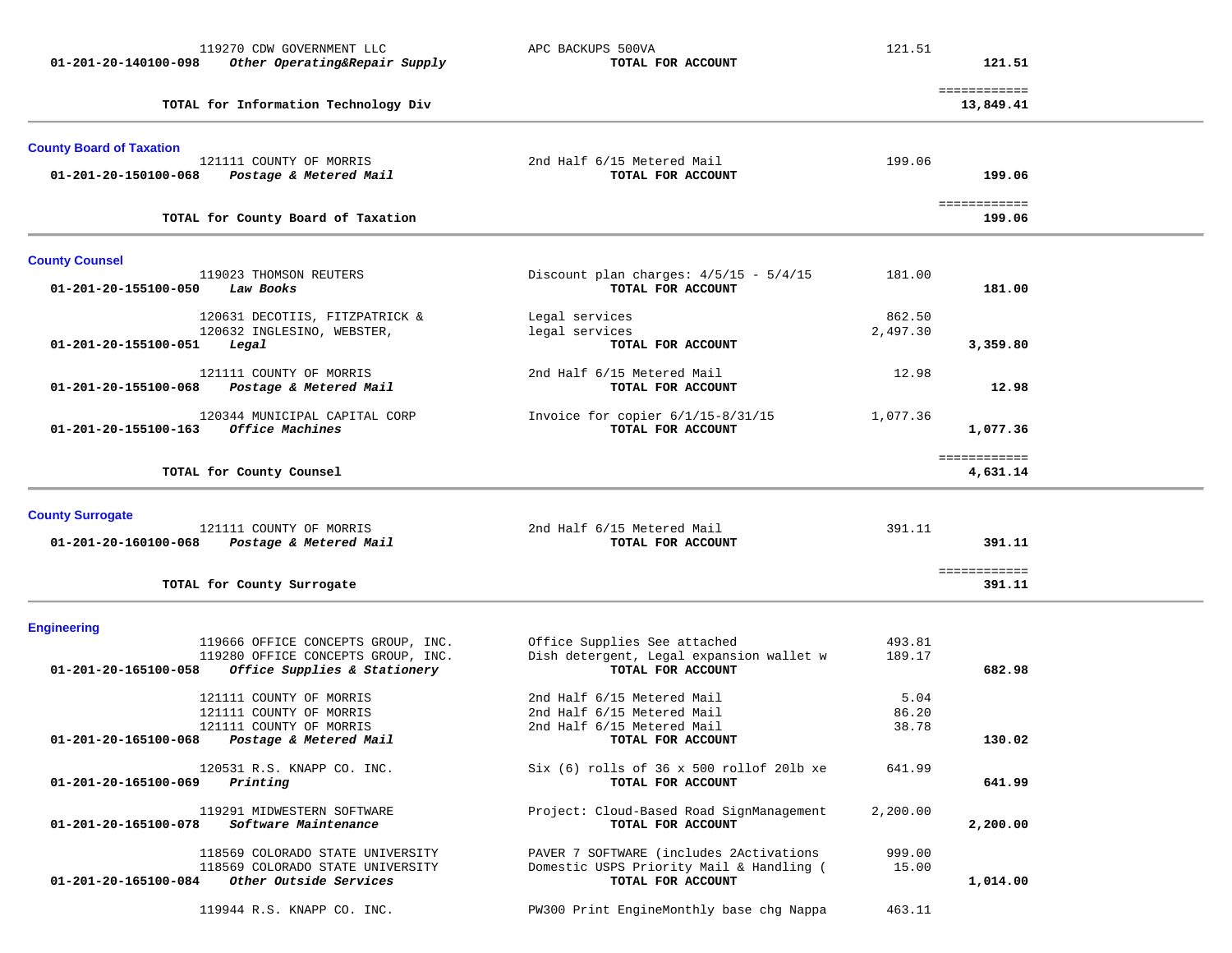| 01-201-20-165100-164                          | Office Machines - Rental                                                          | TOTAL FOR ACCOUNT                                             |                 | 463.11                   |  |
|-----------------------------------------------|-----------------------------------------------------------------------------------|---------------------------------------------------------------|-----------------|--------------------------|--|
| 01-201-20-165100-225                          | 119945 MORRISTOWN LUMBER &<br>Chemicals & Sprays                                  | 05707 Cam Buckle Tiedown245 14' 1500lb C<br>TOTAL FOR ACCOUNT | 59.98           | 59.98                    |  |
| TOTAL for Engineering                         |                                                                                   |                                                               |                 | ============<br>5,192.08 |  |
| <b>Heritage Commission</b>                    |                                                                                   |                                                               |                 |                          |  |
| 01-201-20-175100-068                          | 121111 COUNTY OF MORRIS<br>Postage & Metered Mail                                 | 2nd Half 6/15 Metered Mail<br>TOTAL FOR ACCOUNT               | 1.20            | 1.20                     |  |
|                                               | TOTAL for Heritage Commission                                                     |                                                               |                 | ============<br>1.20     |  |
| <b>Planning Board</b>                         |                                                                                   |                                                               |                 |                          |  |
| 01-201-20-180100-023                          | 120353 JOSEPH BARILLA<br>Associations and Memberships                             | Professional Planning Membership Dues -<br>TOTAL FOR ACCOUNT  | 452.00          | 452.00                   |  |
| 01-201-20-180100-039                          | 119217 RUTGERS UNIVERSITY<br>Education Schools & Training                         | Registration for Virginia Michelin to at<br>TOTAL FOR ACCOUNT | 50.00           | 50.00                    |  |
| 01-201-20-180100-068                          | 121111 COUNTY OF MORRIS<br>Postage & Metered Mail                                 | 2nd Half 6/15 Metered Mail<br>TOTAL FOR ACCOUNT               | 79.48           | 79.48                    |  |
|                                               | TOTAL for Planning Board                                                          |                                                               |                 | ============<br>581.48   |  |
| <b>County Weights &amp; Measures</b>          |                                                                                   |                                                               |                 |                          |  |
|                                               | 119660 WEST PAYMENT CENTER<br>$01-201-22-201100-039$ Education Schools & Training | ACCT# 1000059792 DATED: 5/4/15<br>TOTAL FOR ACCOUNT           | 480.00          | 480.00                   |  |
| 01-201-22-201100-058                          | 119744 STAPLES ADVANTAGE<br>Office Supplies & Stationery                          | CUSTOMER# NYC 1054187 DATED 5/12/15<br>TOTAL FOR ACCOUNT      | 97.47           | 97.47                    |  |
|                                               | 120880 DEER PARK<br>120386 MORRIS COUNTY MUNICIPAL                                | 0426700738 05/15/15-06/14/15<br>CUSTOMER#: WEIGHTS & MEAS     | 26.20<br>350.00 |                          |  |
| $01-201-22-201100-084$ Other Outside Services |                                                                                   | TOTAL FOR ACCOUNT                                             |                 | 376.20                   |  |
| 01-201-22-201100-141                          | 120359 PSE&G CO<br>Natural Gas                                                    | REF # MOMBAG/ 65-513-961-00 W & M<br>TOTAL FOR ACCOUNT        | 156.26          | 156.26                   |  |
|                                               | TOTAL for County Weights & Measures                                               |                                                               |                 | ============<br>1,109.93 |  |

**Employee Group Insurance** 

| 01-203-23-220100-090 | 111590 DAVID MCLAUGHLIN               |  | (2014) Employee Group Insurance Expendit |  | TOTAL FOR ACCOUNT      | Medicare B - July 2014 through December               | 1,258.80   | 1,258.80     |
|----------------------|---------------------------------------|--|------------------------------------------|--|------------------------|-------------------------------------------------------|------------|--------------|
|                      |                                       |  | Employee Group Insurance Expenditures    |  | TOTAL FOR ACCOUNT      |                                                       |            | 2,987,843.89 |
| 01-201-23-220100-090 |                                       |  |                                          |  |                        |                                                       |            |              |
|                      | 120717 HORIZON BLUE CROSS BLUE SHIELD |  |                                          |  |                        | July 2015 PBA 151 Medical PPO/Medallion               | 327,226.69 |              |
|                      | 120720 HORIZON BLUE CROSS BLUE SHIELD |  |                                          |  |                        | July 2015 Main County & Morris View Dent              | 39,516.54  |              |
|                      | 120738 HORIZON BLUE CROSS BLUE SHIELD |  |                                          |  |                        | July 2015 Freeholder List Medical PPO/Me 1,398,446.48 |            |              |
|                      | 120735 HORIZON BLUE CROSS BLUE SHIELD |  |                                          |  |                        | July 2015 Mosquito Medical HMO #08033221              | 20,636.37  |              |
|                      | 120721 HORIZON BLUE CROSS BLUE SHIELD |  |                                          |  |                        | July 2015 Freeholder List Medical HMO #0              | 975,892.98 |              |
|                      | 120718 HORIZON BLUE CROSS BLUE SHIELD |  |                                          |  |                        | July 2015 PBA 151 Medical HMO #080304123              | 173,342.89 |              |
|                      | 121066 FRENKEL BENEFITS, LLC          |  |                                          |  | May 2015 and June 2015 |                                                       | 20,833.32  |              |
|                      | 120544 HORIZON BLUE CROSS BLUE SHIELD |  |                                          |  |                        | July 2015 Mosquito Medical PPO/Medallion              | 31,948.62  |              |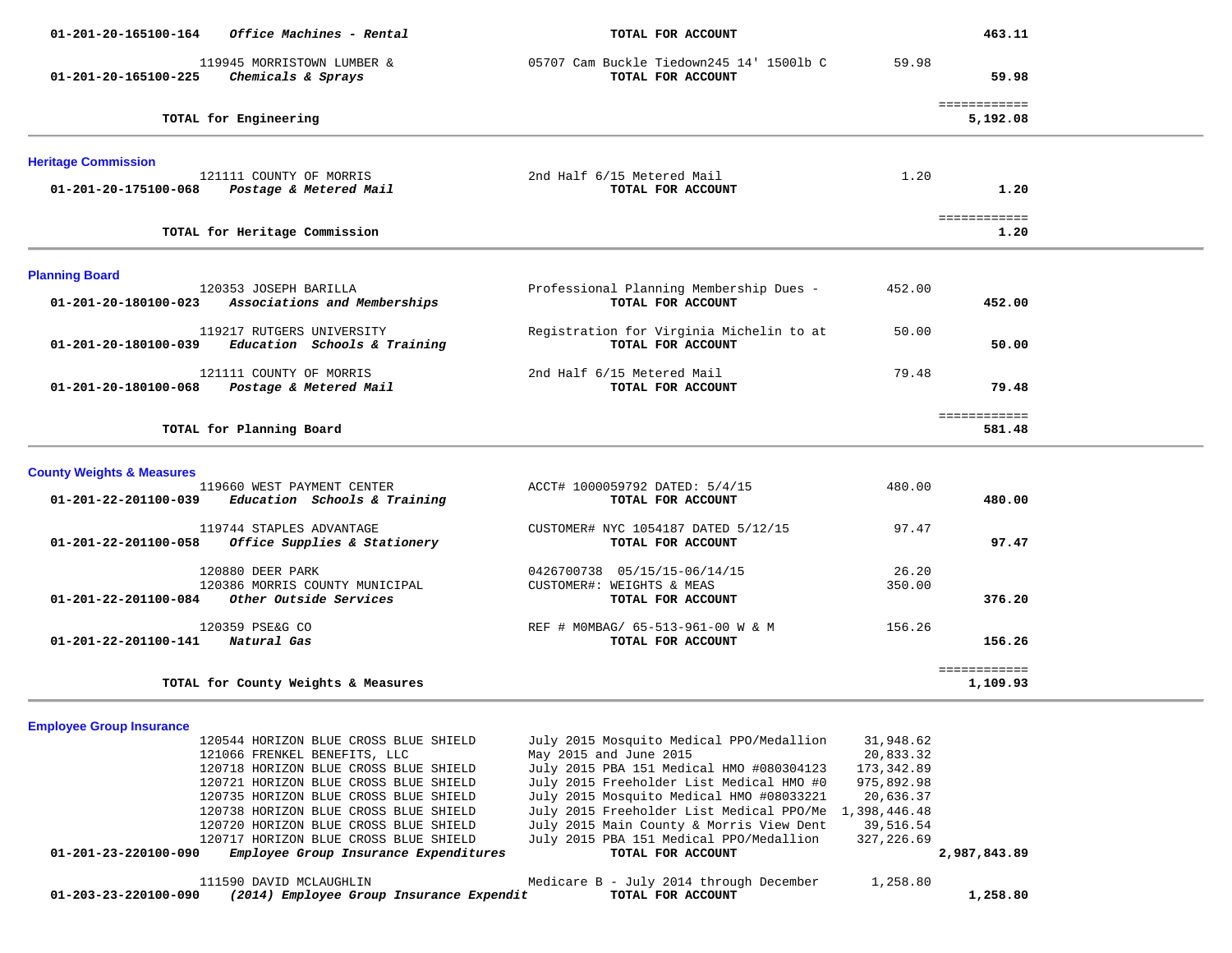============ 2,989,102.69

| <b>Office of Emergency Management</b>          |                        |       |
|------------------------------------------------|------------------------|-------|
| 120715 VERIZON WIRELESS                        | Wireless Service - MCP | 80.04 |
| 01-201-25-252100-031<br>Cellular Phones/Pagers | TOTAL FOR ACCOUNT      |       |

**Communications Center** 

| 80.04    |        | TOTAL FOR ACCOUNT                        | 01-201-25-252100-031<br>Cellular Phones/Pagers |
|----------|--------|------------------------------------------|------------------------------------------------|
|          | 33.00  | Forklift 30LB refill per inv dated 6/2/1 | 120449 ALL COUNTY RENTAL CENTER                |
|          | 49.00  | Inv Date 2/27/15 Acct 3019               | 119664 TABB INC.                               |
|          | 114.00 | Inv Date 6/1/15 Acct 3205                | 119664 TABB INC.                               |
|          | 705.92 | Inv Date 5/29/15 Account 5226            | 119659 PLAINSMAN AUTO SUPPLY                   |
|          | 78.64  |                                          | 107560 ARAMSCO                                 |
| 980.56   |        | TOTAL FOR ACCOUNT                        | 01-201-25-252100-059<br>Other General Expenses |
|          | 0.98   | 2nd Half 6/15 Metered Mail               | 121111 COUNTY OF MORRIS                        |
|          | 8.12   | 2nd Half 6/15 Metered Mail               | 121111 COUNTY OF MORRIS                        |
| 9.10     |        | TOTAL FOR ACCOUNT                        | Postage & Metered Mail<br>01-201-25-252100-068 |
|          |        |                                          |                                                |
| 1,069.70 |        |                                          | TOTAL for Office of Emergency Management       |

| 119346 CALEA                                                                      | 5/21/15, On-site fee, exceeded estimate                                      | 200.48 |              |
|-----------------------------------------------------------------------------------|------------------------------------------------------------------------------|--------|--------------|
| 118542 LIFESAVERS INC<br>$01-201-25-252105-039$ Education Schools & Training      | 5/5/15, Admin fee for CPR Cards (paperwo<br>TOTAL FOR ACCOUNT                | 15.00  | 215.48       |
| 118041 QUENCH USA, INC.                                                           | D048914, 5/1/15, 720-UV-HC N000061882, E                                     | 108.00 |              |
| 118040 QUENCH USA, INC.<br>$01-201-25-252105-058$ Office Supplies & Stationery    | D060586, 5/1/15, Chiller3-UV-U N00006297<br>TOTAL FOR ACCOUNT                | 48.00  | 156.00       |
| 121111 COUNTY OF MORRIS<br>01-201-25-252105-068 Postage & Metered Mail            | 2nd Half 6/15 Metered Mail<br>TOTAL FOR ACCOUNT                              | 12.90  | 12.90        |
| 120193 VOIANCE LANGUAGE SERVICES, LLC<br>01-201-25-252105-117<br>Interpretor Fees | Cust# CV45120, 5/31/15, Interpreter fees<br>TOTAL FOR ACCOUNT                | 790.29 | 790.29       |
| 120218 MOTOROLA SOLUTIONS INC<br>$01-201-25-252105-131$ County Wide Radio System  | $7/1/15-9/30/15$ , 3rd Qtr payment of 4 (\$1 107,188.35<br>TOTAL FOR ACCOUNT |        | 107,188.35   |
| 120192 BOROUGH OF BUTLER<br>01-201-25-252105-137<br><i>Electricity</i>            | 3680-0, 6/4/15, Denise Drive cell tower<br>TOTAL FOR ACCOUNT                 | 746.46 | 746.46       |
| 119726 TABB INC.<br>Medical<br>01-201-25-252105-189                               | $6/1/15$ , acct# 3059, Pre-employment inves<br>TOTAL FOR ACCOUNT             | 236.00 | 236.00       |
| 119347 ADVANCED MICRO DISTRIBUTION<br>01-201-25-252105-258<br>Equipment           | Quote# COM RHall 52615, 5/26/15, HPM602M<br>TOTAL FOR ACCOUNT                | 285.00 | 285.00       |
|                                                                                   |                                                                              |        | ============ |
| TOTAL for Communications Center                                                   |                                                                              |        | 109,630.48   |

|  | TOTAL for Communications Center |  |
|--|---------------------------------|--|
|--|---------------------------------|--|

**County Medical Examiner Office** 120223 STAPLES ADVANTAGE AC#NYC1054187, 5/27/15 182.53  **01-201-25-254100-058** *Office Supplies & Stationery* **TOTAL FOR ACCOUNT 182.53** 121111 COUNTY OF MORRIS 2nd Half 6/15 Metered Mail 15.24  **01-201-25-254100-068** *Postage & Metered Mail* **TOTAL FOR ACCOUNT 15.24** 120478 NMS LABS Morris Toxicology 5/15 3,059.00 Sussex Toxicology 5/15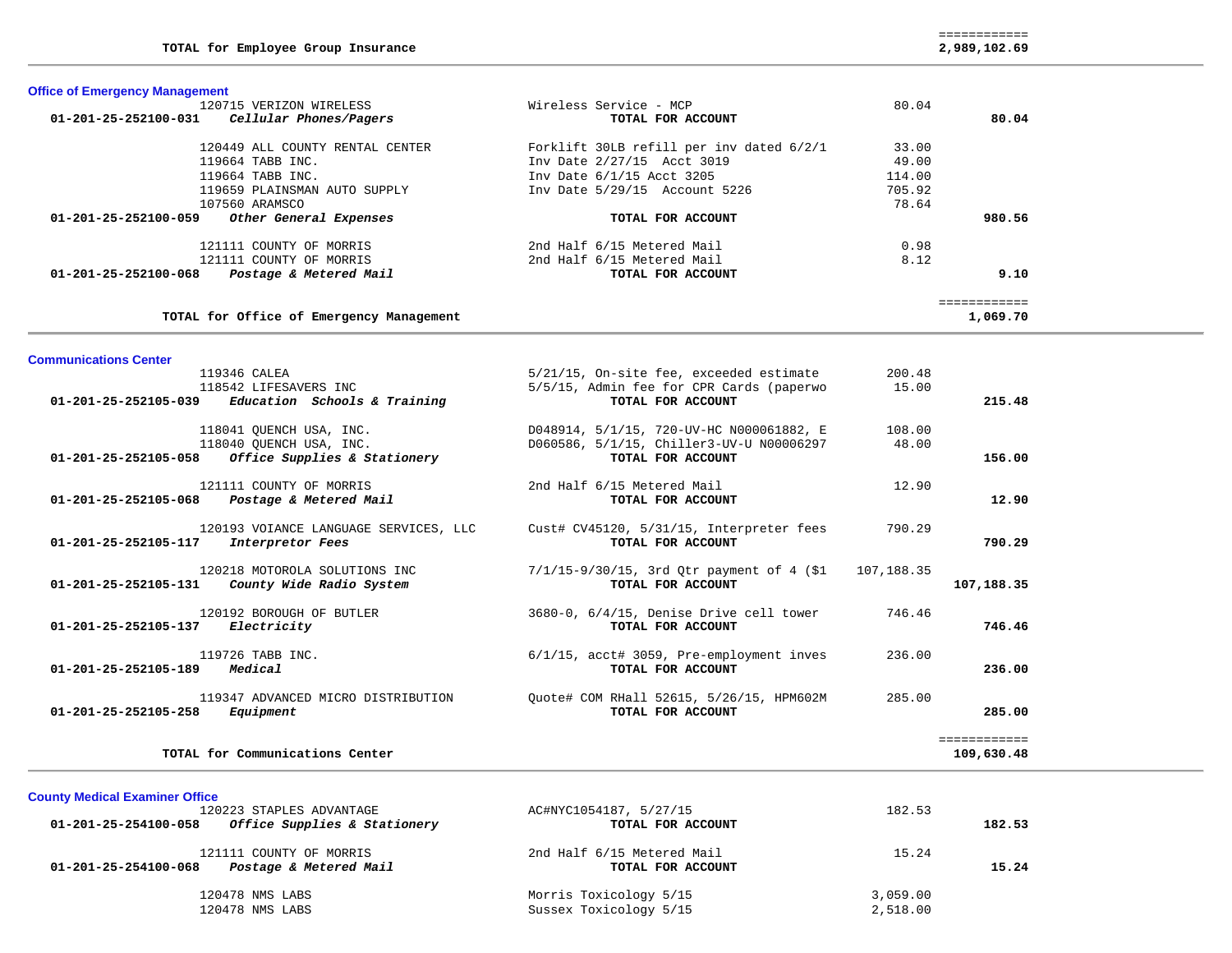| 01-201-25-254100-084               | 120478 NMS LABS<br>Other Outside Services                                                                                                                                                                                                                                                                              | Warren Toxicology 5/15<br>TOTAL FOR ACCOUNT                                                                                                                                                                                                                                                                                          | 1,004.00                                                        | 6,581.00                 |
|------------------------------------|------------------------------------------------------------------------------------------------------------------------------------------------------------------------------------------------------------------------------------------------------------------------------------------------------------------------|--------------------------------------------------------------------------------------------------------------------------------------------------------------------------------------------------------------------------------------------------------------------------------------------------------------------------------------|-----------------------------------------------------------------|--------------------------|
|                                    | TOTAL for County Medical Examiner Office                                                                                                                                                                                                                                                                               |                                                                                                                                                                                                                                                                                                                                      |                                                                 | ============<br>6,778.77 |
| <b>County Sheriff's Department</b> |                                                                                                                                                                                                                                                                                                                        |                                                                                                                                                                                                                                                                                                                                      |                                                                 |                          |
| 01-201-25-270100-039               | 119404 NEW JERSEY HOMICIDE INVESTIGATORS<br>Education Schools & Training                                                                                                                                                                                                                                               | Registration for Det. Inv. Max Englert -<br>TOTAL FOR ACCOUNT                                                                                                                                                                                                                                                                        | 625.00                                                          | 625.00                   |
| 01-201-25-270100-051               | 119655 C. ELSTON & ASSOCIATES, LLC<br>Legal                                                                                                                                                                                                                                                                            | Legal Services, Inv dtd 2/28/15<br>TOTAL FOR ACCOUNT                                                                                                                                                                                                                                                                                 | 816.00                                                          | 816.00                   |
|                                    | 119371 PRESENTA PLAQUE CORP<br>119371 PRESENTA PLAQUE CORP<br>120543 POP-A-LOCK OF NORTHERN NJ<br>120543 POP-A-LOCK OF NORTHERN NJ<br>119372 RIOS' ENGRAVING<br>118966 U-LINE SHIPPING SUPPLY                                                                                                                          | $(1)$ CASE - Part#PWM811 for 11 $(8.5" \times 11)$<br>Shipping & Handling<br>CH-4 Cores, Inv dtd 6/12/15<br>Shipping & Handling<br>Engraving 12 x 15 Plaque for K-9 giving<br>Simple Green D PRO5 1GAL 4/CT, Order dtd                                                                                                               | 96.25<br>29.18<br>160.00<br>15.00<br>139.00<br>276.00           |                          |
| 01-201-25-270100-059               | 118966 U-LINE SHIPPING SUPPLY<br>Other General Expenses                                                                                                                                                                                                                                                                | Shipping & Handling<br>TOTAL FOR ACCOUNT                                                                                                                                                                                                                                                                                             | 46.26                                                           | 761.69                   |
| 01-201-25-270100-068               | 121111 COUNTY OF MORRIS<br>Postage & Metered Mail                                                                                                                                                                                                                                                                      | 2nd Half 6/15 Metered Mail<br>TOTAL FOR ACCOUNT                                                                                                                                                                                                                                                                                      | 822.93                                                          | 822.93                   |
| 01-201-25-270100-095               | 119806 STAPLES ADVANTAGE<br>119806 STAPLES ADVANTAGE<br>Other Administrative Supplies                                                                                                                                                                                                                                  | Office Supplies - K.Lehman/Admin, Order#<br>Office Supplies - K.Lehman/Admin, Order#<br>TOTAL FOR ACCOUNT                                                                                                                                                                                                                            | 125.09<br>20.39                                                 | 145.48                   |
| 01-201-25-270100-185               | 116278 FAUNA FOODS CORP.<br>Food                                                                                                                                                                                                                                                                                       | (30 Bags) PFB Euk PP 30/20 44-lbs Item#I<br>TOTAL FOR ACCOUNT                                                                                                                                                                                                                                                                        | 1,671.60                                                        | 1,671.60                 |
| 01-201-25-270100-202               | 119675 UNIVERSAL UNIFORM SALES CO INC<br>119675 UNIVERSAL UNIFORM SALES CO INC<br>119675 UNIVERSAL UNIFORM SALES CO INC<br>119675 UNIVERSAL UNIFORM SALES CO INC<br>119343 UNIVERSAL UNIFORM SALES CO INC<br>119343 UNIVERSAL UNIFORM SALES CO INC<br>119343 UNIVERSAL UNIFORM SALES CO INC<br>Uniform And Accessories | DEPT - Nylon Holder, Inv dtd 260983-01,<br>TOMASINI - Footwear, Inv dtd 5/15/15, PO<br>SERT - Outerwear, Inv dtd 5/15/15, POS#1<br>BENEVENTO - Spray Holder/Radio Holder, I<br>MARSHALL - Blackinton J2-S Nameplates, I<br>PENNINO - Footwear, Inv dtd 5/6/15, POS#<br>O'ROURKE - Blackinton Badge, POS#1-28584<br>TOTAL FOR ACCOUNT | 26.00<br>275.00<br>360.00<br>51.90<br>15.00<br>105.00<br>300.00 | 1,132.90                 |
|                                    | TOTAL for County Sheriff's Department                                                                                                                                                                                                                                                                                  |                                                                                                                                                                                                                                                                                                                                      |                                                                 | ============<br>5,975.60 |

| Associations and Memberships<br>01-201-25-275100-023                                                 | TOTAL FOR ACCOUNT                                                                          |                 | 215.00   |
|------------------------------------------------------------------------------------------------------|--------------------------------------------------------------------------------------------|-----------------|----------|
| 119515 VERIZON WIRELESS<br>01-201-25-275100-031<br>Cellular Phones/Pagers                            | Account #982471570-00001 (4/13-5/12/15)<br>TOTAL FOR ACCOUNT                               | 830.28          | 830.28   |
| 120235 STAPLES ADVANTAGE<br>120602 JILL BINKOSKI<br>Data Processing Supplies<br>01-201-25-275100-037 | Account NYC 1054187-Ink & Toner<br>Part for Lathem Data Stamp (motor)<br>TOTAL FOR ACCOUNT | 760.61<br>29.95 | 790.56   |
| 119518 PANGARO TRAINING AND<br>Education Schools & Training<br>01-201-25-275100-039                  | 5/4/15- Internal Affairs Investigations<br>TOTAL FOR ACCOUNT                               | 239.00          | 239.00   |
| 118401 ACCESSDATA GROUP LLC<br>Equipment Service Agreements<br>01-201-25-275100-044                  | FTK 5 Sandalone-Perpetual License -good<br>TOTAL FOR ACCOUNT                               | 4,026.00        | 4,026.00 |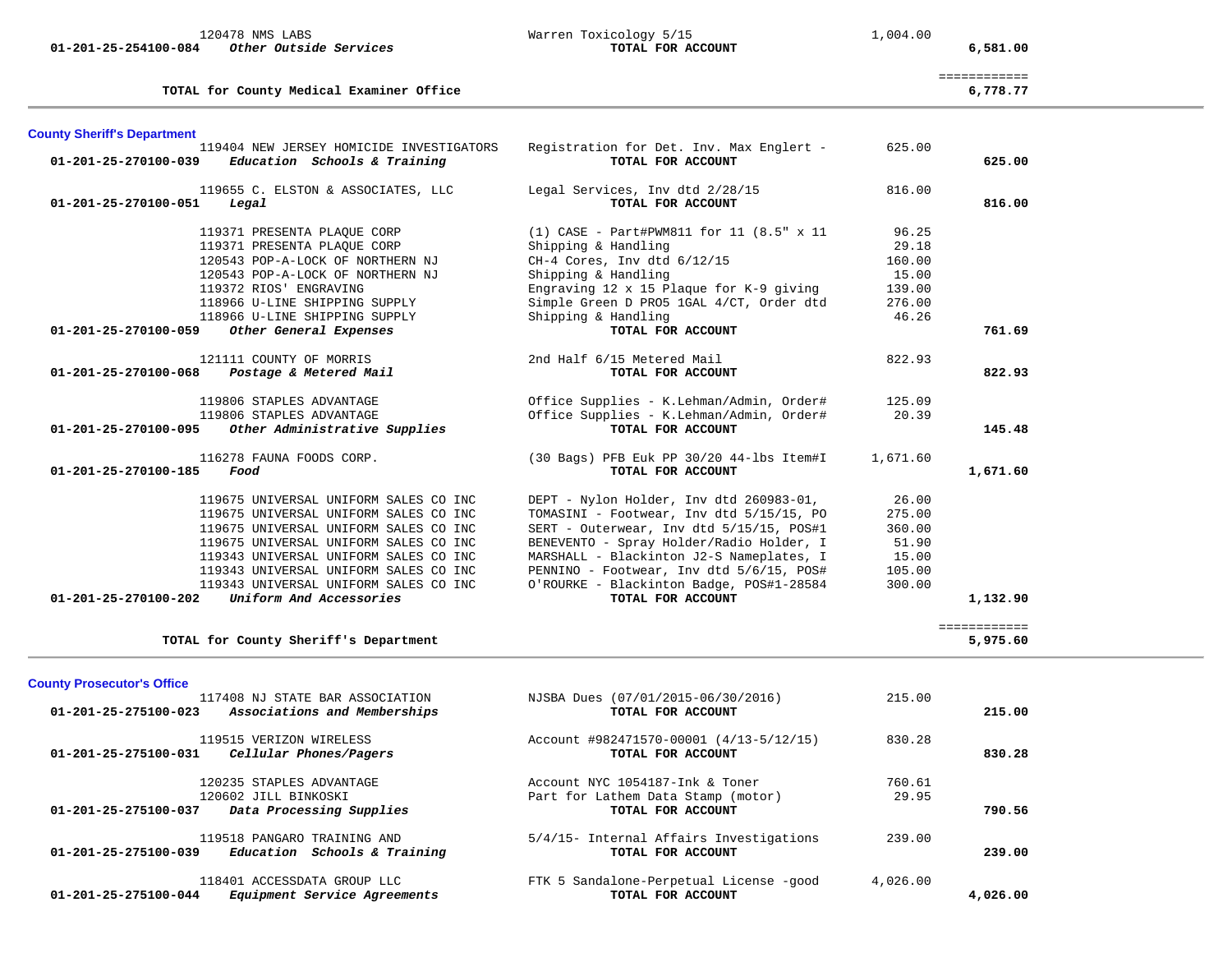| 01-201-25-275100-058                     |                                                             | USB Switch Kits                                                  |           |                           |
|------------------------------------------|-------------------------------------------------------------|------------------------------------------------------------------|-----------|---------------------------|
|                                          | 119112 ALPHA GRAPHICS MORRISTOWN                            | 11x14 Certificates : Jones & Monrad                              | 35.00     |                           |
|                                          | <i>Office Supplies &amp; Stationery</i>                     | TOTAL FOR ACCOUNT                                                |           | 302.18                    |
|                                          | 119521 FEDEX                                                | Account #1051-0576-2 (5/15-5/19)                                 | 69.96     |                           |
|                                          | 121111 COUNTY OF MORRIS                                     | 2nd Half 6/15 Metered Mail                                       | 818.48    |                           |
| 01-201-25-275100-068                     | Postage & Metered Mail                                      | TOTAL FOR ACCOUNT                                                |           | 888.44                    |
|                                          | 120600 KEISHA HIGGS                                         | 2015 Juvenile Conference (Hotel and Park                         | 100.94    |                           |
|                                          | 120155 SAMANTHA DENEGRI                                     | Travel to Juvenile Chiefs Meeting 5/29/1                         | 40.38     |                           |
| 01-201-25-275100-082                     | Travel Expense                                              | TOTAL FOR ACCOUNT                                                |           | 141.32                    |
|                                          | 119523 THOMSON REUTERS                                      | Account #1000432248 - Clear- April 2015                          | 878.00    |                           |
| 01-201-25-275100-118                     | Investigation Expense                                       | TOTAL FOR ACCOUNT                                                |           | 878.00                    |
|                                          | 119522 ALPHA GRAPHICS MORRISTOWN                            | Case #12-12-2006 Court Exhibit ** Req. A                         | 12.22     |                           |
|                                          | 120152 BRIAN WALSH                                          | Case #F-128-2015 (Fugitive extradition f                         | 30.00     |                           |
|                                          | 120287 MICHELLE TIMMONS                                     | State v Lynn Wilson (15-0977), Search Wa                         | 208.00    |                           |
|                                          | 01-201-25-275100-126 Court Expenses-Extradition             | TOTAL FOR ACCOUNT                                                |           | 250.22                    |
|                                          |                                                             |                                                                  |           |                           |
|                                          | 117411 ATLANTIC TACTICAL OF NJ, INC.                        | Retirement Badge-Ferrante- Quote #SQ-804                         | 145.95    |                           |
| 01-201-25-275100-202                     | 116061 FLEMINGTON DEPT STORE INC<br>Uniform And Accessories | APX Raid Jackets for Major Crimes- (HS33<br>TOTAL FOR ACCOUNT    | 742.50    | 888.45                    |
|                                          |                                                             |                                                                  |           |                           |
|                                          | TOTAL for County Prosecutor's Office                        |                                                                  |           | ============<br>13,998.45 |
|                                          |                                                             |                                                                  |           |                           |
| <b>County Jail</b>                       | 119878 CIVIC RESEARCH INSTITUTE INC                         | SUBSCRIPTION RENEWAL FOR CORRECTIONAL LA                         | 179.95    |                           |
|                                          |                                                             |                                                                  |           | 179.95                    |
|                                          |                                                             |                                                                  |           |                           |
| 01-201-25-280100-028 Books & Periodicals |                                                             | TOTAL FOR ACCOUNT                                                |           |                           |
|                                          | 118315 SOMERSET COUNTY POLICE                               | TRAINING FOR PETTAWAY ON 4.23.15                                 | 50.00     |                           |
|                                          | 118315 SOMERSET COUNTY POLICE                               | TRAINING FOR PETTAWAY ON 4.22.15                                 | 50.00     |                           |
|                                          | 120284 EDWIN SANTANA                                        | REIMBURSEMENT FOR TOLLS WHILE ATTENDING                          | 14.00     |                           |
|                                          | 120284 EDWIN SANTANA                                        | REIMBURSEMENT FOR TOLLS WHILE ATTENDING                          | 8.00      |                           |
|                                          | 120284 EDWIN SANTANA                                        | REIMBURSEMENT FOR TOLLS WHILE ATTENDING                          | 8.00      |                           |
|                                          | 120284 EDWIN SANTANA                                        | REIMBURSEMENT FOR TOLLS WHILE ATTENDING                          | 14.00     |                           |
|                                          | 120284 EDWIN SANTANA                                        | REIMBURSEMENT FOR TOLLS WHILE ATTENDING                          | 8.00      |                           |
|                                          | 120284 EDWIN SANTANA                                        | REIMBURSEMENT FOR TOLLS WHILE ATTENDING                          | 8.00      |                           |
|                                          | 119213 PESI INC.                                            | TRAINING FOR M. SARABAEZ ON 6.25.15                              | 224.98    |                           |
|                                          | 120987 MICHAEL BLASKO                                       | REIMBURSEMENT FOR 3 CAC CLASSES DATED 6.                         | 150.00    |                           |
| 01-201-25-280100-039                     | Education Schools & Training                                | TOTAL FOR ACCOUNT                                                |           | 534.98                    |
|                                          | 120210 ALL-STAR IDENTIFICATION                              | ID SUPPLIES DATED 6.9.15                                         | 2, 114.16 |                           |
| 01-201-25-280100-047                     | Identification Equip&Supplies                               | TOTAL FOR ACCOUNT                                                |           | 2,114.16                  |
|                                          | 120480 STAPLES ADVANTAGE                                    | OFFICE SUPPLES DATED 6.2.15                                      | 12.79     |                           |
|                                          | 120480 STAPLES ADVANTAGE                                    | OFFICE SUPPLES DATED 6.4.15                                      | 101.94    |                           |
|                                          | 01-201-25-280100-058 Office Supplies & Stationery           | TOTAL FOR ACCOUNT                                                |           | 114.73                    |
|                                          | 119284 LANGUAGE LINE SERVICES                               | LANGUAGE TRANSLATION SERVICE FOR APR.201                         | 280.50    |                           |
|                                          |                                                             |                                                                  | 39.85     |                           |
|                                          | 120247 THE PORTASOFT COMPANY INC<br>119898 VERIZON WIRELESS | TEST KIT DATED 6.5.15<br>742028358-00001 GPS TRACKING SERVICE AP | 90.16     |                           |

 117451 GANN LAW BOOKS 2015 Edition NJ Rules of Evidence-Annota 4,485.00 117451 GANN LAW BOOKS Shipping 64.00  **01-201-25-275100-050** *Law Books* **TOTAL FOR ACCOUNT 4,549.00**

> 119522 ALPHA GRAPHICS MORRISTOWN 11x14 Certificate-AP Hill 17.50 120242 STAPLES ADVANTAGE Account #NYC1054187-Misc.Office Supplies 55.70

159.43

120242 STAPLES ADVANTAGE Labels-Address- Labelwriter 11.16

120242 STAPLES ADVANTAGE Misc. Office Supplies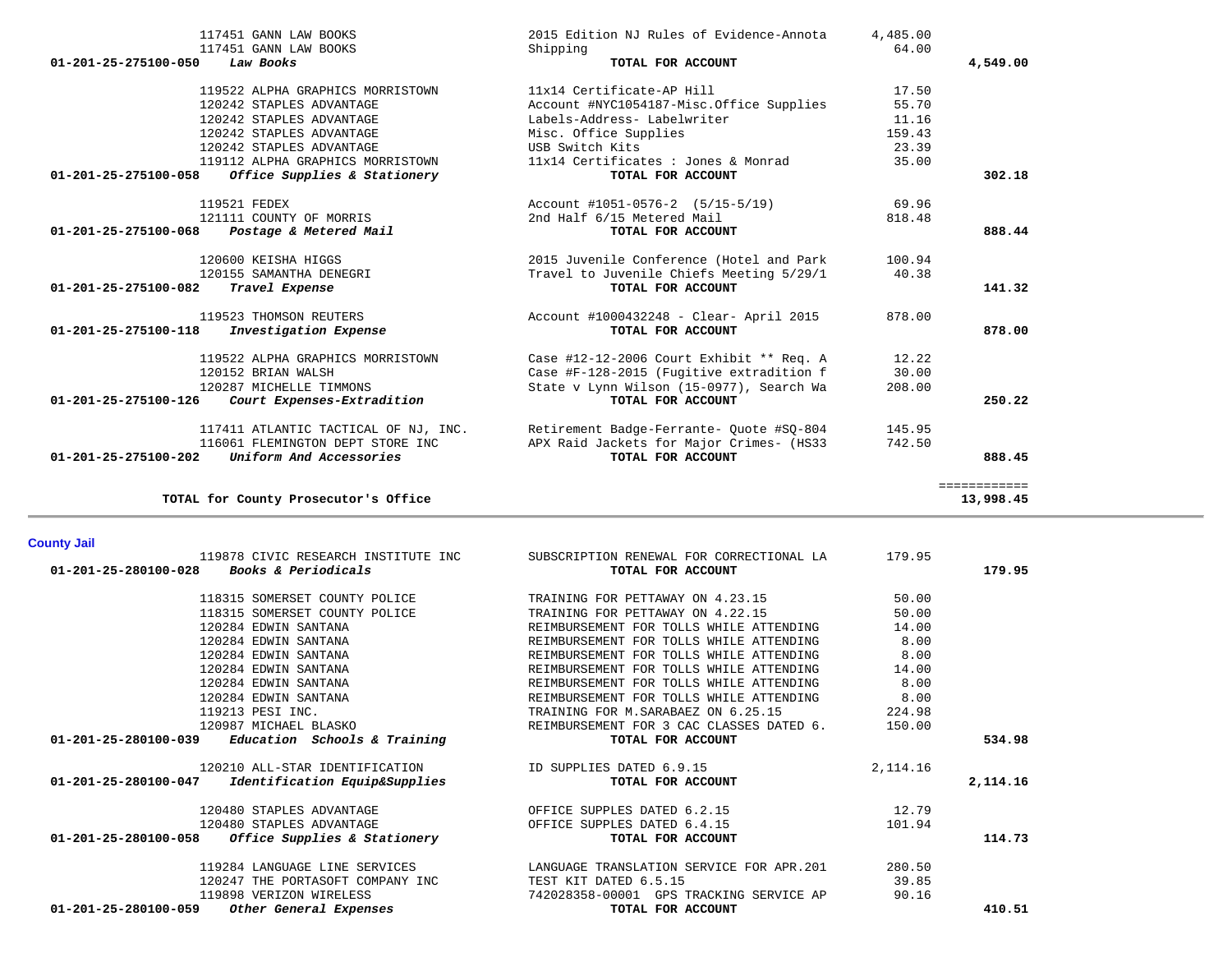|                                           | 01-201-25-280100-068  Postage & Metered Mail                                                                         | TOTAL FOR ACCOUNT                                                                                                                                                                                                                         |           | 54.99     |
|-------------------------------------------|----------------------------------------------------------------------------------------------------------------------|-------------------------------------------------------------------------------------------------------------------------------------------------------------------------------------------------------------------------------------------|-----------|-----------|
|                                           |                                                                                                                      |                                                                                                                                                                                                                                           |           |           |
|                                           |                                                                                                                      |                                                                                                                                                                                                                                           |           |           |
|                                           |                                                                                                                      |                                                                                                                                                                                                                                           |           |           |
|                                           |                                                                                                                      |                                                                                                                                                                                                                                           |           |           |
|                                           |                                                                                                                      |                                                                                                                                                                                                                                           |           |           |
|                                           | 119313 BINSKY SERVICE LLC                                                                                            | FIELD LABOR DATED 5.12.15                                                                                                                                                                                                                 | 1,078.00  |           |
|                                           |                                                                                                                      |                                                                                                                                                                                                                                           |           |           |
|                                           | 119286 MORRIS COUNTY M.U.A                                                                                           | FACILITY GARBAGE TIPPING FE 239.86<br>FACILITY GARBAGE TIPPING FE                                                                                                                                                                         | 869.60    |           |
|                                           | 119286 MORRIS COUNTY M.U.A<br>119286 MORRIS COUNTY M.U.A<br>119286 MORRIS COUNTY M.U.A<br>119286 MORRIS COUNTY M.U.A | FACILITY GARBAGE TIPPING FE 238.91                                                                                                                                                                                                        |           |           |
|                                           |                                                                                                                      |                                                                                                                                                                                                                                           |           |           |
|                                           | 119314 VIRTU WATER METER SERVICES INC                                                                                | FACILITY GARBAGE PULLING FE 660.00<br>TEST DATED 5.20.15 350.00<br>WATER METER TEST DATED 5.20.15                                                                                                                                         |           |           |
|                                           |                                                                                                                      |                                                                                                                                                                                                                                           |           |           |
|                                           |                                                                                                                      |                                                                                                                                                                                                                                           |           |           |
|                                           |                                                                                                                      |                                                                                                                                                                                                                                           |           |           |
|                                           |                                                                                                                      |                                                                                                                                                                                                                                           |           |           |
|                                           |                                                                                                                      |                                                                                                                                                                                                                                           |           | 16,978.98 |
|                                           |                                                                                                                      | 119314 VIRTU WATER METER SERVICES INC<br>120236 A PARTY PLEASING RENTAL INC TENT, TABLE, & CHAIR RENTAL DATED 6.13.15<br>120302 CLIFTON ELEVATOR SERVICE CO INC ELEVATOR REPAIRS DATED 6.10.15 370.00<br>120258 T J'S SPORTWIDE TRO       |           |           |
|                                           |                                                                                                                      | 119199 ATLANTIC TACTICAL OF NJ, INC.<br>119199 ATLANTIC TACTICAL OF NJ, INC.<br>119199 ATLANTIC TACTICAL OF NJ, INC.<br>119852 CY DRAKE LOCKSMITHS, INC.<br>119852 CY DRAKE LOCKSMITHS, INC.<br>119198 ATLANTIC TACTICAL OF NJ, INC.<br>1 |           |           |
|                                           |                                                                                                                      |                                                                                                                                                                                                                                           |           |           |
| $01 - 201 - 25 - 280100 - 115$ Ammunition |                                                                                                                      |                                                                                                                                                                                                                                           |           | 9,988.48  |
|                                           |                                                                                                                      |                                                                                                                                                                                                                                           |           |           |
|                                           |                                                                                                                      |                                                                                                                                                                                                                                           |           |           |
|                                           |                                                                                                                      |                                                                                                                                                                                                                                           |           |           |
|                                           |                                                                                                                      |                                                                                                                                                                                                                                           |           |           |
|                                           | $01-201-25-280100-128$ Security Equipment                                                                            |                                                                                                                                                                                                                                           |           | 184.70    |
|                                           |                                                                                                                      | 119315 MORRIS PLAINS SMALL ENGINE INC SLAP EQUIPMENT PARTS/REPAIR DATED 5.23.1 46.33                                                                                                                                                      |           |           |
|                                           |                                                                                                                      | 119315 MORRIS PLAINS SMALL ENGINE INC SLAP EQUIPMENT PARTS/REPAIR DATED 5.23.1 35.95                                                                                                                                                      |           |           |
| $01-201-25-280100-130$ SLAP               |                                                                                                                      | TOTAL FOR ACCOUNT                                                                                                                                                                                                                         |           | 82.28     |
|                                           |                                                                                                                      |                                                                                                                                                                                                                                           |           |           |
|                                           |                                                                                                                      | 119293 QUENCH USA, INC.<br>7 <b>Water</b> 900.00                                                                                                                                                                                          |           |           |
| 01-201-25-280100-147 Water                |                                                                                                                      | TOTAL FOR ACCOUNT                                                                                                                                                                                                                         |           | 900.00    |
|                                           |                                                                                                                      |                                                                                                                                                                                                                                           |           |           |
|                                           | $01-201-25-280100-162$ Furniture & Fixtures                                                                          | 119708 WORTHINGTON DIRECT HOLDINGS, LLC FOLDING TABLES DATED 5.19.15 577.22<br>2 Furniture & Fixtures 11 and 100 Total For ACCOUNT                                                                                                        |           | 577.22    |
|                                           |                                                                                                                      |                                                                                                                                                                                                                                           |           |           |
|                                           |                                                                                                                      | 119798 ARAMARK CHARLOTTE LOCKBOX<br>119798 ARAMARK CHARLOTTE LOCKBOX<br>120261 ARAMARK CHARLOTTE LOCKBOX<br>120261 ARAMARK CHARLOTTE LOCKBOX<br>5 <b>Food</b> TOTAL FOR ACCOUNT                                                           |           |           |
|                                           |                                                                                                                      |                                                                                                                                                                                                                                           |           |           |
|                                           |                                                                                                                      |                                                                                                                                                                                                                                           |           |           |
| 01-201-25-280100-185 Food                 |                                                                                                                      |                                                                                                                                                                                                                                           |           | 26,070.75 |
|                                           |                                                                                                                      |                                                                                                                                                                                                                                           |           |           |
|                                           |                                                                                                                      |                                                                                                                                                                                                                                           |           |           |
|                                           |                                                                                                                      |                                                                                                                                                                                                                                           |           |           |
|                                           |                                                                                                                      |                                                                                                                                                                                                                                           |           |           |
|                                           |                                                                                                                      |                                                                                                                                                                                                                                           |           |           |
|                                           |                                                                                                                      |                                                                                                                                                                                                                                           |           |           |
|                                           | 119715 MORRIS COUNTY AFTER CARE CENTER                                                                               | MEDICAL CARE FOR C. THOMPSON FROM 5.15.15 280.00                                                                                                                                                                                          |           |           |
|                                           | 119715 MORRIS COUNTY AFTER CARE CENTER                                                                               | MEDICAL CARE FOR A.SOTO FROM 4.23.15 TO                                                                                                                                                                                                   | 420.00    |           |
|                                           | 119715 MORRIS COUNTY AFTER CARE CENTER                                                                               | MEDICAL CARE FOR A.SOTO FROM 5.14.15 TO                                                                                                                                                                                                   | 280.00    |           |
|                                           | 119715 MORRIS COUNTY AFTER CARE CENTER                                                                               | MEDICAL CARE FOR J.BRINK FROM 5.15.15 TO                                                                                                                                                                                                  | 280.00    |           |
|                                           | 119715 MORRIS COUNTY AFTER CARE CENTER                                                                               | MEDICAL CARE FOR J.BRINK FROM 4.25.15 TO                                                                                                                                                                                                  | 560.00    |           |
|                                           | 119715 MORRIS COUNTY AFTER CARE CENTER                                                                               | MEDICAL CARE FOR S.CASTRO FROM 4.29.15 T                                                                                                                                                                                                  | 170.00    |           |
|                                           | 119865 MORRIS COUNTY AFTER CARE CENTER                                                                               | MEDICAL CARE FOR C. THOMPSON FROM 5.29.15                                                                                                                                                                                                 | 140.00    |           |
|                                           | 119865 MORRIS COUNTY AFTER CARE CENTER                                                                               | MEDICAL CARE FOR A.SOTO FROM 5.28.15 TO                                                                                                                                                                                                   | 140.00    |           |
|                                           | 119865 MORRIS COUNTY AFTER CARE CENTER                                                                               | MEDICAL CARE FOR J.BRINK FROM 5.29.15 TO                                                                                                                                                                                                  | 140.00    |           |
|                                           | 119865 MORRIS COUNTY AFTER CARE CENTER                                                                               | MEDICAL CARE FOR T.DISTANO FROM 5.22.15                                                                                                                                                                                                   | 170.00    |           |
|                                           | 118316 BOB BARKER COMPANY, INC.                                                                                      | INMATE MEDICAL SHOES DATED 4.30.15                                                                                                                                                                                                        | 25.12     |           |
|                                           | 119183 CONTRACT PHARMACY SERVICES INC                                                                                | INMATE MEDICATION FOR APR. 2015 DATED 4.3                                                                                                                                                                                                 | 34,600.11 |           |
|                                           |                                                                                                                      |                                                                                                                                                                                                                                           |           |           |

121111 COUNTY OF MORRIS 2nd Half 6/15 Metered Mail 54.99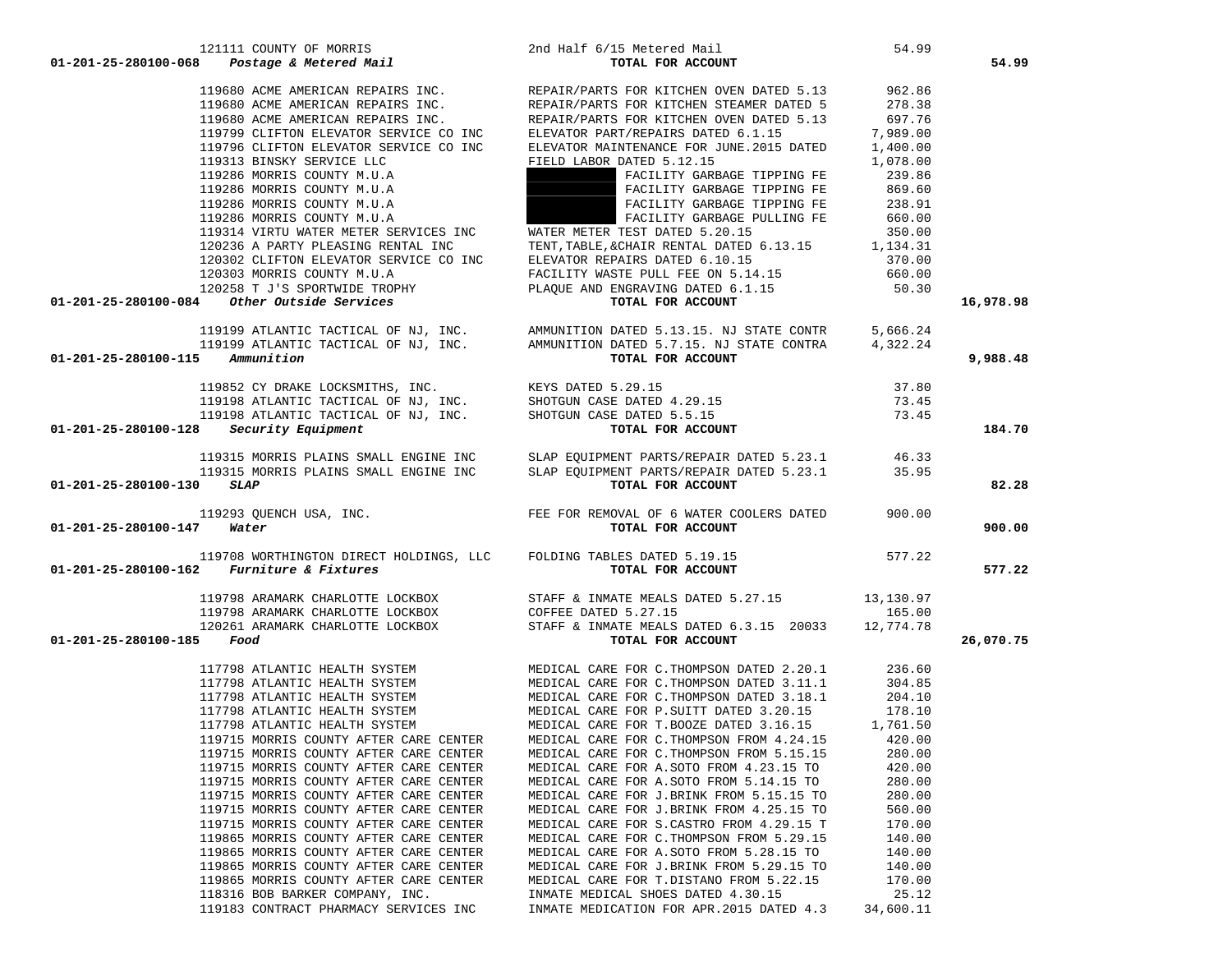| <b>County Youth Detention Facilit</b>                |                                       |          |          |
|------------------------------------------------------|---------------------------------------|----------|----------|
| 120419 STAPLES ADVANTAGE                             | 42 Rnd Hpl Adj Tbl Grey               | 145.09   |          |
| 119877 STAPLES ADVANTAGE                             | Waste 28gt black plastic              | 16.70    |          |
| 119877 STAPLES ADVANTAGE                             | 100% rec 3tab fldr 1tr man 100        | 19.92    |          |
| Office Supplies & Stationery<br>01-201-25-281100-058 | TOTAL FOR ACCOUNT                     |          | 181.71   |
| 121111 COUNTY OF MORRIS                              | 2nd Half 6/15 Metered Mail            | 75.00    |          |
| 01-201-25-281100-068<br>Postage & Metered Mail       | TOTAL FOR ACCOUNT                     |          | 75.00    |
| 120671 WHITES HEALTHCARE ENTERPRISES INC             | Supply of medicines for January 2015  | 1,087.81 |          |
| 120671 WHITES HEALTHCARE ENTERPRISES INC             | Supply of medicines for February 2015 | 595.59   |          |
| Medical<br>01-201-25-281100-189                      | TOTAL FOR ACCOUNT                     |          | 1,683.40 |

| 01-201-25-280100-223<br>Building Repairs          | TOTAL FOR ACCOUNT                        |          | 2,430.00                   |
|---------------------------------------------------|------------------------------------------|----------|----------------------------|
| 119197 COOPER ELECTRIC SUPPLY CO.                 | ELECTRICAL SUPPLIES DATED 5.1.15         | 396.55   |                            |
| 119801 GRAINGER                                   | WET/DRY VAC DATED 5.27.15                | 223.65   |                            |
| 119672 GRAINGER                                   | MAINTENANCE SUPPLIES DATED 5.19.15       | 167.58   |                            |
| 119196 GRAINGER                                   | MAINTENANCE SUPPLIES DATED 4.30.15       | 104.24   |                            |
| 114861 JOHNSTONE SUPPLY                           | ELECTRICAL SWITCH DATED 2.13.15          | 28.97    |                            |
| 120275 MORRISTOWN LUMBER &                        | MAINTENANCE SUPPLIES DATED 4.23.15       | 9.78     |                            |
| 120275 MORRISTOWN LUMBER &                        | MAINTENANCE SUPPLIES DATED 6.11.15       | 98.45    |                            |
| Bldg Maintenance Supplies<br>01-201-25-280100-249 | TOTAL FOR ACCOUNT                        |          | 1,029.22                   |
| 119876 ARAMARK CHARLOTTE LOCKBOX                  | CLEANING SUPPLY DATED 5.27.15 200334000  | 177.72   |                            |
| 119292 E.A. MORSE & CO. INC.                      | JANITORIAL SUPPLIES DATED 5.19.15        | 232.08   |                            |
| 119185 GRAINGER                                   | RAGS DATED 5.8.15                        | 169.90   |                            |
| 120477 PYRAMID SCHOOL PRODUCTS                    | JANITORIAL SUPPLIES DATED 6.5.15         | 2,045.38 |                            |
| Janitorial Supplies<br>01-201-25-280100-252       | TOTAL FOR ACCOUNT                        |          | 2,625.08                   |
| 115487 ATLANTIC AMBULANCE CORP.                   | MEDICAL CARE FOR M. WILSON DATED 12.5.14 | 772.33   |                            |
| (2014) Medical<br>01-203-25-280100-189            | TOTAL FOR ACCOUNT                        |          | 772.33                     |
|                                                   |                                          |          |                            |
| TOTAL for County Jail                             |                                          |          | ============<br>152,176.59 |
|                                                   |                                          |          |                            |

|                      | 119181 DENTRUST DENTAL INC.                     | INMATE DENTAL CARE FOR APR.2015 DATED 5.                                              | 4,952.00  |           |
|----------------------|-------------------------------------------------|---------------------------------------------------------------------------------------|-----------|-----------|
|                      | 119273 MOBILEX USA                              | INMATE XRAYS FOR APR.2015 DATED 5.1.15                                                | 578.00    |           |
|                      | 117801 UNIVERSITY HOSPITAL                      | MEDICAL CARE FOR C.KOTZ DATED 3.12.15                                                 | 309.00    |           |
|                      | 117801 UNIVERSITY HOSPITAL                      | MEDICAL CARE FOR C.KOTZ DATED 3.12.15 1,071.00                                        |           |           |
|                      | 120259 CONTRACT PHARMACY SERVICES INC           | INMATE MEDICATION FOR MAY.2015 DATED 5.3                                              | 30,351.04 |           |
|                      | 120231 LAKE PHYSICIANS & HOSPITAL               | MEDICAL SUPPLIES DATED 2.28.15                                                        | 74.95     |           |
|                      |                                                 | 119881 MORRIS COUNTY AFTER CARE CENTER MEDICAL CARE FOR T.DISTANO FROM 5.29.15 140.00 |           |           |
| 01-201-25-280100-189 | Medical                                         | TOTAL FOR ACCOUNT                                                                     |           | 86,045.83 |
|                      |                                                 |                                                                                       |           |           |
|                      |                                                 | 119795 UNIVERSAL UNIFORM SALES CO INC UNIFORMS FOR ANGLIN DATED 5.15.15               | 62.00     |           |
|                      | 119795 UNIVERSAL UNIFORM SALES CO INC           | UNIFORMS FOR PALAZZOLO DATED 5.19.15                                                  | 95.00     |           |
|                      | 119287 UNIVERSAL UNIFORM SALES CO INC.          | UNIFORMS FOR PETTAWAY DATED 3.16.15                                                   | 105.00    |           |
|                      | 119287 UNIVERSAL UNIFORM SALES CO INC           | UNIFORMS FOR KLEIN DATED 3.20.15                                                      | 31.00     |           |
|                      | 119287 UNIVERSAL UNIFORM SALES CO INC           | UNIFORMS FOR BROWN DATED 3.26.15                                                      | 31.00     |           |
|                      | 119287 UNIVERSAL UNIFORM SALES CO INC           | UNIFORMS FOR CILURSO DATED 4.1.15                                                     | 12.00     |           |
|                      | 119287 UNIVERSAL UNIFORM SALES CO INC           | UNIFORMS FOR M.WARD DATED 4.2.15                                                      | 88.00     |           |
|                      | 119287 UNIVERSAL UNIFORM SALES CO INC           | UNIFORMS FOR WASILEWSKI DATED 4.4.15                                                  | 224.50    |           |
|                      | 119287 UNIVERSAL UNIFORM SALES CO INC           | UNIFORMS FOR MONACO DATED 5.1.15                                                      | 95.00     |           |
|                      | 119287 UNIVERSAL UNIFORM SALES CO INC.          | INIFORMS FOR HERRERA-GARCIA DATED 5.1.15                                              | 33.00     |           |
|                      | 119200 UNIVERSAL UNIFORM SALES CO INC           | UNIFORMS FOR GOODMAN DATED 5.8.15                                                     | 105.00    |           |
|                      | 119200 UNIVERSAL UNIFORM SALES CO INC           | UNIFORMS FOR AQUINO DATED 5.3.15                                                      | 105.90    |           |
|                      | 119200 UNIVERSAL UNIFORM SALES CO INC           | UNIFORMS FOR C.JOHNSON DATED 5.4.15                                                   | 95.00     |           |
| 01-201-25-280100-202 | Uniform And Accessories                         | TOTAL FOR ACCOUNT                                                                     |           | 1,082.40  |
|                      | 119822 SCHAFFER DOOR INC                        | BI-FOLD DOOR MAINTENANCE AND NYLON BOTTO 2,430.00                                     |           |           |
|                      | $01 - 201 - 25 - 280100 - 223$ Building Repairs | TOTAL FOR ACCOUNT                                                                     |           | 2,430,00  |
|                      |                                                 |                                                                                       |           |           |

|                    | 120259 CONTRACT PHARMACY SERVICES INC  |         |  |  |  |
|--------------------|----------------------------------------|---------|--|--|--|
|                    | 120231 LAKE PHYSICIANS & HOSPITAL      |         |  |  |  |
|                    | 119881 MORRIS COUNTY AFTER CARE CENTER |         |  |  |  |
| -201-25-280100-189 |                                        | Medical |  |  |  |
|                    |                                        |         |  |  |  |

| 119216 CAPITAL HEALTH SYSTEM           | MEDICAL CARE FOR R.LONG DATED 1.13.15     | 5,345.70   |
|----------------------------------------|-------------------------------------------|------------|
| 119216 CAPITAL HEALTH SYSTEM           | MEDICAL CARE FOR R.LONG DATED 1.6.15      | 2,913.76   |
| 119181 DENTRUST DENTAL INC.            | INMATE DENTAL CARE FOR APR. 2015 DATED 5. | 4,952.00   |
| 119273 MOBILEX USA                     | INMATE XRAYS FOR APR. 2015 DATED 5.1.15   | 578.00     |
| 117801 UNIVERSITY HOSPITAL             | MEDICAL CARE FOR C.KOTZ DATED 3.12.15     | 309.00     |
| 117801 UNIVERSITY HOSPITAL             | MEDICAL CARE FOR C.KOTZ DATED 3.12.15     | 1,071.00   |
| 120259 CONTRACT PHARMACY SERVICES INC  | INMATE MEDICATION FOR MAY. 2015 DATED 5.3 | 30, 351.04 |
| 120231 LAKE PHYSICIANS & HOSPITAL      | MEDICAL SUPPLIES DATED 2.28.15            | 74.95      |
| 119881 MORRIS COUNTY AFTER CARE CENTER | MEDICAL CARE FOR T.DISTANO FROM 5.29.15   | 140.00     |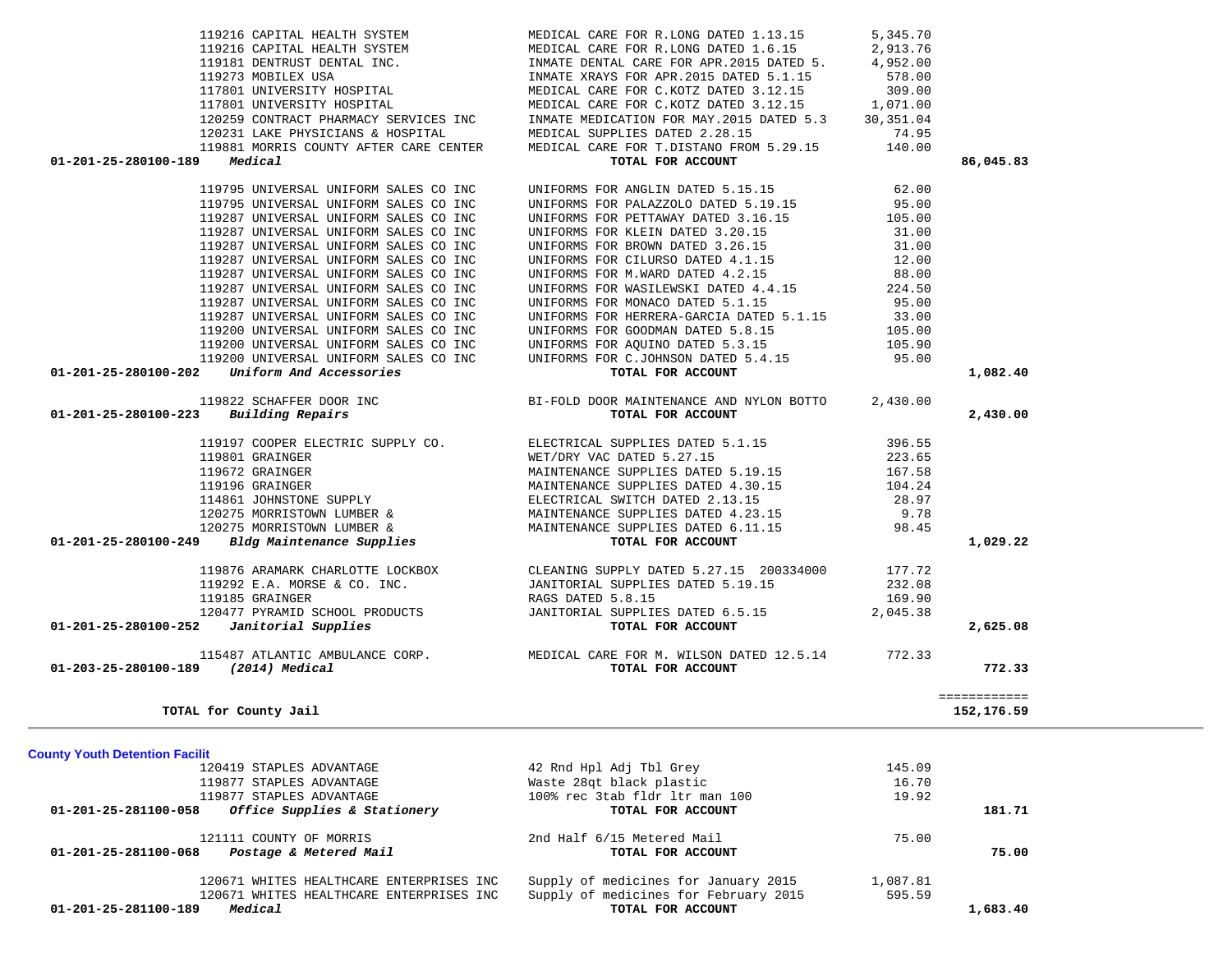| 120439 ALLEN PAPER & SUPPLY CO<br>$01 - 201 - 25 - 281100 - 252$<br>Janitorial Supplies | MODU 10oz Squat Paper Hot Cup Euro (20/5<br>TOTAL FOR ACCOUNT | 44.83    | 44.83                    |
|-----------------------------------------------------------------------------------------|---------------------------------------------------------------|----------|--------------------------|
| 119036 CDW GOVERNMENT LLC                                                               | MS Surface Pro 3 - 12" - Core 15 4300U -                      | 977.49   |                          |
| 119036 CDW GOVERNMENT LLC                                                               | Microsoft Surface Pro 3 Type cover - bla                      | 111.07   |                          |
| 119036 CDW GOVERNMENT LLC                                                               | Microsoft Office Home & Business 2013 -                       | 197.83   |                          |
| (2014) Education Schools & Training<br>01-203-25-281100-039                             | TOTAL FOR ACCOUNT                                             |          | 1,286.39                 |
| TOTAL for County Youth Detention Facilit                                                |                                                               |          | ============<br>3,271.33 |
|                                                                                         |                                                               |          |                          |
| <b>Road Repairs</b><br>119398 NATALE'S DELI AND CATERING                                | meals $29/-3/12/2015$                                         | 30.00    |                          |
| 119398 NATALE'S DELI AND CATERING                                                       |                                                               | 4.50     |                          |
| 119400 PEZZO PIZZA II                                                                   | 15% Gratuity<br>meals $3/16 - 5/21/2015$                      | 450.00   |                          |
| 119400 PEZZO PIZZA II                                                                   | 15% Gratuity                                                  | 67.50    |                          |
| 119418 PAULS DINER                                                                      | meals $4/1 - 5/6/2015$                                        | 240.00   |                          |
| 119418 PAULS DINER                                                                      | 15% Gratuity                                                  | 36.00    |                          |
| 119397 TOWNSQUARE DINER RESTAURANT                                                      | meals $3/6 - 4/16/2015$                                       | 380.00   |                          |
| 119397 TOWNSOUARE DINER RESTAURANT                                                      | 15% Gratuity                                                  | 57.00    |                          |
| 119395 A & A FINE FOODS INC.                                                            | meals $1/3 - 3/28/2015$                                       | 430.00   |                          |
| 119395 A & A FINE FOODS INC.                                                            | 15% Gratuity                                                  | 64.50    |                          |
| 119399 R.B.'S DELI                                                                      | meals $3/9 - 4/16/2015$                                       | 600.00   |                          |
| 119399 R.B.'S DELI                                                                      | 15% Gratuity                                                  | 90.00    |                          |
| 01-201-26-290100-188<br>Meals                                                           | TOTAL FOR ACCOUNT                                             |          | 2,449.50                 |
| 120418 ROB VAZZANA                                                                      | work boots per contract                                       | 90.00    |                          |
| Uniform & Clothing Allowance<br>01-201-26-290100-207                                    | TOTAL FOR ACCOUNT                                             |          | 90.00                    |
| 116344 AMV CONTRACTING LLC                                                              | Storm 2/21/2015 Sect #5                                       | 3,150.00 |                          |
| 116344 AMV CONTRACTING LLC                                                              | Storms 3/1, 3/5/2015 Sect #5                                  | 3,900.00 |                          |
| Contracted Snow/Ice Removal<br>01-201-26-290100-228                                     | TOTAL FOR ACCOUNT                                             |          | 7,050.00                 |
| 120664 GREG ST. JOHN                                                                    | Tolls to DeJana & Utility Equipment 2502                      | 14.00    |                          |
| Construction Materials<br>01-201-26-290100-260                                          | TOTAL FOR ACCOUNT                                             |          | 14.00                    |
| 119393 CABLEVISION                                                                      | Acct $07876 - 512349 - 01 - 9$ 5/1 - 5/31/2015                | 106.48   |                          |
| 119393 CABLEVISION                                                                      | Acct 07876-512349-01-9 6/1 - 6/30/2015                        | 106.48   |                          |
| 01-201-26-290100-266<br>Safety Items                                                    | TOTAL FOR ACCOUNT                                             |          | 212.96                   |
| 119412 MORRISTOWN DINER                                                                 | 2014 meals                                                    | 640.00   |                          |
| 119412 MORRISTOWN DINER                                                                 | 15% Gratuity                                                  | 96.00    |                          |
| 01-203-26-290100-188<br>(2014) Meals                                                    | TOTAL FOR ACCOUNT                                             |          | 736.00                   |
|                                                                                         |                                                               |          | ============             |
| TOTAL for Road Repairs                                                                  |                                                               |          | 10,552.46                |

# **Bridges and Culverts**

| 119462 OFFICE CONCEPTS GROUP, INC.<br>Office Supplies & Stationery<br>01-201-26-292100-058 | Office Supplies - See attached List.<br>TOTAL FOR ACCOUNT | 130.81 | 130.81 |
|--------------------------------------------------------------------------------------------|-----------------------------------------------------------|--------|--------|
| 119387 R.P. SMITH & SON, INC.<br>$01 - 201 - 26 - 292100 - 227$<br>Concrete                | 941b. Portland Type 1<br>TOTAL FOR ACCOUNT                | 448.00 | 448.00 |
| 119388 AH HARRIS & SONS, INC.                                                              | Bags of Concrete Green 60#Rapid Set                       | 802.00 |        |
| 119388 AH HARRIS & SONS, INC.<br>Sand/Cement Mix<br>$01 - 201 - 26 - 292100 - 237$         | Delivery Charge<br>TOTAL FOR ACCOUNT                      | 50.00  | 852.00 |
| 119384 SHEAFFER SUPPLY INC.                                                                | 31" Plat. Tarp Strap w/hooks                              | 3.90   |        |
| 119384 SHEAFFER SUPPLY INC.                                                                | 5/16x1 Carriage Bolt Z                                    | 0.72   |        |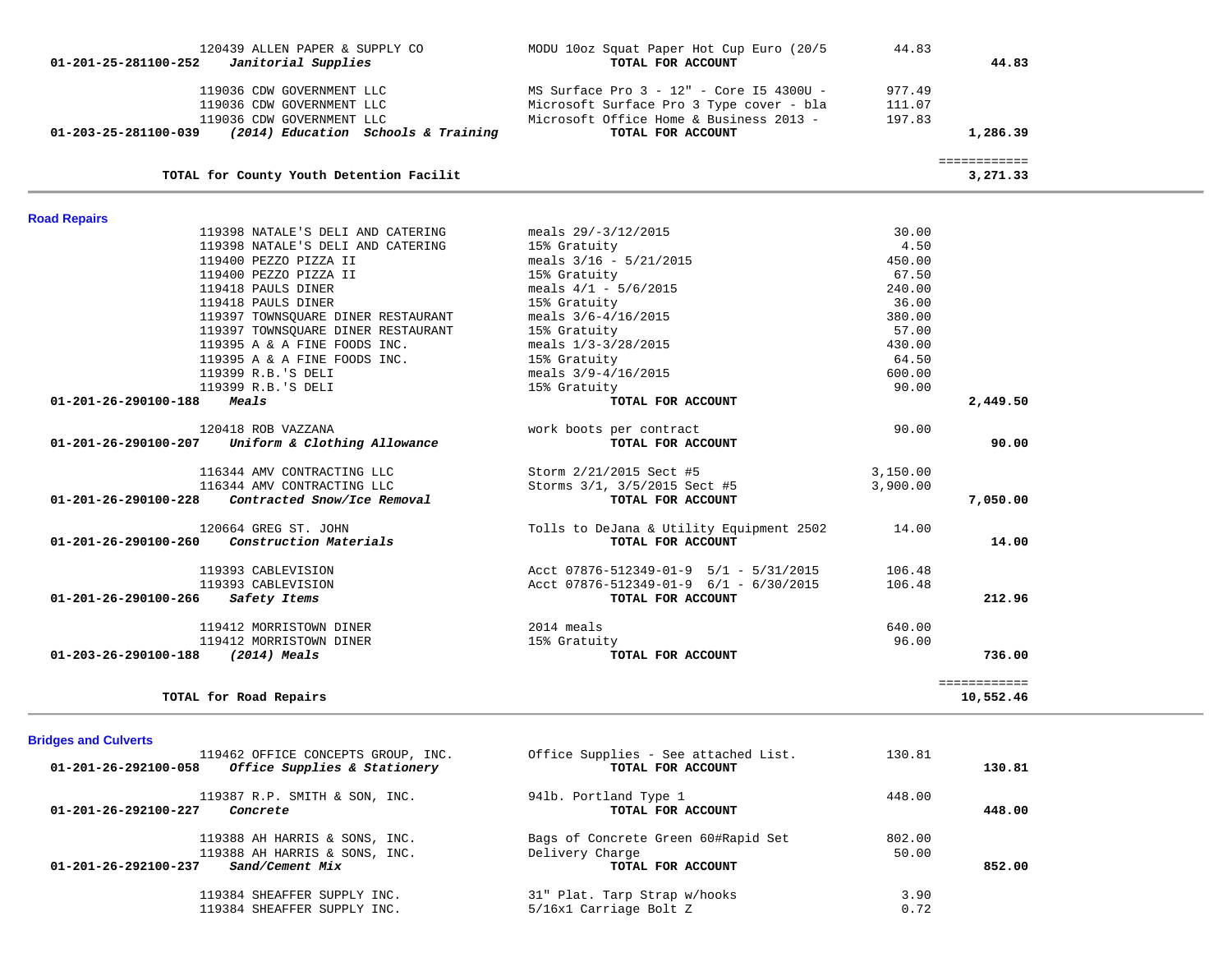| 119384 SHEAFFER SUPPLY INC.<br>119960 SHEAFFER SUPPLY, INC.<br>Small Tools<br>01-201-26-292100-239       | 5/16 Serr. Flange Nut Z<br>5-3/8" x 24T Framing Blade6W 6MM Wing Nu<br>TOTAL FOR ACCOUNT | 0.66<br>15.93      | 21.21        |  |
|----------------------------------------------------------------------------------------------------------|------------------------------------------------------------------------------------------|--------------------|--------------|--|
|                                                                                                          |                                                                                          |                    |              |  |
| 119790 FIRE FIGHTERS EQUIPMENT CO INC<br>Safety Items<br>01-201-26-292100-266                            | One (1) BT-2700 Rubber Hip BootWide Widt<br>TOTAL FOR ACCOUNT                            | 224.99             | 224.99       |  |
|                                                                                                          |                                                                                          |                    | ============ |  |
| TOTAL for Bridges and Culverts                                                                           |                                                                                          |                    | 1,677.01     |  |
| <b>Shade Tree Commission</b>                                                                             |                                                                                          |                    |              |  |
| 119430 VERMEER NORTH ATLANTIC SERVICE<br>$01 - 201 - 26 - 300100 - 098$<br>Other Operating&Repair Supply | stump grinder<br>TOTAL FOR ACCOUNT                                                       | 254.05             | 254.05       |  |
| 119402 MORRISTOWN LUMBER &                                                                               | compact measuring wheel                                                                  | 32.99              |              |  |
| 119403 ONE SOURCE OF NEW JERSEY LLC                                                                      | lube extreme press red grease                                                            | 267.74             |              |  |
| 01-201-26-300100-262<br>Machinery Repairs & Parts                                                        | TOTAL FOR ACCOUNT                                                                        |                    | 300.73       |  |
| 119429 NORTHERN SAFETY CO. INC.<br>Safety Items<br>01-201-26-300100-266                                  | safety gloves, earmuffs<br>TOTAL FOR ACCOUNT                                             | 286.26             | 286.26       |  |
|                                                                                                          |                                                                                          |                    | ============ |  |
| TOTAL for Shade Tree Commission                                                                          |                                                                                          |                    | 841.04       |  |
|                                                                                                          |                                                                                          |                    |              |  |
| <b>Buildings &amp; Grounds</b>                                                                           |                                                                                          |                    |              |  |
| 119766 SCIENTIFIC WATER CONDITIONING<br>119320 WEBSTER PLUMBING &                                        | WATERGUARD QTRLY BILLING/ JUNE, JULY, AU<br>RE: CAC BLDG/ 05-06-15                       | 2,175.00<br>561.50 |              |  |
| 119320 WEBSTER PLUMBING &                                                                                | RE: COMMUNICATIONS BLDG/ 05-06-15                                                        | 479.20             |              |  |
| 120425 WEBSTER PLUMBING &                                                                                | RE: MONTVILLE GARAGE/ 02-17-15                                                           | 479.20             |              |  |
| 120923 WEBSTER PLUMBING &                                                                                | RE: BACKFLOW PREVENTER INSPECTIONS/ 05-0                                                 | 591.90             |              |  |
| 120923 WEBSTER PLUMBING &                                                                                | WO75487/ RE: 911 MEMORIAL/ 06-15-15                                                      | 658.40             |              |  |
| 01-201-26-310100-044<br>Equipment Service Agreements                                                     | TOTAL FOR ACCOUNT                                                                        |                    | 4,945.20     |  |
| 120728 MORRISTOWN PARKING AUTHORITY                                                                      | JULY 2015 - PARKING MAINTENANCE FEE                                                      | 11,900.00          |              |  |
| 120728 MORRISTOWN PARKING AUTHORITY                                                                      | AUGUST 2015 - PARKING MAINTENANCE FEE                                                    | 11,900.00          |              |  |
| 120728 MORRISTOWN PARKING AUTHORITY                                                                      | SEPTEMBER 2015 - PARKING MAINTENANCE FEE                                                 | 11,900.00          |              |  |
| 120416 LAZ PARKING                                                                                       | 590803109/ JUROR PKG - MAY 2015/ DATED 0                                                 | 5,952.25           |              |  |
| 01-201-26-310100-062<br>Parking Lot Rental                                                               | TOTAL FOR ACCOUNT                                                                        |                    | 41,652.25    |  |
|                                                                                                          |                                                                                          |                    |              |  |
| 119987 ANCHOR PEST CONTROL<br>120421 A PARTY PLEASING RENTAL INC                                         | RE: SMCMUA - PEST CONTROL/ 05-06-15<br>WO 75293 RE: ADMIN / 6/12/15                      | 48.00<br>979.48    |              |  |
| 119756 KORNER STORE INC                                                                                  | RE: MEAL RECEIPTS/ 03-20-15 THRU 03-21-1                                                 | 20.00              |              |  |
| Other Outside Services<br>01-201-26-310100-084                                                           | TOTAL FOR ACCOUNT                                                                        |                    | 1,047.48     |  |
|                                                                                                          |                                                                                          |                    |              |  |
| 119759 FASTENAL COMPANY                                                                                  | RE: B&G - HILL/ 05-08-15                                                                 | 123.93             |              |  |
| Other Administrative Supplies<br>01-201-26-310100-095                                                    | TOTAL FOR ACCOUNT                                                                        |                    | 123.93       |  |
| 119508 POP-A-LOCK OF NORTHERN NJ                                                                         | RE: A&R - STAIRWAY SECURITY PROJ/ 05-20-                                                 | 215.00             |              |  |
| Security Equipment<br>01-201-26-310100-128                                                               | TOTAL FOR ACCOUNT                                                                        |                    | 215.00       |  |
|                                                                                                          |                                                                                          |                    |              |  |
| 119834 MORRIS COUNTY MUNICIPAL                                                                           | 100055/ WASTE COLLECTION - MAY 2015/ 05-                                                 | 5,545.33           |              |  |
| 119834 MORRIS COUNTY MUNICIPAL<br>119858 MORRIS COUNTY MUNICIPAL                                         | 100055/ TIPPING FEES - MAY2015/ 06-05-15                                                 | 1,902.59<br>316.30 |              |  |
| Rubbish & Trash Removal<br>01-201-26-310100-143                                                          | 000291/ RE: REFUSE REMOVAL/ MAY 2015/ 06<br>TOTAL FOR ACCOUNT                            |                    | 7,764.22     |  |
|                                                                                                          |                                                                                          |                    |              |  |
| 119463 UNIVERSAL UNIFORM SALES CO. INC                                                                   | RE: SAM MENDEZ- 2015 UNIFORMS-04-20-15                                                   | 149.90             |              |  |
| 120919 SEBERT LOPEZ                                                                                      | 2015 WORK BOOTS - MAINTENANCE                                                            | 59.97              |              |  |
| Uniform & Clothing Allowance<br>01-201-26-310100-207                                                     | TOTAL FOR ACCOUNT                                                                        |                    | 209.87       |  |
| 119443 AMERICAN FLOORS & BLINDS                                                                          | WO75332/ RE: PSTA/ 05-08-15                                                              | 277.00             |              |  |
| 119762 COUNTY CONCRETE CORP.                                                                             | RE: FREEDOM HOUSE - REPAIR WALL/ 05-19-1                                                 | 7.95               |              |  |
|                                                                                                          |                                                                                          |                    |              |  |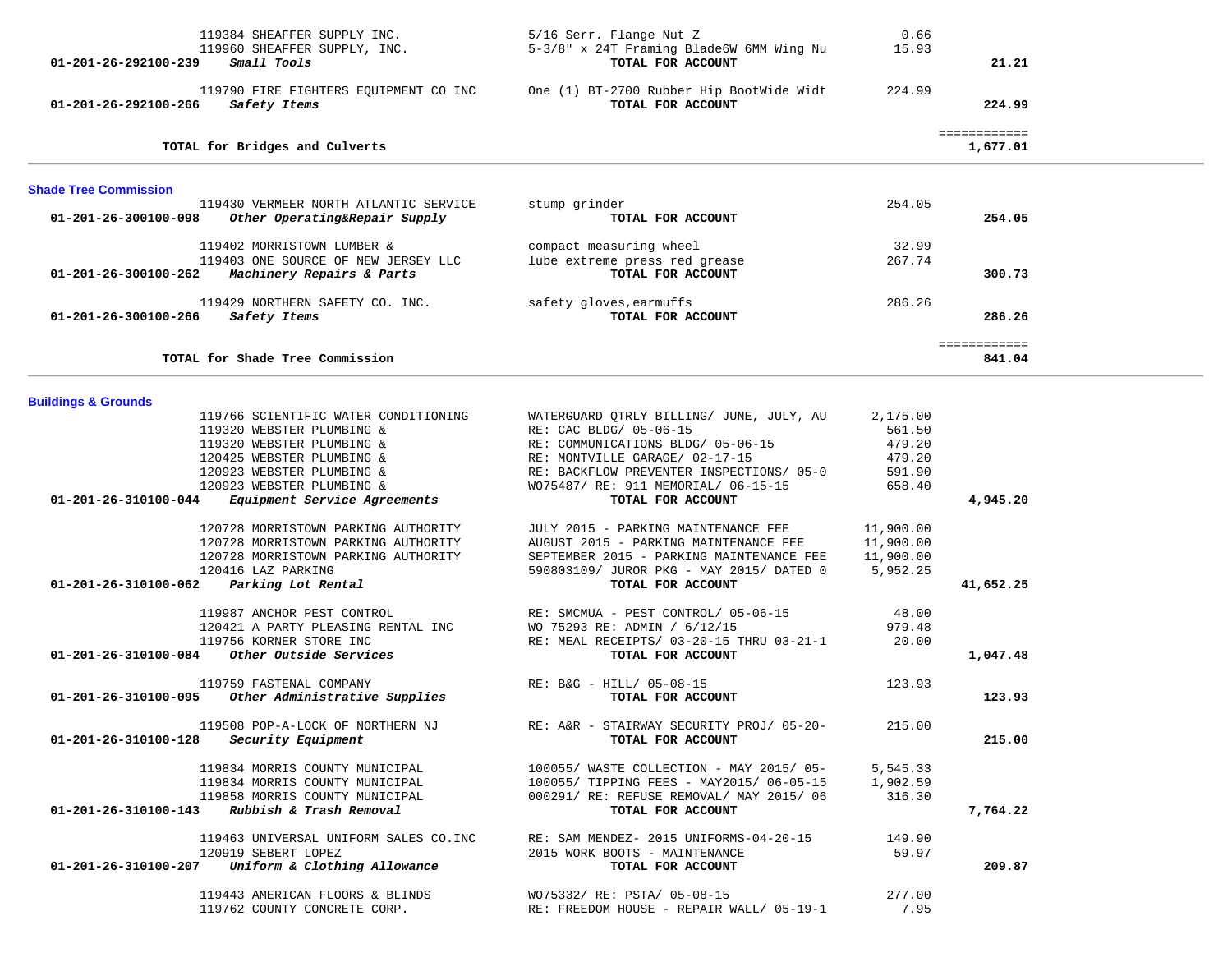| $01 - 201 - 26 - 310100 - 223$ Building Repairs                  |                                                                                                                                                                                                                                                                                                                                              |                    | 2,554.85 |
|------------------------------------------------------------------|----------------------------------------------------------------------------------------------------------------------------------------------------------------------------------------------------------------------------------------------------------------------------------------------------------------------------------------------|--------------------|----------|
|                                                                  |                                                                                                                                                                                                                                                                                                                                              |                    |          |
|                                                                  |                                                                                                                                                                                                                                                                                                                                              |                    |          |
|                                                                  |                                                                                                                                                                                                                                                                                                                                              |                    |          |
|                                                                  |                                                                                                                                                                                                                                                                                                                                              |                    |          |
|                                                                  |                                                                                                                                                                                                                                                                                                                                              |                    |          |
|                                                                  |                                                                                                                                                                                                                                                                                                                                              |                    |          |
|                                                                  |                                                                                                                                                                                                                                                                                                                                              |                    |          |
|                                                                  |                                                                                                                                                                                                                                                                                                                                              |                    |          |
|                                                                  |                                                                                                                                                                                                                                                                                                                                              |                    |          |
|                                                                  |                                                                                                                                                                                                                                                                                                                                              |                    |          |
|                                                                  |                                                                                                                                                                                                                                                                                                                                              |                    |          |
|                                                                  |                                                                                                                                                                                                                                                                                                                                              |                    |          |
|                                                                  |                                                                                                                                                                                                                                                                                                                                              |                    |          |
|                                                                  |                                                                                                                                                                                                                                                                                                                                              |                    |          |
|                                                                  |                                                                                                                                                                                                                                                                                                                                              |                    |          |
|                                                                  |                                                                                                                                                                                                                                                                                                                                              |                    |          |
|                                                                  |                                                                                                                                                                                                                                                                                                                                              |                    |          |
| $01 - 201 - 26 - 310100 - 234$ Paint                             |                                                                                                                                                                                                                                                                                                                                              |                    | 1,848.26 |
|                                                                  |                                                                                                                                                                                                                                                                                                                                              |                    |          |
|                                                                  |                                                                                                                                                                                                                                                                                                                                              |                    |          |
|                                                                  |                                                                                                                                                                                                                                                                                                                                              |                    |          |
|                                                                  |                                                                                                                                                                                                                                                                                                                                              |                    |          |
|                                                                  |                                                                                                                                                                                                                                                                                                                                              |                    |          |
| $01-201-26-310100-235$ Pipes - Others                            |                                                                                                                                                                                                                                                                                                                                              |                    | 1,115.10 |
|                                                                  |                                                                                                                                                                                                                                                                                                                                              |                    |          |
|                                                                  |                                                                                                                                                                                                                                                                                                                                              |                    |          |
|                                                                  |                                                                                                                                                                                                                                                                                                                                              |                    |          |
|                                                                  |                                                                                                                                                                                                                                                                                                                                              |                    |          |
| 01-201-26-310100-239 Small Tools                                 |                                                                                                                                                                                                                                                                                                                                              |                    | 397.00   |
|                                                                  |                                                                                                                                                                                                                                                                                                                                              |                    |          |
|                                                                  | 119777 GENERAL PLUMBING SUPPLY INC.<br>119777 GENERAL PLUMBING SUPPLY INC.<br>119777 GENERAL PLUMBING SUPPLY INC.<br>119981 MORRISTOWN LUMBER & WO75198/ RE: OTA/ 05-11-15<br>119757 WATER WORKS SUPPLY CO., INC.<br>119757 WATER WORKS                                                                                                      |                    |          |
|                                                                  |                                                                                                                                                                                                                                                                                                                                              |                    |          |
|                                                                  |                                                                                                                                                                                                                                                                                                                                              |                    |          |
|                                                                  |                                                                                                                                                                                                                                                                                                                                              |                    |          |
|                                                                  |                                                                                                                                                                                                                                                                                                                                              |                    |          |
|                                                                  |                                                                                                                                                                                                                                                                                                                                              |                    |          |
|                                                                  |                                                                                                                                                                                                                                                                                                                                              |                    |          |
|                                                                  |                                                                                                                                                                                                                                                                                                                                              |                    |          |
|                                                                  |                                                                                                                                                                                                                                                                                                                                              |                    |          |
|                                                                  |                                                                                                                                                                                                                                                                                                                                              |                    |          |
|                                                                  |                                                                                                                                                                                                                                                                                                                                              |                    |          |
|                                                                  |                                                                                                                                                                                                                                                                                                                                              |                    |          |
|                                                                  |                                                                                                                                                                                                                                                                                                                                              |                    |          |
| 01-201-26-310100-249 Bldg Maintenance Supplies TOTAL FOR ACCOUNT | $119983 AGCREDITED LOK SUPPLY CO\n119785 GRAINGER\n119785 GRAINGER\n119785 GRAINGER\n119785 GRAINGER\n119785 GRAINGER\n119785 GRAINGER\n119880 MOER DISTRISTUNORS INC.\n11980 OR INTREIVORS INC.\n119980 OR INTREIVORS\n119981 GRAINGER\n11980 ARINGER\n11981 GRAINGER\n11981 GRAINGER\n119981 MORRISTONN LUMBER & WOT5267/\n119981 MORRIST$ |                    | 1,259.72 |
|                                                                  |                                                                                                                                                                                                                                                                                                                                              |                    |          |
| 119772 HANOVER FLORAL CO.                                        | WO75279/ RE: CH COMPLEX/ 05-19-15                                                                                                                                                                                                                                                                                                            | 44.00              |          |
| 119782 MORRIS COUNTY FARMS INC                                   | WO74871/ RE: PROSECUTOR/ 04-21-15                                                                                                                                                                                                                                                                                                            | 104.00             |          |
| 119776 POWER PLACE INC                                           | WO75023/ RE: B&G/ 03-30-15                                                                                                                                                                                                                                                                                                                   | 22.58              |          |
| 119776 POWER PLACE INC                                           | WO75023/ RE: B&G/ 04-22-15                                                                                                                                                                                                                                                                                                                   | 364.20             |          |
| 119776 POWER PLACE INC                                           | WO75023/ RE: B&G/ 05-04-15                                                                                                                                                                                                                                                                                                                   | 34.95              |          |
| 119776 POWER PLACE INC                                           | WO75323/ RE: B&G/ 05-26-15                                                                                                                                                                                                                                                                                                                   | 39.95              |          |
| 119776 POWER PLACE INC                                           | WO75323/ RE: B&G/ 05-26-15                                                                                                                                                                                                                                                                                                                   | 168.91             |          |
| 119981 MORRISTOWN LUMBER &                                       | WO75235/ RE: B&G/ 05-12-15                                                                                                                                                                                                                                                                                                                   | 20.97              |          |
| 01-201-26-310100-251<br>Ground Maintenance Supplies              | TOTAL FOR ACCOUNT                                                                                                                                                                                                                                                                                                                            |                    | 799.56   |
|                                                                  |                                                                                                                                                                                                                                                                                                                                              |                    |          |
| 119755 ALLEN PAPER & SUPPLY CO<br>118903 GRAINGER                | WO75333/RE: JANITORIAL SUPPLIES/05-27-<br>WO75221/ RE: B&G/ 05-12-15                                                                                                                                                                                                                                                                         | 3,392.00<br>717.40 |          |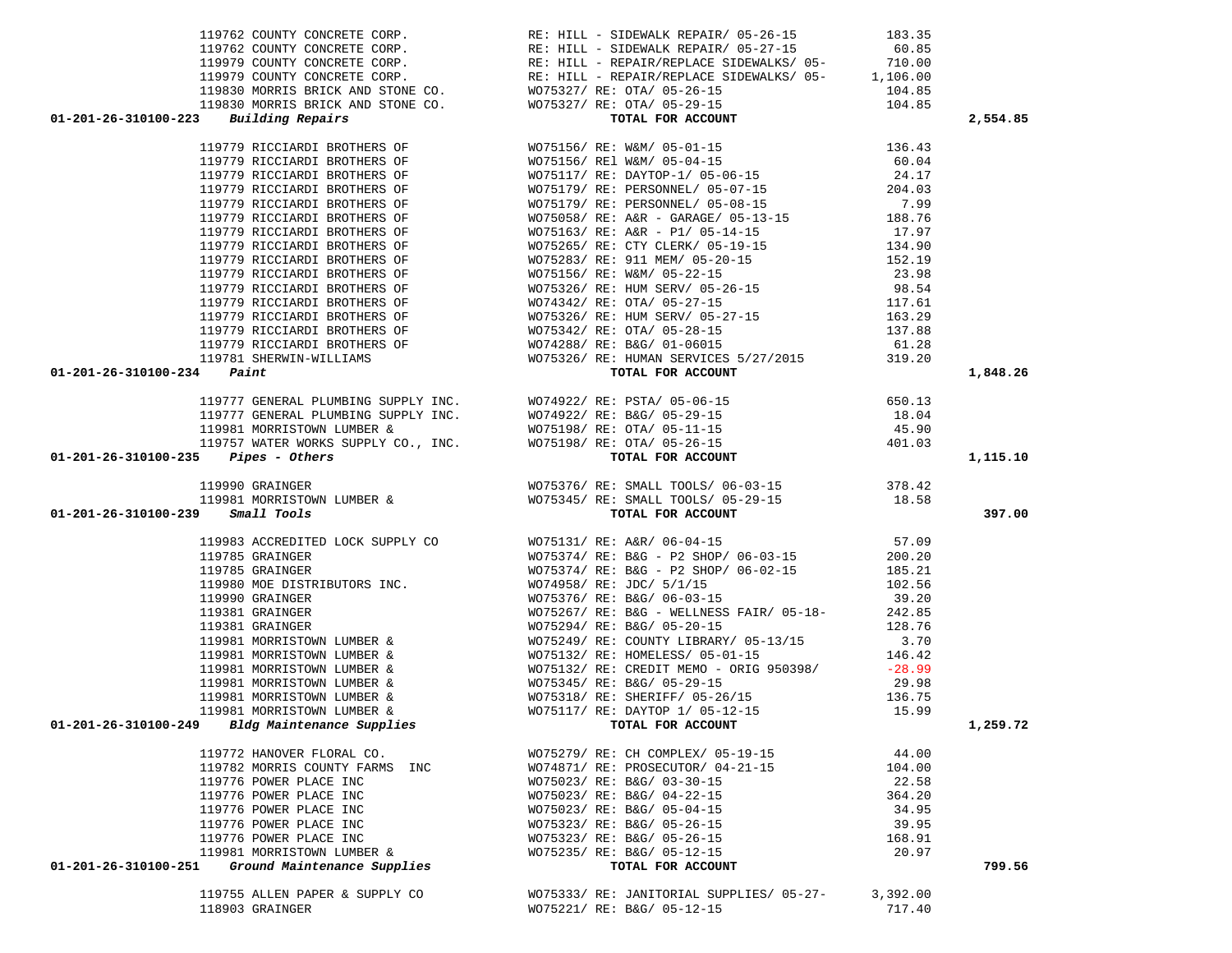|  | 119764 4 5 (2003) - 12, 2003) - 12, 2003) - 12, 2003) - 12, 2003<br>119764 4 5 (2003) - 12, 2003) - 12, 2003<br>119764 5 2 (2003) - 12, 2003) - 12, 2003<br>119776 4 5 (2003) - 12, 2003<br>119776 4 5 (2003) - 12, 2003<br>119776 4 5 |           |
|--|----------------------------------------------------------------------------------------------------------------------------------------------------------------------------------------------------------------------------------------|-----------|
|  |                                                                                                                                                                                                                                        |           |
|  |                                                                                                                                                                                                                                        |           |
|  |                                                                                                                                                                                                                                        |           |
|  |                                                                                                                                                                                                                                        |           |
|  |                                                                                                                                                                                                                                        |           |
|  |                                                                                                                                                                                                                                        |           |
|  |                                                                                                                                                                                                                                        |           |
|  |                                                                                                                                                                                                                                        |           |
|  |                                                                                                                                                                                                                                        |           |
|  |                                                                                                                                                                                                                                        |           |
|  |                                                                                                                                                                                                                                        |           |
|  |                                                                                                                                                                                                                                        |           |
|  |                                                                                                                                                                                                                                        |           |
|  |                                                                                                                                                                                                                                        |           |
|  |                                                                                                                                                                                                                                        |           |
|  |                                                                                                                                                                                                                                        |           |
|  |                                                                                                                                                                                                                                        |           |
|  |                                                                                                                                                                                                                                        |           |
|  |                                                                                                                                                                                                                                        |           |
|  |                                                                                                                                                                                                                                        |           |
|  |                                                                                                                                                                                                                                        |           |
|  |                                                                                                                                                                                                                                        |           |
|  |                                                                                                                                                                                                                                        |           |
|  |                                                                                                                                                                                                                                        |           |
|  |                                                                                                                                                                                                                                        |           |
|  |                                                                                                                                                                                                                                        | 15,445.83 |
|  |                                                                                                                                                                                                                                        |           |
|  |                                                                                                                                                                                                                                        |           |
|  |                                                                                                                                                                                                                                        |           |
|  |                                                                                                                                                                                                                                        |           |
|  |                                                                                                                                                                                                                                        |           |
|  |                                                                                                                                                                                                                                        |           |
|  |                                                                                                                                                                                                                                        |           |
|  |                                                                                                                                                                                                                                        |           |
|  |                                                                                                                                                                                                                                        |           |
|  |                                                                                                                                                                                                                                        |           |
|  |                                                                                                                                                                                                                                        |           |
|  |                                                                                                                                                                                                                                        |           |
|  |                                                                                                                                                                                                                                        |           |
|  |                                                                                                                                                                                                                                        |           |
|  |                                                                                                                                                                                                                                        |           |
|  |                                                                                                                                                                                                                                        |           |
|  |                                                                                                                                                                                                                                        |           |
|  |                                                                                                                                                                                                                                        | 10,357.22 |
|  |                                                                                                                                                                                                                                        |           |
|  |                                                                                                                                                                                                                                        |           |
|  |                                                                                                                                                                                                                                        |           |
|  |                                                                                                                                                                                                                                        |           |
|  |                                                                                                                                                                                                                                        |           |
|  |                                                                                                                                                                                                                                        |           |
|  |                                                                                                                                                                                                                                        |           |
|  |                                                                                                                                                                                                                                        |           |
|  |                                                                                                                                                                                                                                        | 1,902.07  |
|  |                                                                                                                                                                                                                                        |           |

 119778 GRAY SUPPLY CORP WO: 75405/ OTA 433.00  **01-201-26-310100-258** *Equipment* **TOTAL FOR ACCOUNT 433.00**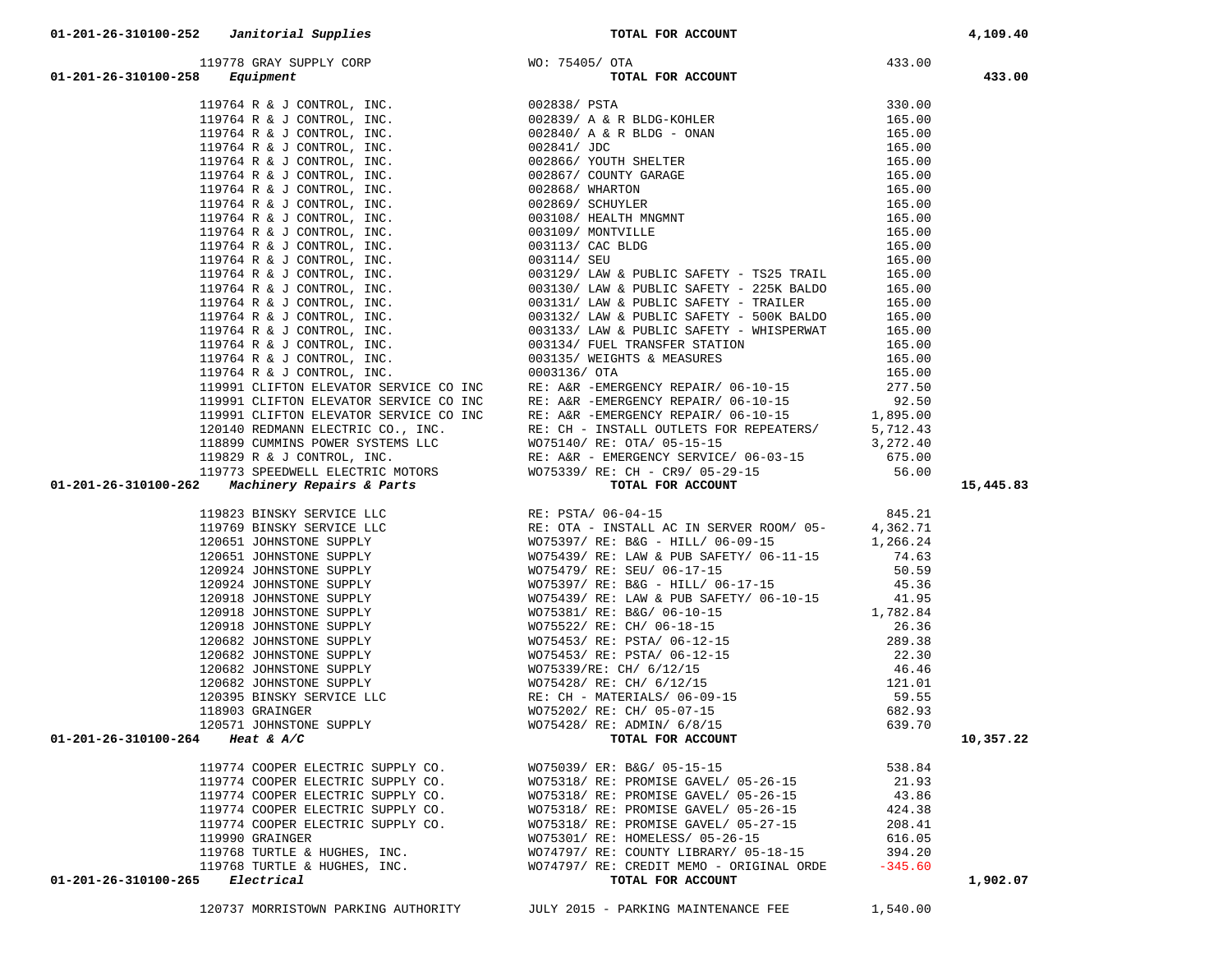|                              | 120737 MORRISTOWN PARKING AUTHORITY<br>120737 MORRISTOWN PARKING AUTHORITY<br>01-203-26-310100-062 (2014) Parking Lot Rental | AUGUST 2015 - PARKING MAINTENANCE FEE<br>SEPTEMBER 2015 - PARKING MAINTENANCE FEE 1,540.00<br>TOTAL FOR ACCOUNT                  | 1,540.00        | 4,620.00                   |  |
|------------------------------|------------------------------------------------------------------------------------------------------------------------------|----------------------------------------------------------------------------------------------------------------------------------|-----------------|----------------------------|--|
|                              | 120788 DEER PARK<br>$01-203-26-310100-095$ (2014) Other Administrative Supplies                                              | 0434507703/ 15-15-15 THRU 06-14-15/ DATE 143.19<br>TOTAL FOR ACCOUNT                                                             |                 | 143.19                     |  |
|                              | TOTAL for Buildings & Grounds                                                                                                |                                                                                                                                  |                 | ============<br>100,943.15 |  |
|                              |                                                                                                                              |                                                                                                                                  |                 |                            |  |
| <b>Motor Services Center</b> |                                                                                                                              |                                                                                                                                  | 425.10          |                            |  |
|                              |                                                                                                                              | HANGING FOLDER,PAD HOLDER<br>BUSINESSCARD PAGES,PENCIL CUP,STAPLER,OP                                                            | 207.86          |                            |  |
|                              |                                                                                                                              | TOTAL FOR ACCOUNT                                                                                                                |                 | 632.96                     |  |
|                              | 119808 GRAINGER                                                                                                              | IMPACT SOCKET                                                                                                                    | 4.91            |                            |  |
|                              | 119808 GRAINGER                                                                                                              | HTPACI SUCKET<br>BOLT EXTRACTOR SET                                                                                              | 148.50          |                            |  |
|                              | 119817 SGS TESTCOM INC                                                                                                       | MONTHLY INSPECTION MAINTENANCE - MAY 201 189.41                                                                                  |                 |                            |  |
|                              | 119819 WHITEMARSH CORPORATION                                                                                                | 6FT COAX HOSE, 8FT COAX HOSE                                                                                                     | 653.64          |                            |  |
|                              | 119957 BOONTON AUTO PARTS                                                                                                    | CHROMABASE                                                                                                                       | 59.20           |                            |  |
|                              | 119957 BOONTON AUTO PARTS                                                                                                    | CHROMABASE, METAL GLAZE                                                                                                          | 134.59          |                            |  |
|                              | 120512 MSC INDUSTRIAL SUPPLY CO.                                                                                             | PINS                                                                                                                             | 7.84            |                            |  |
|                              | 120512 MSC INDUSTRIAL SUPPLY CO.                                                                                             | REPAIR UNIT                                                                                                                      | 12.29           |                            |  |
|                              | 120512 MSC INDUSTRIAL SUPPLY CO.                                                                                             | SPONGE, DISHWASHING LIQUID                                                                                                       | 72.28           |                            |  |
|                              | 120512 MSC INDUSTRIAL SUPPLY CO.                                                                                             | ZIPLOC BAGS                                                                                                                      | 33.62           |                            |  |
|                              | 120512 MSC INDUSTRIAL SUPPLY CO.                                                                                             | SFTY GLASS                                                                                                                       | 269.10          |                            |  |
|                              | 120512 MSC INDUSTRIAL SUPPLY CO.                                                                                             | SFILE<br>WASHER, GLOVE<br>RETAINER, FASTENER, SCREWS<br>USED OIL FILTER REMOVAL<br>SERVICE WATER RECYCLER<br>~******* WAND, HOSE | 95.21           |                            |  |
|                              | 120512 MSC INDUSTRIAL SUPPLY CO.                                                                                             |                                                                                                                                  | 330.62          |                            |  |
|                              | 120067 ONE SOURCE OF NEW JERSEY LLC                                                                                          |                                                                                                                                  | 277.66          |                            |  |
|                              | 119953 ATLAS DISPOSAL OPTIONS INC                                                                                            |                                                                                                                                  | 225.00          |                            |  |
|                              | 120023 J & D SALES & SERVICE LLC                                                                                             |                                                                                                                                  | 184.50          |                            |  |
|                              | 120023 J & D SALES & SERVICE LLC                                                                                             |                                                                                                                                  | 304.00          |                            |  |
|                              | 119811 MSC INDUSTRIAL SUPPLY CO.<br>119051 ONE SOURCE OF NEW JERSEY LLC                                                      | BLANK KEY, DRILL BIT                                                                                                             | 19.80<br>218.83 |                            |  |
|                              | 119820 Y-PERS INC                                                                                                            | COLORED SWEATSHIRTS                                                                                                              | 233.97          |                            |  |
|                              | 120494 BOONTON AUTO PARTS                                                                                                    | CHROMA BASE                                                                                                                      | 165.40          |                            |  |
|                              | 01-201-26-315100-098 Other Operating&Repair Supply                                                                           | TOTAL FOR ACCOUNT                                                                                                                |                 | 3,640.37                   |  |
|                              | 119812 PETROCHOICE                                                                                                           | 5W30 MOTOR OIL                                                                                                                   | 831.50          |                            |  |
|                              | $01-201-26-315100-232$ Lubricants & Anti Freeze                                                                              | TOTAL FOR ACCOUNT                                                                                                                |                 | 831.50                     |  |
|                              | 120027 GOODYEAR AUTO SERVICE                                                                                                 | TIRES                                                                                                                            | 112.81          |                            |  |
|                              | 120092 STS TIRE & AUTO CENTERS                                                                                               | TIRES                                                                                                                            | 406.55          |                            |  |
|                              | 120092 STS TIRE & AUTO CENTERS                                                                                               | TIRES                                                                                                                            | 515.04          |                            |  |
|                              | 120092 STS TIRE & AUTO CENTERS                                                                                               | TIRES                                                                                                                            | 206.68          |                            |  |
|                              | 120020 INTER CITY TIRE                                                                                                       | TIRES                                                                                                                            | 154.50          |                            |  |
|                              | 120020 INTER CITY TIRE                                                                                                       | TIRES                                                                                                                            | 877.61          |                            |  |
|                              | 119809 INTER CITY TIRE                                                                                                       | TIRES                                                                                                                            | 666.53          |                            |  |
|                              | 119809 INTER CITY TIRE                                                                                                       | TIRES                                                                                                                            | 58.83           |                            |  |
|                              | 119058 SERVICE TIRE TRUCK CENTERS INC                                                                                        | TIRES                                                                                                                            | 663.38          |                            |  |
| 01-201-26-315100-245         | Tires                                                                                                                        | TOTAL FOR ACCOUNT                                                                                                                |                 | 3,661.93                   |  |
|                              | 119814 PRAXAIR DISTRIBUTION                                                                                                  | WELDING SUPPLIES                                                                                                                 | 135.15          |                            |  |
| 01-201-26-315100-248         | Welding-Oxygen-Acetylene Etc                                                                                                 | TOTAL FOR ACCOUNT                                                                                                                |                 | 135.15                     |  |
|                              | 119821 ZEP MANUFACTURING CO                                                                                                  | ZEP TKO                                                                                                                          | 241.74          |                            |  |
|                              | 120097 TOMAR INDUSTRIES INC                                                                                                  | POLY BAG, ROLL TOWEL, GLOVES, TIRE SHINE                                                                                         | 196.05          |                            |  |
|                              | 120517 TOMAR INDUSTRIES INC                                                                                                  | TIRE SHINE                                                                                                                       | 78.00           |                            |  |
| 01-201-26-315100-252         | Janitorial Supplies                                                                                                          | TOTAL FOR ACCOUNT                                                                                                                |                 | 515.79                     |  |
|                              | 119946 ACTION DRIVES & BEARINGS INC.                                                                                         | <b>BEARINGS</b>                                                                                                                  | 50.76           |                            |  |
|                              | 119998 DOVER BRAKE & CLUTCH CO INC                                                                                           | BRAKE DRUM, SHOE KIT, CAM KIT                                                                                                    | 362.35          |                            |  |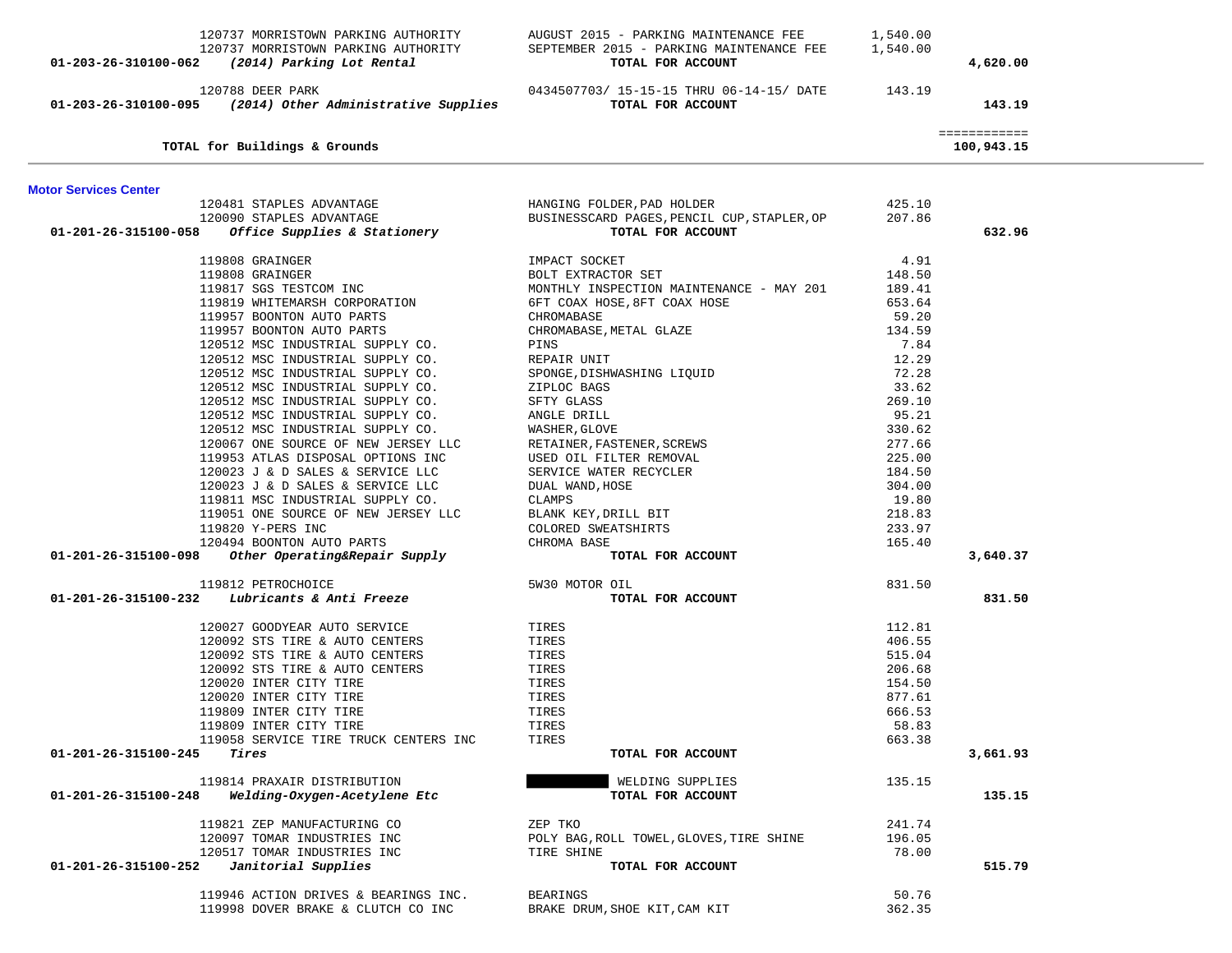|   |        | TIASTS PMITH IKMCIOK & EÕOTEMED  |
|---|--------|----------------------------------|
|   |        | 120495 NORTHEAST COMMUNICATIONS, |
|   |        | 120522 PERFORMANCE TRAILERS INC. |
|   |        | 120522 PERFORMANCE TRAILERS INC. |
|   |        | 120522 PERFORMANCE TRAILERS INC. |
|   |        | 120522 PERFORMANCE TRAILERS INC. |
|   |        | 120064 MONTAGE ENTERPRISES INC.  |
|   |        | 120064 MONTAGE ENTERPRISES INC.  |
| 1 |        | Spare Parts for Equipment        |
|   |        |                                  |
|   |        | 119707 AMERICAN COACHWERKS LLC   |
|   |        | 119807 FLEMINGTON CHRYSLER       |
|   |        | 119807 FLEMINGTON CHRYSLER       |
|   |        | 119807 FLEMINGTON CHRYSLER       |
|   |        | 119807 FLEMINGTON CHRYSLER       |
|   |        | 119807 FLEMINGTON CHRYSLER       |
|   |        | 119807 FLEMINGTON CHRYSLER       |
|   |        | 119807 FLEMINGTON CHRYSLER       |
|   | 120065 | MORRISTOWN AUTO BODY INC         |
|   |        | 120069 PLAINSMAN AUTO SUPPLY     |
|   |        | 120069 PLAINSMAN AUTO SUPPLY     |
|   |        | 120069 PLAINSMAN AUTO SUPPLY     |
|   |        | 120069 PLAINSMAN AUTO SUPPLY     |
|   |        | 120069 PLAINSMAN AUTO SUPPLY     |
|   |        | 120069 PLAINSMAN AUTO SUPPLY     |
|   |        | 119954 BEYER CHRYSLER JEEP       |
|   |        | 119954 BEYER CHRYSLER JEEP       |
|   |        | 119954 BEYER CHRYSLER JEEP       |
|   |        | 119954 BEYER CHRYSLER JEEP       |
|   |        | 119992 D&B AUTO SUPPLY           |
|   |        | 119992 D&B AUTO SUPPLY           |
|   |        | 119992 D&B AUTO SUPPLY           |
|   |        | 119992 D&B AUTO SUPPLY           |
|   |        | 119992 D&B AUTO SUPPLY           |
|   |        | 119992 D&B AUTO SUPPLY           |
|   |        | 119992 D&B AUTO SUPPLY           |
|   |        | 120003 FLEMINGTON CHRYSLER       |
|   |        | 120003 FLEMINGTON CHRYSLER       |
|   |        |                                  |

|                      | 120017 GUARANTEED REBUILDERS INC                                                                                          |                                                                                                                                                                                                      | 520.00          |           |
|----------------------|---------------------------------------------------------------------------------------------------------------------------|------------------------------------------------------------------------------------------------------------------------------------------------------------------------------------------------------|-----------------|-----------|
|                      | 120019 HOOVER TRUCK CENTERS INC                                                                                           | STARTER<br>HANDLE<br>BELT<br>A/C SERVICE KIT<br>BEARINGS<br>WIPER BLADE                                                                                                                              | 44.30           |           |
|                      | 120019 HOOVER TRUCK CENTERS INC                                                                                           |                                                                                                                                                                                                      | 45.47           |           |
|                      | 119951 AIR BRAKE & EQUIPMENT                                                                                              |                                                                                                                                                                                                      | 295.00          |           |
|                      | 120482 ACTION DRIVES & BEARINGS INC.                                                                                      |                                                                                                                                                                                                      | 87.02           |           |
|                      | 120486 AIR BRAKE & EQUIPMENT                                                                                              | WIPER BLADE                                                                                                                                                                                          | 333.90          |           |
|                      | 120491 MID-ATLANTIC TRUCK CENTRE INC                                                                                      | TURBO, GASKET, TUBE, STUD, NUT, HOSE, CLAMP 1, 981.06                                                                                                                                                |                 |           |
|                      | 120491 MID-ATLANTIC TRUCK CENTRE INC                                                                                      | FASTENER, HANDLE                                                                                                                                                                                     | 167.51          |           |
|                      | 120491 MID-ATLANTIC TRUCK CENTRE INC                                                                                      | BRAKE, NUT, STRUT, CABLE, SHAFT, PLATE, LEVER                                                                                                                                                        | 581.40          |           |
|                      | 120491 MID-ATLANTIC TRUCK CENTRE INC                                                                                      | GAUGE                                                                                                                                                                                                | 24.39           |           |
|                      | 120491 MID-ATLANTIC TRUCK CENTRE INC                                                                                      | PRESS, PUMP, GASKET                                                                                                                                                                                  | 917.02          |           |
|                      | 120491 MID-ATLANTIC TRUCK CENTRE INC                                                                                      | MOTOR                                                                                                                                                                                                | 536.21          |           |
|                      | 120491 MID-ATLANTIC TRUCK CENTRE INC                                                                                      | SCREW                                                                                                                                                                                                | 39.00           |           |
|                      | 120491 MID-ATLANTIC TRUCK CENTRE INC                                                                                      | BOLT                                                                                                                                                                                                 | 11.34           |           |
|                      | 120491 MID-ATLANTIC TRUCK CENTRE INC                                                                                      | CLAMP                                                                                                                                                                                                | 29.48           |           |
|                      | 120491 MID-ATLANTIC TRUCK CENTRE INC                                                                                      | CREDIT                                                                                                                                                                                               | $-350.00$       |           |
|                      | 120491 MID-ATLANTIC TRUCK CENTRE INC                                                                                      | CREDIT                                                                                                                                                                                               | $-53.18$        |           |
|                      | 120491 MID-ATLANTIC TRUCK CENTRE INC                                                                                      | CREDIT                                                                                                                                                                                               | $-254.37$       |           |
|                      | 120491 MID-ATLANTIC TRUCK CENTRE INC                                                                                      | CREDIT                                                                                                                                                                                               | $-2,490.32$     |           |
|                      | 120491 MID-ATLANTIC TRUCK CENTRE INC                                                                                      | CREDIT                                                                                                                                                                                               | $-410.00$       |           |
|                      | 120491 MID-ATLANTIC TRUCK CENTRE INC                                                                                      | CREDIT                                                                                                                                                                                               | $-150.00$       |           |
|                      | 119670 GRAY SUPPLY CORP                                                                                                   | BELT                                                                                                                                                                                                 | 14.95           |           |
|                      | 119711 HOOVER TRUCK CENTERS INC                                                                                           | STEERING SHAFT                                                                                                                                                                                       | 600.10          |           |
|                      |                                                                                                                           |                                                                                                                                                                                                      | 496.75          |           |
|                      | 119711 HOOVER TRUCK CENTERS INC HARNESS 119818 SMITH TRACTOR $\&$ EQUIPMENT INC. STARTER MOTOR                            |                                                                                                                                                                                                      | 205.20          |           |
|                      |                                                                                                                           | 120495 NORTHEAST COMMUNICATIONS, INC. M0350MAPS-CABLE, CONNECTOR, ANTENNA, FUESE, 1, 017.00                                                                                                          |                 |           |
|                      | 120522 PERFORMANCE TRAILERS INC.                                                                                          | WHEEL                                                                                                                                                                                                | 20.00           |           |
|                      | 120522 PERFORMANCE TRAILERS INC.                                                                                          |                                                                                                                                                                                                      | 15.00           |           |
|                      | 120522 PERFORMANCE TRAILERS INC.                                                                                          |                                                                                                                                                                                                      | 49.00           |           |
|                      | 120522 FEREORMANCE IRAILERS INC.<br>120522 PERFORMANCE TRAILERS INC. ELEC BRAKE<br>120064 MONTAGE ENTERPRISES INC. CUTTER |                                                                                                                                                                                                      | 75.00           |           |
|                      |                                                                                                                           |                                                                                                                                                                                                      | 123.42          |           |
|                      |                                                                                                                           |                                                                                                                                                                                                      |                 |           |
|                      |                                                                                                                           |                                                                                                                                                                                                      |                 |           |
|                      |                                                                                                                           | COVER<br>TRAILER JACK<br>ELEC BRAKE<br>CUTTER<br>BLADE, PIN, SHACKLE, BOLT                                                                                                                           | 805.83          |           |
| 01-201-26-315100-261 | 120064 MONTAGE ENTERPRISES INC.<br>120064 MONTAGE ENTERPRISES INC. BLADE, P<br>Spare Parts for Equipment                  | TOTAL FOR ACCOUNT                                                                                                                                                                                    |                 | 11,515.02 |
|                      |                                                                                                                           |                                                                                                                                                                                                      |                 |           |
|                      | 119707 AMERICAN COACHWERKS LLC                                                                                            |                                                                                                                                                                                                      | 1,404.38        |           |
|                      | 119807 FLEMINGTON CHRYSLER                                                                                                |                                                                                                                                                                                                      | 220.16          |           |
|                      | 119807 FLEMINGTON CHRYSLER                                                                                                |                                                                                                                                                                                                      | 39.58           |           |
|                      | 119807 FLEMINGTON CHRYSLER                                                                                                |                                                                                                                                                                                                      | 161.00          |           |
|                      | 119807 FLEMINGTON CHRYSLER                                                                                                |                                                                                                                                                                                                      | 114.84          |           |
|                      | 119807 FLEMINGTON CHRYSLER                                                                                                |                                                                                                                                                                                                      | 327.04          |           |
|                      | 119807 FLEMINGTON CHRYSLER                                                                                                |                                                                                                                                                                                                      | 63.58           |           |
|                      | 119807 FLEMINGTON CHRYSLER                                                                                                |                                                                                                                                                                                                      | 27.36           |           |
|                      | 120065 MORRISTOWN AUTO BODY INC                                                                                           |                                                                                                                                                                                                      | 219.50          |           |
|                      | 120069 PLAINSMAN AUTO SUPPLY                                                                                              | BUMPER<br>TUBE, BATTERRACK, FILTER<br>BUSHING<br>SEAL, SENSOR<br>SHIFTER<br>GEAR<br>LINE, GASKET<br>NOCK, DISC PAD, ROTOR, PULLEY<br>SWACK, DISC PAD, ROTOR, PULLEY<br>WAY PAP PETT ATP FILTEP PATCH | 356.34          |           |
|                      | 120069 PLAINSMAN AUTO SUPPLY                                                                                              |                                                                                                                                                                                                      | 111.81          |           |
|                      | 120069 PLAINSMAN AUTO SUPPLY                                                                                              |                                                                                                                                                                                                      | 426.71          |           |
|                      | 120069 PLAINSMAN AUTO SUPPLY                                                                                              | SWAY BAR, BELT, AIR FILTER, PATCH<br>SWITCH, BEARING, ABSORBANT, ROTOR<br>SWITCH, PULLEY, TENSIONER, BELT                                                                                            | 78.53           |           |
|                      | 120069 PLAINSMAN AUTO SUPPLY                                                                                              | NUT, BRAKE PADS, ROTOR, RESISTOR, ACTUATOR, B                                                                                                                                                        | 685.66          |           |
|                      | 120069 PLAINSMAN AUTO SUPPLY                                                                                              | GREASE GUN, HOSE, BLASTER, CAP, OIL FILTER, S                                                                                                                                                        | 535.02          |           |
|                      | 119954 BEYER CHRYSLER JEEP                                                                                                | EXTERNAL WORK                                                                                                                                                                                        | 889.23          |           |
|                      | 119954 BEYER CHRYSLER JEEP                                                                                                | SWITCH A/C                                                                                                                                                                                           | 29.63           |           |
|                      | 119954 BEYER CHRYSLER JEEP                                                                                                | PAD KIT                                                                                                                                                                                              | 60.00           |           |
|                      | 119954 BEYER CHRYSLER JEEP                                                                                                | IGNIT, CODE CYL, SPRING, TUMBLER                                                                                                                                                                     | 154.00          |           |
|                      | 119992 D&B AUTO SUPPLY                                                                                                    | TIMING COVER SET, CAMSHAFT SENSOR, FLOOR M                                                                                                                                                           | 78.56           |           |
|                      | 119992 D&B AUTO SUPPLY                                                                                                    | ACCUMULATOR, ORIFICE, AIR HOSE, STEERING HO                                                                                                                                                          | 178.92          |           |
|                      | 119992 D&B AUTO SUPPLY                                                                                                    | OIL PANS                                                                                                                                                                                             | 68.78           |           |
|                      | 119992 D&B AUTO SUPPLY                                                                                                    | OIL FILTER, AIR FILTER, BRAKE PADS, DIELECT                                                                                                                                                          | 313.47          |           |
|                      | 119992 D&B AUTO SUPPLY                                                                                                    | CONDENSER, VALVE, COMPRESSOR, SOLVENT, SILGL                                                                                                                                                         | 449.83          |           |
|                      | 119992 D&B AUTO SUPPLY                                                                                                    | CREDIT                                                                                                                                                                                               | $-84.00$        |           |
|                      | 119992 D&B AUTO SUPPLY                                                                                                    | CREDIT                                                                                                                                                                                               | $-92.28$        |           |
|                      | 120003 FLEMINGTON CHRYSLER<br>120003 FLEMINGTON CHRYSLER                                                                  | CUSHION<br>KNUCKLE RETAINE ARM STRUT                                                                                                                                                                 | 12.86<br>697.75 |           |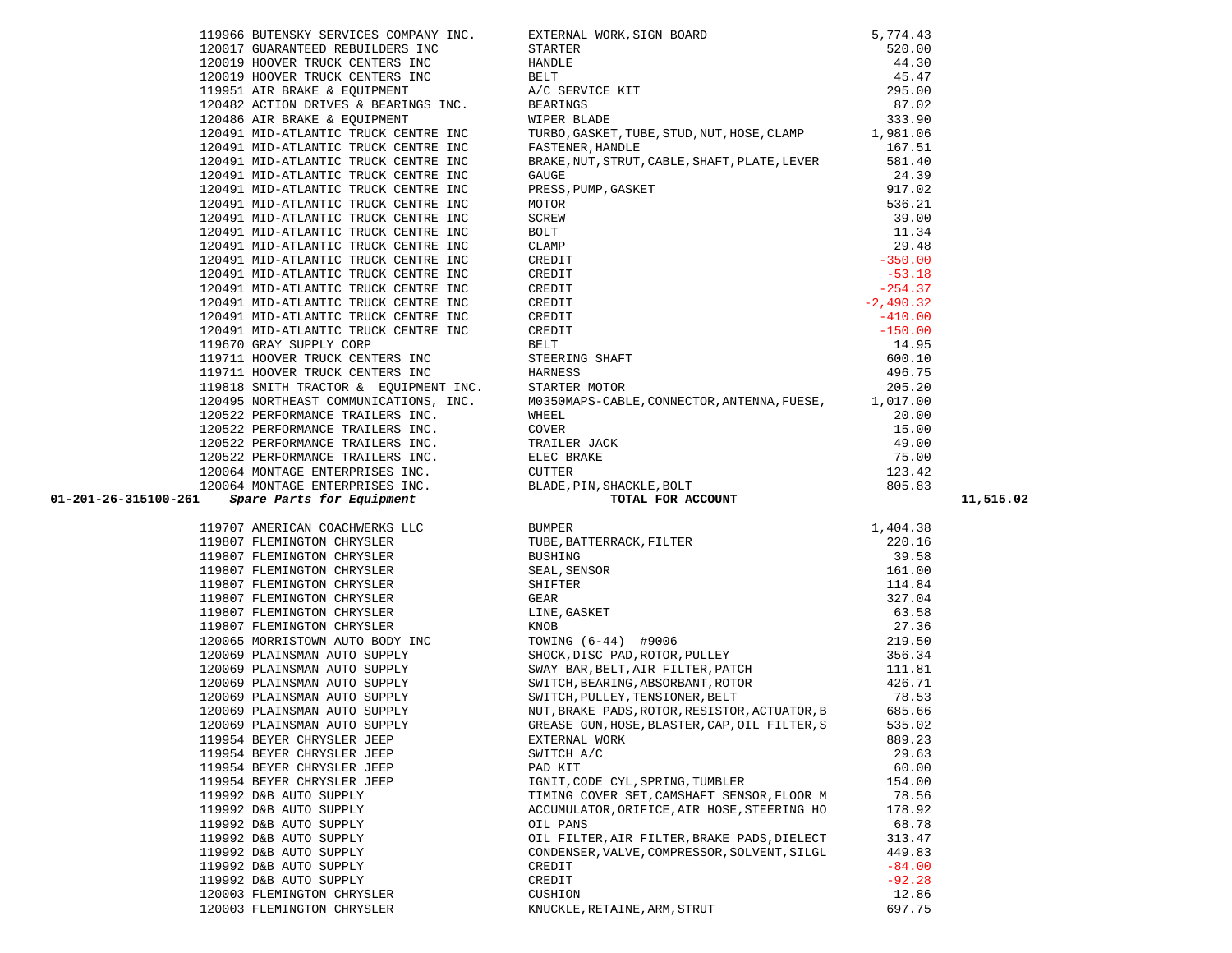| 120003 FLEMINGTON CHRYSLER                                                                                                                                                                                                         | BATTERRACK                                                                                                | 205.32           |
|------------------------------------------------------------------------------------------------------------------------------------------------------------------------------------------------------------------------------------|-----------------------------------------------------------------------------------------------------------|------------------|
| 120003 FLEMINGTON CHRYSLER                                                                                                                                                                                                         | SWITCH                                                                                                    | 75.90            |
| 120003 FLEMINGTON CHRYSLER<br>120003 FLEMINGTON CHRYSLER                                                                                                                                                                           | NUT, BOLT                                                                                                 | 463.52           |
|                                                                                                                                                                                                                                    | LAMP<br>LD LIGHT,BACKUP LIGHT                                                                             | 146.52           |
| 120016 MAJOR POLICE SUPPLY<br>119813 PLAINSMAN AUTO SUPPLY                                                                                                                                                                         |                                                                                                           | 275.76           |
|                                                                                                                                                                                                                                    | TENSIONER, SERPENTINE BELT, PULLEY, BRAKE, S                                                              | 95.77            |
| 119813 PLAINSMAN AUTO SUPPLY                                                                                                                                                                                                       | BRAKE, BEAM, BLADE, AIR FILTER, PAD, ROTOR 273.33<br>FUEL MODULE, LOCK PIN, VALVE, GASKET, ROTOR 552.21   | 273.33           |
| 119813 PLAINSMAN AUTO SUPPLY                                                                                                                                                                                                       |                                                                                                           |                  |
|                                                                                                                                                                                                                                    |                                                                                                           |                  |
|                                                                                                                                                                                                                                    |                                                                                                           |                  |
|                                                                                                                                                                                                                                    |                                                                                                           |                  |
|                                                                                                                                                                                                                                    |                                                                                                           |                  |
|                                                                                                                                                                                                                                    |                                                                                                           |                  |
|                                                                                                                                                                                                                                    |                                                                                                           |                  |
|                                                                                                                                                                                                                                    |                                                                                                           |                  |
|                                                                                                                                                                                                                                    |                                                                                                           |                  |
|                                                                                                                                                                                                                                    |                                                                                                           |                  |
| 120084 ROUTE 23 AUTOMABLE<br>119006 AAMCO TRANSMISSIONS                                                                                                                                                                            |                                                                                                           |                  |
|                                                                                                                                                                                                                                    |                                                                                                           |                  |
|                                                                                                                                                                                                                                    | BATTERY                                                                                                   | 157.90           |
| 120487 D&B AUTO SUPPLY<br>120487 D&B AUTO SUPPLY<br>120487 D&B AUTO SUPPLY<br>120487 D&B AUTO SUPPLY<br>120487 D&B AUTO SUPPLY<br>120487 D&B AUTO SUPPLY                                                                           | CLAMP, DISC PAD, SENSOR, HOSE, TOOL, ROTOR, QU                                                            | 688.53           |
|                                                                                                                                                                                                                                    | GAUGE, AIR HOSE, VALVE FULL, JUNC BOX, START                                                              | 348.08           |
|                                                                                                                                                                                                                                    | TIE ROD, BRAKE SHOES, DRUM, BRAKE CABLE, AC                                                               | 579.80<br>190.93 |
|                                                                                                                                                                                                                                    | OIL COOLER LINE, ROTOR, BULB, DISC PAD, LAMP                                                              | 190.93           |
|                                                                                                                                                                                                                                    | CREDIT                                                                                                    | $-24.28$         |
| 120488 FLEMINGTON BUICK CHEVROLET                                                                                                                                                                                                  | HOSE                                                                                                      | 271.35           |
| 120488 FLEMINGTON BUICK CHEVROLET<br>120488 FLEMINGTON BUICK CHEVROLET                                                                                                                                                             | COOLER                                                                                                    | 73.49            |
|                                                                                                                                                                                                                                    | LAMP                                                                                                      | 99.13            |
| 120488 FLEMINGTON BUICK CHEVROLET<br>120000 FLEMINGTON BUICK CHEVROLET                                                                                                                                                             | PIPE                                                                                                      | 170.25           |
|                                                                                                                                                                                                                                    | CLUSTER                                                                                                   | 206.25           |
| 120000 FLEMINGTON BUICK CHEVROLET<br>120000 FLEMINGTON BUICK CHEVROLET                                                                                                                                                             | ADDITIVE                                                                                                  | 17.42            |
|                                                                                                                                                                                                                                    | CREDIT                                                                                                    | $-44.25$         |
| 119706 D&B AUTO SUPPLY                                                                                                                                                                                                             | TAILLIGHT, DISC BRAKE ROTOR, DEXCOOL, AEROS 281.60<br>OIL FILTER, VBELT, FUEL FILTER, CONNECTOR, A 174.98 |                  |
| 119706 D&B AUTO SUPPLY                                                                                                                                                                                                             |                                                                                                           |                  |
| 119706 D&B AUTO SUPPLY<br>119706 D&B AUTO SUPPLY<br>119706 D&B AUTO SUPPLY<br>119706 D&B AUTO SUPPLY<br>119706 D&B AUTO SUPPLY<br>119706 D&B AUTO SUPPLY<br>119751 FLEMINGTON BUICK CHEVROLET<br>119751 FLEMINGTON BUICK CHEVROLET | SNAP RIN, OIL FILTER                                                                                      | 9.49             |
|                                                                                                                                                                                                                                    | SIGNAL LAMP, BRAKE ROTOR, BRAKE PADS, LITHI 647.20                                                        |                  |
|                                                                                                                                                                                                                                    | BEARING ASSEMBLY, BRAKE CALIPER 469.98<br>HUB LOCK, ACCUMULATOR, COMPRESSOR, BLOWER M 1,068.08            |                  |
|                                                                                                                                                                                                                                    |                                                                                                           |                  |
|                                                                                                                                                                                                                                    | CREDIT                                                                                                    | $-23.39$         |
|                                                                                                                                                                                                                                    | CREDIT                                                                                                    | $-44.37$         |
|                                                                                                                                                                                                                                    |                                                                                                           | $-155.21$        |
|                                                                                                                                                                                                                                    |                                                                                                           | 104.16           |
|                                                                                                                                                                                                                                    |                                                                                                           | 66.09            |
|                                                                                                                                                                                                                                    |                                                                                                           | 115.00           |
|                                                                                                                                                                                                                                    |                                                                                                           | 152.80           |
|                                                                                                                                                                                                                                    |                                                                                                           | 159.98           |
|                                                                                                                                                                                                                                    |                                                                                                           | 319.96           |
|                                                                                                                                                                                                                                    |                                                                                                           | 172.00           |
|                                                                                                                                                                                                                                    |                                                                                                           | 157.75           |
|                                                                                                                                                                                                                                    |                                                                                                           | 9.10             |
| 120066 NORMAN GALE BUICK GMC                                                                                                                                                                                                       | FITTING                                                                                                   | 14.04            |
| 120496 PLAINSMAN AUTO SUPPLY                                                                                                                                                                                                       | FAN, RADIATOR, SENSOR, SPARK PLUG, HEAD CAP                                                               | 279.99           |
| 120496 PLAINSMAN AUTO SUPPLY                                                                                                                                                                                                       | BELT, SENSOR, BRAKE PADS, ROTOR, BATTERY, CAL                                                             | 990.22           |
| 120496 PLAINSMAN AUTO SUPPLY                                                                                                                                                                                                       | OIL FILTER, BOX KIT                                                                                       | 47.07            |
| 120496 PLAINSMAN AUTO SUPPLY                                                                                                                                                                                                       | SENSOR                                                                                                    | 48.20            |
| 120496 PLAINSMAN AUTO SUPPLY                                                                                                                                                                                                       | ARM ASSEMBLY, WHEEL NUT, RIVET, SENSOR, GROM                                                              | 180.78           |
| 120496 PLAINSMAN AUTO SUPPLY                                                                                                                                                                                                       | REFRIGERANT, TIE ROD, SENSOR, BUSHING, BRAKE                                                              | 462.51<br>811.57 |
| 120496 PLAINSMAN AUTO SUPPLY                                                                                                                                                                                                       | HOSE END, SENSOR, BRAKE PADS, ROTOR, CALIPER                                                              |                  |
| 120520 OUALITY AUTO GLASS, INC                                                                                                                                                                                                     | WINDSHIELD (99-12)                                                                                        | 198.12           |
| 120520 QUALITY AUTO GLASS, INC                                                                                                                                                                                                     | WINDSHIELD (M1-1)                                                                                         | 233.74           |
| 119816 ROUTE 23 AUTOMALL LLC                                                                                                                                                                                                       | <b>PLUG</b>                                                                                               | 13.54            |
| 119816 ROUTE 23 AUTOMALL LLC                                                                                                                                                                                                       | LEVER, CAP, SWITCH                                                                                        | 61.37            |
| 119816 ROUTE 23 AUTOMALL LLC                                                                                                                                                                                                       | SHAFT, BOLT                                                                                               | 161.10           |

| 120003 FLEMINGTON CHRYSLER                                                                                                                                                                                      |                                                                                                                                        | 205.32           |
|-----------------------------------------------------------------------------------------------------------------------------------------------------------------------------------------------------------------|----------------------------------------------------------------------------------------------------------------------------------------|------------------|
| 120003 FLEMINGTON CHRYSLER                                                                                                                                                                                      |                                                                                                                                        | 75.90            |
|                                                                                                                                                                                                                 |                                                                                                                                        | 463.52           |
| 120003 FLEMINGTON CHRYSLER<br>120003 FLEMINGTON CHRYSLER                                                                                                                                                        |                                                                                                                                        | 146.52           |
|                                                                                                                                                                                                                 | BATTERRACK<br>SWITCH<br>NUT, BOLT<br>LAMP<br>LD LIGHT, BACKUP LIGHT<br>TENGIONER ATALLERIT                                             | 275.76           |
| 120016 MAJOR POLICE SUPPLY<br>119813 PLAINSMAN AUTO SUPPLY                                                                                                                                                      | TENSIONER, SERPENTINE BELT, PULLEY, BRAKE, S                                                                                           | 95.77            |
| 119813 PLAINSMAN AUTO SUPPLY                                                                                                                                                                                    |                                                                                                                                        |                  |
|                                                                                                                                                                                                                 | BRAKE, BEAM, BLADE, AIR FILTER, PAD, ROTOR 273.33<br>FUEL MODULE, LOCK PIN, VALVE, GASKET, ROTOR 552.21                                |                  |
| 119813 PLAINSMAN AUTO SUPPLY                                                                                                                                                                                    |                                                                                                                                        |                  |
| 119813 PLAINSMAN AUTO SUPPLY                                                                                                                                                                                    | CREDIT                                                                                                                                 | $-260.39$        |
| 120079 QUALITY AUTO GLASS, INC                                                                                                                                                                                  |                                                                                                                                        |                  |
| 120079 QUALITY AUTO GLASS, INC                                                                                                                                                                                  |                                                                                                                                        |                  |
| 120079 QUALITY AUTO GLASS, INC                                                                                                                                                                                  |                                                                                                                                        |                  |
| 120079 QUALITY AUTO GLASS, INC                                                                                                                                                                                  |                                                                                                                                        |                  |
| 120084 ROUTE 23 AUTOMALL LLC                                                                                                                                                                                    |                                                                                                                                        |                  |
|                                                                                                                                                                                                                 |                                                                                                                                        |                  |
|                                                                                                                                                                                                                 |                                                                                                                                        |                  |
| 120084 ROUTE 23 AUTOMALL LLC<br>120084 ROUTE 23 AUTOMALL LLC<br>120084 ROUTE 23 AUTOMALL LLC<br>120084 ROUTE 23 AUTOMALL LLC<br>120084 ROUTE 23 AUTOMALL LLC<br>119006 AAMCO TRANSMISSIONS<br>119955 REYER FORD |                                                                                                                                        |                  |
|                                                                                                                                                                                                                 |                                                                                                                                        |                  |
|                                                                                                                                                                                                                 |                                                                                                                                        |                  |
|                                                                                                                                                                                                                 |                                                                                                                                        |                  |
|                                                                                                                                                                                                                 | BATTERY                                                                                                                                | 157.90           |
| 120487 D&B AUTO SUPPLY<br>120487 D&B AUTO SUPPLY<br>120487 D&B AUTO SUPPLY<br>120487 D&B AUTO SUPPLY<br>120487 D&B AUTO SUPPLY<br>120487 D&B AUTO SUPPLY                                                        | CLAMP, DISC PAD, SENSOR, HOSE, TOOL, ROTOR, QU                                                                                         | 688.53<br>348.08 |
|                                                                                                                                                                                                                 | GAUGE, AIR HOSE, VALVE FULL, JUNC BOX, START                                                                                           |                  |
|                                                                                                                                                                                                                 | TIE ROD, BRAKE SHOES, DRUM, BRAKE CABLE, AC 579.80<br>OIL COOLER LINE, ROTOR, BULB, DISC PAD, LAMP 190.93                              |                  |
|                                                                                                                                                                                                                 | OIL COOLER LINE, ROTOR, BULB, DISC PAD, LAMP                                                                                           | 190.93           |
|                                                                                                                                                                                                                 | CREDIT                                                                                                                                 | $-24.28$         |
| 120488 FLEMINGTON BUICK CHEVROLET                                                                                                                                                                               | HOSE                                                                                                                                   | 271.35           |
| 120488 FLEMINGTON BUICK CHEVROLET                                                                                                                                                                               | COOLER                                                                                                                                 | 73.49            |
| 120488 FLEMINGTON BUICK CHEVROLET                                                                                                                                                                               | LAMP                                                                                                                                   | 99.13            |
| 120488 FLEMINGTON BUICK CHEVROLET                                                                                                                                                                               | PIPE                                                                                                                                   | 170.25           |
|                                                                                                                                                                                                                 |                                                                                                                                        | 206.25           |
| 120000 FLEMINGTON BUICK CHEVROLET                                                                                                                                                                               | CLUSTER                                                                                                                                |                  |
| 120000 FLEMINGTON BUICK CHEVROLET                                                                                                                                                                               | ADDITIVE                                                                                                                               | 17.42            |
| 120000 FLEMINGTON BUICK CHEVROLET                                                                                                                                                                               | CREDIT                                                                                                                                 | $-44.25$         |
| 119706 D&B AUTO SUPPLY                                                                                                                                                                                          | TAILLIGHT, DISC BRAKE ROTOR, DEXCOOL, AEROS 281.60<br>OIL FILTER, VBELT, FUEL FILTER, CONNECTOR, A 174.98                              |                  |
| 119706 D&B AUTO SUPPLY<br>119706 D&B AUTO SUPPLY<br>119706 D&B AUTO SUPPLY<br>119706 D&B AUTO SUPPLY<br>119706 D&B AUTO SUPPLY<br>119706 D&B AUTO SUPPLY<br>119706 D&B AUTO SUPPLY                              | OIL FILTER, VBELT, FUEL FILTER, CONNECTOR, A                                                                                           |                  |
|                                                                                                                                                                                                                 | SNAP RIN, OIL FILTER<br>SIGNAL LAMP, BRAKE ROTOR, BRAKE PADS, LITHI 647.20<br>469.98                                                   |                  |
|                                                                                                                                                                                                                 |                                                                                                                                        |                  |
|                                                                                                                                                                                                                 | BEARING ASSEMBLY, BRAKE CALIPER 469.98<br>HUB LOCK, ACCUMULATOR, COMPRESSOR, BLOWER M 1,068.08                                         |                  |
|                                                                                                                                                                                                                 |                                                                                                                                        |                  |
|                                                                                                                                                                                                                 | CREDIT                                                                                                                                 | $-23.39$         |
|                                                                                                                                                                                                                 | CREDIT<br>CREDIT<br>PIPE<br>PIPE<br>TOWING (6-25)<br>TOWING (5-35)<br>BATTERY<br>BATTERY<br>TOWING (M5-1)<br>TOWING (6-23)<br>ADDITIVE | $-44.37$         |
| 119706 D&B AUTO SUPPLY<br>119706 D&B AUTO SUPPLY                                                                                                                                                                |                                                                                                                                        | $-155.21$        |
|                                                                                                                                                                                                                 |                                                                                                                                        |                  |
| 119751 FLEMINGTON BUICK CHEVROLET                                                                                                                                                                               |                                                                                                                                        | 104.16           |
| 119751 FLEMINGTON BUICK CHEVROLET PIPE                                                                                                                                                                          |                                                                                                                                        | 66.09            |
| 119810 MORRISTOWN AUTO BODY INC                                                                                                                                                                                 |                                                                                                                                        | 115.00           |
| 119810 MORRISTOWN AUTO BODY INC TOWING (5-35)                                                                                                                                                                   |                                                                                                                                        | 152.80           |
| ${\tt 119815~RE-TRON~TECHNOLOGIES~INC.} {\tt BATTERY}$ ${\tt 120519~RE-TRON~TECHNOLOGIES~INC.} {\tt BATTERY}$                                                                                                   |                                                                                                                                        | 159.98           |
|                                                                                                                                                                                                                 |                                                                                                                                        | 319.96           |
| $120515 \text{ MORRISTOWN} \text{ AUTO BODY INC} \text{TOWING (M5-1)} \\ 120515 \text{ MORRISTOWN} \text{ AUTO BODY INC} \text{TOWING (6-23)} \\$                                                               |                                                                                                                                        | 172.00           |
|                                                                                                                                                                                                                 |                                                                                                                                        | 157.75           |
| 120066 NORMAN GALE BUICK GMC                                                                                                                                                                                    | ADDITIVE                                                                                                                               | 9.10             |
| 120066 NORMAN GALE BUICK GMC                                                                                                                                                                                    | FITTING                                                                                                                                | 14.04            |
|                                                                                                                                                                                                                 |                                                                                                                                        |                  |
| 120496 PLAINSMAN AUTO SUPPLY                                                                                                                                                                                    | FAN, RADIATOR, SENSOR, SPARK PLUG, HEAD CAP                                                                                            | 279.99           |
| 120496 PLAINSMAN AUTO SUPPLY                                                                                                                                                                                    | BELT, SENSOR, BRAKE PADS, ROTOR, BATTERY, CAL                                                                                          | 990.22           |
| 120496 PLAINSMAN AUTO SUPPLY                                                                                                                                                                                    | OIL FILTER, BOX KIT                                                                                                                    | 47.07            |
| 120496 PLAINSMAN AUTO SUPPLY                                                                                                                                                                                    | SENSOR                                                                                                                                 | 48.20            |
| 120496 PLAINSMAN AUTO SUPPLY                                                                                                                                                                                    | ARM ASSEMBLY, WHEEL NUT, RIVET, SENSOR, GROM                                                                                           | 180.78           |
| 120496 PLAINSMAN AUTO SUPPLY                                                                                                                                                                                    | REFRIGERANT, TIE ROD, SENSOR, BUSHING, BRAKE                                                                                           | 462.51           |
| 120496 PLAINSMAN AUTO SUPPLY                                                                                                                                                                                    | HOSE END, SENSOR, BRAKE PADS, ROTOR, CALIPER                                                                                           | 811.57           |
| 120520 QUALITY AUTO GLASS, INC                                                                                                                                                                                  | WINDSHIELD (99-12)                                                                                                                     | 198.12           |
| 120520 QUALITY AUTO GLASS, INC                                                                                                                                                                                  | WINDSHIELD (M1-1)                                                                                                                      | 233.74           |
| 119816 ROUTE 23 AUTOMALL LLC                                                                                                                                                                                    | PLUG                                                                                                                                   | 13.54            |
| 119816 ROUTE 23 AUTOMALL LLC                                                                                                                                                                                    | LEVER, CAP, SWITCH                                                                                                                     | 61.37            |
| 119816 DOUTH 23 AUTOMALL LLC                                                                                                                                                                                    | <b>CUART ROLT</b>                                                                                                                      | 16110            |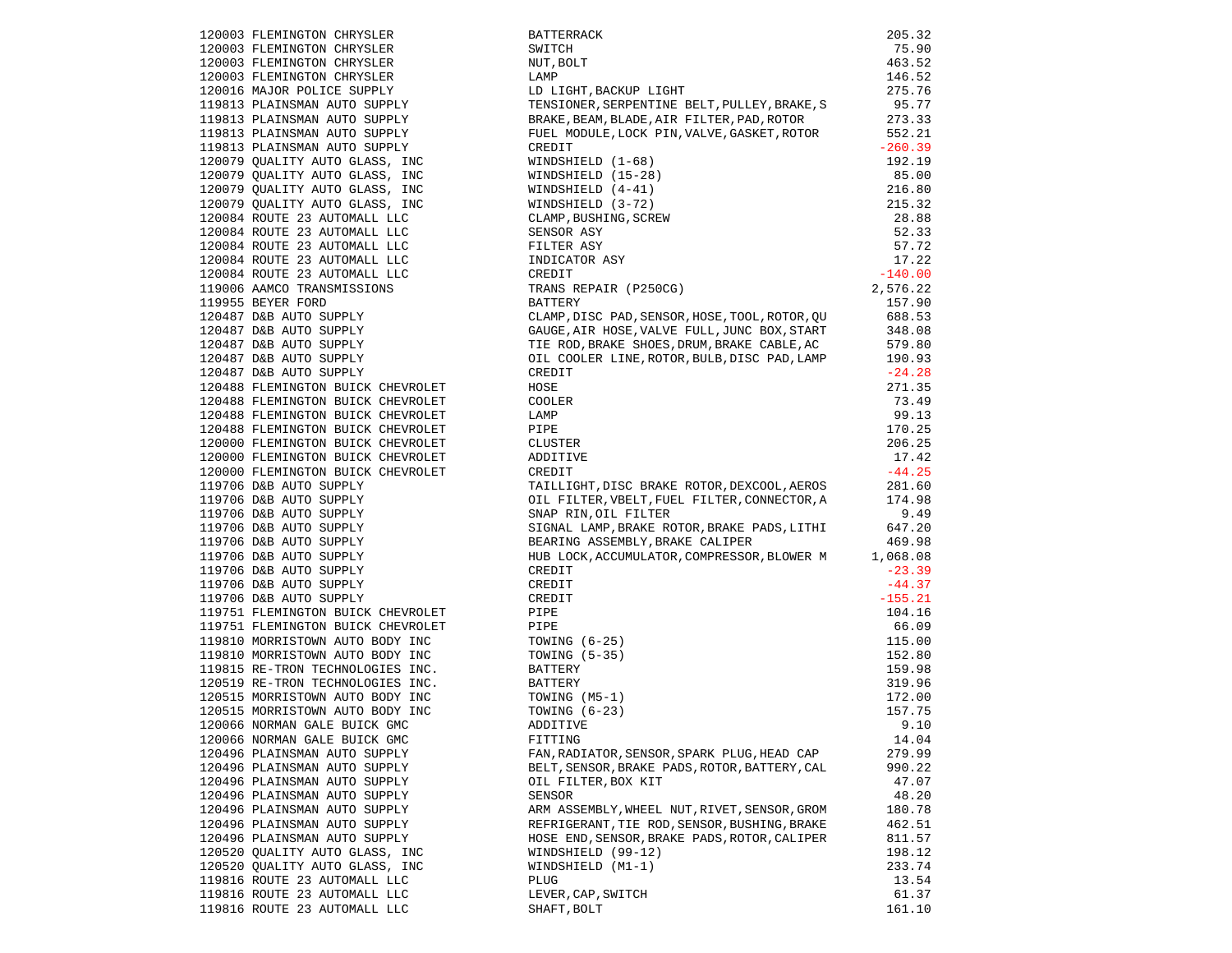|                                | 120522 PERFORMANCE TRAILERS INC.                         | BACKING PLATE                                               | 170.00    |              |
|--------------------------------|----------------------------------------------------------|-------------------------------------------------------------|-----------|--------------|
|                                | 120522 PERFORMANCE TRAILERS INC.                         | CREDIT                                                      | $-170.00$ |              |
|                                | 01-203-26-315100-261 (2014) Spare Parts for Equipment    | TOTAL FOR ACCOUNT                                           |           |              |
|                                |                                                          |                                                             |           | ============ |
|                                | TOTAL for Motor Services Center                          |                                                             |           | 45,575.66    |
| <b>Mosquito Extermination</b>  |                                                          |                                                             |           |              |
|                                | 119731 ASSOCIATED EXECUTIVES OF                          | 2015 Membership Dues - Kristian McMorlan                    | 20.00     |              |
| 01-201-26-320100-021           | Administrative Services                                  | TOTAL FOR ACCOUNT                                           |           | 20.00        |
|                                | 119731 ASSOCIATED EXECUTIVES OF                          | 2015 Membership Dues - Teresa Duckworth                     | 15.00     |              |
|                                | $01-201-26-320100-039$ Education Schools & Training      | TOTAL FOR ACCOUNT                                           |           | 15.00        |
|                                | 120547 NJ ADVANCE MEDIA, LLC                             | XMORR6753040 ULV Spray Notice - Insertio                    | 132.02    |              |
|                                | 120587 NJ ADVANCE MEDIA, LLC                             | Acct XMORR320090 ULV Spray Notice - Inse                    | 220.05    |              |
| 01-201-26-320100-051           | Legal                                                    | TOTAL FOR ACCOUNT                                           |           | 352.07       |
|                                | 120046 STAPLES ADVANTAGE                                 | Stpls side bnd memo bk 3X5 #199992                          | 8.16      |              |
|                                | 120046 STAPLES ADVANTAGE                                 | 2015 Daily Ataglance Refill 3/6 @#08679                     | 3.98      |              |
|                                | 120046 STAPLES ADVANTAGE                                 | Stpls Heavy Weight 3tab man 50 #744100                      | 6.98      |              |
|                                | 120046 STAPLES ADVANTAGE                                 | Hvy Duty View Bnder 1" Purp #943806                         | 4.78      |              |
|                                | 120046 STAPLES ADVANTAGE                                 | Staples 8.5X11 Copy CS #135848                              | 28.50     |              |
|                                | 120046 STAPLES ADVANTAGE                                 | Papermate Flair UF Asst. 8Pk #648190                        | 11.53     |              |
|                                | 120046 STAPLES ADVANTAGE                                 | Heavy Duty View Binder 2" WE #318444                        | 6.98      |              |
|                                | 120046 STAPLES ADVANTAGE                                 | Heavy Duty View Binder 1.5" WE #436642                      | 6.19      |              |
| 01-201-26-320100-058           | Office Supplies & Stationery                             | TOTAL FOR ACCOUNT                                           |           | 77.10        |
|                                | 119190 TRICO EQUIPMENT SERVICES LLC                      | Pwer Tan DISPL2 #CAS B1766ON                                | 22.28     |              |
|                                | 119190 TRICO EQUIPMENT SERVICES LLC                      | Filter, ELE 02A03 #CAS 336430A1                             | 59.50     |              |
|                                | 119190 TRICO EQUIPMENT SERVICES LLC                      | Filter, FUE 01B48 #CAS 84278141                             | 24.00     |              |
|                                | 119190 TRICO EQUIPMENT SERVICES LLC                      | MS-43 11.5 DISPL2 #CAS B91253N                              | 22.92     |              |
|                                | 119190 TRICO EQUIPMENT SERVICES LLC                      | Filter, ELE 02A03 #CAS 336430A1                             | 59.50     |              |
| 01-201-26-320100-098           | Other Operating & Repair Supply                          | TOTAL FOR ACCOUNT                                           |           | 188.20       |
|                                | 119860 CLARKE MOSQUITO CONTROL                           | Vectobac GS 40# #11558                                      | 8,640.00  |              |
| 01-201-26-320100-225           | Chemicals & Sprays                                       | TOTAL FOR ACCOUNT                                           |           | 8,640.00     |
|                                | 120046 STAPLES ADVANTAGE                                 | Angel Soft Disp CS Bath Tissue #616044                      | 25.19     |              |
|                                | 120046 STAPLES ADVANTAGE                                 | Towel CFold 2400/Ct WE #491292                              | 44.28     |              |
|                                | 120046 STAPLES ADVANTAGE                                 | Towel CFold 2499.Ct WE #491292                              | 44.28     |              |
|                                | 120046 STAPLES ADVANTAGE                                 | Seb Bath Tissue 80/Pk #375681                               | 32.29     |              |
|                                | 119144 TOMAR INDUSTRIES INC                              | Gojo Lotion Soap #9112 CS/12 800ML/CS                       | 60.00     |              |
|                                | 119144 TOMAR INDUSTRIES INC                              | Graffiti and Spray Paint Remover Towels                     | 78.00     |              |
| $01 - 201 - 26 - 320100 - 249$ | 119144 TOMAR INDUSTRIES INC<br>Bldg Maintenance Supplies | GOJO CrÃ"me Hand Cleaner 12/14oz./Case<br>TOTAL FOR ACCOUNT | 48.00     | 332.04       |
|                                | 119861 MORRISTOWN LUMBER &                               | CDRF-3A 3" Reflector Amber #3938164                         | 5.18      |              |
|                                | 119861 MORRISTOWN LUMBER &                               | 03-3316 3" Refelctor Blue #844011                           | 6.58      |              |
|                                | 119861 MORRISTOWN LUMBER &                               | Duracell Quantum AAA Battery 4Pk #69499                     | 4.99      |              |
|                                | 119861 MORRISTOWN LUMBER &                               | E91LP-16 AA Alkaline Battery #304459                        | 11.99     |              |
|                                | 119861 MORRISTOWN LUMBER &                               | 33105 36" X 84" Char FGLAS Screen #5880                     | 13.98     |              |
|                                |                                                          |                                                             |           |              |

119816 ROUTE 23 AUTOMALL LLC BRAKE KIT BRAKE KIT 116.42

119816 ROUTE 23 AUTOMALL LLC CREDIT CREDIT CREDIT  $-38.58$ 

120089 SMITH MOTOR CO., INC. EXTERNAL WORK 1,347.36  **01-201-26-315100-291** *Vehicle Repairs* **TOTAL FOR ACCOUNT 24,642.94**

119816 ROUTE 23 AUTOMALL LLC MODULE

119816 ROUTE 23 AUTOMALL LLC CREDIT

119816 ROUTE 23 AUTOMALL LLC CREDIT

119816 ROUTE 23 AUTOMALL LLC CABLE

119816 ROUTE 23 AUTOMALL LLC WIRE

606.72

39.31

34.69

 $-22.27$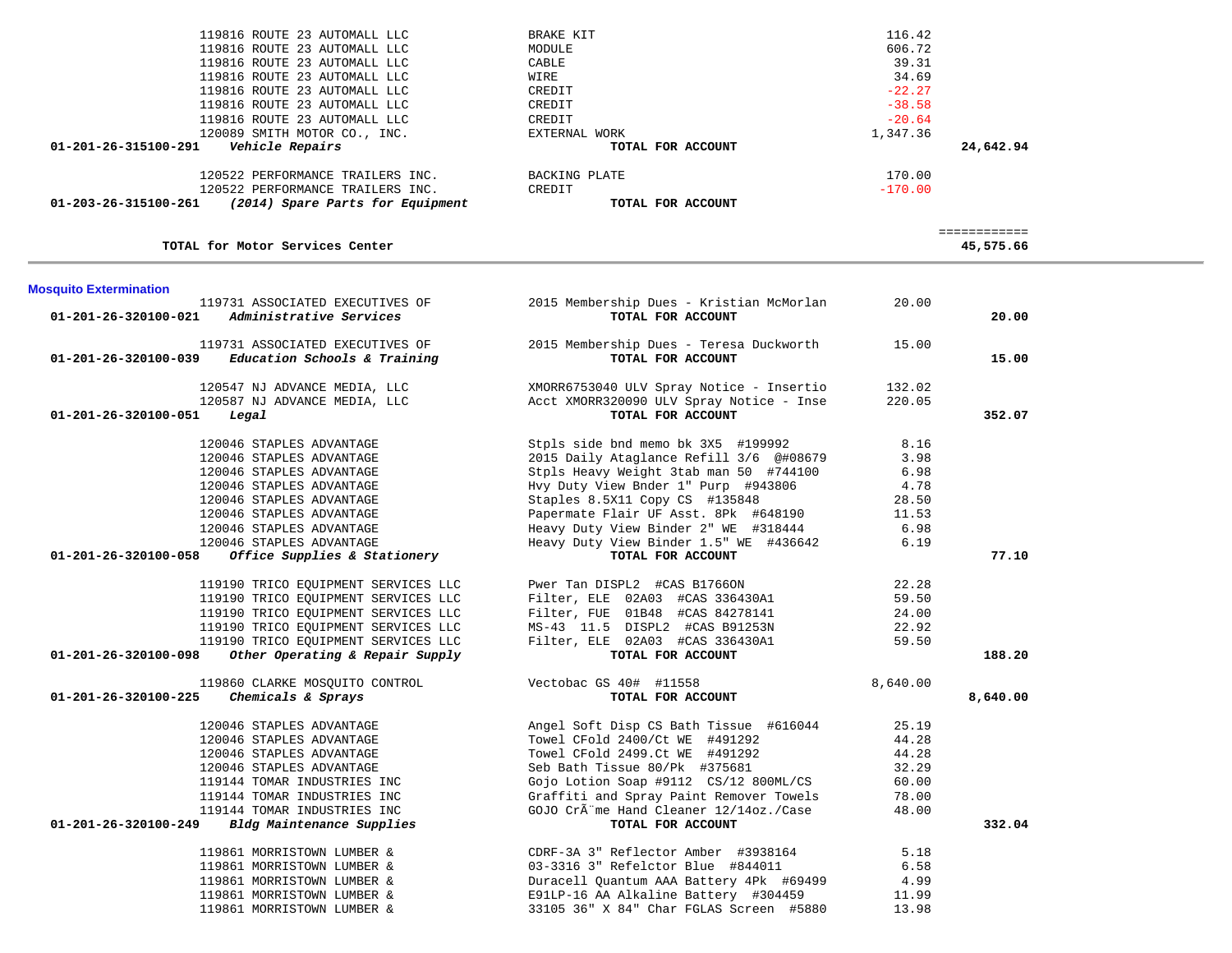| 119729 DEER PARK                                                                            | 0434540191 billing period 41/15/15-5/14/                  | 43.15     |                           |  |
|---------------------------------------------------------------------------------------------|-----------------------------------------------------------|-----------|---------------------------|--|
| 117220 FF1 PROFESSIONAL SAFETY SERVICES<br>Environmental Compliance<br>01-201-27-330100-210 | Quote 142960-clothing for Mike Flora<br>TOTAL FOR ACCOUNT | 279.73    | 279.73                    |  |
| 120212 CARLOS PEREZ JR.<br>01-201-27-330100-084<br>Other Outside Services                   | Reimbursement for travel<br>TOTAL FOR ACCOUNT             | 44.62     | 44.62                     |  |
| Special Projects<br>01-201-27-330100-079                                                    | TOTAL FOR ACCOUNT                                         |           | 10,000.00                 |  |
| <b>Health Management</b><br>119738 MORRISTOWN MEDICAL CENTER                                | TB Clinics Services for the month of May                  | 10,000.00 |                           |  |
| TOTAL for Mosquito Extermination                                                            |                                                           |           | ============<br>11,071.63 |  |
| 01-201-26-320100-291    Vehicle Repairs                                                     | TOTAL FOR ACCOUNT                                         |           | 101.19                    |  |
| 118807 ONE SOURCE OF NEW JERSEY LLC                                                         | Shipping & Handling                                       | 12.50     |                           |  |
| 118807 ONE SOURCE OF NEW JERSEY LLC                                                         | Milton S728 Female Air Nipple 2PK. #MIL-                  | 12.39     |                           |  |
| 118807 ONE SOURCE OF NEW JERSEY LLC                                                         | Milton S715 Female Air Coupler # MIL-S7                   | 22.21     |                           |  |
| 118807 ONE SOURCE OF NEW JERSEY LLC                                                         | 5/32 X 2 1/2 Cotter Pin Extended Prong -                  | 13.20     |                           |  |
| 118807 ONE SOURCE OF NEW JERSEY LLC                                                         | $5/8$ - 11 X 2 Hex Head Cap Screws - GR. 5                | 40.89     |                           |  |
| 01-201-26-320100-258<br>Equipment                                                           | TOTAL FOR ACCOUNT                                         |           | 991.92                    |  |
| 119234 TOMAR INDUSTRIES INC                                                                 | Kleenguard Coverall White Large Zipper F                  | 129.60    |                           |  |
| 119234 TOMAR INDUSTRIES INC                                                                 | Kleenguard A20 Tyvek Suit X-Large #4900                   | 129.60    |                           |  |
| 119870 HANOVER POWER SPORTS                                                                 | HEL V1 Vandal Helmet Pnk M #11018-170-                    | 169.95    |                           |  |
| 119870 HANOVER POWER SPORTS                                                                 | VMA Tire Pressure Gauge #151503                           | 47.98     |                           |  |
| 119574 AMERICAN WEAR INC.                                                                   | Clean Uniforms 5-28-15                                    | 45.65     |                           |  |
| 119574 AMERICAN WEAR INC.                                                                   | Clean Uniforms 5-21-15                                    | 47.15     |                           |  |
| 119574 AMERICAN WEAR INC.                                                                   | Clean Uniforms 5-14-15                                    | 47.15     |                           |  |
| 119574 AMERICAN WEAR INC.                                                                   | Clean Uniforms 5-7-15                                     | 45.65     |                           |  |
| 120045 LEVITT'S LLC                                                                         | RZBK hook Forged Potato Lightweightrefus                  | 29.95     |                           |  |
| 120045 LEVITT'S LLC                                                                         | 5 Tine Fork w/F-Glass Hdle Truper #5562                   | 80.25     |                           |  |
| 120048 JOHNSON TRUCK ACCESSORIES INC                                                        | RND ADAP-7WY RND to 6 RND #TIG118708                      | 19.99     |                           |  |
| 120048 JOHNSON TRUCK ACCESSORIES INC                                                        | Super Hoop Steps for 2011 Ford Pick up F                  | 199.00    |                           |  |
| 01-201-26-320100-251<br>Ground Maintenance Supplies                                         | TOTAL FOR ACCOUNT                                         |           | 354.11                    |  |
| 119574 AMERICAN WEAR INC.                                                                   | Clean Uniforms 5-28-15                                    | 45.65     |                           |  |
| 119574 AMERICAN WEAR INC.                                                                   | Clean Uniforms 5-21-15                                    | 47.15     |                           |  |
|                                                                                             |                                                           |           |                           |  |

 119861 MORRISTOWN LUMBER & 1#1-1/4X #6 Drywal Scr Crse Philip #815 6.99 119861 MORRISTOWN LUMBER & 1 X 2 C&BTR Ponderosa Pine 15/8.00 #12CP 118.80<br>119574 AMERICAN WEAR INC. Clean Uniforms 5-7-15 45.65

119574 AMERICAN WEAR INC. Clean Uniforms 5-14-15

47.15

10,367.50

 **01-201-27-330100-258** *Equipment* **TOTAL FOR ACCOUNT 43.15**

**TOTAL for Health Management 10,367.50**

119574 AMERICAN WEAR INC.

### **Human Services**

| нишан осгово                                                                        |                                                               |          |        |
|-------------------------------------------------------------------------------------|---------------------------------------------------------------|----------|--------|
| 120402 PETER BASTO MS<br>Education Schools & Training<br>01-201-27-331100-039       | Facilitator Honorarium/2015 Annual Publi<br>TOTAL FOR ACCOUNT | 300.00   | 300.00 |
| 121111 COUNTY OF MORRIS<br>Postage & Metered Mail<br>01-201-27-331100-068           | 2nd Half 6/15 Metered Mail<br>TOTAL FOR ACCOUNT               | 114.12   | 114.12 |
| 117365 NEW JERSEY ASSOCIATION OF COUNTIES<br>01-201-27-331100-082<br>Travel Expense | Conference Registration for Jennifer Car<br>TOTAL FOR ACCOUNT | 425.00   | 425.00 |
| 120474 LONGFELLOWS SANDWICH DELI                                                    | Food and refreshments for HSAC Advisory                       | 135.00   |        |
| 120679 SODEXO, INC & AFFILIATES                                                     | Refreshments for Celebration of Older Am                      | 130.80   |        |
| 120470 LONGFELLOWS SANDWICH DELI                                                    | 2015 Food and Refreshments for advisory                       | 1,500.00 |        |
|                                                                                     |                                                               |          |        |

============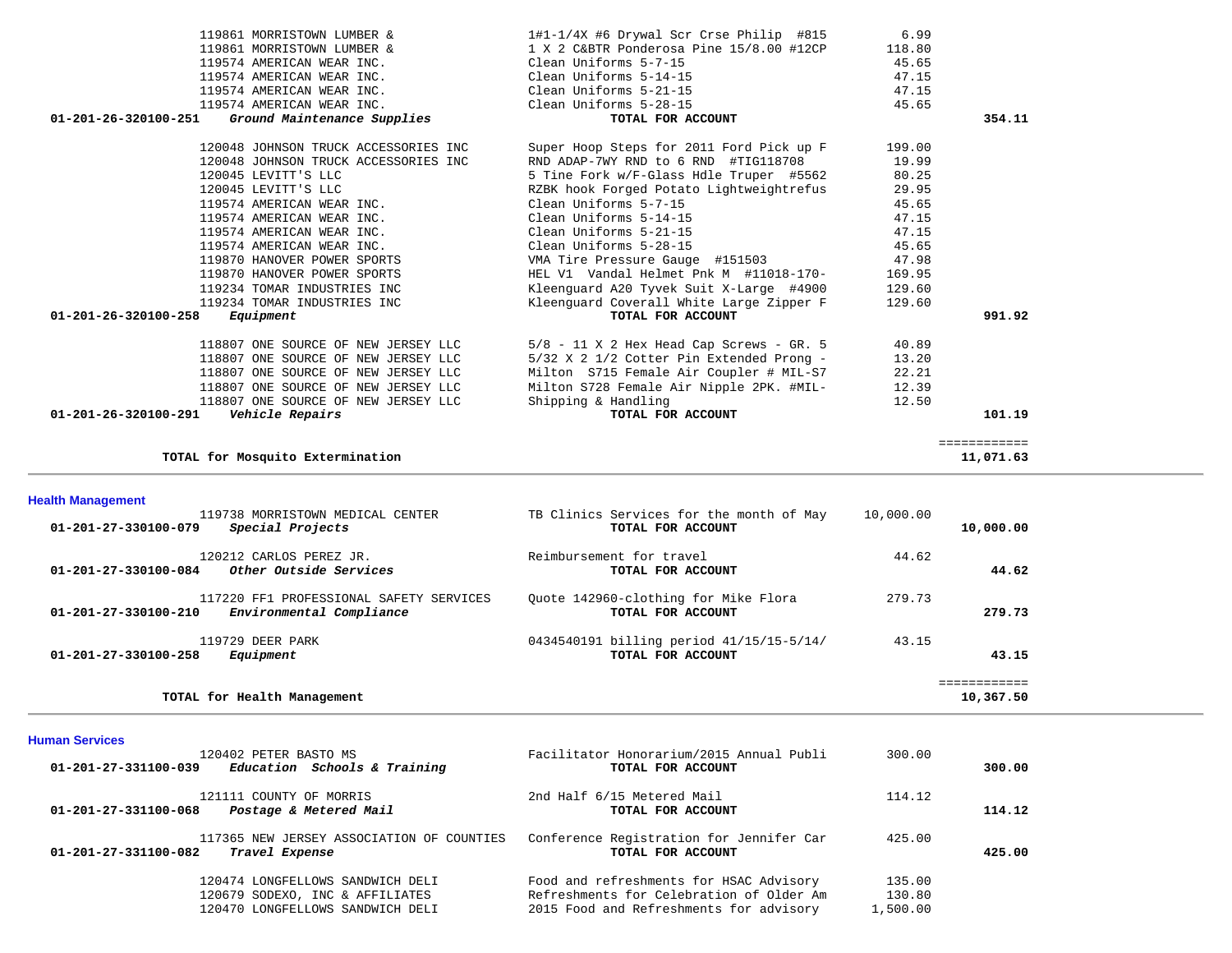| 01-201-27-331100-088 | 120475 SODEXO, INC & AFFILIATES<br>Meeting Exp Advisory Board Etc | Food and Refreshments for 2015 MHSAAAB B<br>TOTAL FOR ACCOUNT            | 144.30         | 1,910.10                 |  |
|----------------------|-------------------------------------------------------------------|--------------------------------------------------------------------------|----------------|--------------------------|--|
| 01-201-27-331100-164 | 120931 TRITEC OFFICE EQUIPMENT INC<br>Office Machines - Rental    | Billing for color copies April 1,2015 to<br>TOTAL FOR ACCOUNT            | 486.36         | 486.36                   |  |
|                      | TOTAL for Human Services                                          |                                                                          |                | ============<br>3,235.58 |  |
| <b>Youth Shelter</b> |                                                                   |                                                                          |                |                          |  |
|                      | 120423 STAPLES ADVANTAGE                                          | Black toner Item 954077                                                  | 110.58         |                          |  |
|                      | 120233 STAPLES ADVANTAGE                                          | DYMO LABELMANAGER                                                        | 28.49          |                          |  |
|                      | 120233 STAPLES ADVANTAGE                                          | TAPE ITEM 079511                                                         | 30.24          |                          |  |
|                      | 120233 STAPLES ADVANTAGE                                          | STAPLES BUBBLE WRAP ITEM 468264                                          | 15.67          |                          |  |
|                      | 120059 STAPLES ADVANTAGE                                          | IPOD SHUFFLES BLUE FOR RESIDENTS IN THE                                  | 98.00          |                          |  |
|                      | 120059 STAPLES ADVANTAGE                                          | IPOD SHUFFLES BLACK FOR RESIDENTS IN THE                                 | 98.00          |                          |  |
| 01-201-27-331110-058 | <i>Office Supplies &amp; Stationery</i>                           | TOTAL FOR ACCOUNT                                                        |                | 380.98                   |  |
|                      | 119650 AGWAY MORRISTOWN                                           | Vegtable plants for MC Youth Shelter                                     | 53.73          |                          |  |
|                      | 119650 AGWAY MORRISTOWN                                           | Veggie Burpee plants                                                     | 8.97           |                          |  |
|                      | 119650 AGWAY MORRISTOWN                                           | veggie chef jeff                                                         | 14.94          |                          |  |
|                      | 119650 AGWAY MORRISTOWN                                           | garden netting                                                           | 89.98          |                          |  |
|                      | 119650 AGWAY MORRISTOWN                                           | lug u posts                                                              | 23.94          |                          |  |
|                      | 119650 AGWAY MORRISTOWN                                           | tomato cages                                                             | 35.76          |                          |  |
|                      | 119650 AGWAY MORRISTOWN                                           | miracle grow                                                             | 32.97          |                          |  |
|                      | 117656 AGWAY MORRISTOWN                                           | Item # 08114931 fence 10x10 FOLD custome                                 | 21.96          |                          |  |
|                      | 117656 AGWAY MORRISTOWN                                           | Item #23100277 bamboo edging 48x8                                        | 29.98          |                          |  |
|                      | 117656 AGWAY MORRISTOWN                                           | Item #79170277 Hampton Org garden soil                                   | 19.96          |                          |  |
|                      | 118518 AGWAY MORRISTOWN                                           | Red Cedar Mulch                                                          | 21.96          |                          |  |
|                      | 118518 AGWAY MORRISTOWN                                           | Edging Bamboo Slat                                                       | 44.97          |                          |  |
|                      | 118518 AGWAY MORRISTOWN                                           | Annual Veggie 4"                                                         | 21.89          |                          |  |
|                      | 118518 AGWAY MORRISTOWN                                           | Annual Veggie 3 pk 4 pk<br>Annuals<br>Annual Veg                         | 24.00          |                          |  |
|                      | 118518 AGWAY MORRISTOWN                                           |                                                                          | 19.96          |                          |  |
|                      | 118518 AGWAY MORRISTOWN                                           | Annual Veg                                                               | 12.00          |                          |  |
|                      | 118518 AGWAY MORRISTOWN                                           | Steel Trowel                                                             | 7.99           |                          |  |
|                      | 118518 AGWAY MORRISTOWN                                           | Steel Trowel                                                             | 7.99           |                          |  |
|                      | 118518 AGWAY MORRISTOWN                                           | Annual Veg.                                                              | 7.98           |                          |  |
|                      | 119188 BOB BARKER COMPANY, INC.                                   | SWEAT PANTS                                                              | 32.76          |                          |  |
|                      | 119188 BOB BARKER COMPANY, INC.                                   | ITEM 2203-7                                                              | 24.45          |                          |  |
|                      | 119188 BOB BARKER COMPANY, INC.                                   | Freight                                                                  | 3.53           |                          |  |
|                      | 119187 BOB BARKER COMPANY, INC.                                   | YOUTH SHELTER RESIDENTS CLOTHING AND JAN                                 | 1,132.03       |                          |  |
|                      | 119187 BOB BARKER COMPANY, INC.                                   | FREIGHT MAY 2015 Order # WEB000267864                                    | 78.96          |                          |  |
|                      | 120995 THOMAS POLLIO                                              | 4 H REGISTRATION FEE 6/24/2015                                           | 20.00<br>26.75 |                          |  |
|                      | 120995 THOMAS POLLIO<br>120995 THOMAS POLLIO                      | FISHING POLE LINES 6/22/2015<br>GIRLS IN THE YOUTH SHELTER ACTIVITIES RI | 13.80          |                          |  |
|                      | 120995 THOMAS POLLIO                                              | MCDONALDS 6/12/15                                                        | 9.29           |                          |  |
|                      | 120995 THOMAS POLLIO                                              | TACO BELL RESIDENTS 6/9/2015                                             | 27.97          |                          |  |
|                      | 120995 THOMAS POLLIO                                              | ARBYS RESIDENTS 6/7/15                                                   | 28.23          |                          |  |
|                      | 120995 THOMAS POLLIO                                              | REIMBURSEMENT TRAINING DVD 6/8/15                                        | 18.98          |                          |  |
|                      | 120995 THOMAS POLLIO                                              | CLUCK U CHICKEN RESIDENTS 6/5/15                                         | 25.35          |                          |  |
|                      | 120995 THOMAS POLLIO                                              | DENVILLE DAIRY RESIDENTS 6/3/15                                          | 26.92          |                          |  |
|                      | 120995 THOMAS POLLIO                                              | DENVILLE DAIRY RESIDENTS 5/31/15                                         | 11.59          |                          |  |
|                      | 120995 THOMAS POLLIO                                              | THEATER FOR BOYS RESIDENTS 5/29/15                                       | 30.00          |                          |  |
|                      | 120995 THOMAS POLLIO                                              | ICECREAM RESIDENTS 5/24/15                                               | 11.50          |                          |  |
| 01-201-27-331110-059 | Other General Expenses                                            | TOTAL FOR ACCOUNT                                                        |                | 2,023.04                 |  |
|                      | 121111 COUNTY OF MORRIS                                           | 2nd Half 6/15 Metered Mail                                               | 9.80           |                          |  |
| 01-201-27-331110-068 | Postage and Metered Mail                                          | TOTAL FOR ACCOUNT                                                        |                | 9.80                     |  |
|                      | 120052 LIFESAVERS INC                                             | CPR Cards 32659 Youth Shelter class on 5                                 | 20.00          |                          |  |
| 01-201-27-331110-189 | Medical                                                           | TOTAL FOR ACCOUNT                                                        |                | 20.00                    |  |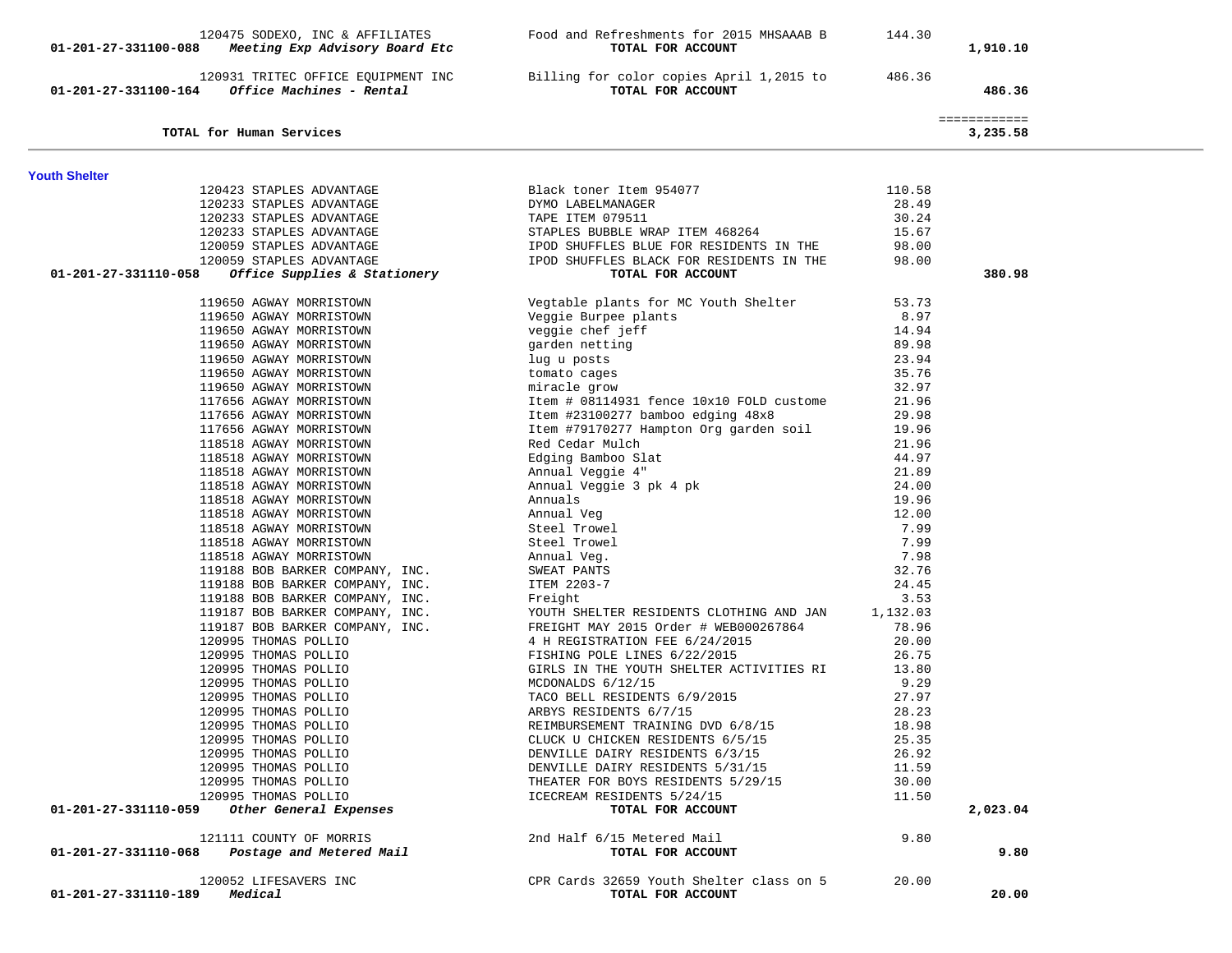| 120054 ALLEN PAPER & SUPPLY CO<br>120054 ALLEN PAPER & SUPPLY CO<br>120054 ALLEN PAPER & SUPPLY CO |                                          | Coarse Paper and Household Supplies soup<br>Windex<br>6" Plates | 108.00<br>33.00<br>60.63 |                          |  |
|----------------------------------------------------------------------------------------------------|------------------------------------------|-----------------------------------------------------------------|--------------------------|--------------------------|--|
| 01-201-27-331110-252<br>Janitorial Supplies                                                        |                                          | TOTAL FOR ACCOUNT                                               |                          | 594.31                   |  |
| TOTAL for Youth Shelter                                                                            |                                          |                                                                 |                          | ============<br>3,028.13 |  |
| <b>Office on Aging</b>                                                                             |                                          |                                                                 |                          |                          |  |
| 120414 COUNTY COLLEGE OF MORRIS<br>$01 - 201 - 27 - 333100 - 039$                                  | Education Schools & Training             | May 29, 2015 CCM Celebrates Seniors<br>TOTAL FOR ACCOUNT        | 600.00                   | 600.00                   |  |
| 120409 BETH DENMEAD                                                                                |                                          | Auto insurance reimbursement                                    | 12.00                    |                          |  |
| 120408 OPHELIA V. CRUSE                                                                            |                                          | Auto insurance reimbursement                                    | 12.00                    |                          |  |
| 120471 VERA BLOSSOM                                                                                |                                          | Auto insurance reimbursement                                    | 12.00                    |                          |  |
| 120933 KAREN WEBSTER                                                                               |                                          | Car insurance reimbursement June                                | 12.00                    |                          |  |
| 01-201-27-333100-048<br>Insurance                                                                  |                                          | TOTAL FOR ACCOUNT                                               |                          | 48.00                    |  |
| 120413 DAILY RECORD CIRCULATION                                                                    |                                          | ASB-189456 Public Notice, June 11,2015 D                        | 68.44                    |                          |  |
| 120412 SODEXO INC & AFFILIATES                                                                     |                                          | Meals                                                           | 196.00                   |                          |  |
|                                                                                                    | 120899 ST. FRANCIS RESIDENTIAL COMMUNITY | Photos                                                          | 88.81                    |                          |  |
|                                                                                                    | 120899 ST. FRANCIS RESIDENTIAL COMMUNITY | Picture frames                                                  | 59.97                    |                          |  |
|                                                                                                    | 120899 ST. FRANCIS RESIDENTIAL COMMUNITY | Engraved plates                                                 | 27.00                    |                          |  |
|                                                                                                    | 120899 ST. FRANCIS RESIDENTIAL COMMUNITY | Gifts for Honorees- Clocks                                      | 204.93                   |                          |  |
| Other General Expenses<br>01-201-27-333100-059                                                     |                                          | TOTAL FOR ACCOUNT                                               |                          | 645.15                   |  |
| 121111 COUNTY OF MORRIS                                                                            |                                          | 2nd Half 6/15 Metered Mail                                      | 183.16                   |                          |  |
| 01-201-27-333100-068<br>Postage & Metered Mail                                                     |                                          | TOTAL FOR ACCOUNT                                               |                          | 183.16                   |  |
| 120409 BETH DENMEAD                                                                                |                                          | Miles                                                           | 140.35                   |                          |  |
| 120408 OPHELIA V. CRUSE                                                                            |                                          | Miles                                                           | 40.95                    |                          |  |
| 120471 VERA BLOSSOM                                                                                |                                          | Miles                                                           | 50.05                    |                          |  |
| 120933 KAREN WEBSTER                                                                               |                                          | Miles June                                                      | 21.00                    |                          |  |
| 01-201-27-333100-082<br>Travel Expense                                                             |                                          | TOTAL FOR ACCOUNT                                               |                          | 252.35                   |  |
| 120035 GET WELL HOUSE CALL P.C                                                                     |                                          | Competency evaluation APS E. Y.                                 | 400.00                   |                          |  |
|                                                                                                    | 120901 JUST JIM CLEANING SERVICE         | 2 Days Labor, cleaning, disinfect & garb                        | 450.00                   |                          |  |
| Other Outside Services<br>01-201-27-333100-084                                                     |                                          | TOTAL FOR ACCOUNT                                               |                          | 850.00                   |  |
| 120043 MUNICIPAL CAPITAL CORP                                                                      |                                          | 2 Digital Copier Machines May, June and                         | 1,539.86                 |                          |  |
| Office Machines - Rental<br>01-201-27-333100-164                                                   |                                          | TOTAL FOR ACCOUNT                                               |                          | 1,539.86                 |  |
| 120021 W.B. MASON COMPANY INC                                                                      |                                          | Calendars Invoice # 121481089 10/29/2014                        | 174.27                   |                          |  |
| 120021 W.B. MASON COMPANY INC                                                                      |                                          | Paper supply # 121876132 11/17/2014                             | 504.86                   |                          |  |
| 01-203-27-333100-058                                                                               | (2014) Office Supplies & Stationery      | TOTAL FOR ACCOUNT                                               |                          | 679.13                   |  |
|                                                                                                    |                                          |                                                                 |                          | ============             |  |
| TOTAL for Office on Aging                                                                          |                                          |                                                                 |                          | 4,797.65                 |  |

113562 ALLEN PAPER & SUPPLY CO kitchen rolled towels 102.00

119712 ALLEN PAPER & SUPPLY CO Coarse Paper and Household Supplies Gene 68.00<br>119712 ALLEN PAPER & SUPPLY CO Generic C Fold Towels 64.00

113562 ALLEN PAPER & SUPPLY CO windex

119712 ALLEN PAPER & SUPPLY CO Nittany Toilet Tissue

119712 ALLEN PAPER & SUPPLY CO

| 120676 CFCS - HOPE HOUSE                                      | Grant in Aid Funding 2015                | 2,385.00 |          |
|---------------------------------------------------------------|------------------------------------------|----------|----------|
| 120678 CFCS - HOPE HOUSE                                      | Grant in Aid Funding 2015                | 1,582.00 |          |
| 120403 CFCS - HOPE HOUSE                                      | GIA 1521 The AIDS Center (Hope House) Ma | 3,977.00 |          |
| Grant in Aid GIA:HOPEHOUSEOPERTNFIXIT<br>01-201-27-342000-480 | TOTAL FOR ACCOUNT                        |          | 7,944.00 |
| 120387 ST. CLARE'S HOSPITAL                                   | IOP Sessions                             | 2,660.00 |          |

33.00

68.00

125.68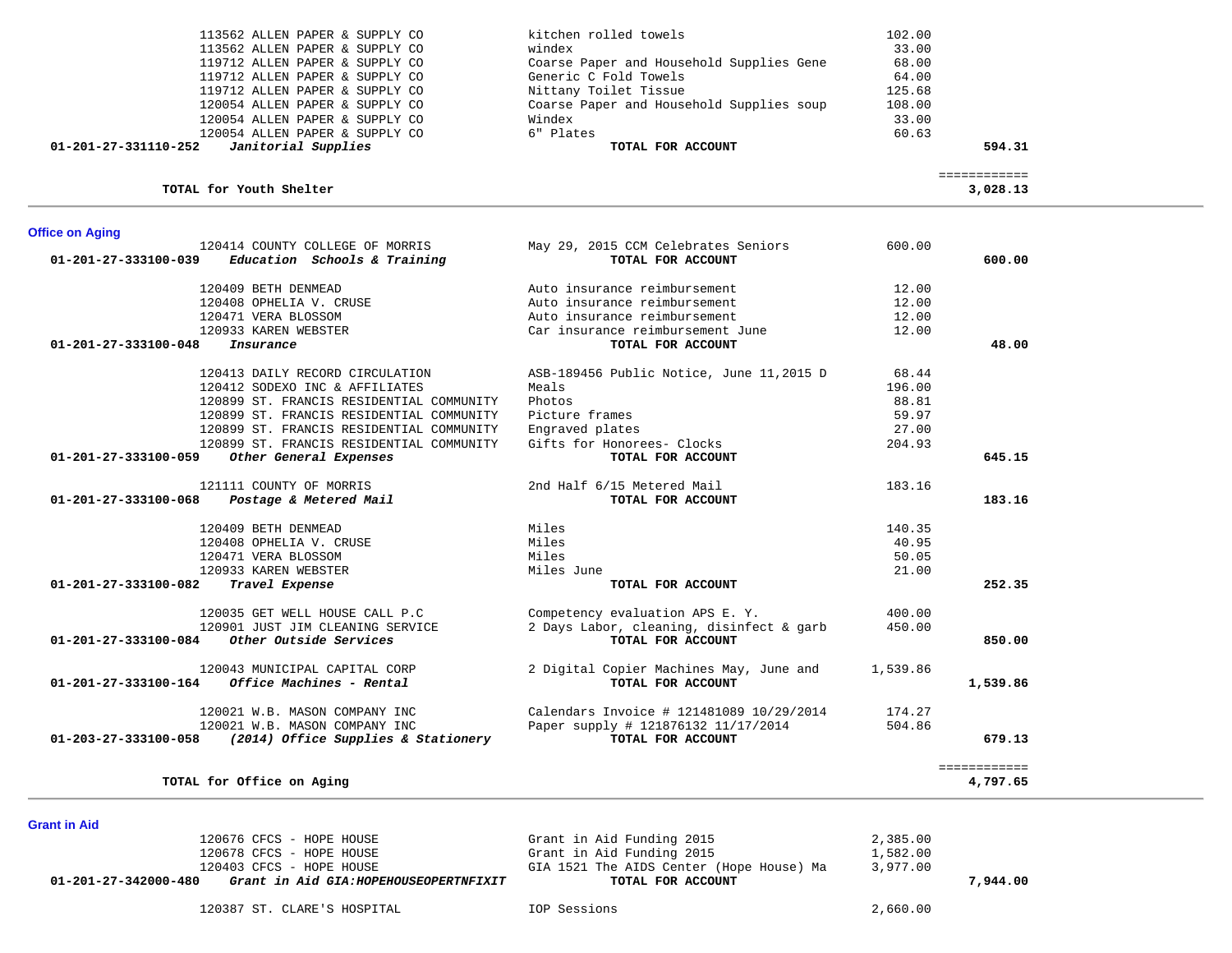| 120387 ST. CLARE'S HOSPITAL                                |                                          | Relapse Prevention sessions                                                          | 3,025.00             |                           |  |
|------------------------------------------------------------|------------------------------------------|--------------------------------------------------------------------------------------|----------------------|---------------------------|--|
| 120387 ST. CLARE'S HOSPITAL                                |                                          | Individual Sessions                                                                  | 1,440.00             |                           |  |
| 120387 ST. CLARE'S HOSPITAL<br>120387 ST. CLARE'S HOSPITAL |                                          | Family Supp. and Education<br>Psych Med Monitoring                                   | 3,900.00<br>1,750.00 |                           |  |
| 01-201-27-342000-484                                       | Grant in Aid Aid Ment Hlth Cnt-St Clares | TOTAL FOR ACCOUNT                                                                    |                      | 12,775.00                 |  |
|                                                            |                                          |                                                                                      |                      |                           |  |
|                                                            | 120354 DAYTOP VILLAGE OF NJ, INC.        | Residential Bed days                                                                 | 9,360.00             |                           |  |
| 01-201-27-342000-490<br>Grant in Aid: Daytop               |                                          | TOTAL FOR ACCOUNT                                                                    |                      | 9,360.00                  |  |
| TOTAL for Grant in Aid                                     |                                          |                                                                                      |                      | ============<br>30,079.00 |  |
| <b>Seniors, Disabled &amp; Veterans</b>                    |                                          |                                                                                      |                      |                           |  |
| 120469 CORNERSTONE FAMILY PROGRAMS<br>01-201-27-343100-036 | Contracted Services - Adult Day Care     | MVADC Per. 5/1/15-5/31/15 854 units @\$34<br>TOTAL FOR ACCOUNT                       | 15,748.77            | 15,748.77                 |  |
| TOTAL for Seniors, Disabled & Veterans                     |                                          |                                                                                      |                      | ============<br>15,748.77 |  |
| <b>County Board of Social Service</b>                      |                                          |                                                                                      |                      |                           |  |
| 120636 STAPLES ADVANTAGE                                   |                                          | Logitech M525 WRL SS Mouse Blue - Order                                              | 28.22                |                           |  |
| 120636 STAPLES ADVANTAGE                                   |                                          | Order #7137610859-000-002/6-3-15                                                     | 400.66               |                           |  |
| 120637 W.B. MASON COMPANY INC                              |                                          | Order #S026145642/06-09-15                                                           | 1,381.60             |                           |  |
| 01-201-27-345100-058                                       | Office Supplies & Stationery             | TOTAL FOR ACCOUNT                                                                    |                      | 1,810.48                  |  |
|                                                            | 120013 F & E CHECK PROTECTOR SALES CO.   | Repair of Consumables - Hedman 5000 Chec                                             | 830.00               |                           |  |
|                                                            | 120013 F & E CHECK PROTECTOR SALES CO.   | Pickup & Delivery                                                                    | 20.00                |                           |  |
| Office Machine- Repair<br>01-201-27-345100-166             |                                          | TOTAL FOR ACCOUNT                                                                    |                      | 850.00                    |  |
| 120597 JOHNSON & JOHNSON, ESQS                             |                                          | Legal services rendered for the month of                                             | 4,056.00             |                           |  |
| 120029 UNITRONIX DATA SYSTEMS INC                          |                                          | Proprietary Computer Software Maintenanc                                             | 5,682.60             |                           |  |
| Special Services<br>01-201-27-345100-325                   |                                          | TOTAL FOR ACCOUNT                                                                    |                      | 9,738.60                  |  |
|                                                            | 120699 HORIZON BLUE CROSS BLUE SHIELD    | Dental coverage for the month of July 20                                             | 4,565.65             |                           |  |
| 01-201-27-345100-329                                       | Hospital Insurance Premiums              | TOTAL FOR ACCOUNT                                                                    |                      | 4,565.65                  |  |
| 120594 SHARI BOEHM                                         |                                          | ADM - Mileage reimb. for February to May                                             | 119.35               |                           |  |
| 01-201-27-345100-332<br>Mileage                            |                                          | TOTAL FOR ACCOUNT                                                                    |                      | 119.35                    |  |
|                                                            |                                          |                                                                                      |                      |                           |  |
| 120633 ANA TORNESSI-JOO<br>120625 OLGA MATOS               |                                          | FSS - Insurance reimb. for January to Ju<br>FIS - Insurance reimb. for January to Ju | 72.00<br>72.00       |                           |  |
| 120634 SHARON WINSTON                                      |                                          | ADM - Insurance reimb. for January to Ju                                             | 72.00                |                           |  |
| 120626 SANDRA MENDOZA                                      |                                          | FSS - Insurance reimb. for January to Ju                                             | 72.00                |                           |  |
| 01-201-27-345100-333<br>Other Allowances                   |                                          | TOTAL FOR ACCOUNT                                                                    |                      | 288.00                    |  |
| 119442 LABORATORY CORPORATION OF                           |                                          | DNA testing from 03/28/15 to 05/02/15 -                                              | 516.00               |                           |  |
| 01-201-27-345100-351<br>Paternity Expenses                 |                                          | TOTAL FOR ACCOUNT                                                                    |                      | 516.00                    |  |
|                                                            |                                          |                                                                                      |                      | ============              |  |
| TOTAL for County Board of Social Service                   |                                          |                                                                                      |                      | 17,888.08                 |  |
|                                                            |                                          |                                                                                      |                      |                           |  |
| <b>MV:Administration</b><br>121081 ARNEL P GARCIA          |                                          | $T.PN$ 6-14-2015 thru 6-27-2015                                                      | 2320.00              |                           |  |

| 121081 ARNEL P GARCIA     | LPN, 6-14-2015 thru 6-27-2015 | 2,320.00 |
|---------------------------|-------------------------------|----------|
| 121085 BARKEL FLEMMING    | LPN, 6-14-2015 thru 6-27-2015 | 1,856.00 |
| 121082 CARLO N DURAN      | RN, 6-14-2015 thru 6-27-2015  | 1,181.41 |
| 121088 CARRELLE L CALIXTE | LPN, 6-14-2015 thru 6-27-2015 | 2,795.89 |
| 121090 DAMACINA L. OKE    | LPN, 6-14-2015 thru 6-27-2015 | 485.75   |
| 121083 DANILO LAPID       | RN, 6-14-2015 thru 6-27-2015  | 1,776.00 |
| 121084 DAVID JEAN-LOUIS   | LPN, 6-14-2015 thru 6-27-2015 | 2,067.00 |
| 121086 EDITHA MAROUEZ     | RN, 6-14-2015 thru 6-27-2015  | 601.25   |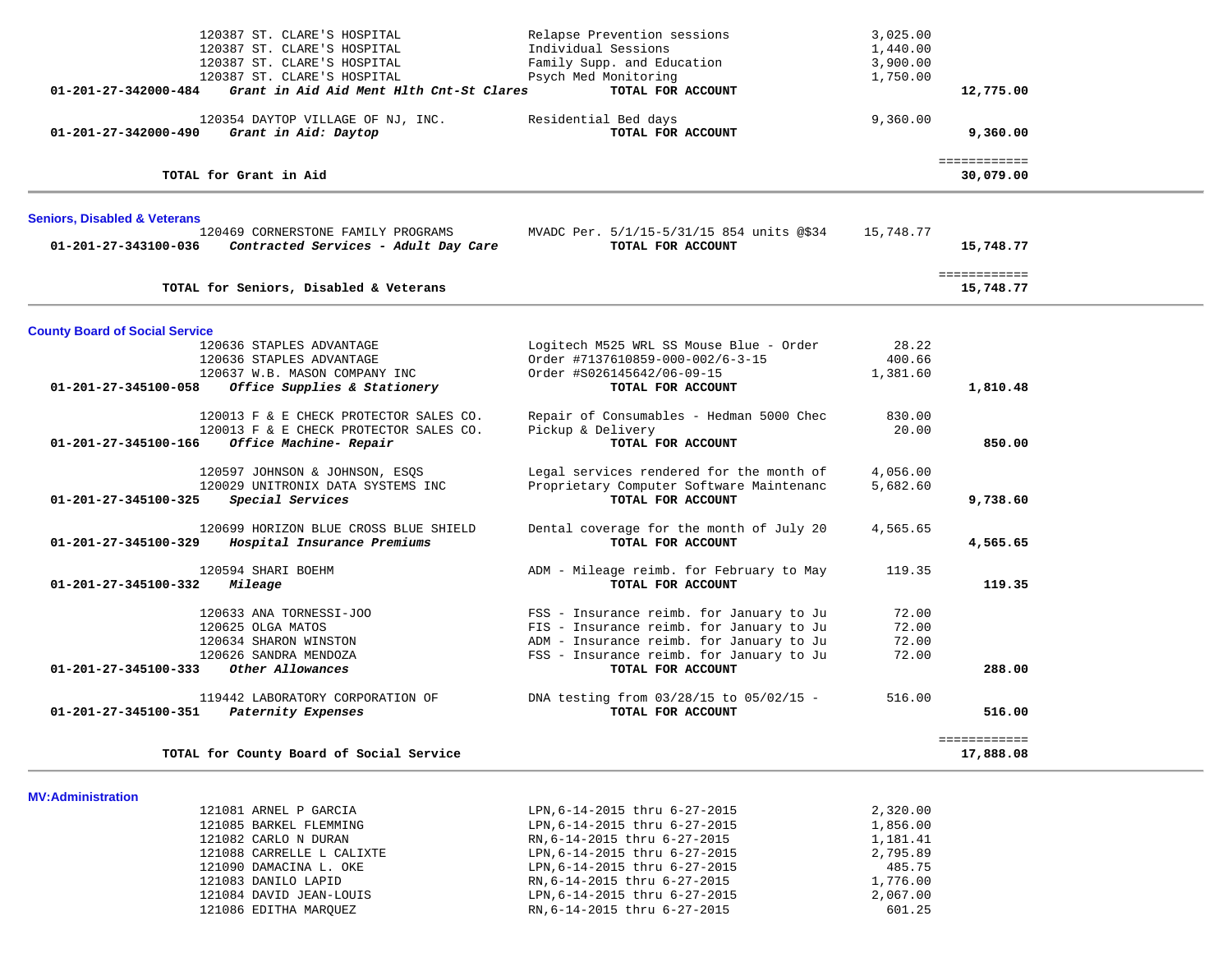| <b>MV:Building Services</b>                                                               |                                                    |            |            |
|-------------------------------------------------------------------------------------------|----------------------------------------------------|------------|------------|
| 121031 SODEXO INC & AFFILIATES<br>01-201-27-350110-036<br>Contracted Services             | 100022833, May-2015<br>TOTAL FOR ACCOUNT           | 182,544.19 | 182,544.19 |
| 120102 ACME AMERICAN REPAIRS INC.<br>Equipment Service Agreements<br>01-201-27-350110-044 | Labor Contract, 2nd Otr. 2015<br>TOTAL FOR ACCOUNT | 2,426.50   | 2,426.50   |
| 121016 DIRECT SUPPLY INC                                                                  | 29406,6-12-2015                                    | 617.99     |            |
| 121027 PRAXAIR DISTRIBUTION                                                               | LM714,5-26-2015                                    | 370.14     |            |
| 121027 PRAXAIR DISTRIBUTION                                                               | LM714,5-29-2015                                    | 255.26     |            |
| 121027 PRAXAIR DISTRIBUTION                                                               | LM714,6-02-2015                                    | 255.26     |            |
| 121027 PRAXAIR DISTRIBUTION                                                               | LM714,6-08-2015                                    | 255.26     |            |

============

**TOTAL for MV:Administration 69,456.22**

============<br>69,456.22

| 121107 SHELLEY REINER                                       | LPN, 6-14-2015 thru 6-27-2015      | 1,392.00  |           |
|-------------------------------------------------------------|------------------------------------|-----------|-----------|
| 121108 SUZIE COLLIN                                         | RN, 6-14-2015 thru 6-27-2015       | 2,716.54  |           |
| 121109 TEODORA O. DELEON                                    | RN, 6-14-2015 thru 6-27-2015       | 897.25    |           |
| 121106 TERESA OMWENGA                                       | RN, 6-14-2015 thru 6-27-2015       | 1,801.16  |           |
| 01-201-27-350100-013<br>Temporary Help - Per Diem Nurses    | TOTAL FOR ACCOUNT                  |           | 45,322.57 |
| 120955 AEQUOR HEALTHCARE SERVICES, LLC                      | Agency Nursing, 5-31 thru 6-6-2015 | 12,194.49 |           |
| 120955 AEQUOR HEALTHCARE SERVICES, LLC                      | Agency Nursing, 6-7 thru 6-13-2015 | 9,543.45  |           |
| <i>Outside Salaries &amp; Wages</i><br>01-201-27-350100-016 | TOTAL FOR ACCOUNT                  |           | 21,737.94 |
| 121033 STAPLES ADVANTAGE                                    | 1032198,6-10-2015                  | 54.09     |           |
| 121033 STAPLES ADVANTAGE                                    | 1032198,6-10-2015                  | 131.88    |           |
| 01-201-27-350100-022<br>Advertising                         | TOTAL FOR ACCOUNT                  |           | 185.97    |
| 120177 DEER PARK                                            | 0435619937,4-15 thru 5-14-2015     | 13.25     |           |
| 01-201-27-350100-046 General Stores                         | TOTAL FOR ACCOUNT                  |           | 13.25     |
| 121111 COUNTY OF MORRIS                                     | 2nd Half 6/15 Metered Mail         | 151.51    |           |
| $01 - 201 - 27 - 350100 - 068$ Postage & Metered Mail       | TOTAL FOR ACCOUNT                  |           | 151.51    |
| 121021 KURT'S LOCKSMITH SERVICE, LLC                        | Locks & Keys, $3-4-2015$           | 140.00    |           |
| 121021 KURT'S LOCKSMITH SERVICE, LLC                        | Locks & Keys, $4-1-2015$           | 85.00     |           |
| 121021 KURT'S LOCKSMITH SERVICE, LLC                        | Locks & Keys, 4-7-2015             | 714.00    |           |
| 121021 KURT'S LOCKSMITH SERVICE LLC                         | Locks & Keys $4-15-2015$           | 1 2 1 5 0 |           |

| 121087 ELIZABETH VILLASENOR                              | RN, 6-14-2015 thru 6-27-2015                                                                                                                            | 2,072.00 |           |
|----------------------------------------------------------|---------------------------------------------------------------------------------------------------------------------------------------------------------|----------|-----------|
| 121089 ELLEN M. NOLL                                     | LPN, 6-14-2015 thru 6-27-2015                                                                                                                           | 222.43   |           |
| 121091 EVELYN TOLENTINO                                  | RN, 6-14-2015 thru 6-27-2015                                                                                                                            | 1,239.50 |           |
|                                                          |                                                                                                                                                         | 1,631.25 |           |
|                                                          |                                                                                                                                                         | 906.50   |           |
| 121093 ILLIENE CHARLES, RN                               | RN,6-14-2015 thru 6-27-2015<br>RN,6-14-2015 thru 6-27-2015                                                                                              | 3,015.50 |           |
| 121096 LOREEN RAFISURA                                   |                                                                                                                                                         | 885.41   |           |
| 121095 LOUISE R. MACCHIA                                 | RN, 6-14-2015 thru 6-27-2015                                                                                                                            | 2,220.00 |           |
| 121097 MA. LIZA IMPERIAL                                 |                                                                                                                                                         | 1,498.50 |           |
| 121097 MA. LIZA IMPERIAL<br>121099 MADUKWE IMO IBOKO, RN | RN,6-14-2015 thru 6-27-2015<br>RN,6-14-2015 thru 6-27-2015                                                                                              | 2,368.00 |           |
| 121100 MARIA CARMELITA OBLINA                            | LPN,6-14-2015 thru 6-27-2015                                                                                                                            | 464.00   |           |
| 121098 MARTHA YAGHI                                      | RN, 6-14-2015 thru 6-27-2015                                                                                                                            | 1,184.00 |           |
| 121102 MELOJANE CELESTINO                                | RN, 6-14-2015 thru 6-27-2015                                                                                                                            | 1,192.14 |           |
| 121101 MICHELLE CAPILI                                   | RN, 6-14-2015 thru 6-27-2015                                                                                                                            | 1,184.00 |           |
| 121105 MIRLENE ESTRIPLET                                 | RN,6-14-2015 thru 6-27-2015                                                                                                                             | 2,987.75 |           |
| 121104 ROSE DUMAPIT                                      | RN, 6-14-2015 thru 6-27-2015                                                                                                                            | 1,177.34 |           |
| 121103 ROSEMARY BATANE COBCOBO                           | RN,6-14-2015 thru 6-27-2015                                                                                                                             | 1,184.00 |           |
| 121107 SHELLEY REINER                                    | LPN, 6-14-2015 thru 6-27-2015                                                                                                                           | 1,392.00 |           |
| 121108 SUZIE COLLIN                                      | RN,6-14-2015 thru 6-27-2015                                                                                                                             | 2,716.54 |           |
| 121108 SUZIE COLLERON<br>121109 TEODORA O. DELEON        |                                                                                                                                                         | 897.25   |           |
|                                                          | RN,6-14-2015 thru 6-27-2015<br>RN,6-14-2015 thru 6-27-2015                                                                                              | 1,801.16 |           |
| Temporary Help - Per Diem Nurses<br>01-201-27-350100-013 | TOTAL FOR ACCOUNT                                                                                                                                       |          | 45,322.57 |
|                                                          | 120955 AEQUOR HEALTHCARE SERVICES, LLC Agency Nursing, 5-31 thru 6-6-2015 12, 194.49                                                                    |          |           |
|                                                          |                                                                                                                                                         |          |           |
| 01-201-27-350100-016 Outside Salaries & Wages            | 120955 AEQUOR HEALTHCARE SERVICES, LLC agency Nursing, 6-7 thru 6-13-2015 9,543.45<br>5 Outside Salaries & Wages TOTAL FOR ACCOUNT<br>TOTAL FOR ACCOUNT |          | 21,737.94 |
|                                                          |                                                                                                                                                         |          |           |
| 121033 STAPLES ADVANTAGE                                 | 1032198,6-10-2015                                                                                                                                       | 54.09    |           |
| 121033 STAPLES ADVANTAGE                                 | 1032198,6-10-2015                                                                                                                                       | 131.88   |           |
| $01 - 201 - 27 - 350100 - 022$ Advertising               | TOTAL FOR ACCOUNT                                                                                                                                       |          | 185.97    |
| 120177 DEER PARK                                         | $0435619937, 4-15$ thru $5-14-2015$ $13.25$ $13.25$                                                                                                     |          |           |
| 01-201-27-350100-046 General Stores                      |                                                                                                                                                         |          | 13.25     |
| 121111 COUNTY OF MORRIS 2nd Half 6/15 Metered Mail       |                                                                                                                                                         | 151.51   |           |
| 01-201-27-350100-068 Postage & Metered Mail              | TOTAL FOR ACCOUNT                                                                                                                                       |          | 151.51    |
|                                                          |                                                                                                                                                         |          |           |
| 121021 KURT'S LOCKSMITH SERVICE, LLC                     | Locks & Keys, 3-4-2015                                                                                                                                  | 140.00   |           |
| 121021 KURT'S LOCKSMITH SERVICE, LLC                     | Locks & Keys, 4-1-2015                                                                                                                                  | 85.00    |           |
| 121021 KURT'S LOCKSMITH SERVICE, LLC                     | Locks & Keys, 4-7-2015                                                                                                                                  | 714.00   |           |
| 121021 KURT'S LOCKSMITH SERVICE, LLC                     | Locks & Keys, 4-15-2015                                                                                                                                 | 121.50   |           |
| 121021 KURT'S LOCKSMITH SERVICE, LLC                     | Locks & Keys, 4-27-2015                                                                                                                                 | 204.30   |           |
| 121021 KURT'S LOCKSMITH SERVICE, LLC                     | Locks & Keys, 5-4-2015                                                                                                                                  | 204.00   |           |
| 121021 KURT'S LOCKSMITH SERVICE, LLC                     | Locks & Keys, 5-24-2015                                                                                                                                 | 186.18   |           |
| 121021 KURT'S LOCKSMITH SERVICE, LLC                     | Locks & Keys, $6-4-2015$                                                                                                                                | 390.00   |           |
| 01-201-27-350100-266<br>Safety Items                     | TOTAL FOR ACCOUNT                                                                                                                                       |          | 2,044.98  |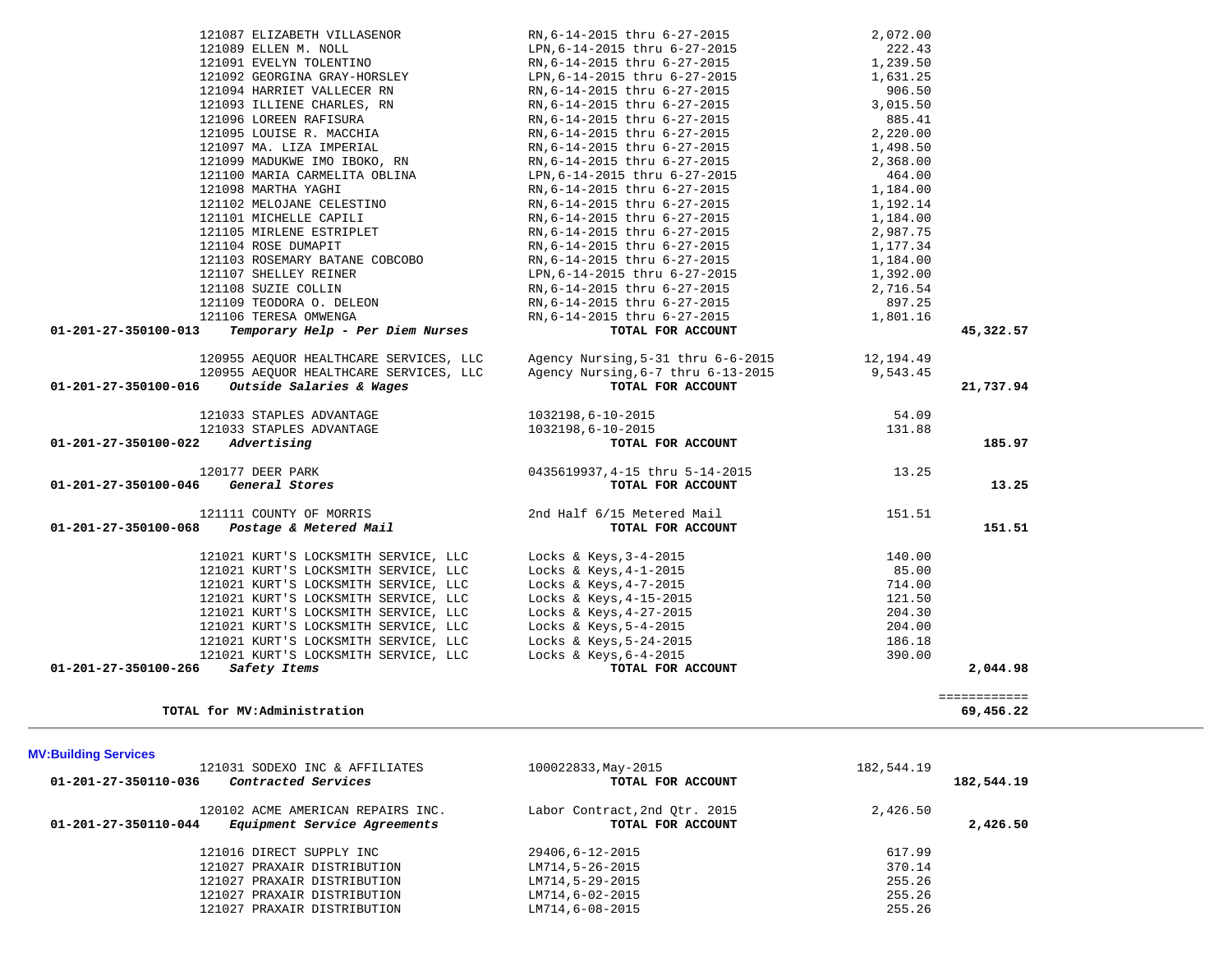| 121027 PRAXAIR DISTRIBUTION<br>120977 PENN-JERSEY PAPER CO.<br>Plant Operation<br>01-201-27-350110-204                          | LM714,6-12-2015<br>$20955, 6 - 16 - 2015$<br>TOTAL FOR ACCOUNT                                         | 255.26<br>481.50<br>2,490.67               |  |
|---------------------------------------------------------------------------------------------------------------------------------|--------------------------------------------------------------------------------------------------------|--------------------------------------------|--|
| 120106 ACME DOOR SERVICES<br>119591 TBS CONTROLS LLC<br>121034 SUPPLYWORKS<br>Machinery Repairs & Parts<br>01-201-27-350110-262 | Replaced Wiring for Loading Dock Door, 4-<br>M13000, 3-6-2015<br>276829,6-12-2015<br>TOTAL FOR ACCOUNT | 2,110.00<br>1,034.00<br>341.10<br>3,485.10 |  |
| TOTAL for MV: Building Services                                                                                                 |                                                                                                        | ============<br>190,946.46                 |  |
| <b>MV:Dietary</b>                                                                                                               |                                                                                                        |                                            |  |
| 121032 SODEXO INC & AFFILIATES<br>01-201-27-350115-036<br>Contracted Services                                                   | 100005746, May-2015<br>TOTAL FOR ACCOUNT                                                               | 276,873.12<br>276,873.12                   |  |
| TOTAL for MV: Dietary                                                                                                           |                                                                                                        | ============<br>276,873.12                 |  |
| <b>MV:Laundry</b>                                                                                                               |                                                                                                        |                                            |  |
| 121030 SODEXO INC & AFFILIATES<br>01-201-27-350125-036<br>Contracted Services                                                   | 100011720, May-2015<br>TOTAL FOR ACCOUNT                                                               | 87,696.97<br>87,696.97                     |  |
| 121017 EMERALD PROFESSIONAL                                                                                                     | 285632, 6-12-2015                                                                                      | 2,261.25                                   |  |
| 121028 READY SUPPLY<br>01-201-27-350125-182<br>Diapers                                                                          | $B06Q, 6-8-2015$<br>TOTAL FOR ACCOUNT                                                                  | 3,700.00<br>5,961.25                       |  |
| TOTAL for MV: Laundry                                                                                                           |                                                                                                        | ============<br>93,658.22                  |  |
| <b>MV:Nursing</b>                                                                                                               |                                                                                                        |                                            |  |
| 121026 PHARMA CARE INC<br>Consultation Fee<br>01-201-27-350130-035                                                              | MORR02, Pharmacy Consultation for May, 201<br>TOTAL FOR ACCOUNT                                        | 4,136.32<br>4,136.32                       |  |
| 121018 IPC HOSPITALIST PHYSICIANS NJ<br>01-201-27-350130-036<br>Contracted Services                                             | Medical Director for Morris View, 6-11, 6-<br>TOTAL FOR ACCOUNT                                        | 1,350.00<br>1,350.00                       |  |
| 121019 JML MEDICAL INC.                                                                                                         | 5MOC02, MorPay Monthly, May-2015                                                                       | 4,553.99                                   |  |
| 121019 JML MEDICAL INC.<br>121019 JML MEDICAL INC.                                                                              | $5MOCO2, 5-28-2015$<br>$5MOCO2, 6-04-2015$                                                             | 1,750.08<br>61.65                          |  |
| 121019 JML MEDICAL INC.                                                                                                         | $5MOCO2, 6-01-2015$                                                                                    | 100.32                                     |  |
| 121019 JML MEDICAL INC.                                                                                                         | 5MOC02, 5-14-2015                                                                                      | 3,653.08                                   |  |
| 121019 JML MEDICAL INC.                                                                                                         | 5MOC02, 5-14-2015                                                                                      | 324.00                                     |  |
| 121019 JML MEDICAL INC.                                                                                                         | 5MOC02, 5-18-2015                                                                                      | 1,325.00                                   |  |
| 121019 JML MEDICAL INC.<br>121019 JML MEDICAL INC.                                                                              | 5MOC02, 5-28-2015<br>$5MOCO2, 6-01-2015$                                                               | 265.00<br>180.00                           |  |
| 121019 JML MEDICAL INC.                                                                                                         | 5MOC02, 5-21-2015                                                                                      | 3,009.97                                   |  |
| 121019 JML MEDICAL INC.                                                                                                         | 5MOC02, 5-28-2015                                                                                      | 391.50                                     |  |
| 121019 JML MEDICAL INC.                                                                                                         | $5MOCO2, 6-04-2015$                                                                                    | 506.88                                     |  |
| 121019 JML MEDICAL INC.<br>121019 JML MEDICAL INC.                                                                              | 5MOC02, 5-28-2015                                                                                      | 3,089.28<br>1,861.44                       |  |
| 121019 JML MEDICAL INC.                                                                                                         | 5MOC02, 6-15-2015<br>5MOC02, 6-18-2015                                                                 | 343.61                                     |  |
| 120977 PENN-JERSEY PAPER CO.                                                                                                    | $20955, 6 - 16 - 2015$                                                                                 | 2,710.69                                   |  |
| 120977 PENN-JERSEY PAPER CO.                                                                                                    | $20955, 6 - 17 - 2015$                                                                                 | 573.60                                     |  |
| 01-201-27-350130-046<br>General Stores                                                                                          | TOTAL FOR ACCOUNT                                                                                      | 24,700.09                                  |  |
| 119631 BIO- REFERENCE LABORATORIES, INC.                                                                                        |                                                                                                        |                                            |  |
| 01-201-27-350130-049<br>Laboratory Services                                                                                     | M8049 EG, Resident Testing, February-2015<br>TOTAL FOR ACCOUNT                                         | 1,587.04<br>1,587.04                       |  |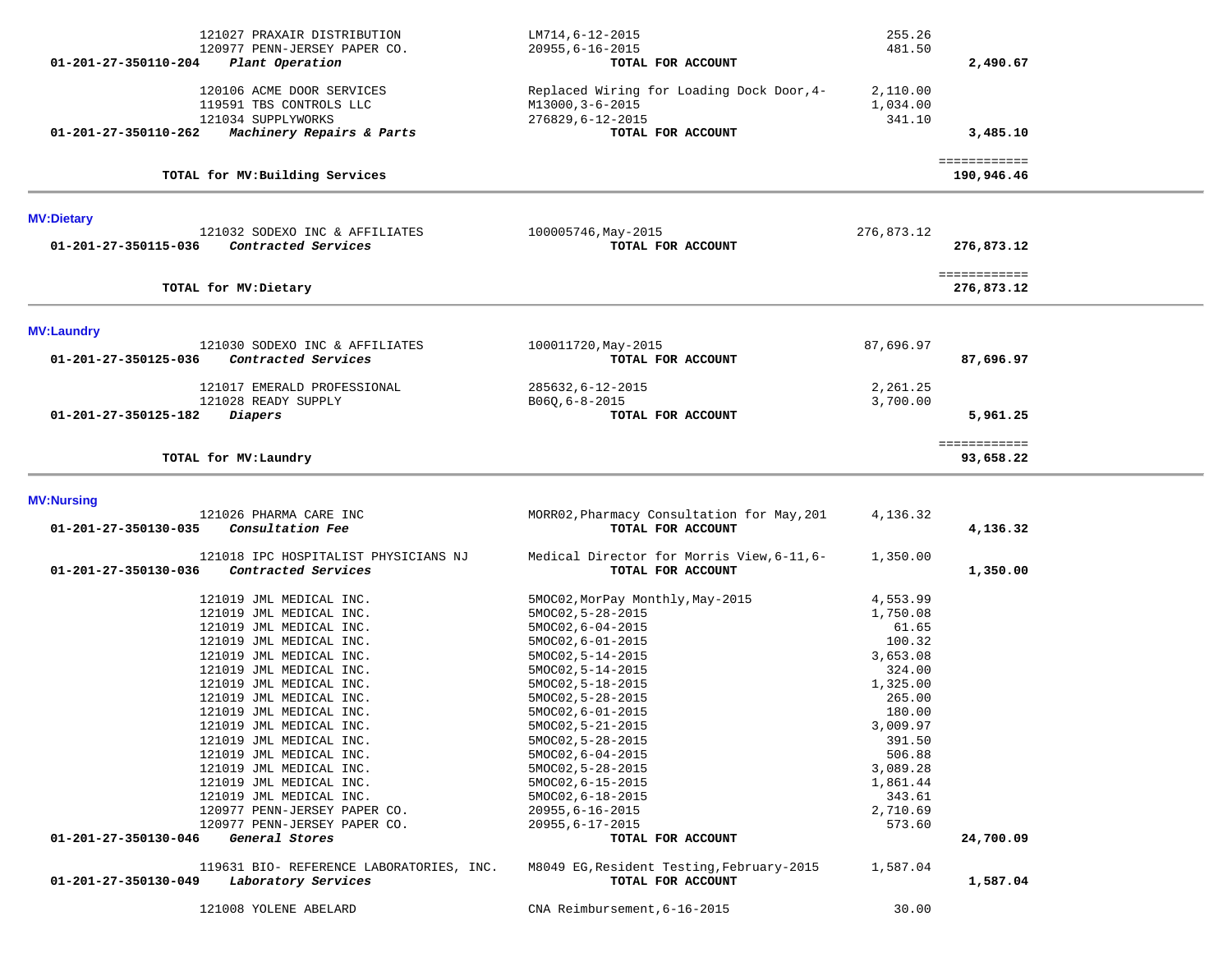| 01-201-27-350130-191<br>Nursing                           |                                  | TOTAL FOR ACCOUNT             |        | 30.00    |
|-----------------------------------------------------------|----------------------------------|-------------------------------|--------|----------|
|                                                           | 121012 AGL WELDING SUPPLY CO INC | 584500, June-2015             | 250.00 |          |
|                                                           | 121012 AGL WELDING SUPPLY CO INC | 584500, June-2015             | 250.00 |          |
|                                                           | 121012 AGL WELDING SUPPLY CO INC | 584500, June-2015             | 200.00 |          |
| 01-201-27-350130-258<br>Equipment                         |                                  | TOTAL FOR ACCOUNT             |        | 700.00   |
| 121023 ON TIME TRANSPORT INC.                             |                                  | Resident Transport, 5-26-2015 | 106.00 |          |
| 121023 ON TIME TRANSPORT INC.                             |                                  | Resident Transport, 5-27-2015 | 100.00 |          |
| 121023 ON TIME TRANSPORT INC.                             |                                  | Resident Transport, 5-29-2015 | 100.00 |          |
| 121023 ON TIME TRANSPORT INC.                             |                                  | Resident Transport, 6-01-2015 | 100.00 |          |
| 121023 ON TIME TRANSPORT INC.                             |                                  | Resident Transport, 6-03-2015 | 100.00 |          |
| 121023 ON TIME TRANSPORT INC.                             |                                  | Resident Transport, 6-05-2015 | 100.00 |          |
| 121023 ON TIME TRANSPORT INC.                             |                                  | Resident Transport, 6-08-2015 | 94.00  |          |
| 121023 ON TIME TRANSPORT INC.                             |                                  | Resident Transport, 6-09-2015 | 202.00 |          |
| 121023 ON TIME TRANSPORT INC.                             |                                  | Resident Transport, 6-10-2015 | 94.00  |          |
| 121023 ON TIME TRANSPORT INC.                             |                                  | Resident Transport, 6-12-2015 | 94.00  |          |
| $01 - 201 - 27 - 350130 - 340$<br>Transportation Services |                                  | TOTAL FOR ACCOUNT             |        | 1,090.00 |

#### **MV:Recreation/Volunteer Svc**

|                      | TOTAL for MV: Recreation/Volunteer Svc     |                                   |              | 6,438.99 |
|----------------------|--------------------------------------------|-----------------------------------|--------------|----------|
|                      |                                            |                                   | ============ |          |
| 01-201-27-350135-194 | Patient Activities                         | TOTAL FOR ACCOUNT                 |              | 1,788.72 |
|                      | 120977 PENN-JERSEY PAPER CO.               | $20955, 6 - 9 - 2015$             | 269.89       |          |
|                      | 121020 JV MUSIC AND ENTERTAINMENTASSO, LLC | Resident Happy Hour, 6-23-2015    | 175.00       |          |
|                      | 121020 JV MUSIC AND ENTERTAINMENTASSO, LLC | Resident Entertainment, 6-11-2015 | 175.00       |          |
|                      | 121015 DENNIS GRAU                         | Music Therapy~2D, $6-16-2015$     | 150.00       |          |
|                      | 121015 DENNIS GRAU                         | Music Therapy~Atrium, 6-9-2015    | 150.00       |          |
|                      | 121014 CREATING WITH CLAY LLC              | Clay Class, $6-18-2015$           | 100.00       |          |
|                      | 121014 CREATING WITH CLAY LLC              | Clay Class, $6-11-2015$           | 100.00       |          |
|                      | 121013 ARTISTIC AOUARIA INC                | Fish Tank Maintenance, May-2015   | 563.00       |          |
|                      | 121011 AFI FOODSERVICE DISTRIBUTORS        | Credit Memo, Ref.#5270060         | $-20.36$     |          |
|                      | 121011 AFI FOODSERVICE DISTRIBUTORS        | Food Service, 6-16-2015           | 126.19       |          |
| 01-201-27-350135-036 | Contracted Services                        | TOTAL FOR ACCOUNT                 |              | 4,650.27 |
|                      |                                            |                                   |              |          |

121029 SELECT REHABILITATION INC. 850, Rehabilitation Services, May-2015 136,623.32<br>121029 SELECT REHABILITATION INC. 850, Credit Memo, March-2015 -28.19 121029 SELECT REHABILITATION INC. 850, Credit Memo, March-2015  **01-201-27-350140-036** *Contracted Services* **TOTAL FOR ACCOUNT 136,595.13** ============ 136,595.13 **TOTAL for MV:Rehabilitation 136,595.13 County Adjuster**  121111 COUNTY OF MORRIS 2nd Half 6/15 Metered Mail 915.41  **01-201-27-357100-068** *Postage & Metered Mail* **TOTAL FOR ACCOUNT 915.41** ============ **TOTAL for County Adjuster 915.41**

**Dental Clinic** 

 120661 WILLIAM J. BARON, DMD. Joshua Pledger-4/11/15 exam, prophy, xra 270.00 120659 ROBERT A. CHARMOY, DMD PA Camilo Montoya-cleaning and exam 60.00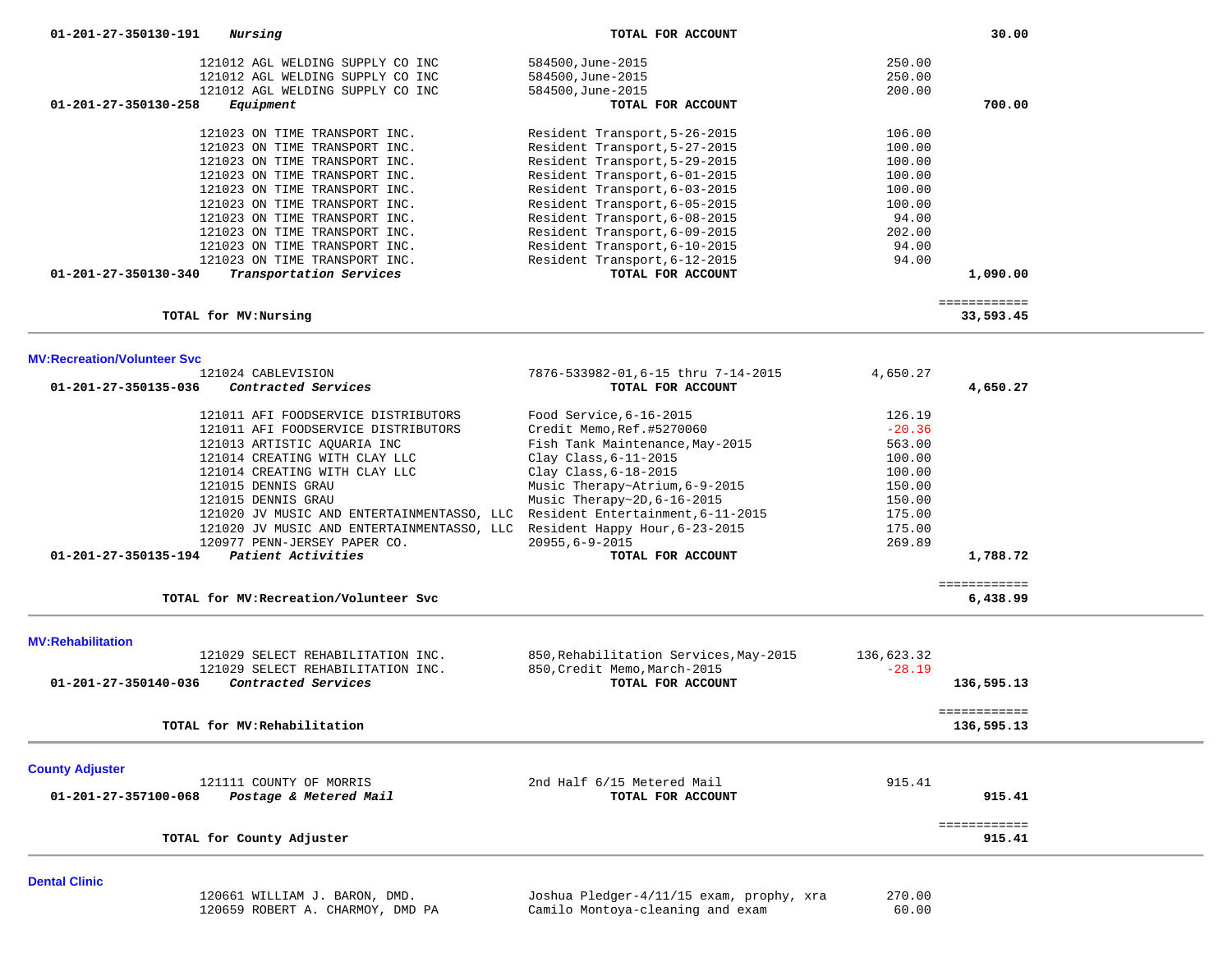|                                       | 120659 ROBERT A. CHARMOY, DMD PA                     | Sebastian Nemo-exam, cleaning, fluoride                      | 60.00            |                            |  |
|---------------------------------------|------------------------------------------------------|--------------------------------------------------------------|------------------|----------------------------|--|
|                                       | 120659 ROBERT A. CHARMOY, DMD PA                     | Melanie Cerrato-cleaning, exam, xrays.                       | 120.00           |                            |  |
| 01-201-27-365100-095                  | Dental Clinic Other Administrative Suppl             | TOTAL FOR ACCOUNT                                            |                  | 630.00                     |  |
|                                       | TOTAL for Dental Clinic                              |                                                              |                  | ============<br>630.00     |  |
|                                       |                                                      |                                                              |                  |                            |  |
| <b>County Library</b>                 |                                                      |                                                              |                  |                            |  |
|                                       | 118365 BAKER & TAYLOR BOOKS                          | 321652 L044405 3 B00000 dated 03/09/15                       | 7.06             |                            |  |
|                                       | 118365 BAKER & TAYLOR BOOKS                          | 321652 C000745 3 B00000 dated 03/26/15                       | 166.11           |                            |  |
|                                       | 118365 BAKER & TAYLOR BOOKS                          | 321652 L044405 3 B00000 dated 03/30/15                       | 7.06             |                            |  |
|                                       | 118371 GANN LAW BOOKS                                | 000184-0-003 Quote dated 03/31/15                            | 122.00           |                            |  |
|                                       | 119420 LEXIS NEXIS<br>118361 OXFORD UNIVERSITY PRESS | 150KMG dated 4/30/15<br>1011326 dated 03/30/2015             | 174.00<br>888.75 |                            |  |
| 01-201-29-390100-028                  | Books & Periodicals                                  | TOTAL FOR ACCOUNT                                            |                  | 1,364.98                   |  |
|                                       |                                                      |                                                              |                  |                            |  |
|                                       | 121111 COUNTY OF MORRIS                              | 2nd Half 6/15 Metered Mail                                   | 1,047.48         |                            |  |
|                                       | 119427 UNITED PARCEL SERVICE                         | 708309 dated 05/09/2015                                      | 240.07           |                            |  |
|                                       | 119427 UNITED PARCEL SERVICE                         | 708309 dated 05/16/2015                                      | 279.86           |                            |  |
|                                       | 119427 UNITED PARCEL SERVICE                         | 708309 dated 5/23/2015                                       | 319.91           |                            |  |
| 01-201-29-390100-068                  | Postage & Metered Mail                               | TOTAL FOR ACCOUNT                                            |                  | 1,887.32                   |  |
|                                       | 119423 MIDWEST TAPE LLC                              | 2000001148 dated 04/06/15                                    | 61.17            |                            |  |
|                                       | 119423 MIDWEST TAPE LLC                              | 2000001148 dated 04/09/15                                    | 1,090.96         |                            |  |
|                                       | 119423 MIDWEST TAPE LLC                              | 2000001148 dated 04/16/15                                    | 962.55           |                            |  |
|                                       | 119423 MIDWEST TAPE LLC                              | 2000001148 dated 05/04/15                                    | 171.72           |                            |  |
|                                       | 119423 MIDWEST TAPE LLC                              | 2000001148 dated 05/07/15                                    | 295.06           |                            |  |
| 01-201-29-390100-083                  | Video & Film Materials                               | TOTAL FOR ACCOUNT                                            |                  | 2,581.46                   |  |
|                                       |                                                      |                                                              |                  | ============               |  |
|                                       | TOTAL for County Library                             |                                                              |                  | 5,833.76                   |  |
|                                       |                                                      |                                                              |                  |                            |  |
| <b>County Superintendent of Schoo</b> | 120526 ROSALIE LAMONTE                               |                                                              | 33.59            |                            |  |
| 01-201-29-392100-031                  | Cellular Phones/Pagers                               | Cell Phone Charges: 04/14/15 - 05/13/15<br>TOTAL FOR ACCOUNT |                  | 33.59                      |  |
|                                       |                                                      |                                                              |                  |                            |  |
|                                       | 119703 STAPLES ADVANTAGE                             | STAMPS- SELF INKING                                          | 9.50             |                            |  |
|                                       | 119703 STAPLES ADVANTAGE                             | STAMPS DATE LIGHT DUTY                                       | 10.50            |                            |  |
|                                       | 119703 STAPLES ADVANTAGE                             | STAMPS DATE LIGHT DUTY                                       | 10.50            |                            |  |
|                                       | 119703 STAPLES ADVANTAGE                             | HEAVYDUTY DATE                                               | 49.71            |                            |  |
| 01-201-29-392100-058                  | Office Supplies & Stationery                         | TOTAL FOR ACCOUNT                                            |                  | 80.21                      |  |
|                                       | 121111 COUNTY OF MORRIS                              | 2nd Half 6/15 Metered Mail                                   | 7.55             |                            |  |
|                                       | 121111 COUNTY OF MORRIS                              | 2nd Half 6/15 Metered Mail                                   | 69.81            |                            |  |
| 01-201-29-392100-068                  | Postage & Metered Mail                               | TOTAL FOR ACCOUNT                                            |                  | 77.36                      |  |
|                                       | 120220 DEER PARK                                     | 0434565933 Drinking Water and Rent 4/15/                     | 9.96             |                            |  |
| 01-201-29-392100-162                  | Furniture & Fixtures                                 | TOTAL FOR ACCOUNT                                            |                  | 9.96                       |  |
|                                       |                                                      |                                                              |                  |                            |  |
|                                       | TOTAL for County Superintendent of Schoo             |                                                              |                  | ============<br>201.12     |  |
|                                       |                                                      |                                                              |                  |                            |  |
| <b>Contribution to County College</b> | 120579 COUNTY COLLEGE OF MORRIS                      | 1st Half 7/15 Operating Budget                               | 492,916.59       |                            |  |
| 01-201-29-395100-090                  | Expenditures                                         | TOTAL FOR ACCOUNT                                            |                  | 492,916.59                 |  |
|                                       |                                                      |                                                              |                  |                            |  |
|                                       | TOTAL for Contribution to County College             |                                                              |                  | ============<br>492,916.59 |  |

120659 ROBERT A. CHARMOY, DMD PA Justin Montoya-3/26/15 cleaning, exam, x 120.00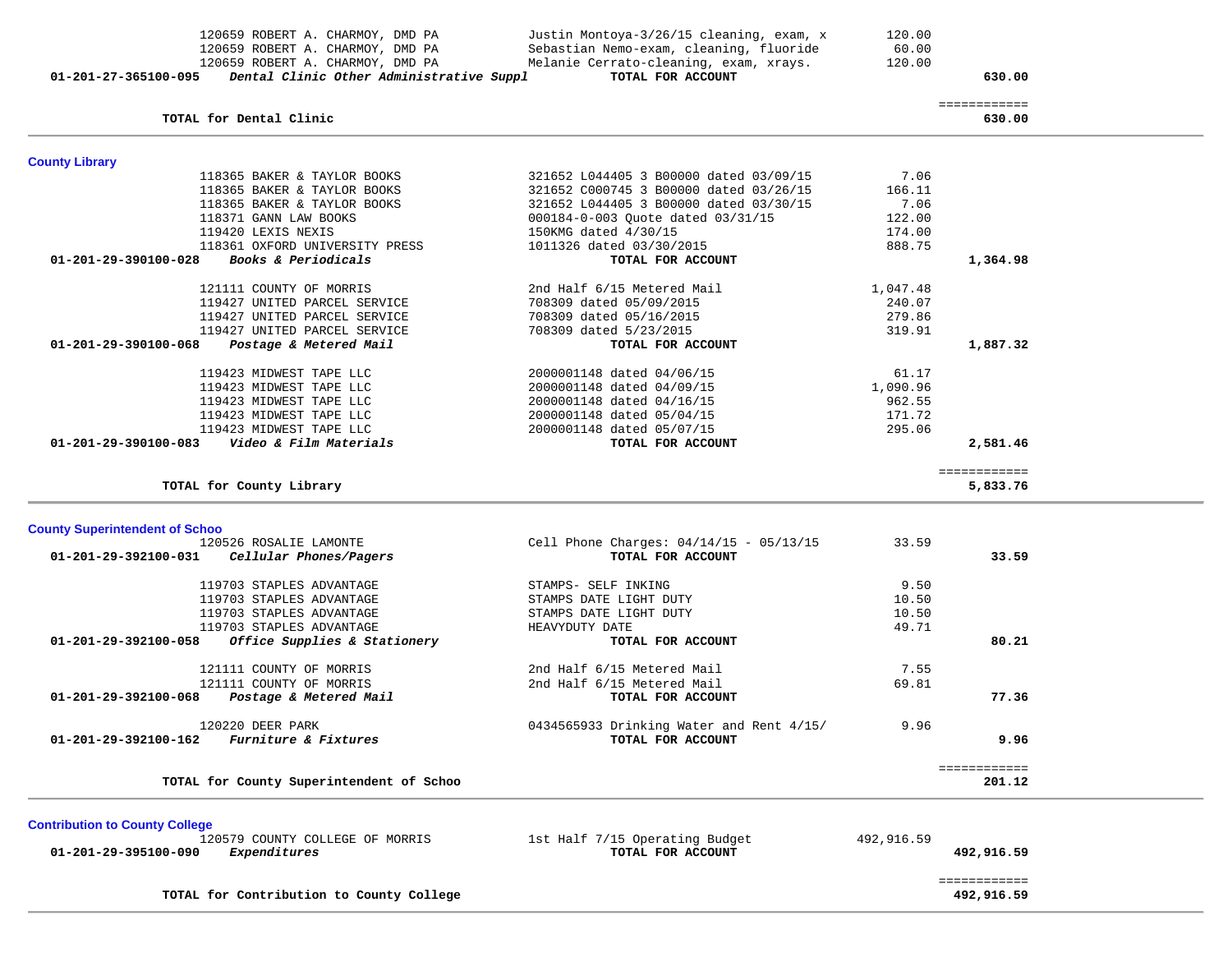| <b>Rutgers Extension Service</b>  |                                         |                                          |           |                          |
|-----------------------------------|-----------------------------------------|------------------------------------------|-----------|--------------------------|
|                                   | 120251 STAPLES ADVANTAGE                | office supplies                          | 29.58     |                          |
|                                   | 120251 STAPLES ADVANTAGE                | office supplies                          | 111.35    |                          |
|                                   | 120251 STAPLES ADVANTAGE                | office supplies                          | 28.89     |                          |
|                                   | 120251 STAPLES ADVANTAGE                | office supplies                          | 193.92    |                          |
| 01-201-29-396100-058              | Office Supplies & Stationery            | TOTAL FOR ACCOUNT                        |           | 363.74                   |
|                                   | 121111 COUNTY OF MORRIS                 | 2nd Half 6/15 Metered Mail               | 39.54     |                          |
| 01-201-29-396100-068              | Postage & Metered Mail                  | TOTAL FOR ACCOUNT                        |           | 39.54                    |
|                                   | 120253 M.C. SOIL CONSERVATION           | Soil services                            | 12,500.00 |                          |
| 01-201-29-396100-079              | Special Projects                        | TOTAL FOR ACCOUNT                        |           | 12,500.00                |
|                                   | 120276 DEER PARK                        | 0434680872 03/23/15-04/22/15 dispenser   | 1.98      |                          |
|                                   | 120276 DEER PARK                        | 0434680872 04/23/15-05/22/15 water del   | 25.60     |                          |
| 01-201-29-396100-095              | Other Administrative Supplies           | TOTAL FOR ACCOUNT                        |           | 27.58                    |
|                                   | 120127 MUNICIPAL CAPITAL CORP           | Ricoh copier lease                       | 726.06    |                          |
|                                   | 120250 MUNICIPAL CAPITAL CORP           | Ricoh copier lease                       | 1,040.86  |                          |
| $01 - 201 - 29 - 396100 - 163$    | Office Machines                         | TOTAL FOR ACCOUNT                        |           | 1,766.92                 |
|                                   |                                         |                                          |           | ============             |
|                                   | TOTAL for Rutgers Extension Service     |                                          |           | 14,697.78                |
|                                   |                                         |                                          |           |                          |
| <b>Rmb Out of Cty Two Yr Coll</b> | 120909 ESSEX COUNTY COLLEGE             | Chargeback Summer I 2015 - Out of County | 200.25    |                          |
|                                   | 120914 BERGEN COMMUNITY COLLEGE         | Chargeback for Summer 2015 - Morris Coun | 449.61    |                          |
| 01-201-29-397100-090              | Rmb Out of Cty Two Yr Coll Expenditures | TOTAL FOR ACCOUNT                        |           | 649.86                   |
|                                   |                                         |                                          |           | ============             |
|                                   | TOTAL for Rmb Out of Cty Two Yr Coll    |                                          |           | 649.86                   |
| <b>Fire and Police Academy</b>    |                                         |                                          |           |                          |
|                                   | 121111 COUNTY OF MORRIS                 | 2nd Half 6/15 Metered Mail               | 152.93    |                          |
| 01-201-29-407100-068              | Postage & Metered Mail                  | TOTAL FOR ACCOUNT                        |           | 152.93                   |
|                                   | 119365 FF1 PROFESSIONAL SAFETY SERVICES | STC Version APR Adapter                  | 181.97    |                          |
|                                   | 119365 FF1 PROFESSIONAL SAFETY SERVICES | PTC Version APR Adapter                  | 205.02    |                          |
|                                   | 119365 FF1 PROFESSIONAL SAFETY SERVICES | Valve ASSY                               | 107.63    |                          |
|                                   | 119365 FF1 PROFESSIONAL SAFETY SERVICES | Cartridges                               | 7.71      |                          |
|                                   | 119365 FF1 PROFESSIONAL SAFETY SERVICES | PRUSIK Cord 8MM GRN                      | 55.30     |                          |
|                                   | 119365 FF1 PROFESSIONAL SAFETY SERVICES | Rounding                                 | 0.08      |                          |
|                                   | 119365 FF1 PROFESSIONAL SAFETY SERVICES | PRUSIK Cord 8MM Red                      | 55.30     |                          |
|                                   | 119365 FF1 PROFESSIONAL SAFETY SERVICES | Rounding                                 | 0.08      |                          |
|                                   | 119369 FF1 PROFESSIONAL SAFETY SERVICES | Rocket Lugs                              | 27.14     |                          |
|                                   | 118969 RARITAN VALLEY DISPOSAL SERVICES | Tipping Fees                             | 650.00    |                          |
| 01-201-29-407100-258              | Equipment                               | TOTAL FOR ACCOUNT                        |           | 1,290.23                 |
|                                   | TOTAL for Fire and Police Academy       |                                          |           | ============<br>1,443.16 |
|                                   |                                         |                                          |           |                          |
| <b>Utilities</b>                  |                                         |                                          |           |                          |
|                                   | 120450 NATIONAL FUEL OIL INC.           | 4500.0 GAL DIESEL FUEL FOR COUNTY GARAGE | 8,616.15  |                          |
|                                   | 120450 NATIONAL FUEL OIL INC.           | 4500.0 GAL DIESEL FUEL FOR HILL          | 8,616.15  |                          |

 **01-201-31-430100-136** *Diesel Fuel* **TOTAL FOR ACCOUNT 17,232.30**

| 120406 JERSEY CENTRAL POWER & LIGHT | 10-00-59-9968-9-0 Rt 15 & Dewey Ave $6/1$ | 64.05  |
|-------------------------------------|-------------------------------------------|--------|
| 120129 JERSEY CENTRAL POWER & LIGHT | 20-00-00-0539-3-0 120 E Hanover Ave 6/2   | 520.76 |
| 119432 JERSEY CENTRAL POWER & LIGHT | 100 105 119 190 0 Rt 10 & Hillside Ave    | 39.91  |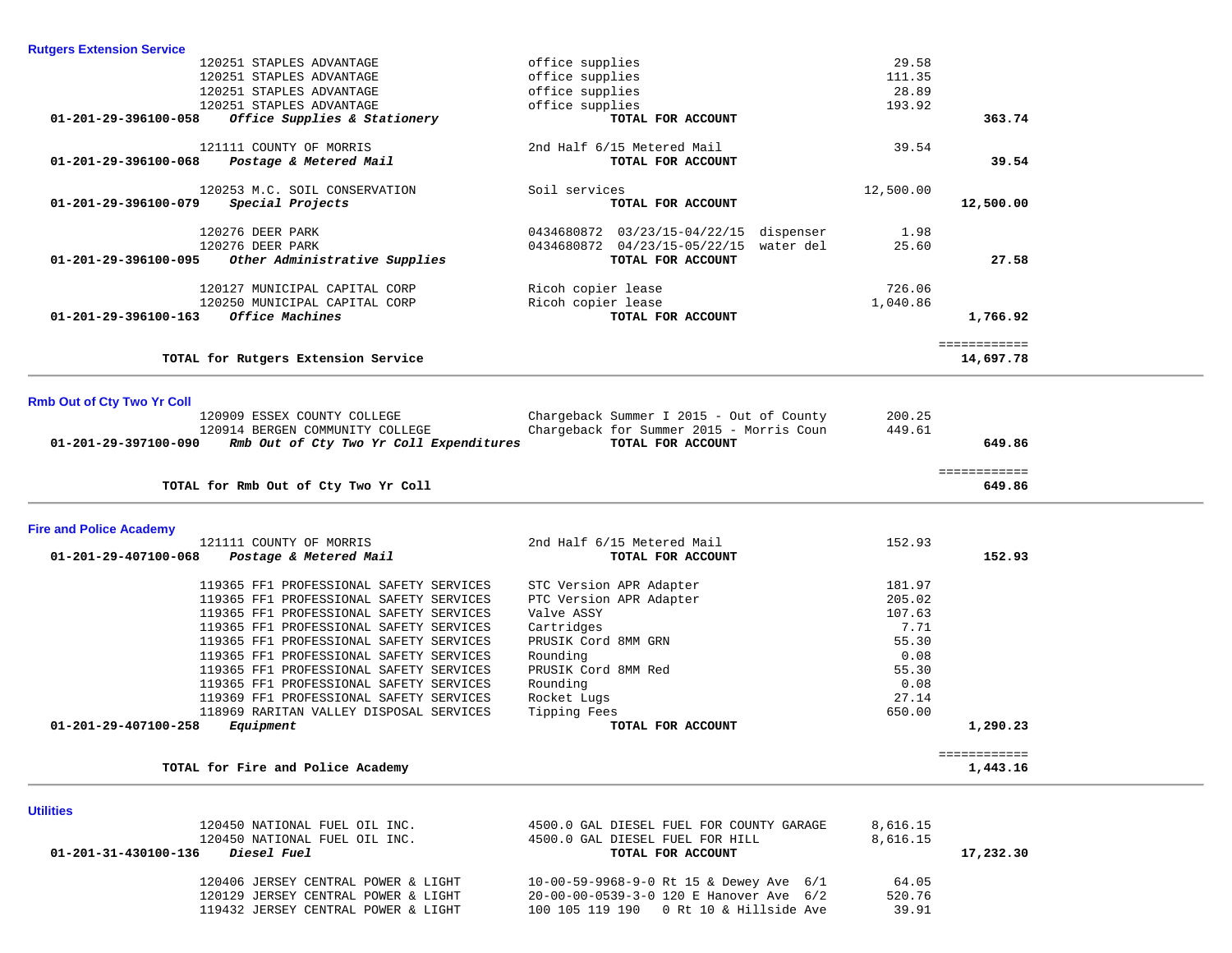| 23,047.24<br>9,026.94<br>6,438.49 |
|-----------------------------------|
|                                   |
|                                   |
|                                   |
|                                   |
|                                   |
|                                   |
|                                   |
|                                   |
|                                   |
|                                   |
|                                   |
|                                   |
|                                   |
|                                   |
|                                   |
|                                   |
|                                   |
|                                   |
|                                   |
|                                   |
|                                   |
|                                   |
|                                   |
|                                   |
|                                   |
|                                   |
|                                   |
|                                   |
| 21,050.33                         |
|                                   |
|                                   |
|                                   |
|                                   |
| 767.49                            |
|                                   |
| 77,562.79                         |
|                                   |
|                                   |
|                                   |
|                                   |
| 51.80                             |
|                                   |
|                                   |
|                                   |
|                                   |
|                                   |
|                                   |
|                                   |
|                                   |
|                                   |
| 1,173.50                          |
|                                   |
|                                   |
|                                   |
| 851.05                            |
| ============                      |

120729 JERSEY CENTRAL POWER & LIGHT 100 102 459 516 - WARRANTS DATED 6/22/15 1,118.87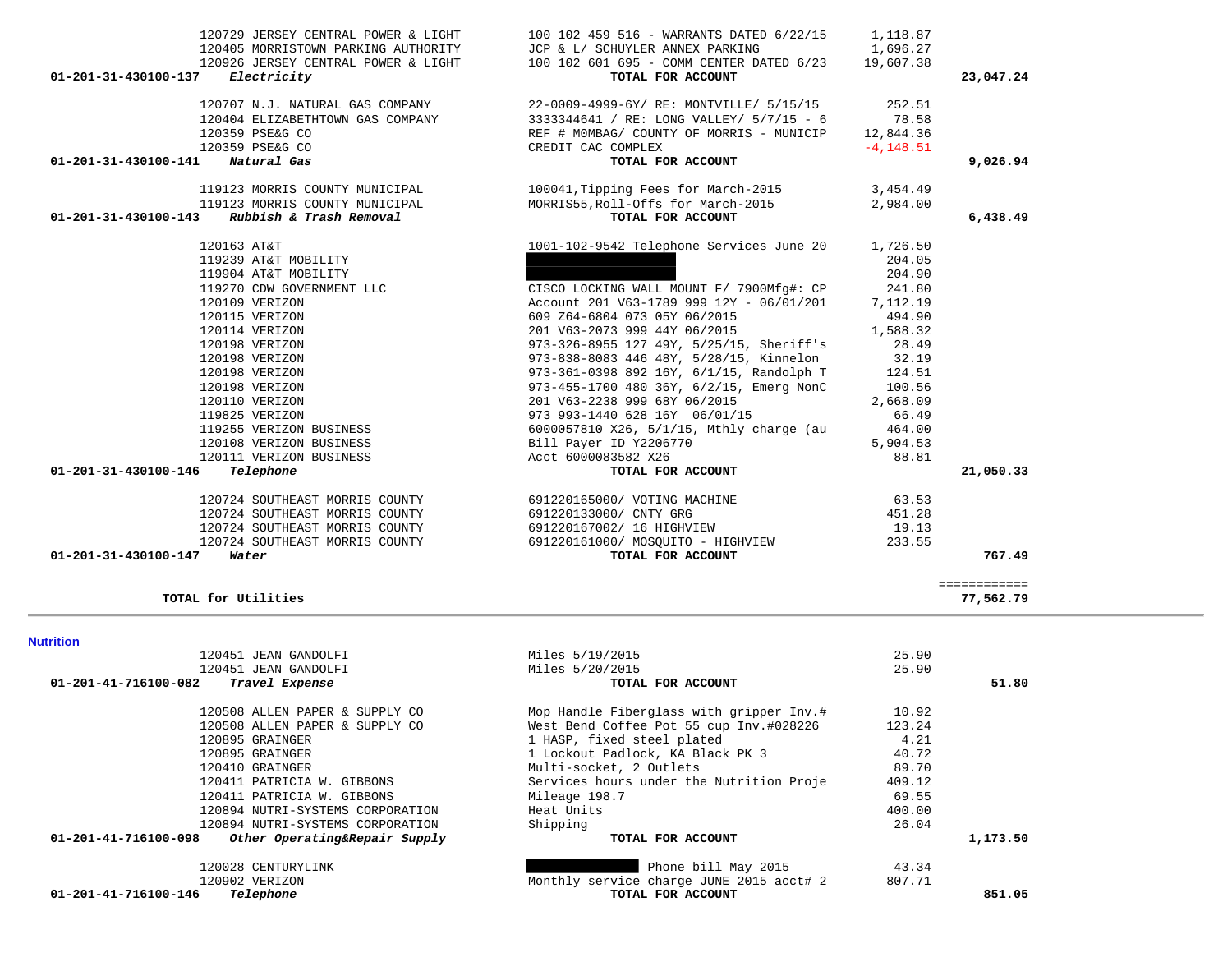|                            | 120900 SODEXO INC & AFFILIATES                                   | Daily Meals 5/2/2015-5/292015                                       | 147,184.80           |                            |  |
|----------------------------|------------------------------------------------------------------|---------------------------------------------------------------------|----------------------|----------------------------|--|
|                            | 120900 SODEXO INC & AFFILIATES<br>120900 SODEXO INC & AFFILIATES | Weekend Meals 5/2/2015-5/29/2015<br>Frozen Meals 5/2/2015-5/29/2015 | 7,858.80<br>8,471.68 |                            |  |
|                            | 120900 SODEXO INC & AFFILIATES                                   | Boxed Meals 5/2/2015-5/29/2015                                      | 16,774.72            |                            |  |
|                            | 120900 SODEXO INC & AFFILIATES                                   | Kosher Meals 5/2/2015-5/29/2015                                     | 435.84               |                            |  |
|                            | 120900 SODEXO INC & AFFILIATES                                   | Coffee 5/2/2015-5/29/2015                                           | 952.56               |                            |  |
|                            | 120900 SODEXO INC & AFFILIATES                                   | 5/2/2015-5/29-20150ther                                             | 620.47               |                            |  |
| 01-201-41-716100-185       | Food                                                             | TOTAL FOR ACCOUNT                                                   |                      | 182,298.87                 |  |
|                            | 120510 W.B. MASON COMPANY INC                                    | White Vinegar order # \$022887465 11/17/2                           | 77.25                |                            |  |
| 01-203-41-716100-058       | (2014) Office Supplies & Stationery                              | TOTAL FOR ACCOUNT                                                   |                      | 77.25                      |  |
|                            | TOTAL for Nutrition                                              |                                                                     |                      | ============<br>184,452.47 |  |
| <b>Area Plan Grant</b>     |                                                                  |                                                                     |                      |                            |  |
|                            | 120674 CFCS - HOPE HOUSE                                         | 2015 Funding through the Older Americans                            | 2,811.00             |                            |  |
|                            | 120673 CFCS - HOPE HOUSE                                         | 2015 Funding through the Older Americans                            | 2,496.00             |                            |  |
| 01-201-41-716110-090       | Expenditures                                                     | TOTAL FOR ACCOUNT                                                   |                      | 5,307.00                   |  |
|                            | TOTAL for Area Plan Grant                                        |                                                                     |                      | ============               |  |
|                            |                                                                  |                                                                     |                      | 5,307.00                   |  |
| <b>ALPN</b>                |                                                                  |                                                                     |                      |                            |  |
|                            | 120675 CFCS - HOPE HOUSE                                         | 2015 Funding through the Peer Grouping I                            | 3,782.00             |                            |  |
| 01-201-41-759000-063       | ALPN Peer Grouping                                               | TOTAL FOR ACCOUNT                                                   |                      | 3,782.00                   |  |
|                            | TOTAL for ALPN                                                   |                                                                     |                      | ============<br>3,782.00   |  |
|                            |                                                                  |                                                                     |                      |                            |  |
|                            |                                                                  |                                                                     |                      |                            |  |
|                            |                                                                  | <b>Grant Fund</b>                                                   |                      |                            |  |
| <b>Bio-Terrorism Grant</b> |                                                                  |                                                                     |                      |                            |  |
|                            | 118072 MOORE MEDICAL LLC<br>118072 MOORE MEDICAL LLC             | Quote 840714 dated 4/27/2015<br>Quote 840708 dated 4/27/2015        | 419.07<br>198.44     |                            |  |
|                            | 118072 MOORE MEDICAL LLC                                         | Quote 840602 dated 4/27/2015                                        | 34.35                |                            |  |
|                            | 118705 PROPAC INC.                                               | Quote 25598 dated 5/8/2015                                          | 4,565.00             |                            |  |
|                            | 118705 PROPAC INC.                                               | shipping                                                            | 354.36               |                            |  |
|                            | 119727 STAPLES ADVANTAGE                                         | Customer NYC 1054187 Supplies                                       | $-237.99$            |                            |  |
|                            | 119727 STAPLES ADVANTAGE                                         |                                                                     | 237.99               |                            |  |
|                            | 119727 STAPLES ADVANTAGE                                         |                                                                     | 122.39               |                            |  |
|                            | 119727 STAPLES ADVANTAGE                                         |                                                                     | 182.59               |                            |  |
|                            | 119727 STAPLES ADVANTAGE<br>119727 STAPLES ADVANTAGE             |                                                                     | 432.58<br>201.54     |                            |  |
|                            | 119727 STAPLES ADVANTAGE                                         |                                                                     | 22.39                |                            |  |
|                            | 119727 STAPLES ADVANTAGE                                         |                                                                     | 156.87               |                            |  |
|                            | 119727 STAPLES ADVANTAGE                                         |                                                                     | 127.42               |                            |  |
|                            | 120299 TRITEC OFFICE EQUIPMENT INC                               | color copies Machine ID# 6028                                       | 133.70               |                            |  |
|                            | 118804 BRIGHT WHITE PAPER CO.                                    | Ouote 2878 dated 5/8/2015                                           | 3,578.32             |                            |  |
|                            | 119461 JOURNEYWORKS PUBLISHING INC.                              | Customer # 144248 Ouote # 113847Band-Was                            | 750.00               |                            |  |
|                            | 119461 JOURNEYWORKS PUBLISHING INC.                              | shipping                                                            | 40.00                |                            |  |
|                            | 117875 NORTH AMERICA RESCUE, LLC                                 | Quote # 022270 dated 4/20/2015 Litter, R                            | 265.95               |                            |  |
|                            | 117875 NORTH AMERICA RESCUE, LLC                                 | Litter Carrier, Wheeled                                             | 1,144.62             |                            |  |
|                            | 117875 NORTH AMERICA RESCUE, LLC<br>121119 COUNTY OF MORRIS      | Freight estimate<br>2nd Half 6/15 Metered Mail                      | 75.00<br>26.95       |                            |  |
| 02-213-41-718505-391       | Public Health Emer Grant $(7/1/14-6/30/15)$                      | TOTAL FOR ACCOUNT                                                   |                      | 12,831.54                  |  |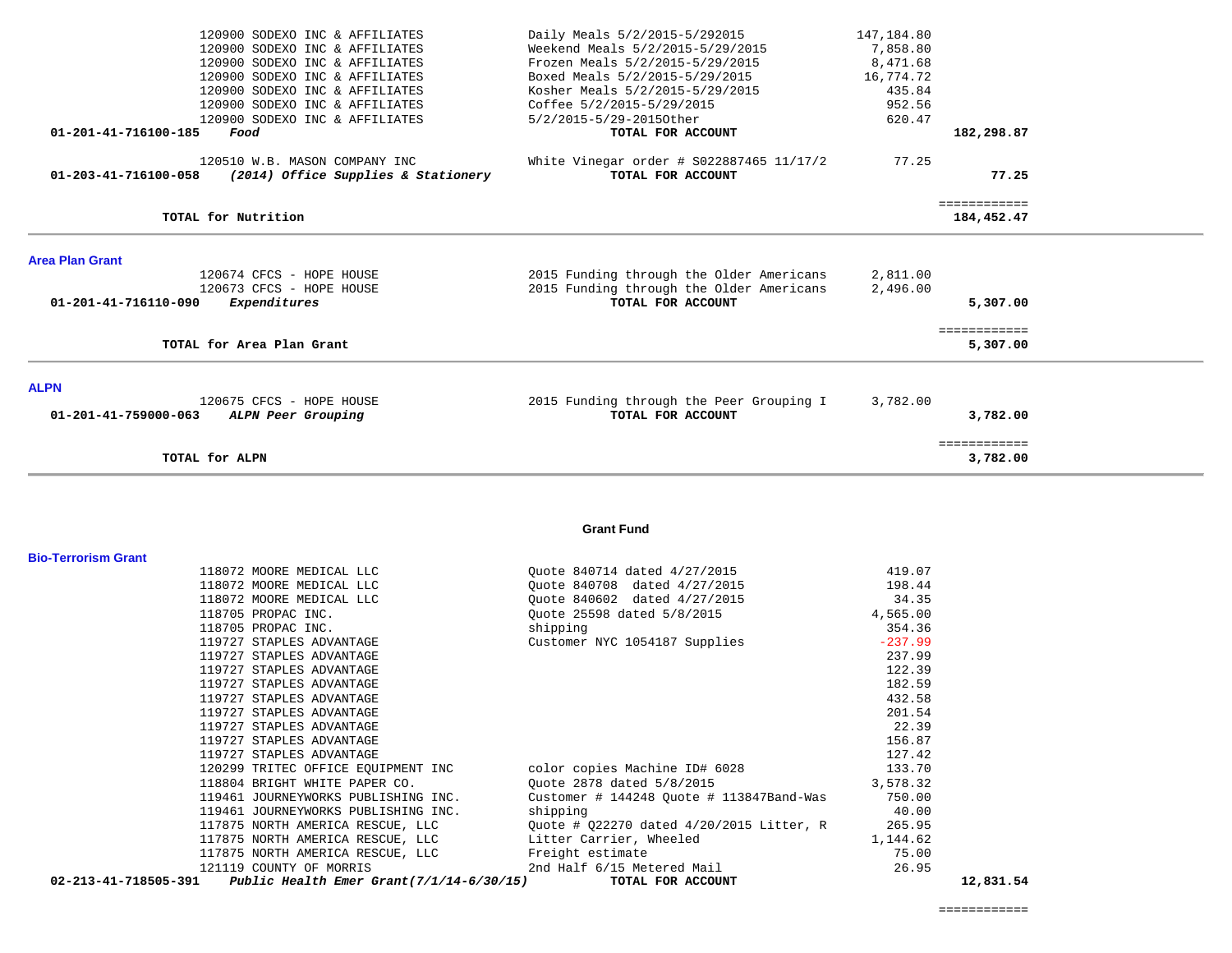| <b>DEPARTMENT 720605</b>                                            |                                          |           |                          |
|---------------------------------------------------------------------|------------------------------------------|-----------|--------------------------|
| 115390 COMMUNITY HOPE INC.                                          | November 2014 Rent                       | 1,276.00  |                          |
| 115389 COMMUNITY HOPE INC.                                          | October 2014 Rent                        | 1,276.00  |                          |
| 115388 COMMUNITY HOPE INC.                                          | September 2014 Rent                      | 1,276.00  |                          |
| 115387 COMMUNITY HOPE INC.                                          | August 2014 Rent                         | 1,276.00  |                          |
| 115386 COMMUNITY HOPE INC.                                          | July 2014 Rent                           | 1,276.00  |                          |
| 115385 COMMUNITY HOPE INC.                                          | June 2014 Rent                           | 1,276.00  |                          |
| 115384 COMMUNITY HOPE INC.                                          | May 2014 Rent                            | 1,276.00  |                          |
| Shelter Plus Care Grant $(10/4/11-10/3/16)$<br>02-213-41-720605-391 | TOTAL FOR ACCOUNT                        |           | 8,932.00                 |
|                                                                     |                                          |           |                          |
| TOTAL for DEPARTMENT 720605                                         |                                          |           | ============<br>8,932.00 |
| <b>DEPARTMENT 741515</b>                                            |                                          |           |                          |
| 119864 STAPLES ADVANTAGE                                            |                                          | 30.66     |                          |
| 119880 TELESEARCH INC                                               |                                          | 28.07     |                          |
| 119880 TELESEARCH INC                                               |                                          | 27.92     |                          |
| 119875 CENTURYLINK                                                  |                                          | 11.02     |                          |
| 120599 JOY SULLIVAN                                                 | Travel from $10/27/14 - 5/20/15$ .       | 114.48    |                          |
| 120599 JOY SULLIVAN                                                 | parking meter.                           | 1.50      |                          |
| 119929 STAPLES ADVANTAGE                                            |                                          | 36.16     |                          |
| 120060 TELESEARCH INC                                               |                                          | 20.85     |                          |
| 120060 TELESEARCH INC                                               |                                          | 25.33     |                          |
| 120775 AEROFUND FINANCIAL INC.                                      | Transportation from 6/8/15 to 6/12/15.   | 4, 413.61 |                          |
| 115353 US LIFE INSURANCE COMPANY                                    |                                          | 10.67     |                          |
| 117567 US LIFE INSURANCE COMPANY                                    |                                          | 10.67     |                          |
| 118877 US LIFE INSURANCE COMPANY                                    |                                          | 10.67     |                          |
| 120585 WARREN COUNTY DIVISON OF                                     | Reimbursement for WFNJ TANF & GA work ac | 50,000.00 |                          |
| 02-213-41-741515-392<br>WFNJ-TANF (7/1/14-12/31/15)                 | TOTAL FOR ACCOUNT                        |           | 54,741.61                |
|                                                                     |                                          |           | ============             |
| TOTAL for DEPARTMENT 741515                                         |                                          |           | 54,741.61                |
| <b>DEPARTMENT 741520</b>                                            |                                          |           |                          |
| 119864 STAPLES ADVANTAGE                                            |                                          | 23.00     |                          |
| 119880 TELESEARCH INC                                               |                                          | 21.05     |                          |
| 119880 TELESEARCH INC                                               |                                          | 20.94     |                          |
| 119880 TELESEARCH INC                                               | Teresa SW/E 5/24/15.                     | 1,046.50  |                          |
| 119880 TELESEARCH INC                                               | Abigail; W/E 5/24/15.                    | 1,016.05  |                          |
| 119875 CENTURYLINK                                                  |                                          | 8.26      |                          |
| 119929 STAPLES ADVANTAGE                                            |                                          | 27.12     |                          |
| 120060 TELESEARCH INC                                               |                                          | 15.64     |                          |
| 120060 TELESEARCH INC                                               |                                          | 19.00     |                          |
| 120060 TELESEARCH INC                                               | Teresa S., W/E 5/31/15                   | 912.20    |                          |
| 120060 TELESEARCH INC                                               | Abigail P., W/E 5/31/15                  | 812.84    |                          |
| 120775 AEROFUND FINANCIAL INC.                                      |                                          | 54.23     |                          |
| 115353 US LIFE INSURANCE COMPANY                                    |                                          | 8.01      |                          |
| 117567 US LIFE INSURANCE COMPANY                                    |                                          | 8.01      |                          |
| 118877 US LIFE INSURANCE COMPANY                                    |                                          | 8.01      |                          |
| 120643 WARREN COUNTY TECHNICAL SCHOOL                               | Ronald J.                                | 532.80    |                          |
| 120585 WARREN COUNTY DIVISON OF                                     |                                          |           |                          |
| 02-213-41-741520-392<br>WFNJ-General Assistance(7/1/14-12/31/15)    |                                          |           |                          |
|                                                                     |                                          | 15,000.00 |                          |
|                                                                     | TOTAL FOR ACCOUNT                        |           | 19,533.66                |
|                                                                     |                                          |           | ============             |

**DEPARTMENT 741530**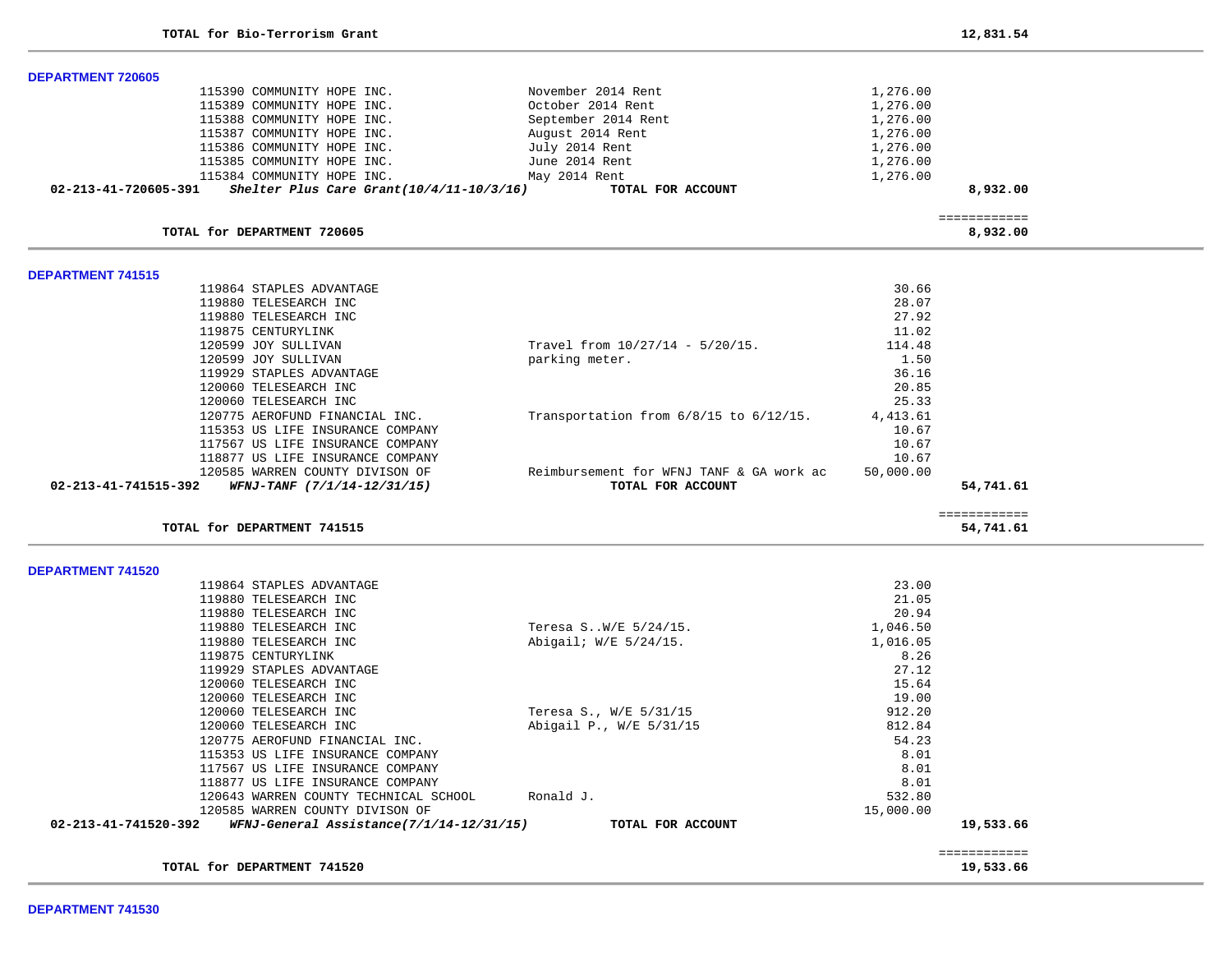|                          | 119880 TELESEARCH INC<br>120060 TELESEARCH INC<br>$02 - 213 - 41 - 741530 - 392$ WFNJ-WLLP $(7/1/14 - 12/31/15)$ | Kevin M., W/E 5/24/15.<br>Kevin M., W/E 5/31/15<br>TOTAL FOR ACCOUNT       | 1,039.15<br>831.32   | 1,870.47                  |  |
|--------------------------|------------------------------------------------------------------------------------------------------------------|----------------------------------------------------------------------------|----------------------|---------------------------|--|
|                          | TOTAL for DEPARTMENT 741530                                                                                      |                                                                            |                      | ============<br>1,870.47  |  |
| <b>DEPARTMENT 742505</b> | 115353 US LIFE INSURANCE COMPANY                                                                                 |                                                                            | 72.05                |                           |  |
|                          | 117567 US LIFE INSURANCE COMPANY<br>118877 US LIFE INSURANCE COMPANY                                             | Group Policy # G026433.                                                    | 66.72<br>66.72       |                           |  |
|                          | 02-213-41-742505-391 WIA Adult $(7/1/13-6/30/15)$                                                                | TOTAL FOR ACCOUNT                                                          |                      | 205.49                    |  |
|                          | TOTAL for DEPARTMENT 742505                                                                                      |                                                                            |                      | ============<br>205.49    |  |
| <b>DEPARTMENT 742510</b> |                                                                                                                  |                                                                            |                      |                           |  |
|                          | 115353 US LIFE INSURANCE COMPANY<br>117567 US LIFE INSURANCE COMPANY                                             | Policy No., G026433 3/19/15-4/18/15<br>Group life insurance for ETS staff. | 141.44<br>146.77     |                           |  |
|                          | $02 - 213 - 41 - 742510 - 391$ WIA Dislocated Worker $(7/1/13 - 6/30/15)$                                        | TOTAL FOR ACCOUNT                                                          |                      | 288.21                    |  |
|                          | TOTAL for DEPARTMENT 742510                                                                                      |                                                                            |                      | ============<br>288.21    |  |
| <b>DEPARTMENT 742520</b> |                                                                                                                  |                                                                            |                      |                           |  |
|                          | 115353 US LIFE INSURANCE COMPANY<br>117567 US LIFE INSURANCE COMPANY                                             |                                                                            | 34.69<br>34.69       |                           |  |
|                          | 118877 US LIFE INSURANCE COMPANY<br>02-213-41-742520-391 WIA Youth $(7/1/13-6/30/15)$                            | TOTAL FOR ACCOUNT                                                          | 34.69                | 104.07                    |  |
|                          |                                                                                                                  |                                                                            |                      |                           |  |
|                          | TOTAL for DEPARTMENT 742520                                                                                      |                                                                            |                      | ============<br>104.07    |  |
| <b>DEPARTMENT 742605</b> |                                                                                                                  |                                                                            |                      |                           |  |
|                          | 119864 STAPLES ADVANTAGE<br>119880 TELESEARCH INC                                                                |                                                                            | 191.64<br>175.44     |                           |  |
|                          | 119880 TELESEARCH INC                                                                                            |                                                                            | 174.48               |                           |  |
|                          | 120618 AVTECH INSTITUTE                                                                                          | Gilbert L.                                                                 | 1,280.00             |                           |  |
|                          | 120620 AVTECH INSTITUTE<br>120850 COUNTY COLLEGE OF MORRIS                                                       | Steven M.<br>Sonya E.                                                      | 1,024.00<br>333.00   |                           |  |
|                          | 119875 CENTURYLINK                                                                                               |                                                                            | 68.86                |                           |  |
|                          | 120610 DENTAL & MEDICAL CAREER                                                                                   | Lisa B.                                                                    | 1,899.75             |                           |  |
|                          | 120609 DENTAL & MEDICAL CAREER                                                                                   | Staci C.                                                                   | 2,820.00             |                           |  |
|                          | 119929 STAPLES ADVANTAGE                                                                                         |                                                                            | 226.01               |                           |  |
|                          | 120060 TELESEARCH INC<br>120060 TELESEARCH INC                                                                   |                                                                            | 130.33<br>158.33     |                           |  |
|                          | 120605 RUTGERS CENTER FOR CONTINUING                                                                             | Tameeka C.                                                                 | 2,676.00             |                           |  |
|                          | 120646 RUTGERS CENTER FOR CONTINUING                                                                             | Shannon H.                                                                 | 2,676.00             |                           |  |
|                          | 120862 RUTGERS CENTER FOR CONTINUING                                                                             | Phyllis T.                                                                 | 2,361.00             |                           |  |
|                          | 120863 WARREN COUNTY TECHNICAL SCHOOL                                                                            | Jessica W.                                                                 | 570.36               |                           |  |
|                          | 120871 WARREN COUNTY COMMUNITY COLL.<br>120870 WARREN COUNTY COMMUNITY COLL.                                     | Magda M.                                                                   | 1,435.00<br>1,435.00 |                           |  |
|                          | 120604 ZONE DEFENSE, INC.                                                                                        | Elena G.<br>Gladys V.; dates: 4/23/15 to 5/25/15.                          | 1,936.00             |                           |  |
| 02-213-41-742605-391     | WIA Adult (7/1/14-6/30/16)                                                                                       | TOTAL FOR ACCOUNT                                                          |                      | 21,571.20                 |  |
|                          | TOTAL for DEPARTMENT 742605                                                                                      |                                                                            |                      | ============<br>21,571.20 |  |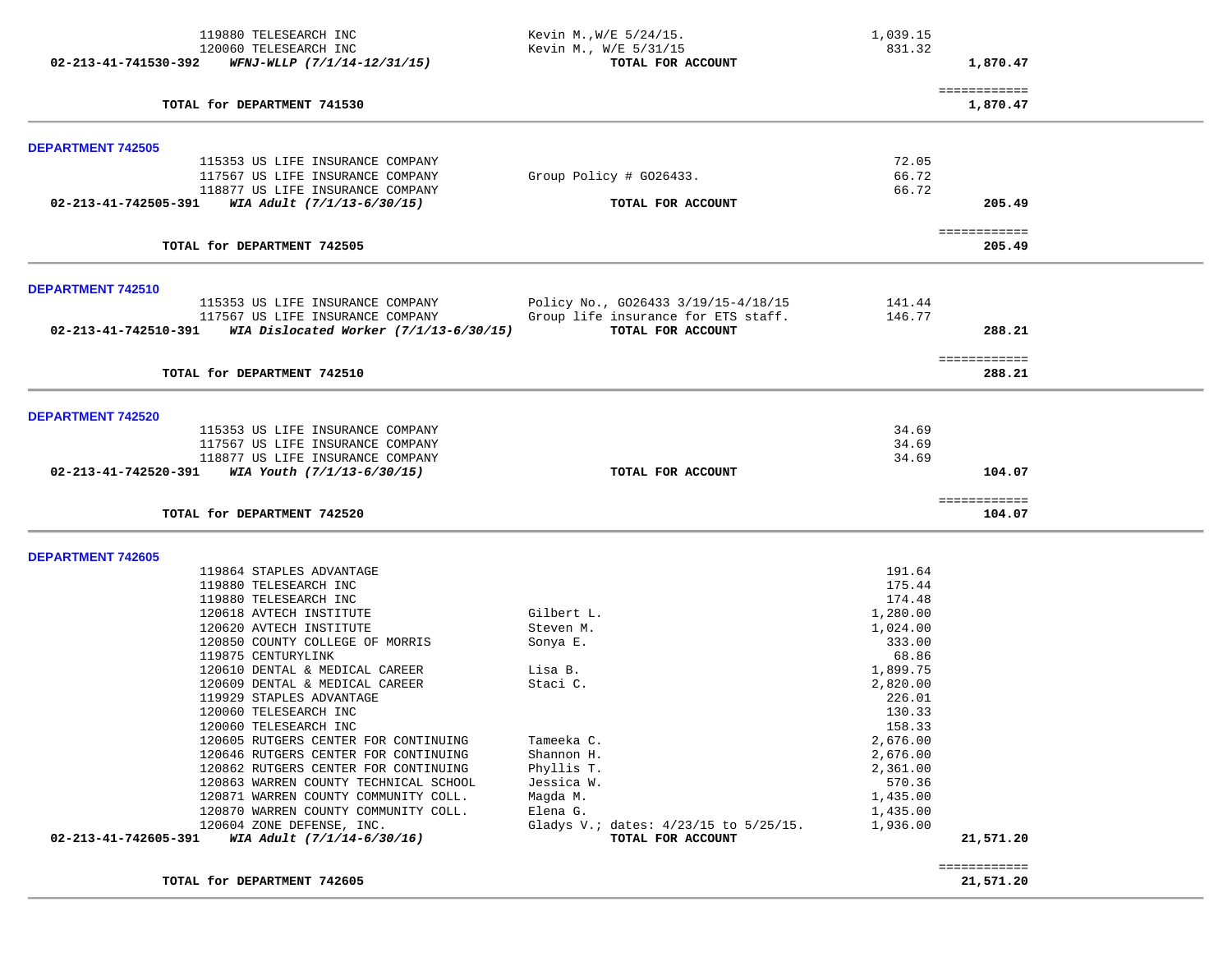|  |                                                                            | 19864 STAPLES ADVANTAGE (2009 paper. 8.5" X 11" 15 cases. 421.60<br>19880 TELESEARCH INC Linda B., $W/E$ 5/24/15. 385.96<br>19880 TELESEARCH INC Lilly H., $W/E$ 5/24/15. 383.83<br>120619 AVTECH INSTITUTE Ling S. 1, 480.00<br>120621        |          |           |
|--|----------------------------------------------------------------------------|------------------------------------------------------------------------------------------------------------------------------------------------------------------------------------------------------------------------------------------------|----------|-----------|
|  |                                                                            |                                                                                                                                                                                                                                                |          |           |
|  |                                                                            |                                                                                                                                                                                                                                                |          |           |
|  |                                                                            |                                                                                                                                                                                                                                                |          |           |
|  | 120622 AVTECH INSTITUTE                                                    | 1,029.34                                                                                                                                                                                                                                       |          |           |
|  | 120617 AVTECH INSTITUTE                                                    | Ling S.<br>Dana A.<br>Herbert V.<br>Christopher M.<br>Anna N.<br>Gladvs S<br>1,344.00                                                                                                                                                          |          |           |
|  | 120616 AVTECH INSTITUTE                                                    |                                                                                                                                                                                                                                                | 1,941.33 |           |
|  | 120615 AVTECH INSTITUTE Gladys S.                                          | 1,120.00                                                                                                                                                                                                                                       |          |           |
|  |                                                                            |                                                                                                                                                                                                                                                | 4,999.20 |           |
|  |                                                                            | 120832 BRALEN LLC<br>119875 CENTURYLINK 119875 CENTURYLINK                                                                                                                                                                                     | 151.49   |           |
|  | 120608 E-Z WHEELS DRIVING SCHOOL INC Armando R.                            |                                                                                                                                                                                                                                                | 2,092.00 |           |
|  | 120852 FORTIS INSTITUTE                                                    | Amy Z.                                                                                                                                                                                                                                         | 464.64   |           |
|  | 120852 FORTIS INSTITUTE<br>120853 FORTIS INSTITUTE 120853 FORTIS INSTITUTE |                                                                                                                                                                                                                                                | 704.00   |           |
|  | 120644 FORTIS INSTITUTE THE ROBERT W.                                      |                                                                                                                                                                                                                                                | 320.40   |           |
|  | 120855 FORTIS INSTITUTE Monica P.                                          |                                                                                                                                                                                                                                                | 688.16   |           |
|  | 120854 FORTIS INSTITUTE <b>120854</b> FORTIS INSTITUTE                     |                                                                                                                                                                                                                                                | 234.40   |           |
|  | 120787 FAIRLEIGH DICKINSON UNIVERSITY Debra O.                             |                                                                                                                                                                                                                                                | 576.18   |           |
|  | 120648 INFORMATION & TECHNOLOGY Prasana V.                                 | 120648 INFORMATION & TECHNOLOGY<br>120647 INFORMATION & TECHNOLOGY<br>120647 INFORMATION & TECHNOLOGY<br>120060 TELESEARCH INC<br>120060 TELESEARCH INC<br>120060 TELESEARCH INC<br>120060 TELESEARCH INC<br>120060 TELESEARCH INC<br>120060 T |          |           |
|  |                                                                            |                                                                                                                                                                                                                                                |          |           |
|  |                                                                            |                                                                                                                                                                                                                                                |          |           |
|  |                                                                            |                                                                                                                                                                                                                                                |          |           |
|  |                                                                            |                                                                                                                                                                                                                                                |          |           |
|  | 120856 NETCOM LEARNING                                                     | John B.                                                                                                                                                                                                                                        | 2,894.40 |           |
|  |                                                                            |                                                                                                                                                                                                                                                |          |           |
|  |                                                                            | 120851 WARREN COUNTY TECHNICAL SCHOOL SCOTT F.<br>120851 WARREN COUNTY TECHNICAL SCHOOL SCOTT F.<br>120857 NETCOM LEARNING Vijay S. 2,764.00<br>120789 RUTGERS, THE STATE UNIVERSITY Kristen M. 3,200.00<br>120645 RUTGERS CENTER FOR          |          |           |
|  |                                                                            |                                                                                                                                                                                                                                                |          |           |
|  |                                                                            |                                                                                                                                                                                                                                                |          |           |
|  |                                                                            |                                                                                                                                                                                                                                                |          |           |
|  |                                                                            |                                                                                                                                                                                                                                                | 1,279.20 |           |
|  |                                                                            |                                                                                                                                                                                                                                                | 208.46   |           |
|  | 02-213-41-742610-391 WIA Dislocated Worker (7/1/14-6/30/16)                | 120645 RUIGERS COMPANY<br>118877 US LIFE INSURANCE COMPANY<br>120649 WILLIAM PATERSON UNIVERSITY Micole D.<br>2nd Half 6/15 Metered Mail TOTAL FOR ACCOUNT                                                                                     |          | 35,897.01 |
|  |                                                                            |                                                                                                                                                                                                                                                |          |           |

# **TOTAL for DEPARTMENT 742610 35,897.01**

 ============ ============<br>35,897.01

#### **DEPARTMENT 742620**

| DEFANIMENI 144040 |                                  |                                            |        |
|-------------------|----------------------------------|--------------------------------------------|--------|
|                   | 119864 STAPLES ADVANTAGE         |                                            | 99.65  |
|                   | 119880 TELESEARCH INC            |                                            | 91.23  |
|                   | 119880 TELESEARCH INC            |                                            | 90.73  |
|                   | 119875 CENTURYLINK               |                                            | 35.80  |
|                   | 120834 LEIGH CARTER              | Travel reimbursement from $5/14/15 - 6/15$ | 116.44 |
|                   | 119929 STAPLES ADVANTAGE         |                                            | 117.53 |
|                   | 120060 TELESEARCH INC            |                                            | 67.77  |
|                   | 120060 TELESEARCH INC            |                                            | 82.33  |
|                   | 120859 NEWBRIDGE SERVICES INC    | Meal purchases                             | 202.65 |
|                   | 120858 NEWBRIDGE SERVICES INC    | Kyle F.                                    | 505.00 |
|                   | 120830 PHILLIPSBURG SCHOOL BASED | Damian F.                                  | 746.00 |
|                   | 120830 PHILLIPSBURG SCHOOL BASED | Ashley Q.                                  | 746.00 |
|                   | 120830 PHILLIPSBURG SCHOOL BASED |                                            | 455.00 |
|                   | 120830 PHILLIPSBURG SCHOOL BASED | Marissa R.                                 | 746.00 |
|                   | 120830 PHILLIPSBURG SCHOOL BASED |                                            | 455.00 |
|                   | 120830 PHILLIPSBURG SCHOOL BASED | Lissa M.                                   | 746.00 |
|                   | 120830 PHILLIPSBURG SCHOOL BASED |                                            | 747.00 |
|                   | 120614 NEWBRIDGE SERVICES INC    | David C.                                   | 227.25 |
|                   | 120614 NEWBRIDGE SERVICES INC    |                                            | 555.00 |
|                   | 120861 NEWBRIDGE SERVICES INC    | Jessica E.                                 | 505.00 |
|                   | 120860 NEWBRIDGE SERVICES INC    | Alan V.                                    | 755.00 |
|                   | 120613 PHILLIPSBURG SCHOOL BASED | Adam B.                                    | 746.00 |
|                   | 120613 PHILLIPSBURG SCHOOL BASED |                                            | 747.00 |
|                   | 120613 PHILLIPSBURG SCHOOL BASED | Destani C.                                 | 746.00 |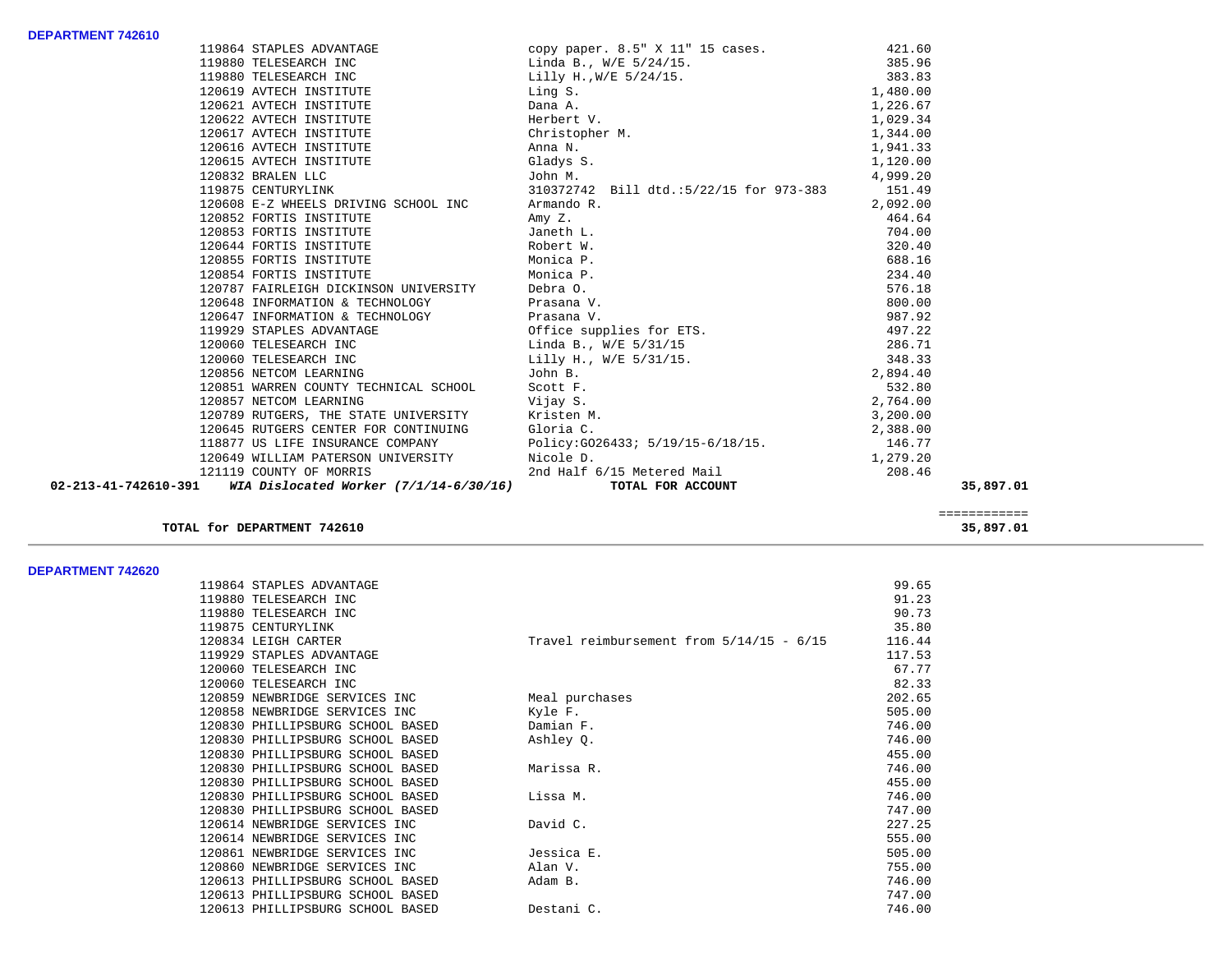| 120613 PHILLIPSBURG SCHOOL BASED                               |                                          | 747.00    |              |  |
|----------------------------------------------------------------|------------------------------------------|-----------|--------------|--|
| 120613 PHILLIPSBURG SCHOOL BASED                               | Melissa G.                               | 746.00    |              |  |
| 120613 PHILLIPSBURG SCHOOL BASED                               |                                          | 747.00    |              |  |
| 120613 PHILLIPSBURG SCHOOL BASED                               |                                          | 213.00    |              |  |
| 120613 PHILLIPSBURG SCHOOL BASED                               | Isaiah R.                                | 746.00    |              |  |
| 120613 PHILLIPSBURG SCHOOL BASED                               |                                          | 747.00    |              |  |
| 120612 PHILLIPSBURG SCHOOL BASED                               | Tyler B.                                 | 213.00    |              |  |
| 120612 PHILLIPSBURG SCHOOL BASED                               | Sean M.                                  | 746.00    |              |  |
| 120612 PHILLIPSBURG SCHOOL BASED                               |                                          | 213.00    |              |  |
| 120612 PHILLIPSBURG SCHOOL BASED                               | Jasmine S.                               | 746.00    |              |  |
| 120612 PHILLIPSBURG SCHOOL BASED                               | Blaine T.                                | 746.00    |              |  |
| 120612 PHILLIPSBURG SCHOOL BASED                               |                                          | 213.00    |              |  |
| 120612 PHILLIPSBURG SCHOOL BASED                               |                                          | 455.00    |              |  |
| 120776 SUSSEX COUNTY TECH SCHOOL                               | David S.                                 | 488.47    |              |  |
| 120777 SUSSEX COUNTY TECH SCHOOL                               | Joe M.                                   | 635.14    |              |  |
| 120778 SUSSEX COUNTY TECH SCHOOL                               |                                          | 532.87    |              |  |
|                                                                | Benjamin S.                              |           |              |  |
| 120779 SUSSEX COUNTY TECH SCHOOL                               | Deniz D.                                 | 532.87    |              |  |
| 120780 SUSSEX COUNTY TECH SCHOOL                               | Ian K.                                   | 435.18    |              |  |
| 120782 SUSSEX COUNTY TECH SCHOOL                               | Derek C.                                 | 355.24    |              |  |
| 120783 SUSSEX COUNTY TECH SCHOOL                               | Amy V.                                   | 740.09    |              |  |
| 120785 SUSSEX COUNTY TECH SCHOOL                               | Maggie G.                                | 1,614.75  |              |  |
| 120786 SUSSEX COUNTY TECH SCHOOL                               | Jodi B.                                  | 1,009.22  |              |  |
| 120781 SUSSEX COUNTY TECH SCHOOL                               | Ian A.                                   | 532.87    |              |  |
| 120772 SUSSEX COUNTY TECH SCHOOL                               | Kylie T.                                 | 592.08    |              |  |
| 120767 SUSSEX COUNTY TECH SCHOOL                               | Transportation services for summer of 20 | 11,000.00 |              |  |
| 02-213-41-742620-391<br>WIA Youth (7/1/14-6/30/16)             | TOTAL FOR ACCOUNT                        |           | 36,078.16    |  |
|                                                                |                                          |           |              |  |
|                                                                |                                          |           | ============ |  |
| TOTAL for DEPARTMENT 742620                                    |                                          |           | 36,078.16    |  |
|                                                                |                                          |           |              |  |
|                                                                |                                          |           |              |  |
| <b>Chapter 51</b>                                              |                                          |           |              |  |
|                                                                | OP Adolescents                           | 1,824.00  |              |  |
|                                                                |                                          |           |              |  |
| 120401 DAYTOP VILLAGE OF NJ, INC.                              |                                          |           |              |  |
| 120401 DAYTOP VILLAGE OF NJ, INC.                              | IOP Adults                               | 1,170.00  |              |  |
| 120401 DAYTOP VILLAGE OF NJ, INC.                              | OP Adults                                | 5,376.00  |              |  |
| 120388 FREEDOM HOUSE INC.                                      | Halfway House Bed days                   | 8,514.00  |              |  |
| 120388 FREEDOM HOUSE INC.                                      | Less Client contribution                 | $-945.00$ |              |  |
| 120352 ST. CLARE'S HOSPITAL                                    | Detox bed days                           | 9,588.00  |              |  |
| 02-213-41-757505-392<br>Chapter 51 (1/1/15-12/31/15)           | TOTAL FOR ACCOUNT                        |           | 25,527.00    |  |
|                                                                |                                          |           |              |  |
|                                                                |                                          |           | ============ |  |
|                                                                |                                          |           | 25,527.00    |  |
| TOTAL for Chapter 51                                           |                                          |           |              |  |
|                                                                |                                          |           |              |  |
|                                                                |                                          |           |              |  |
| DEPARTMENT 758310                                              |                                          |           |              |  |
| 120264 CHATHAM TOWNSHIP                                        | Chatham Municipal Alliance 2014 Suppleme | 1,316.16  |              |  |
| Municipal Alliance $(1/1/13-12/31/14)$<br>02-213-41-758310-394 | TOTAL FOR ACCOUNT                        |           | 1,316.16     |  |
|                                                                |                                          |           |              |  |
|                                                                |                                          |           | ============ |  |
| TOTAL for DEPARTMENT 758310                                    |                                          |           | 1,316.16     |  |
|                                                                |                                          |           |              |  |
|                                                                |                                          |           |              |  |
| DEPARTMENT 758510                                              |                                          |           |              |  |
| 120265 CHATHAM TOWNSHIP                                        | Chatham Municipal Alliance Fiscal Year 2 | 10,826.10 |              |  |
| 120824 TOWNSHIP OF RANDOLPH                                    | Randolph Municipal Alliance FY 2015 Q3 E | 2,588.76  |              |  |
| 119996 TOWNSHIP OF ROXBURY                                     | Roxbury Municipal Alliance FY 2015 Q3 Ex | 1,586.63  |              |  |
| 120802 CHATHAM TOWNSHIP                                        | Chatham Municipal Alliance FY 2015 03 Ex | 1,180.00  |              |  |
| 120751 WATCHUNG / LONG HILL                                    | Long Hill/Watchung Hills Municipal Allia | 940.00    |              |  |
| 02-213-41-758510-392                                           | TOTAL FOR ACCOUNT                        |           | 17,121.49    |  |
| Municipal Alliance (7/1/14-6/30/15)                            |                                          |           |              |  |
|                                                                |                                          |           | ============ |  |
| TOTAL for DEPARTMENT 758510                                    |                                          |           | 17,121.49    |  |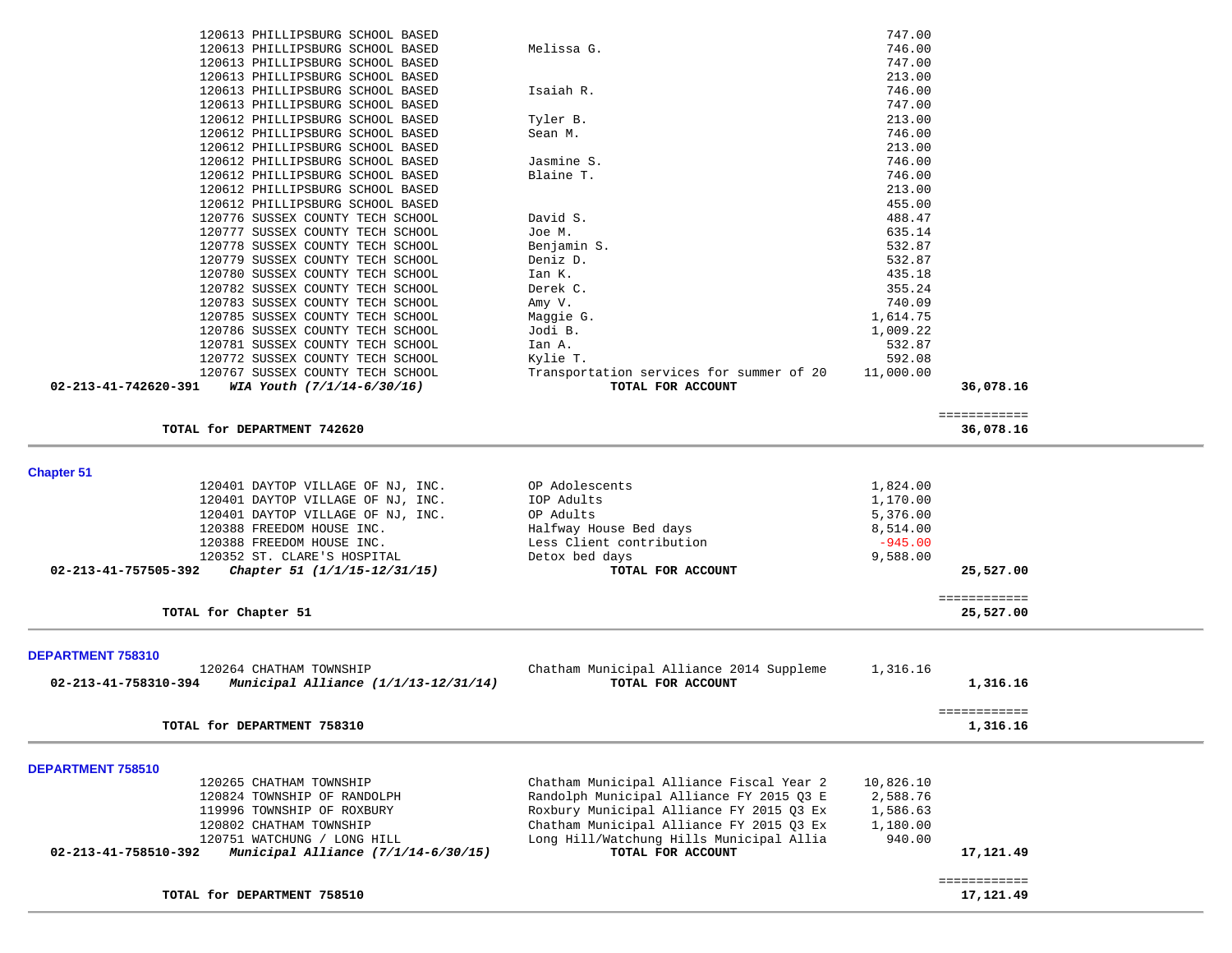### **DEPARTMENT 771510**

|                                       | 118576 FIRST PRIORITY VEHICLE INC.<br>02-213-41-771510-391 Multi-Jurisdc Task Force(7/1/14-6/30/15) | Emergency Lighting Upgrade** Narcotic Gr<br>TOTAL FOR ACCOUNT                        | 2,400.00       | 2,400.00                  |  |
|---------------------------------------|-----------------------------------------------------------------------------------------------------|--------------------------------------------------------------------------------------|----------------|---------------------------|--|
|                                       | TOTAL for DEPARTMENT 771510                                                                         |                                                                                      |                | ============<br>2,400.00  |  |
| DEPARTMENT 783510                     |                                                                                                     |                                                                                      |                |                           |  |
|                                       | 120629 DOROTHY DIFABIO                                                                              | SANE SART Grant VS-35-14 Travel Reimubus                                             | 129.77         |                           |  |
|                                       | 120641 JUNE WITTY<br>120641 JUNE WITTY                                                              | Fall 2014 Forensic Nursing Conference 12<br>2015 NJ International Association of For | 80.00<br>80.00 |                           |  |
|                                       | 120986 JANET B. NOVELLO                                                                             | TRAINING: 2014 IAFN Conference Registrati                                            | 80.00          |                           |  |
|                                       | 120986 JANET B. NOVELLO                                                                             | TRAVEL: TO GALLOWAY, NJ (255.5 MILES ROU                                             | 79.21          |                           |  |
| 02-213-41-783510-391                  | SART/SANE Program 10/1/14-9/30/15                                                                   | TOTAL FOR ACCOUNT                                                                    |                | 448.98                    |  |
|                                       | TOTAL for DEPARTMENT 783510                                                                         |                                                                                      |                | ============<br>448.98    |  |
| <b>DEPARTMENT 784505</b>              |                                                                                                     |                                                                                      |                |                           |  |
|                                       | 107560 ARAMSCO<br>02-213-41-784505-391 FFY13 Homeland Security (9/1/13-8/31/15)                     | Personal Protective Equipment per attach<br>TOTAL FOR ACCOUNT                        | 19,704.35      | 19,704.35                 |  |
|                                       | TOTAL for DEPARTMENT 784505                                                                         |                                                                                      |                | ============<br>19,704.35 |  |
| <b>Urban Areas Security Initiativ</b> |                                                                                                     |                                                                                      |                |                           |  |
|                                       | 115639 TECHLINE TECHNOLOGIES, INC.<br>02-213-41-784530-391 FFY13 UASI (9/1/13-8/31/15)              | Tactical Casualty Certification Course p<br>TOTAL FOR ACCOUNT                        | 17,000.00      | 17,000.00                 |  |
|                                       |                                                                                                     |                                                                                      |                |                           |  |
|                                       | TOTAL for Urban Areas Security Initiativ                                                            |                                                                                      |                | ============<br>17,000.00 |  |
| <b>Urban Areas Security Initiativ</b> |                                                                                                     |                                                                                      |                |                           |  |
| 02-213-41-784630-391                  | 119468 ACTIVU CORPORATION<br>FFY14 UASI (9/1/14-8/31/16)                                            | System Maintenance 8/9/15-8/8/16 per att<br>TOTAL FOR ACCOUNT                        | 12,000.00      | 12,000.00                 |  |
|                                       | TOTAL for Urban Areas Security Initiativ                                                            |                                                                                      |                | ============<br>12,000.00 |  |
| <b>MAPS</b>                           |                                                                                                     |                                                                                      |                |                           |  |
|                                       | 120396 W.B. MASON COMPANY INC<br>02-213-41-786405-394 MAPS $(1/1/14-12/31/14)$                      | Paper 8.5x11 for MAPS 2014 Inv. # 121028<br>TOTAL FOR ACCOUNT                        | 407.88         | 407.88                    |  |
|                                       | TOTAL for MAPS                                                                                      |                                                                                      |                | ============<br>407.88    |  |
| <b>MAPS</b>                           |                                                                                                     |                                                                                      |                |                           |  |
|                                       | 118274 CDW GOVERNMENT LLC                                                                           | Plantronics CS540 wireless Headset                                                   | 1,195.92       |                           |  |
|                                       | 118274 CDW GOVERNMENT LLC                                                                           | Plantronics APC-42 EHS cable f/phone                                                 | 325.02         |                           |  |
| 02-213-41-786505-394                  | 120507 MUNICIPAL CAPITAL CORP<br>MAPS (1/1/15-12/31/15)                                             | MAPS Quarterly 2 copy machine rentals. M<br>TOTAL FOR ACCOUNT                        | 465.80         | 1,986.74                  |  |
|                                       | TOTAL for MAPS                                                                                      |                                                                                      |                | ============<br>1,986.74  |  |

TOTAL for MAPS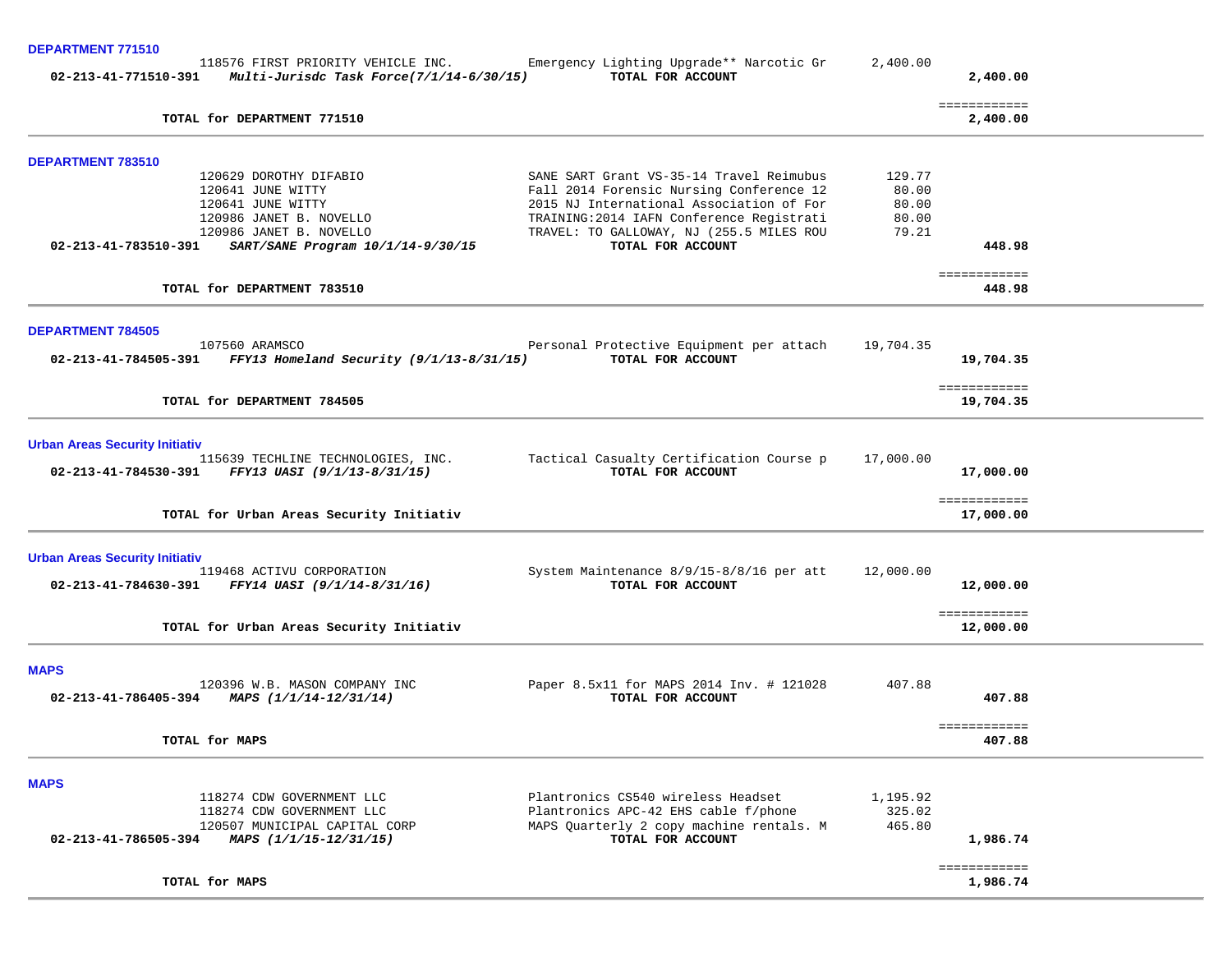| <b>Body Armor Relpace-Sheriff</b>                                                                                                                                                                                                          |                    |                            |  |
|--------------------------------------------------------------------------------------------------------------------------------------------------------------------------------------------------------------------------------------------|--------------------|----------------------------|--|
| 119382 ATLANTIC TACTICAL OF NJ, INC. Item#GG9-NV-AP2 - SecondChance Summit SM<br>02-213-41-801410-392 Body Armor-Sheriff (10/17/14-10/16/19)<br>TOTAL FOR ACCOUNT                                                                          | 1,534.00           | 1,534.00                   |  |
| TOTAL for Body Armor Relpace-Sheriff                                                                                                                                                                                                       |                    | ============<br>1,534.00   |  |
| <b>DEPARTMENT 864175</b>                                                                                                                                                                                                                   |                    |                            |  |
| 120932 MORRISTOWN & ERIE RAILWAY INC<br>Railroad Highway Grade Crossing State Hw<br>TOTAL FOR ACCOUNT<br>02-213-41-864175-391<br>RailGrdCrss/2011-Com-7(6/9/12-ext6/9/14)                                                                  | 667.43             | 667.43                     |  |
| TOTAL for DEPARTMENT 864175                                                                                                                                                                                                                |                    | ============<br>667.43     |  |
| DEPARTMENT 864202                                                                                                                                                                                                                          |                    |                            |  |
| 120951 KONKUS CORPORATION<br>Superstructure Replacement of Bridge No.<br>02-213-41-864202-392 FY11 Eagle Rock Ave Brdg 1400-443 8/8/14<br>TOTAL FOR ACCOUNT                                                                                | 280,632.22         | 280,632.22                 |  |
| TOTAL for DEPARTMENT 864202                                                                                                                                                                                                                |                    | ============<br>280,632.22 |  |
| <b>DEPARTMENT 864515</b>                                                                                                                                                                                                                   |                    |                            |  |
| 120532 HATCH MOTT MACDONALD, LLC<br>Construction Support Services for Morris<br>UnionSchl/STP-C00S(337)(9/11/12-9/11/15)<br>TOTAL FOR ACCOUNT<br>02-213-41-864515-392                                                                      | 3,258.95           | 3,258.95                   |  |
| TOTAL for DEPARTMENT 864515                                                                                                                                                                                                                |                    | ============<br>3,258.95   |  |
| DEPARTMENT 864701                                                                                                                                                                                                                          |                    |                            |  |
| 120939 T. Y. LIN INTERNATIONAL<br>Final Design of Waterloo Road Bridge No.<br>TOTAL FOR ACCOUNT<br>02-213-41-864701-392 Waterloo Rd Brdg (6/23/14-6/23/17)                                                                                 | 6,519.77           | 6,519.77                   |  |
| TOTAL for DEPARTMENT 864701                                                                                                                                                                                                                |                    | ============<br>6,519.77   |  |
|                                                                                                                                                                                                                                            |                    |                            |  |
| <b>County Capital</b>                                                                                                                                                                                                                      |                    |                            |  |
| <b>Bridge Design/Const Var Cty Br</b><br>120831 CHERRY WEBER & ASSOC. PC<br>Replacement of Cozy Lake Bridge 1400-323<br>TOTAL FOR ACCOUNT<br>$04 - 216 - 55 - 953089 - 909$ Miscellaneous - Other                                          | 2,331.43           | 2,331.43                   |  |
| TOTAL for Bridge Design/Const Var Cty Br                                                                                                                                                                                                   |                    | ============<br>2,331.43   |  |
| DEPARTMENT 953202                                                                                                                                                                                                                          |                    |                            |  |
| Morris County Milling & Resurfacing Proj<br>120529 KELLER & KIRKPATRICK<br>Milling & Resurfacing of FourRoad Projec<br>120226 R.S. KNAPP CO. INC.<br>TOTAL FOR ACCOUNT<br>04-216-55-953202-909<br>Road Resurfacing/Construction/Imprvments | 3,810.00<br>722.39 | 4,532.39                   |  |
| TOTAL for DEPARTMENT 953202                                                                                                                                                                                                                |                    | ============<br>4,532.39   |  |
|                                                                                                                                                                                                                                            |                    |                            |  |

**DEPARTMENT 953225**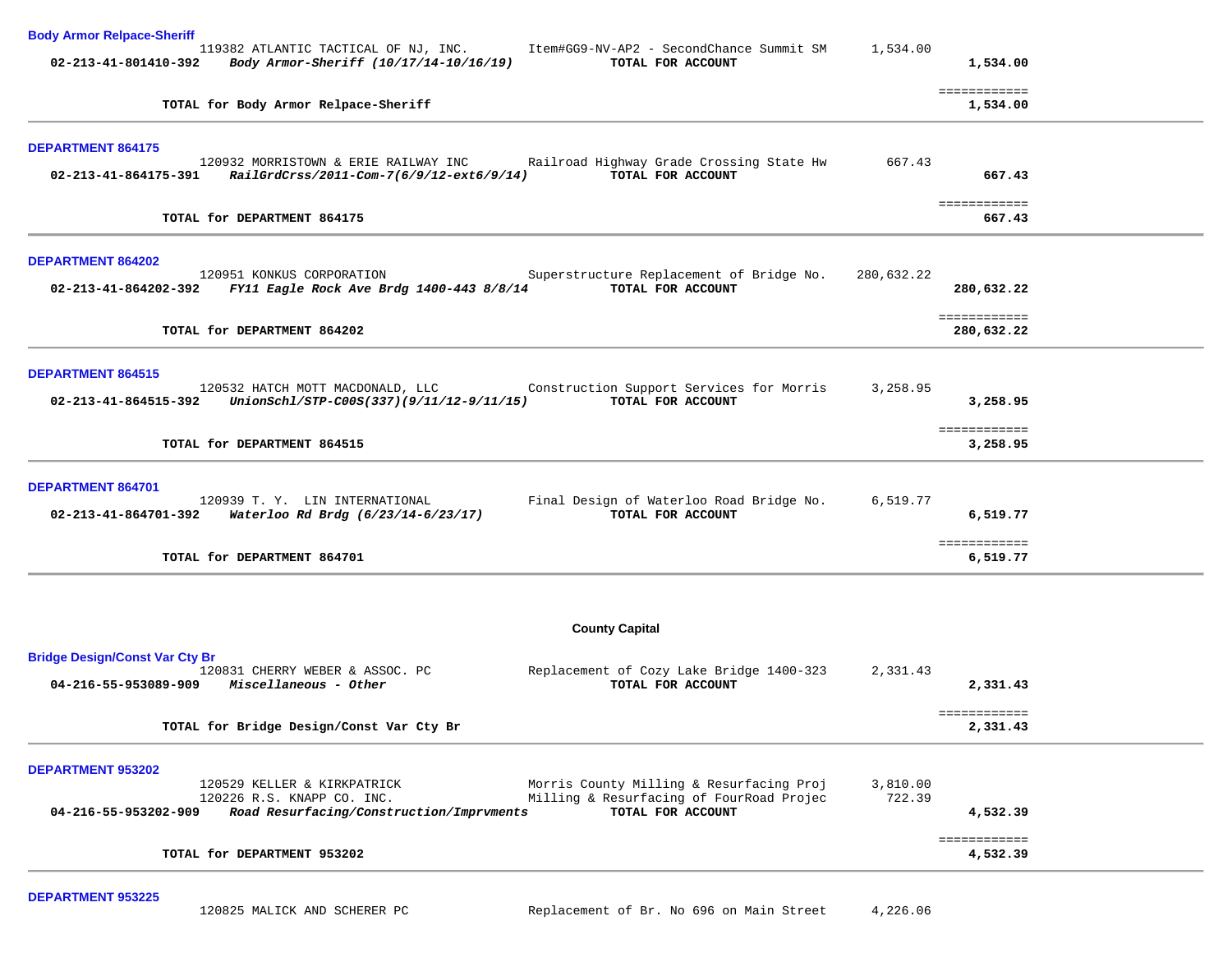| 04-216-55-953225-909                             | 120921 SUBURBAN CONSULTING<br>120947 WARREN CTY TREASURER'S OFFICE<br>Bridge Design, Renov, Construc - Var Loc                                          | Morris Twp.-Replacement of County Bridge<br>Old Turnpike Road Bridge No. 16005/1401-<br>TOTAL FOR ACCOUNT                                             | 2,305.00<br>23, 456.42                   | 29,987.48                            |  |
|--------------------------------------------------|---------------------------------------------------------------------------------------------------------------------------------------------------------|-------------------------------------------------------------------------------------------------------------------------------------------------------|------------------------------------------|--------------------------------------|--|
| 04-216-55-953225-951                             | 120951 KONKUS CORPORATION<br>Bridge Design, Renov, Construc - Var Loc                                                                                   | TOTAL FOR ACCOUNT                                                                                                                                     | 55,078.65                                | 55,078.65                            |  |
|                                                  | TOTAL for DEPARTMENT 953225                                                                                                                             |                                                                                                                                                       |                                          | ============<br>85,066.13            |  |
| <b>DEPARTMENT 953269</b><br>04-216-55-953269-909 | 120528 CHERRY WEBER & ASSOC. PC<br>120530 CHERRY WEBER & ASSOC. PC<br>120938 KELLER & KIRKPATRICK<br>Bridge Design/Constr - var locations               | Clerk of the Works Agreementfor the Cons<br>Engineering Design Services for Erosion<br>Construction Inspection-Clerk of Works.F<br>TOTAL FOR ACCOUNT  | 3,816.00<br>4,624.20<br>7,514.00         | 15,954.20<br>============            |  |
|                                                  | TOTAL for DEPARTMENT 953269                                                                                                                             |                                                                                                                                                       |                                          | 15,954.20                            |  |
| <b>DEPARTMENT 953270</b><br>04-216-55-953270-909 | 120538 THE RBA GROUP INC.<br>120537 THE RBA GROUP INC.<br>118057 THE RBA GROUP INC.<br>Road Design/Construc - var locations                             | Prof. Svcs. rendered concerning Engineer<br>Prof. Svcs. Rendered Concerning Engineer<br>Traffic Count at Berkshire Valley Road (<br>TOTAL FOR ACCOUNT | 8,120.00<br>1,398.82<br>900.00           | 10,418.82<br>============            |  |
|                                                  | TOTAL for DEPARTMENT 953270                                                                                                                             |                                                                                                                                                       |                                          | 10,418.82                            |  |
| <b>DEPARTMENT 953289</b><br>04-216-55-953289-951 | 119773 SPEEDWELL ELECTRIC MOTORS<br>Replace Motors, Fans, Pumps-BldgsGrnds<br>TOTAL for DEPARTMENT 953289                                               | WO75339/ RE: CH - CR9/ 05-29-15<br>TOTAL FOR ACCOUNT                                                                                                  | 334.25                                   | 334.25<br>============<br>334.25     |  |
|                                                  |                                                                                                                                                         |                                                                                                                                                       |                                          |                                      |  |
| <b>DEPARTMENT 953290</b><br>04-216-55-953290-951 | 120923 WEBSTER PLUMBING &<br>Plumbing Fixture Rplcments - BldgsGrnds                                                                                    | WO75487/ RE: 911 MEMORIAL/ 06-15-15<br>TOTAL FOR ACCOUNT                                                                                              | 48.19                                    | 48.19                                |  |
|                                                  | TOTAL for DEPARTMENT 953290                                                                                                                             |                                                                                                                                                       |                                          | ============<br>48.19                |  |
| <b>DEPARTMENT 953291</b><br>04-216-55-953291-909 | 120937 D.R. JOHNSON & ASSOCIATES, LLC<br>Var Roadway Drainage Proj - Public Works<br>TOTAL for DEPARTMENT 953291                                        | General Engineering Services for the Per<br>TOTAL FOR ACCOUNT                                                                                         | 2,808.54                                 | 2,808.54<br>============<br>2,808.54 |  |
| <b>DEPARTMENT 953311</b><br>04-216-55-953311-951 | 119823 BINSKY SERVICE LLC<br>119823 BINSKY SERVICE LLC<br>119769 BINSKY SERVICE LLC<br>120395 BINSKY SERVICE LLC<br>Rplc Motors/Pumps/Fans - BldgsGrnds | RE: PSTA/ 06-04-15<br>RE: SCHUYLER/ 06-04-15<br>RE: OTA - INSTALL AC IN SERVER ROOM/ 05-<br>RE: CH - LABOR/ 06-09-15<br>TOTAL FOR ACCOUNT             | 1,520.00<br>332.50<br>6,080.00<br>760.00 | 8,692.50                             |  |

============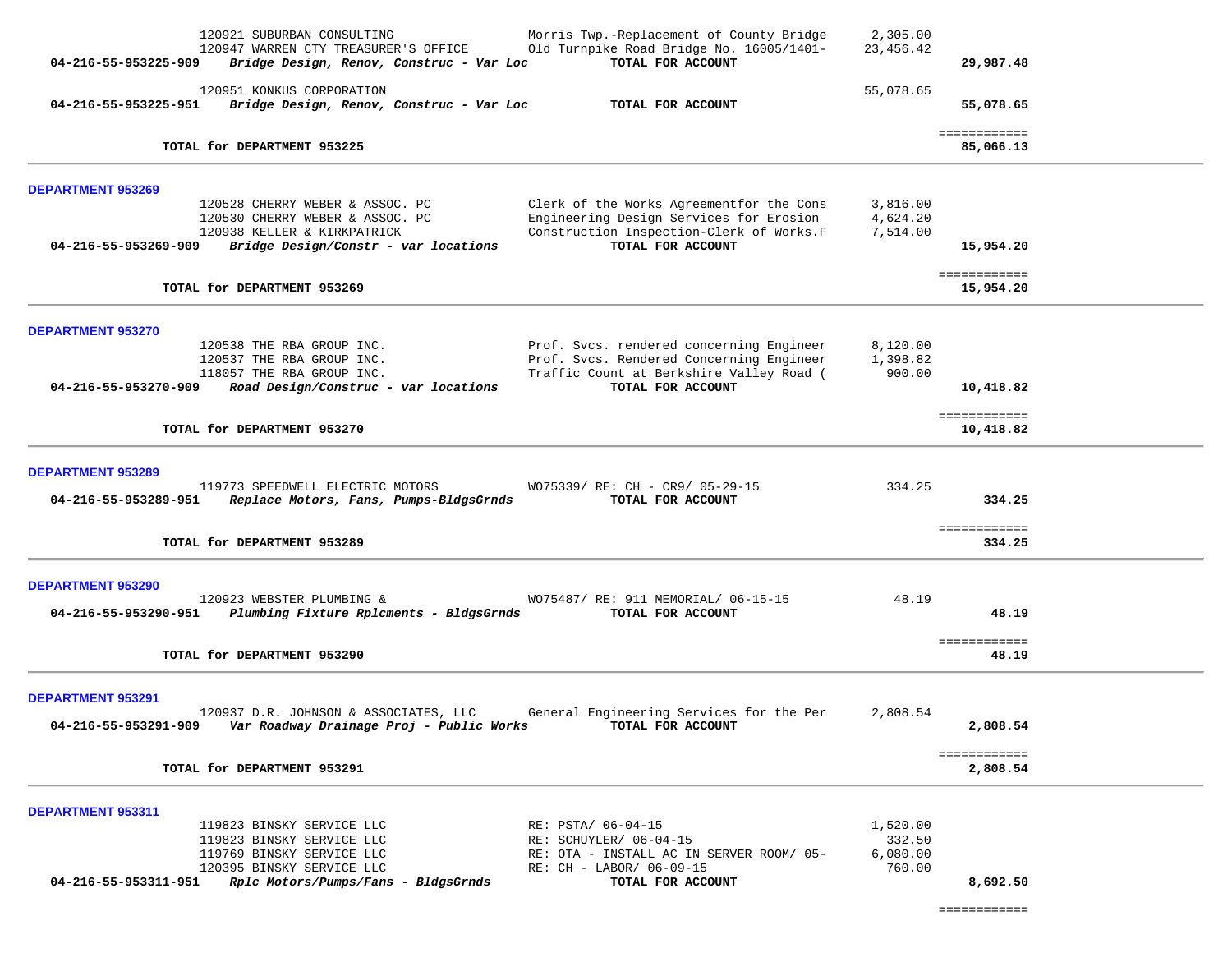| DEPARTMENT 953314                                                                                                                                                                                                       |                                   |                           |  |
|-------------------------------------------------------------------------------------------------------------------------------------------------------------------------------------------------------------------------|-----------------------------------|---------------------------|--|
| 119936 RUG AND FLOOR STORE<br>WO75196 RE: LIBRARY / 6/1/2015<br>119982 INFRARED SERVICES INC<br>WO75149/RE: PSTA - GROUND PENETRATING R<br>120942 PANCIELLO CONSTRUCTION LLC<br>RE: LIBRARY - REMOVE/REPLACE SIDEWALKS/ | 8,250.00<br>2,490.00<br>10,750.00 |                           |  |
| 04-216-55-953314-951   Repair/Rplcment/Upgrd VarEquip-BldgGrnds<br>TOTAL FOR ACCOUNT                                                                                                                                    |                                   | 21,490.00                 |  |
| TOTAL for DEPARTMENT 953314                                                                                                                                                                                             |                                   | ============<br>21,490.00 |  |
| <b>DEPARTMENT 953323</b>                                                                                                                                                                                                |                                   |                           |  |
| 120389 R.S. KNAPP CO. INC.<br>Plans & Specs for the Replacement of Cou                                                                                                                                                  | 870.10                            |                           |  |
| 120947 WARREN CTY TREASURER'S OFFICE<br>04-216-55-953323-909<br>Bridge Design/Constr VarLoc-Public Works TOTAL FOR ACCOUNT                                                                                              | 5,923.37                          | 6,793.47                  |  |
|                                                                                                                                                                                                                         |                                   | ============              |  |
| TOTAL for DEPARTMENT 953323                                                                                                                                                                                             |                                   | 6,793.47                  |  |
| <b>DEPARTMENT 953329</b>                                                                                                                                                                                                |                                   |                           |  |
| 121070 ROAD SAFETY SYSTEMS LLC Guide Rail 2015 various locations<br>TOTAL FOR ACCOUNT<br>04-216-55-953329-951 Design,Building,Rehab of Roads-PublWorks                                                                  | 42,597.15                         | 42,597.15                 |  |
| TOTAL for DEPARTMENT 953329                                                                                                                                                                                             |                                   | ============<br>42,597.15 |  |
|                                                                                                                                                                                                                         |                                   |                           |  |
| <b>DEPARTMENT 953347</b>                                                                                                                                                                                                |                                   |                           |  |
| 120731 PARETTE SOMJEN ARCHITECTS LLC<br>CONSTRUCTION DOCUMENTS & ADMINISTRATION<br>04-216-55-953347-909 HVAC-Replace or Repair Various Bldgs<br>TOTAL FOR ACCOUNT                                                       | 233.21                            | 233.21                    |  |
|                                                                                                                                                                                                                         |                                   | ============              |  |
| TOTAL for DEPARTMENT 953347                                                                                                                                                                                             |                                   | 233.21                    |  |
| <b>DEPARTMENT 953348</b>                                                                                                                                                                                                |                                   |                           |  |
| 120730 PARETTE SOMJEN ARCHITECTS LLC<br>CONSTRUCTION DOCUMENTS & ADMINISTRATION                                                                                                                                         | 500.00                            |                           |  |
| 04-216-55-953348-909    Various Roof Replace - County Wide<br>TOTAL FOR ACCOUNT                                                                                                                                         |                                   | 500.00                    |  |
| TOTAL for DEPARTMENT 953348                                                                                                                                                                                             |                                   | ============<br>500.00    |  |
|                                                                                                                                                                                                                         |                                   |                           |  |
| <b>DEPARTMENT 953352</b>                                                                                                                                                                                                |                                   |                           |  |
| 119936 RUG AND FLOOR STORE<br>WO75197/ RE: HERITAGE COMMISSION 6/2/201                                                                                                                                                  | 2,400.00                          |                           |  |
| 119989 RUG AND FLOOR STORE<br>WO75052/ RE: PROSECUTOR/ 06-05-15<br>119989 RUG AND FLOOR STORE<br>WO75053/ RE: PLANNING & DEV/ 06-08-15                                                                                  | 2,975.00<br>4,149.24              |                           |  |
| Replace-Carpet, Flooring, etc Various Bldg<br>04-216-55-953352-951<br>TOTAL FOR ACCOUNT                                                                                                                                 |                                   | 9,524.24                  |  |
| TOTAL for DEPARTMENT 953352                                                                                                                                                                                             |                                   | ============<br>9,524.24  |  |
|                                                                                                                                                                                                                         |                                   |                           |  |
| <b>DEPARTMENT 953356</b>                                                                                                                                                                                                |                                   |                           |  |
| Prof. Svcs. for MC-103 Reconstruction Rt<br>120536 BOSWELL ENGINEERING INC<br>MC-102 County Railroad Crossings Enginee<br>120535 BOSWELL ENGINEERING INC                                                                | 9,999.00<br>21,257.00             |                           |  |
| TOTAL FOR ACCOUNT<br>04-216-55-953356-909<br>Various Road-Designs & Construction                                                                                                                                        |                                   | 31,256.00                 |  |
| TOTAL for DEPARTMENT 953356                                                                                                                                                                                             |                                   | ============<br>31,256.00 |  |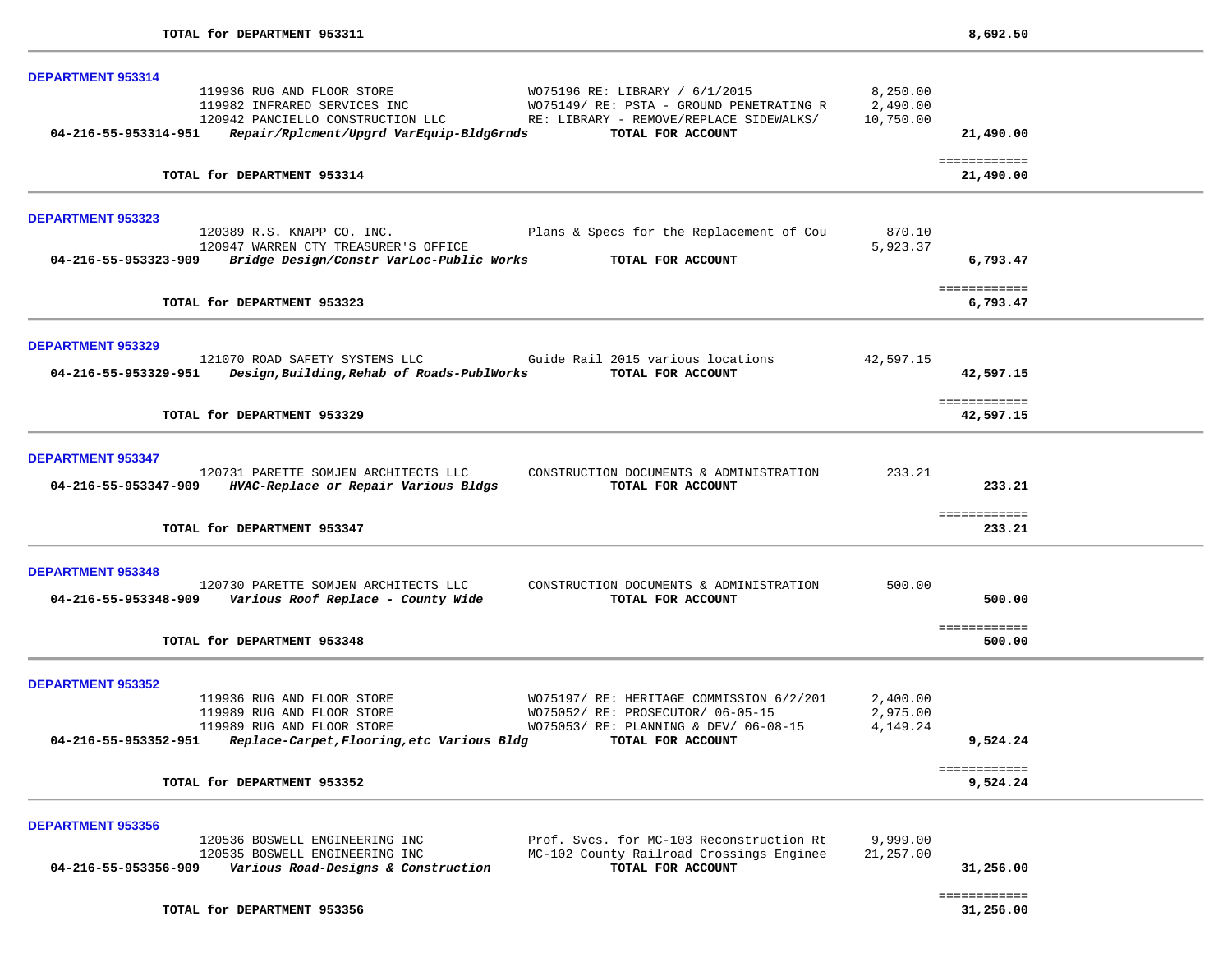| <b>DEPARTMENT 953362</b>                                                                       |                                                               |            |                            |  |
|------------------------------------------------------------------------------------------------|---------------------------------------------------------------|------------|----------------------------|--|
| 119758 EXTEL COMMUNICATIONS<br>04-216-55-953362-951<br>Security Improvement AR Bldg/Courthouse | RE: CH AND A&R- INSTALLATION OF 1 CAT 5E<br>TOTAL FOR ACCOUNT | 795.00     | 795.00                     |  |
|                                                                                                |                                                               |            | ============               |  |
| TOTAL for DEPARTMENT 953362                                                                    |                                                               |            | 795.00                     |  |
| <b>Rd Resurface &amp; Recon Var Roads</b>                                                      |                                                               |            |                            |  |
| 120226 R.S. KNAPP CO. INC.                                                                     |                                                               | 1,103.85   |                            |  |
| $04 - 216 - 55 - 953861 - 909$ Miscellaneous - Other                                           | TOTAL FOR ACCOUNT                                             |            | 1,103.85                   |  |
| TOTAL for Rd Resurface & Recon Var Roads                                                       |                                                               |            | ============<br>1,103.85   |  |
|                                                                                                |                                                               |            |                            |  |
| <b>Cty Bridge Design&amp;Construction</b>                                                      |                                                               |            |                            |  |
| 120831 CHERRY WEBER & ASSOC. PC<br>04-216-55-953908-909<br>Miscellaneous - Other               | Replacement of Cozy Lake Bridge 1400-323<br>TOTAL FOR ACCOUNT | 6,247.47   |                            |  |
|                                                                                                |                                                               |            | 6,247.47                   |  |
| TOTAL for Cty Bridge Design&Construction                                                       |                                                               |            | ============<br>6,247.47   |  |
|                                                                                                |                                                               |            |                            |  |
| <b>DEPARTMENT 954279</b><br>118172 L-3 COMMUNICATIONS                                          | SKU#MVD-FB3-FB2-UPG / Upgrade, Flashback                      | 2,395.00   |                            |  |
| 118172 L-3 COMMUNICATIONS                                                                      | SKU#WFB3S-CAM-BRKT / Cable, Camera 3-5 B                      | 110.67     |                            |  |
| 118172 L-3 COMMUNICATIONS                                                                      | SKU#MVD-INTRG-MIC-X / Interrogation Room                      | 69.75      |                            |  |
| 118172 L-3 COMMUNICATIONS                                                                      | SKU#W-MVD-VLP-CA10 / Cable, VLP, D/S, MV                      | 25.06      |                            |  |
| 118172 L-3 COMMUNICATIONS                                                                      | SKU#W-FB10-CA8 / Cable, power; input, 8'                      | 23.20      |                            |  |
| 118172 L-3 COMMUNICATIONS                                                                      | SKU#MVD-FB-HK / Hardware Kit, Flashback                       | 139.50     |                            |  |
| 118172 L-3 COMMUNICATIONS<br>04-216-55-954279-956                                              | SKU#/INSTALLATION / Sales - Installation<br>TOTAL FOR ACCOUNT | 375.00     | 3,138.18                   |  |
| Acq Digital In Car Video Equip-Sheriff                                                         |                                                               |            |                            |  |
| TOTAL for DEPARTMENT 954279                                                                    |                                                               |            | ============<br>3,138.18   |  |
|                                                                                                |                                                               |            |                            |  |
| <b>DEPARTMENT 955321</b><br>120145 EXTEL COMMUNICATIONS                                        |                                                               | 390.00     |                            |  |
|                                                                                                | MORRISVIEW, 5-19-2015<br>TOTAL FOR ACCOUNT                    |            | 390.00                     |  |
|                                                                                                |                                                               |            |                            |  |
| TOTAL for DEPARTMENT 955321                                                                    |                                                               |            | ============<br>390.00     |  |
| <b>DEPARTMENT 964334</b>                                                                       |                                                               |            |                            |  |
| 119115 HEWLETT-PACKARD COMPANY                                                                 | Quote#10419663 HP LaserJet ProP1102w Pri                      | 258.00     |                            |  |
| 04-216-55-964334-955<br>Acq Elect Scanner & Computer Sys - BOE                                 | TOTAL FOR ACCOUNT                                             |            | 258.00                     |  |
| TOTAL for DEPARTMENT 964334                                                                    |                                                               |            | ============<br>258.00     |  |
|                                                                                                |                                                               |            |                            |  |
| <b>DEPARTMENT 969332</b>                                                                       |                                                               |            |                            |  |
| 121063 COUNTY COLLEGE OF MORRIS                                                                | Benjamin R. Harvey Co., Inc.                                  | 202,759.20 |                            |  |
| Expansion/Renovation Various Facil - CCM<br>04-216-55-969332-951                               | TOTAL FOR ACCOUNT                                             |            | 202,759.20                 |  |
| TOTAL for DEPARTMENT 969332                                                                    |                                                               |            | ============<br>202,759.20 |  |
|                                                                                                |                                                               |            |                            |  |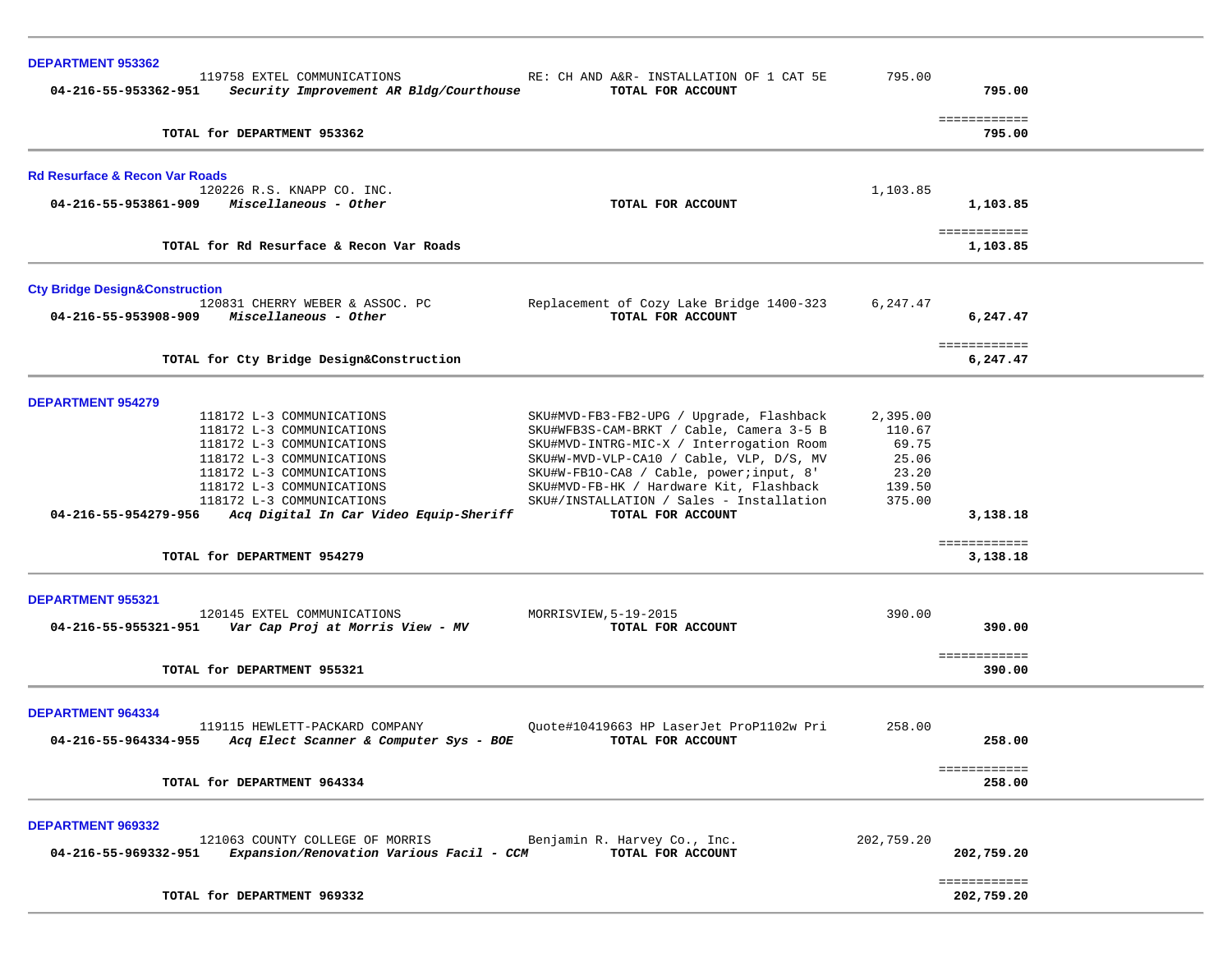| DEPARIMENI 909330                        |                                                                       |                                                                                                   |            |                           |  |
|------------------------------------------|-----------------------------------------------------------------------|---------------------------------------------------------------------------------------------------|------------|---------------------------|--|
| 04-216-55-969336-951                     | 121065 COUNTY COLLEGE OF MORRIS<br>Various Projects at CCM-Hard Costs | ML, Inc.<br>TOTAL FOR ACCOUNT                                                                     | 29,409.82  | 29,409.82                 |  |
|                                          |                                                                       |                                                                                                   |            |                           |  |
|                                          | TOTAL for DEPARTMENT 969336                                           |                                                                                                   |            | ============<br>29,409.82 |  |
|                                          |                                                                       |                                                                                                   |            |                           |  |
|                                          |                                                                       |                                                                                                   |            |                           |  |
|                                          |                                                                       | <b>Dedicated Trust</b>                                                                            |            |                           |  |
| <b>Motor Vehicle Fines</b>               |                                                                       |                                                                                                   |            |                           |  |
|                                          | 120908 COUNTY OF MORRIS                                               | TRANSFER FUNDS FOR DEDICATED MOTOR VEHIC                                                          | 305,306.92 |                           |  |
|                                          | 120913 COUNTY OF MORRIS                                               | TRANSFER FUNDS FOR DEDICATED MOTOR VEHIC 1,023,755.05                                             |            |                           |  |
|                                          | 120911 COUNTY OF MORRIS                                               | TRANSFER FUNDS FOR DEDICATED MOTOR VEHIC                                                          | 328,708.62 |                           |  |
|                                          | 120915 COUNTY OF MORRIS<br>120910 COUNTY OF MORRIS                    | TRANSFER FUNDS FOR DEDICATED MOTOR VEHIC<br>TRANSFER FUNDS FOR DEDICATED MOTOR VEHIC 1,360,000.89 | 27,296.88  |                           |  |
| 13-290-56-575701-888                     | Motor Vehicle Fines                                                   | TOTAL FOR ACCOUNT                                                                                 |            | 3,045,068.36              |  |
|                                          |                                                                       |                                                                                                   |            | ============              |  |
|                                          | TOTAL for Motor Vehicle Fines                                         |                                                                                                   |            | 3,045,068.36              |  |
|                                          |                                                                       |                                                                                                   |            |                           |  |
| <b>Weights &amp; Measures</b>            |                                                                       |                                                                                                   |            |                           |  |
|                                          | 120912 COUNTY OF MORRIS                                               | TRANSFER FUNDS FOR DEDICATED WEIGHTS & M                                                          | 102,175.64 |                           |  |
| 13-290-56-575801-888                     | Weights & Measures                                                    | TOTAL FOR ACCOUNT                                                                                 |            | 102,175.64                |  |
|                                          |                                                                       |                                                                                                   |            | ============              |  |
|                                          | TOTAL for Weights & Measures                                          |                                                                                                   |            | 102,175.64                |  |
| <b>Construction Board of Appeals</b>     |                                                                       |                                                                                                   |            |                           |  |
|                                          | 120167 DAILY RECORD                                                   | Account# ASB-187835 Legal Notice Publica                                                          | 45.12      |                           |  |
| 13-290-56-576801-888                     | Construction Board of Appeals                                         | TOTAL FOR ACCOUNT                                                                                 |            | 45.12                     |  |
|                                          |                                                                       |                                                                                                   |            |                           |  |
|                                          | TOTAL for Construction Board of Appeals                               |                                                                                                   |            | ============<br>45.12     |  |
|                                          |                                                                       |                                                                                                   |            |                           |  |
| <b>Environ Quality &amp; Enforcement</b> |                                                                       |                                                                                                   |            |                           |  |
|                                          | 119735 FIRST PRIORITY VEHICLE INC.                                    | Repair per attached R/O 620609 Dated 5/1                                                          | 380.00     |                           |  |
|                                          | 120330 LUM, DRASCO & POSITAN LLC                                      |                                                                                                   | 176.88     |                           |  |
|                                          | 120330 LUM, DRASCO & POSITAN LLC                                      |                                                                                                   | 48.00      |                           |  |
|                                          | 120330 LUM, DRASCO & POSITAN LLC                                      |                                                                                                   | 48.00      |                           |  |
|                                          | 120330 LUM, DRASCO & POSITAN LLC                                      |                                                                                                   | 24.00      |                           |  |
| 13-290-56-578901-888                     | Environ Quality & Enforcement                                         | TOTAL FOR ACCOUNT                                                                                 |            | 676.88                    |  |
|                                          | TOTAL for Environ Quality & Enforcement                               |                                                                                                   |            | ============<br>676.88    |  |
|                                          |                                                                       |                                                                                                   |            |                           |  |
| <b>DEPARTMENT 580558</b>                 |                                                                       |                                                                                                   |            |                           |  |
|                                          | 120716 RICHARD GRUBB & ASSOC., INC.                                   | OSTF - CAF#96721 Meeting, planning, rese                                                          | 13,946.00  |                           |  |
| 13-290-56-580558-888                     | Open Space - Ancillary                                                | TOTAL FOR ACCOUNT                                                                                 |            | 13,946.00                 |  |
|                                          |                                                                       |                                                                                                   |            | ============              |  |
|                                          |                                                                       |                                                                                                   |            |                           |  |

TOTAL for DEPARTMENT 580558

13,946.00